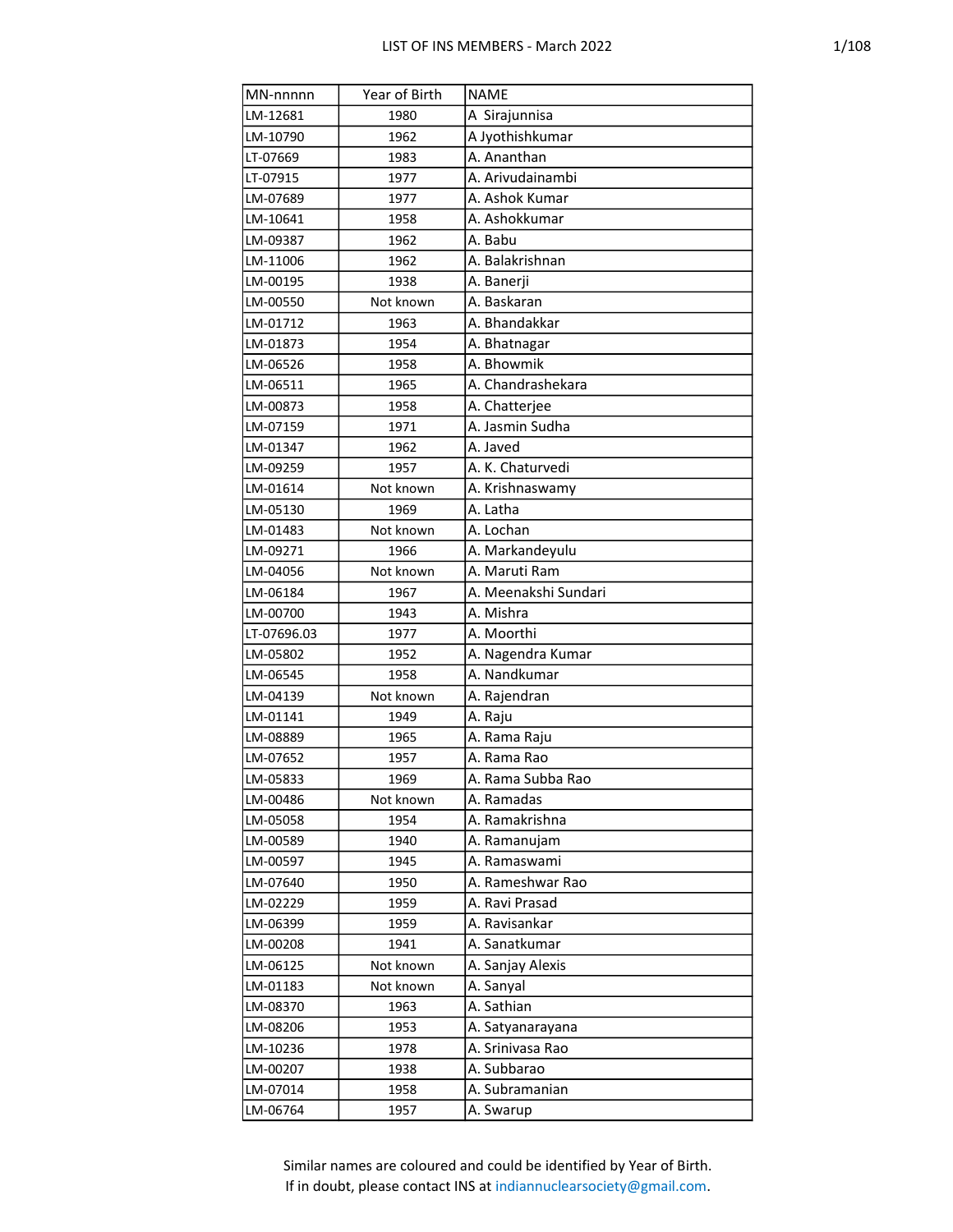| MN-nnnnn | Year of Birth | <b>NAME</b>          |
|----------|---------------|----------------------|
| LM-07781 | 1974          | A. Thilakavathi      |
| LM-05690 | 1958          | A. Thomas            |
| LM-10234 | 1962          | A. Venkatesan        |
| LM-06175 | 1944          | A. Venkatraman       |
| LM-01238 | 1948          | A. Venugopalan       |
| LM-01510 | 1959          | A.A. Chougule        |
| LM-06566 | 1953          | A.A. Hooli           |
| LM-06430 | 1974          | A.A. Manole          |
| LM-07668 | 1963          | A.A. Matcheswala     |
| LM-05727 | 1968          | A.A.P.S.R. Acharyulu |
| LM-02689 | 1964          | A.Ahamed Ali         |
| LM-01222 | 1940          | A.B Majali           |
| LM-01398 | Not known     | A.B Sewatkar         |
| LM-05022 | 1953          | A.B. Awati           |
| LM-04180 | 1964          | A.B. Deshmukh        |
| LM-01025 | Not known     | A.B. D'souza         |
| LM-00082 | Not known     | A.B. Duddalwar       |
| LM-05825 | 1957          | A.B. Giriyalkar      |
| LM-07061 | 1961          | A.B. Patil           |
| LM-04275 | 1959          | A.C. Bagchi          |
| LM-01207 | Not known     | A.C. Dey             |
| LM-00164 | 1933          | A.C. Eapen           |
| LM-00557 | 1930          | A.C. Saraswat        |
| LM-01621 | Not known     | A.C. Tripathi        |
| LM-05612 | 1944          | A.C.R. Subbareddy    |
| LM-10545 | 1965          | A.Crispin Jose       |
| LM-01496 | Not known     | A.D. Naik            |
| LM-02367 | 1947          | A.D. Nejkar          |
| LM-00484 | 1938          | A.D. Rangnekar       |
| LM-01728 | 1950          | A.D. Sawant          |
| LM-00219 | Not known     | A.Dharma Rao         |
| LM-12010 | 1974          | A.G. Ajith Kumar     |
| LM-03568 | 1952          | A.G. Chhatre         |
| LM-07139 | 1950          | A.G. Deshmukh        |
| LM-05596 | 1951          | A.G. Hegde           |
| LM-00718 | 1943          | A.G. Mankar          |
| LM-01489 | 1944          | A.G. Page            |
| LM-06695 | 1978          | A.G. Patel           |
| LM-02024 | 1948          | A.G. Shete           |
| LM-00685 | Not known     | A.G.I. Dalvi         |
| LM-05656 | 1946          | A.H. Khan            |
| LM-05175 | 1963          | A.J. Prajapati       |
| LM-10549 | 1955          | A.K Asthana          |
| LM-10547 | 1953          | A.k Goel             |
| LM-06692 | 1964          | A.K. Adak            |
| LM-00163 | 1939          | A.K. Anand           |
| LM-00268 | 1939          | A.K. Asrani          |
| LM-01312 | 1942          | A.K. Babar           |
| LM-08224 | 1961          | A.K. Balasubramanian |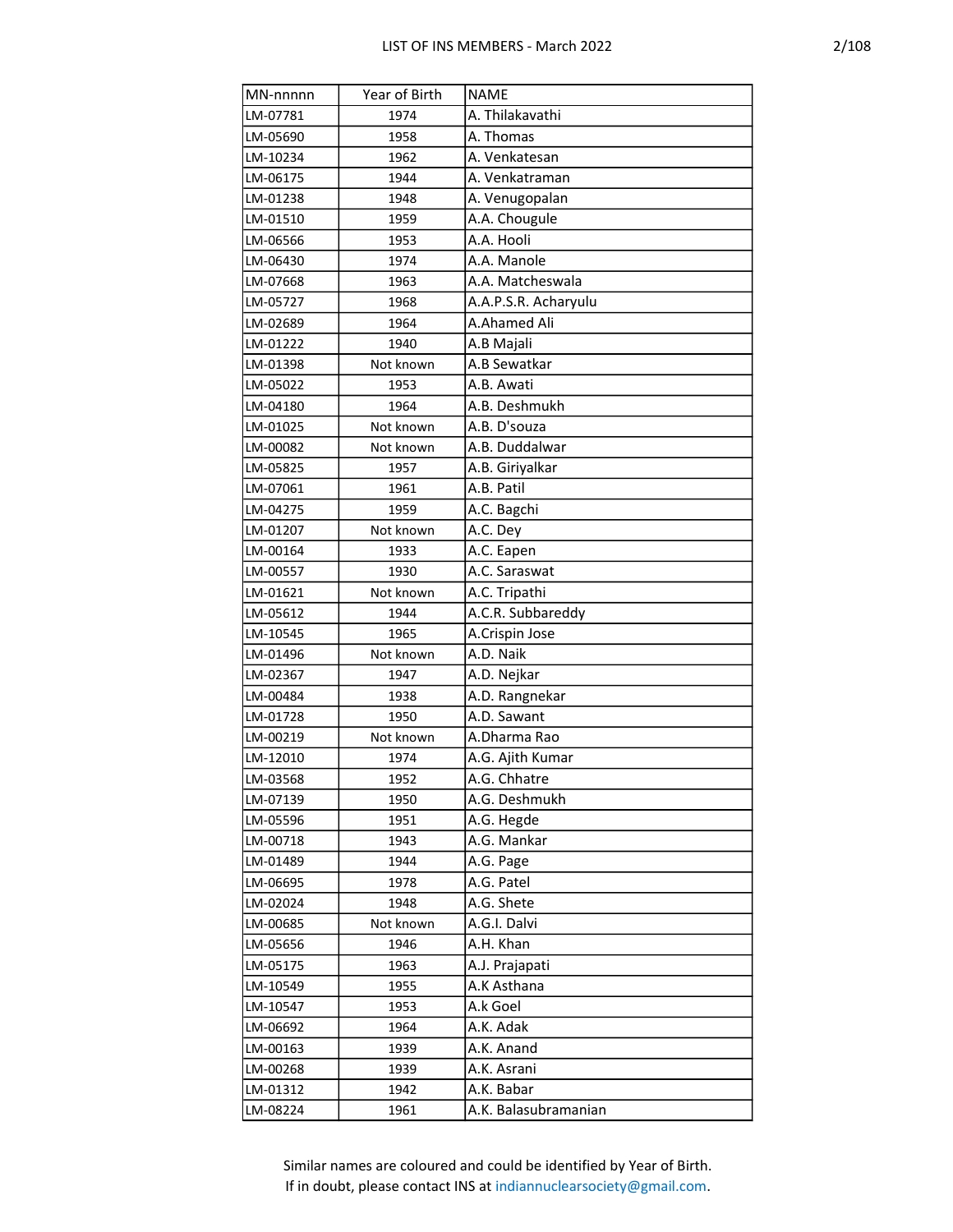| MN-nnnnn | Year of Birth | <b>NAME</b>        |
|----------|---------------|--------------------|
| LM-06384 | 1946          | A.K. Bandyopadhyay |
| LM-04007 | 1959          | A.K. Bhaduri       |
| LM-01591 | 1944          | A.K. Bhat          |
| LM-00662 | Not known     | A.K. Bhatnagar     |
| LM-00105 | Contact INS   | A.K. Bhattacharyya |
| LM-00580 | Contact INS   | A.K. Bhattacharyya |
| LM-00686 | Not known     | A.K. Chadha        |
| LM-00245 | 1951          | A.K. Chakrabarti   |
| LM-00925 | 1950          | A.K. Chandra       |
| LM-01527 | 1950          | A.K. Chhabra       |
| LM-07113 | 1947          | A.K. Das           |
| LM-01725 | 1963          | A.K. Deshmukh      |
| LM-04260 | 1968          | A.K. Dinkar        |
| LM-07023 | 1962          | A.K. Dutta         |
| LM-00425 | 1950          | A.K. Garga         |
| LM-00350 | 1948          | A.K. Ghosh         |
| LM-01977 | 1940          | A.K. Govindan      |
| LM-00037 | 1941          | A.K. Gupta         |
| LM-01140 | 1952          | A.K. Gupta         |
| LM-06936 | 1964          | A.K. Gupta         |
| LM-04985 | 1962          | A.K. Jain          |
| LM-01724 | 1963          | A.K. Jain          |
| LM-02386 | 1954          | A.K. Jena          |
| LM-00311 | 1953          | A.K. Kohli         |
| LM-04920 | 1953          | A.K. Kulkarni      |
| LM-01356 | 1956          | A.K. Kundu         |
| LM-05883 | Contact INS   | A.K. Kundu         |
| LM-02503 | 1961          | A.K. Lal           |
| LM-06364 | 1967          | A.K. Mahendra      |
| LM-04891 | 1947          | A.K. Mathur        |
| LM-07010 | 1973          | A.K. Misra         |
| LM-01067 | 1955          | A.K. Mitra         |
| LM-00134 | 1941          | A.K. More          |
| LM-04593 | 1965          | A.K. Nayak         |
| LM-02069 | 1955          | A.K. Pal           |
| LM-05405 | Not known     | A.K. Patel         |
| LM-06486 | 1958          | A.K. Prasad        |
| LM-01721 | 1958          | A.K. Purandare     |
| LM-01133 | 1949          | A.K. Rastogi       |
| LM-01196 | 1945          | A.K. Ray           |
| LM-05589 | 1950          | A.K. Sabharwal     |
| LM-01657 | 1958          | A.K. Sadhani       |
| LM-07942 | 1978          | A.K. Sahu          |
| LM-00889 | Not known     | A.K. Sarkar        |
| LM-00339 | 1947          | A.K. Saxena        |
| LM-01859 | 1953          | A.K. Saxena        |
| LM-02059 | 1948          | A.K. Sengupta      |
| LM-02005 | 1960          | A.K. Sharma        |
| LM-01307 | 1961          | A.K. Sharma        |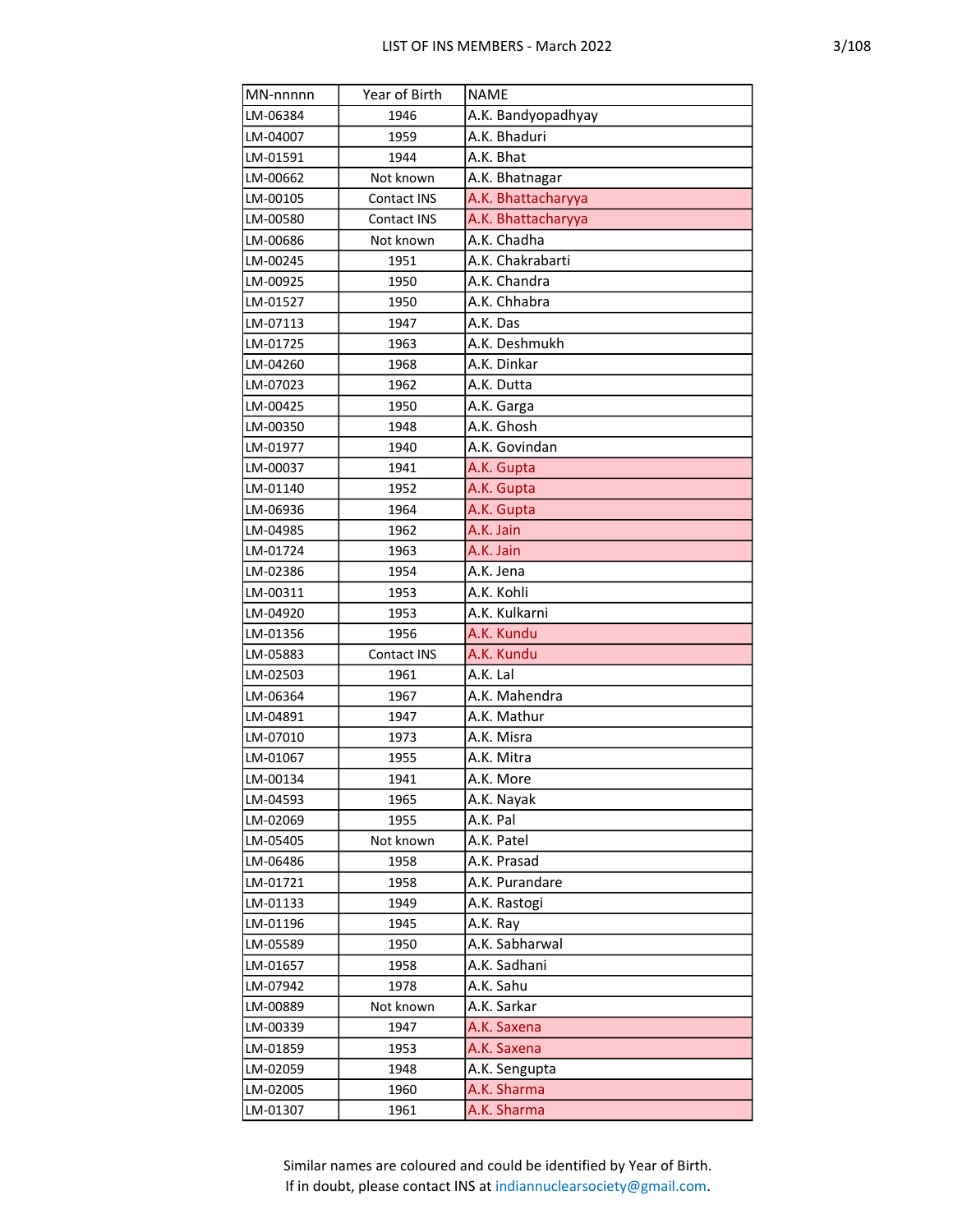| MN-nnnnn    | Year of Birth | <b>NAME</b>             |
|-------------|---------------|-------------------------|
| LM-02036    | 1954          | A.K. Shukla             |
| LM-00042    | 1951          | A.K. Singh              |
| LM-00418    | Contact INS   | A.K. Singh              |
| LM-01324    | 1948          | A.K. Singhal            |
| LM-02130    | 1959          | A.K. Sinha              |
| LM-04055    | Contact INS   | A.K. Sinha              |
| LM-01844    | 1948          | A.K. Srivastava         |
| LM-02085    | 1949          | A.K. Suri               |
| LM-07102    | 1977          | A.K. Tiwari             |
| LM-04292    | 1944          | A.K. Venugopal          |
| LM-01568    | 1962          | A.K. Verma              |
| LM-06439    | Contact INS   | A.K. Verma              |
| LT-07756.02 | 1962          | A.K. Vijaya             |
| LM-04030    | 1949          | A.L. Kothandaraman      |
| LM-01364    | Not known     | A.L. Mohan              |
| LM-08448    | 1965          | A.L. Rufus              |
| LM-01471    | Not known     | A.L. Saraswate          |
| LM-05608    | 1965          | A.L. Vrushakapi K Reddy |
| LM-06619    | 1949          | A.L.N. Rao              |
| LM-05827    | Not known     | A.L.V.V. Reddy          |
| LM-04090    | Not known     | A.Lakshmi Narayana      |
| LM-01158    | Not known     | A.M. Amalani            |
| LM-01174    | Not known     | A.M. Bhagwat            |
| LM-01546    | 1949          | A.M. Patankar           |
| LM-01974    | 1938          | A.N. Dubey              |
| LM-01097    | 1943          | A.N. Garg               |
| LM-01446    | 1960          | A.N. Krishnakumar       |
| LM-02384    | 1946          | A.N. Pandey             |
| LM-00009    | 1935          | A.N. Prasad             |
| LM-01896    | 1945          | A.N. Ramaswamy          |
| LM-01237    | Not known     | A.N. Rangarajan         |
| LM-00143    | 1934          | A.N. Sarma              |
| LM-00146    | 1945          | A.N. Shaikh             |
| LM-01444    | 1944          | A.N. Vartak             |
| LM-12581    | 1963          | A.N.S.U. Muni Shankar   |
| LM-07655    | 1963          | A.P. Dhurandhar         |
| LM-02331    | 1963          | A.P. Jakhete            |
| LM-00452    | 1943          | A.P. Jayaraman          |
| LM-03122    | 1951          | A.P. Krishnaja          |
| LM-04066    | 1942          | A.P. Kulkarni           |
| LM-07140    | 1968          | A.P. Kulkarni           |
| LM-10531    | 1973          | A.P. Raju               |
| LM-01355    | 1947          | A.P. Srivastava         |
| LM-06374    | 1963          | A.P. Tiwari             |
| LM-10672    | 1971          | A.R Mukundhan           |
| LM-00461    | 1938          | A.R Reddy               |
| LM-00701    | 1945          | A.R. Gore               |
| LM-03550    | 1954          | A.R. Joshi              |
| LM-01553    | Not known     | A.R. Kalurkar           |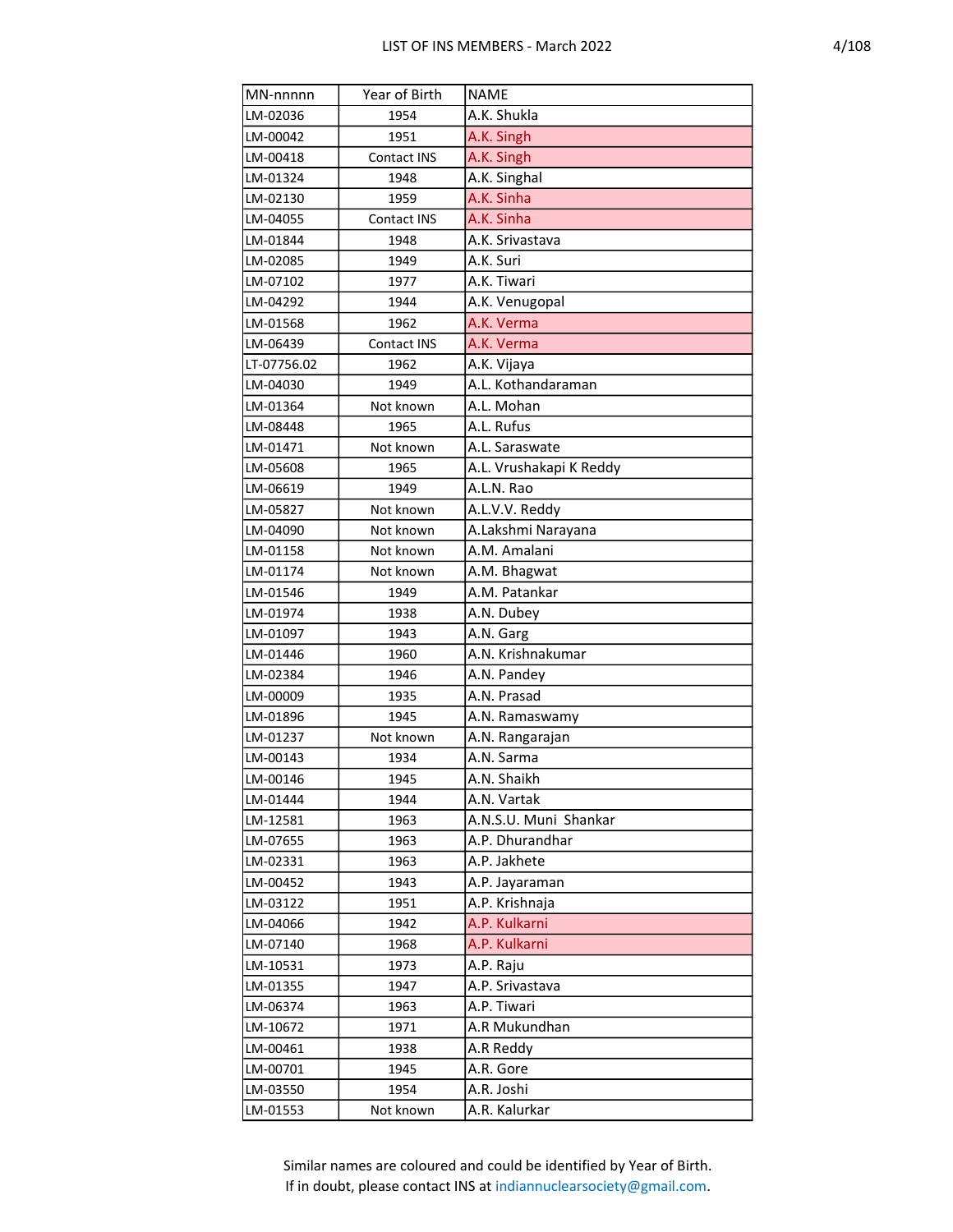| MN-nnnnn | Year of Birth | <b>NAME</b>           |
|----------|---------------|-----------------------|
| LM-01703 | 1947          | A.R. Lakshmanan       |
| LM-01906 | 1958          | A.R. Mandlik          |
| LM-05888 | 1964          | A.R. Mathakar         |
| LM-02223 | 1943          | A.R. Nayak            |
| LM-01980 | 1948          | A.R. Patil            |
| LM-02480 | 1939          | A.R. Sastry           |
| LM-06507 | 1961          | A.R. Srivatsa         |
| LM-00516 | 1942          | A.R. Sundararajan     |
| LM-02692 | 1947          | A.R. Sundrani         |
| LM-00085 | 1942          | A.R. Thakkar          |
| LM-01918 | 1960          | A.Ramachandra Rao     |
| LM-06402 | 1964          | A.S. Bagadi           |
| LM-06582 | Not known     | A.S. Bandyal          |
| LM-00224 | 1944          | A.S. Bhattacharya     |
| LM-01213 | 1942          | A.S. Gholap           |
| LM-01540 | 1946          | A.S. Gupta            |
| LM-00668 | 1949          | A.S. Kalsi            |
| LM-01050 | 1945          | A.S. Kamat            |
| LM-05084 | 1950          | A.S. Kulkarni         |
| LM-03240 | 1965          | A.S. Mathur           |
| LM-01978 | 1941          | A.S. Nirale           |
| LM-01531 | 1941          | A.S. Paithankar       |
| LM-02517 | 1944          | A.S. Pathak           |
| LM-01564 | 1962          | A.S. Patil            |
| LM-01353 | Contact INS   | A.S. Patil            |
| LM-01317 | 1946          | A.S. Pendharkar       |
| LM-00136 | 1945          | A.S. Pradhan          |
| LM-05806 | 1961          | A.S. Pradhan          |
| LM-00094 | 1936          | A.S. Prasad           |
| LM-06466 | 1947          | A.S. Rao              |
| LM-06614 | 1966          | A.S. Rao              |
| LM-00672 | 1944          | A.S. Sonwalkar        |
| LM-06353 | 1969          | A.S. Tapase           |
| LM-06757 | 1961          | A.S. Vajarekar        |
| LM-01188 | Not known     | A.S.T. Tapia          |
| LM-10577 | 1968          | A.Sankarnarayana Iyer |
| LM-05669 | 1951          | A.U. Bhanu            |
| LM-00379 | 1944          | A.U. Mushrif          |
| LM-01637 | 1962          | A.U. Sonawane         |
| LM-00147 | Not known     | A.V. Dere             |
| LM-03533 | 1967          | A.V. Deshmukh         |
| LM-00572 | 1938          | A.V. Jadhav           |
| LM-05726 | Not known     | A.V. Jeyagopal        |
| LM-01872 | 1949          | A.V. Kharpate         |
| LM-00144 | Not known     | A.V. Lakshmipathy     |
| LM-02216 | Not known     | A.V. Pandit           |
| LM-05040 | Not known     | A.V. Raghunadh        |
| LM-03214 | 1943          | A.V. Sapre            |
| LM-04297 | 1971          | A.V. Sathish          |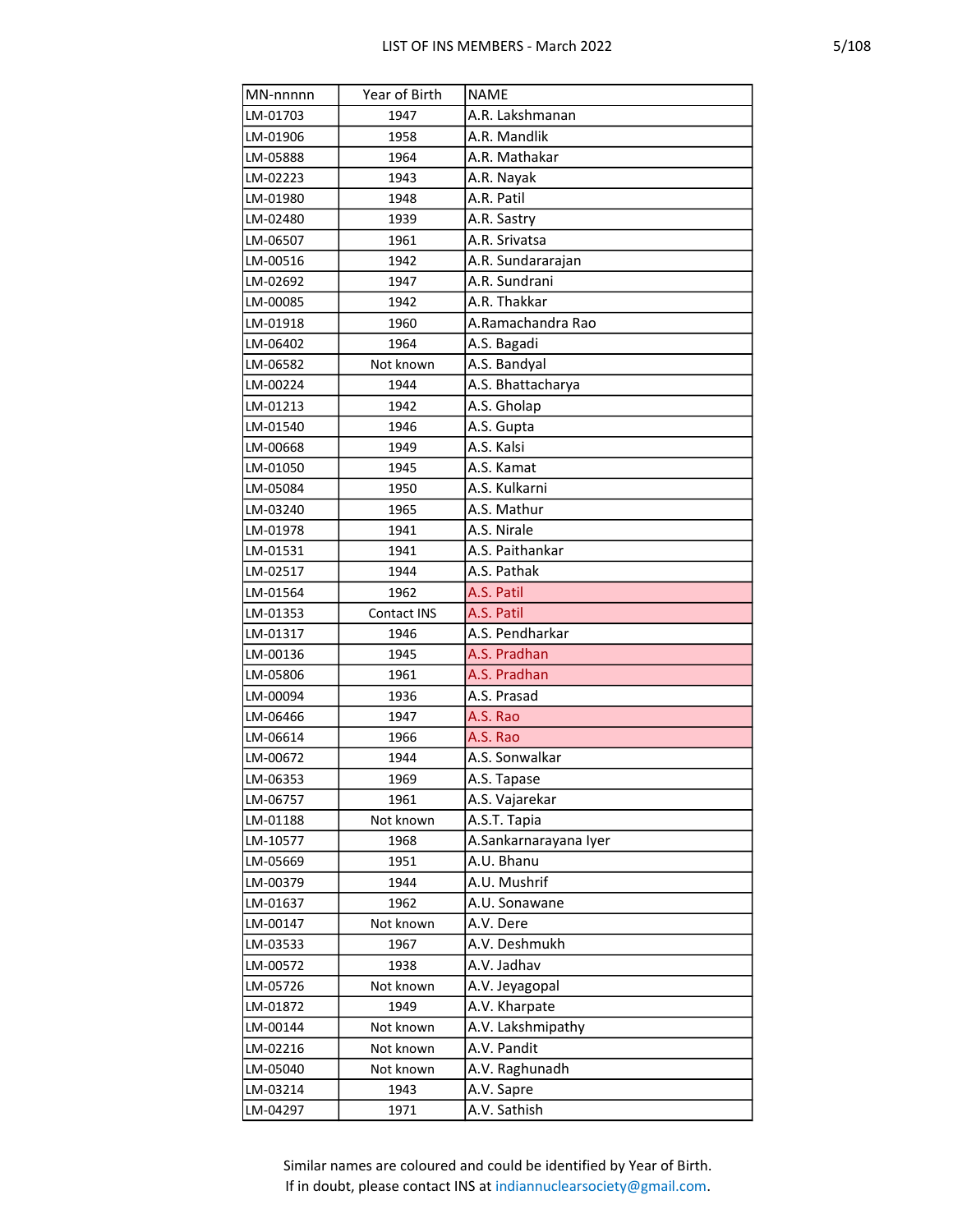| MN-nnnnn    | Year of Birth | <b>NAME</b>                |
|-------------|---------------|----------------------------|
| LM-04286    | 1941          | A.V. Vedak                 |
| LM-00585    | 1952          | A.V.R. Reddy               |
| LM-08257    | 1970          | A.V.V.S. Swamy             |
| LM-10129    | 1959          | A.Venkata Durga Rani       |
| LM-01545    | 1948          | A.W. Matkar                |
| LM-01184    | 1949          | A.Y. Chopde                |
| LM-01185    | 1949          | A.Y. Dangore               |
| LM-00773    | Not known     | A.Y. Vaze                  |
| LM-09548    | 1985          | Abdul Haneefa K            |
| LM-12082    | 1973          | Abhay Chaturvedi           |
| LM-07661    | 1973          | <b>Abhay Kumar</b>         |
| LM-06142    | Contact INS   | <b>Abhay Kumar</b>         |
| LM-06330    | 1960          | Abhaya Sharma              |
| LT-07755.04 | 1978          | Abhijit Kundu              |
| LM-08491    | 1983          | Abhijit Singh              |
| LM-08898    | 1981          | Abhilash                   |
| LM-09509    | 1953          | Abhimanyu                  |
| LM-06763    | 1975          | Abhinandan Sharma          |
| LM-05711    | 1963          | Abhinav Kumar              |
| LM-06909    | 1973          | Abhishant                  |
| LM-12680    | 1983          | Abhishek Chakraborty       |
| LM-12045    | 1986          | Abhishek Kumar Srivastava  |
| LM-10264    | 1987          | Abhishek Neelabh           |
| LM-07626    | 1974          | Abhishek Varshney          |
| LM-10614    | 1982          | Abhitab Bachchan           |
| LM-05451    | 1962          | Abid Hussain               |
| LT-07919    | 1983          | Abinash Bej                |
| LM-05169    | 1948          | Achintya Biswas            |
| LM-00108    | 1946          | Achintya Das               |
| LM-05624    | 1969          | Adarsh Kumar Dureja        |
| LM-09427    | 1978          | Adelli Ramesh N.           |
| LT-07755.07 | 1983          | Aditya Sharma              |
| LM-10546    | 1957          | Agilandaeswari Karunakaran |
| LM-06967    | 1970          | Aitavade Eknath Nivrutti   |
| LM-00507    | 1956          | Ajai Mishra                |
| LM-05426    | Not known     | Ajai Pratap Lal            |
| LM-11012    | 1964          | Ajay Kumar                 |
| LM-06435    | Not known     | Ajay Dubey                 |
| LM-07430    | 1966          | Ajay Kumar                 |
| LM-06704    | 1971          | Ajay Kumar                 |
| LM-04957    | 1967          | Ajay Kumar Bhole           |
| LM-10713    | 1968          | Ajay Kumar Gupta           |
| LT-07755.05 | 1978          | Ajay Kumar Maurya          |
| LM-04596    | 1965          | Ajay Kumar Saxena          |
| LM-05428    | Not known     | Ajay Kumar Singh           |
| LM-08200    | 1966          | Ajay Mistry                |
| LM-06953    | 1971          | Ajay N Thamke              |
| LM-05560    | 1948          | Ajeet Bhargava             |
| LM-11026    | 1984          | Ajeet Singh                |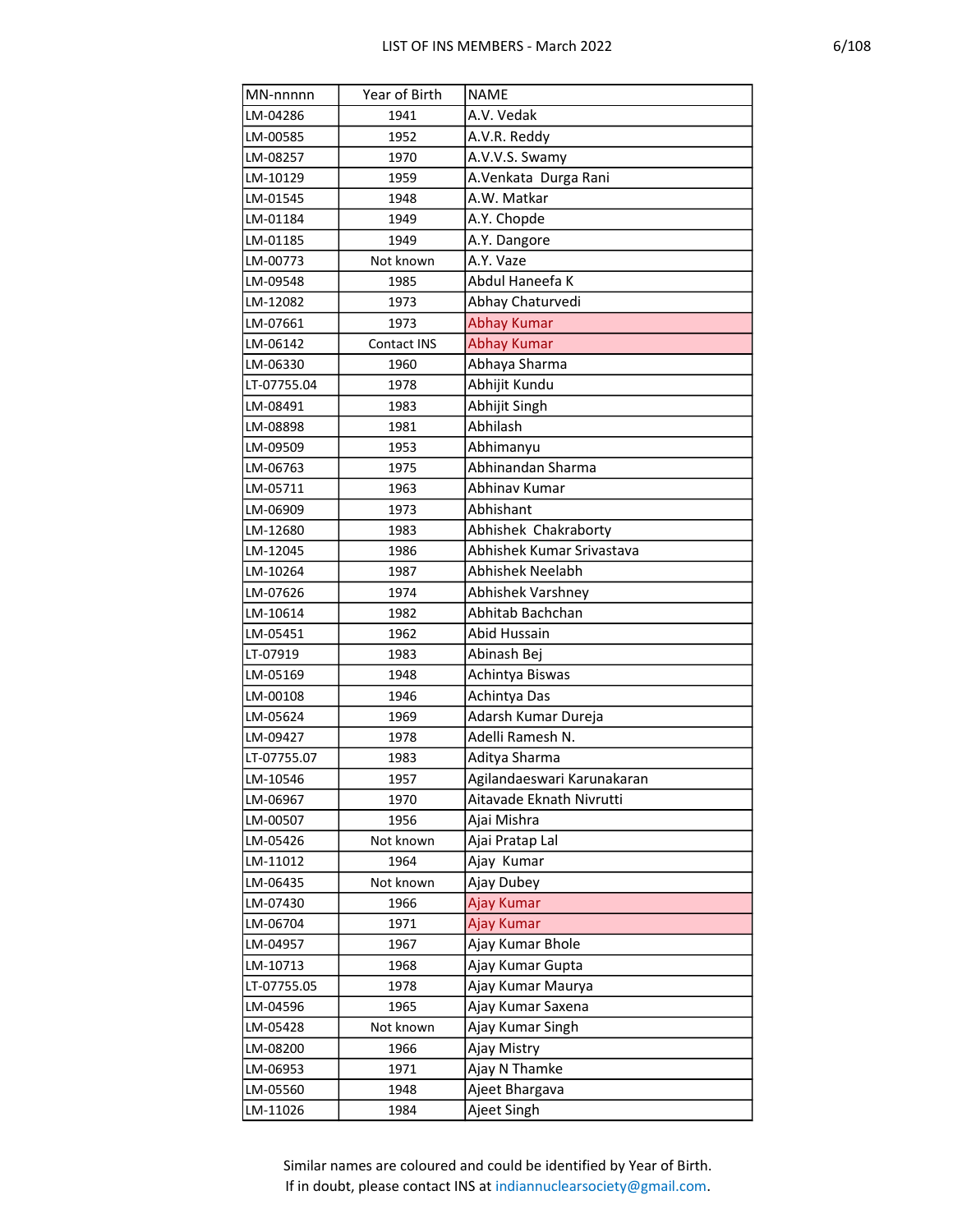| MN-nnnnn    | Year of Birth | <b>NAME</b>              |
|-------------|---------------|--------------------------|
| LT-07755.08 | 1982          | Ajey Arun Bhoge          |
| LM-08876    | 1967          | Ajey Kumar Rastogi       |
| LM-09529    | 1976          | Ajit Pandurang Kini      |
| LM-12724    | 1976          | Ajit Kumar Jain          |
| LM-06717    | 1966          | Ajit Kumar Shit          |
| LM-01047    | 1963          | Ajit R. Pappu            |
| LM-05118    | Not known     | Ajit Thakur              |
| LM-09526    | 1963          | Ajit Variccattu Pillai   |
| LM-10573    | 1968          | Ajita Shrivastava        |
| AM-12745    | 1998          | Akanksha Mittal          |
| LM-05498    | Not known     | Akash Chopra             |
| LM-12074    | 1989          | Akhil valsan             |
| LM-10120    | 1961          | Akhilesh Agarwal         |
| LM-04971    | 1964          | Akhileshwar Prasad       |
| LM-06688    | 1966          | Akhlaque Ahmad           |
| LT-07765    | 1968          | Akkala Ramu              |
| LM-10167    | 1981          | <b>Akshat Pandey</b>     |
| LM-12096    | 1992          | Akshay Kumar             |
| LM-05616    | 1955          | Akshaya Kishore Sahu     |
| LM-08947    | 1959          | Akshaya Kumar Sarangi    |
| LM-04499    | 1959          | Albert Ashok Sreshta     |
| LM-07071    | 1963          | Alex Mathew              |
| LM-02152    | 1941          | Alexander Geevarghese    |
| LM-08934    | 1976          | Alfred George            |
| LM-05794    | Not known     | Allhad P. Phadke         |
| LM-12022    | 1984          | Alok Jha                 |
| LM-08395    | 1966          | Alok Jha                 |
| LT-07917.02 | 1978          | Alok Kumar               |
| LM-02691    | 1962          | Alok Kumar Das           |
| LM-05117    | 1964          | Alok Kumar Kunwar        |
| LM-08635    | 1980          | Alok Kumar Vishnoi       |
| LM-03508    | 1967          | Alok Mishra              |
| LM-10154    | 1979          | Alok Pandey              |
| LM-08919    | 1965          | Alok Srivastava          |
| LM-02522    | 1962          | Alok Tripathi            |
| LM-05521    | 1959          | Aloke Varshney           |
| LM-11057    | 1965          | Alpana Goel              |
| LM-01764    | 1945          | Amal K. Ghosh            |
| LM-00106    | Not known     | Amalendu J. Dasgupta     |
| LM-10168    | 1985          | Aman Mathur              |
| LM-12669    | 1987          | Amar Dutt Pant           |
| LM-07659    | 1980          | Amar M. Kulkarni         |
| LM-05171    | 1952          | Amar Nath                |
| LM-00351    | 1938          | Amar Nath Nakra          |
| LM-02003    | 1955          | Amar Sinha               |
| LM-00691    | 1940          | Amarendra Nath Roy       |
| LM-10543    | 1976          | Amares Dinesh Prasad     |
| LM-08678    | 1980          | Amaresh Mukund Parsodkar |
| LM-05144    | Not known     | Amarjeet Singh Chawla    |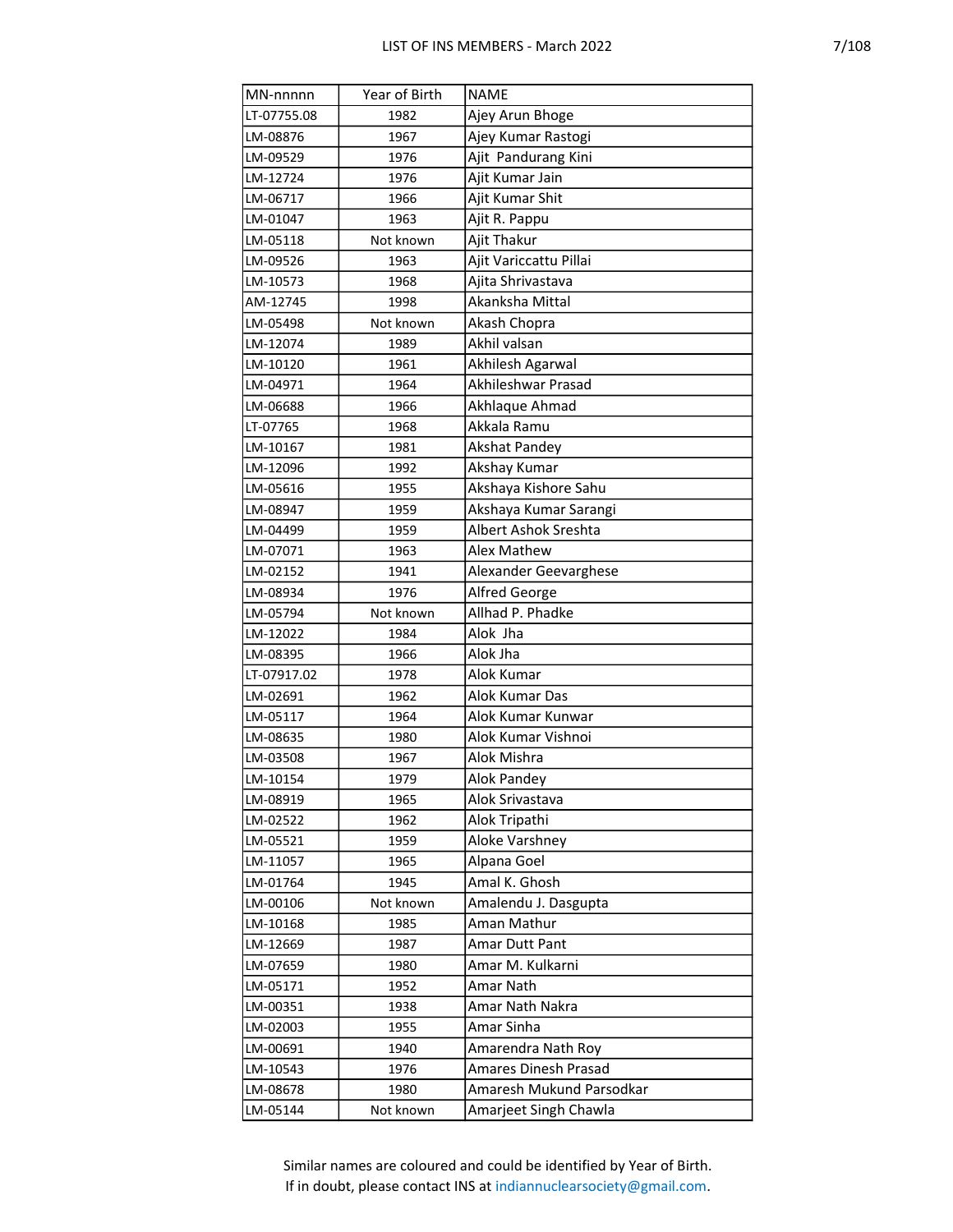| MN-nnnnn    | Year of Birth | <b>NAME</b>                 |
|-------------|---------------|-----------------------------|
| LM-03595    | Not known     | Ambar Bajpai                |
| LM-08676    | 1981          | Ambarish Deepakrao Deshmukh |
| LM-09432    | 1972          | Ambati Rajesh Reddy         |
| LM-12511    | 1994          | Ambavarapu Rafi             |
| LM-11049    | 1986          | Ambika M.R                  |
| LM-04279    | Not known     | Ambuj Bhushan Gautam        |
| LM-12519    | 1984          | Amit Kumar                  |
| LM-04586    | 1941          | Amit N. Vaidya              |
| LM-10291    | 1986          | Amit Balasaheb Patil        |
| LM-06839    | 1967          | Amit Kulshrestha            |
| LM-08348    | 1974          | <b>Amit Kumar</b>           |
| LM-09919    | 1985          | <b>Amit Kumar</b>           |
| LT-07764    | 1975          | Amit Kumar Bachlaus         |
| LM-07796    | 1969          | Amit Kumar Haruray          |
| LM-12577    | 1975          | Amit Kumar Pathak           |
| LM-00421    | 1945          | Amit Kumar Sharma           |
| LM-10269    | 1986          | Amit Kumar Singh            |
| LM-12670    | 1978          | Amit Kumar Verma            |
| LM-06908    | 1969          | <b>Amit Pant</b>            |
| LM-09985    | 1979          | Amit S Rav                  |
| LM-08372    | 1974          | Amit Sen                    |
| LM-07063    | 1972          | Amit Shrivastava            |
| LM-05102    | 1966          | Amit Srivastava             |
| LM-09984    | 1978          | Amit Sur                    |
| LM-09582    | 1983          | Amit Thakur                 |
| LM-06585    | 1974          | Amit Tikaria                |
| LM-06513    | 1960          | Amitabha Mandal             |
| LM-01684    | Not known     | Amitava Bose                |
| LM-03543    | 1957          | Amitava Roy                 |
| LM-01383    | 1950          | Amitava Sur                 |
| LT-07675    | 1981          | Amol B. Bande               |
| LM-08330    | 1984          | Amol Wakankar               |
| LM-06873    | 1963          | Amrendra Narayan Sharma     |
| LM-06096    | Not known     | Amrish Kumar Tyagi          |
| LM-05873    | 1965          | Amrit Prakash               |
| LM-07048    | 1972          | Amzad Pasha                 |
| LM-10534    | 1979          | Anamika Singh               |
| LM-12734    | 1965          | Anand Kumar                 |
| LT-07706    | 1981          | Anand B. Manoorkar          |
| LM-03563    | 1954          | <b>Anand Behre</b>          |
| LM-06461    | 1976          | Anand Gangadharan           |
| LM-05427    | 1962          | Anand Kumar Sharma          |
| LM-05748    | 1954          | Anand Mohan                 |
| LM-06620    | 1972          | Anand P. Laddha             |
| LT-07974.01 | 1974          | Anand P. Mistry             |
| LM-05593    | 1971          | Anant K. Tiwari             |
| LM-10731    | 1989          | Anant Kumar                 |
| LM-06912    | 1973          | Anant Kumar Shukla          |
| LM-10286    | 1980          | Anant Kumar Singh           |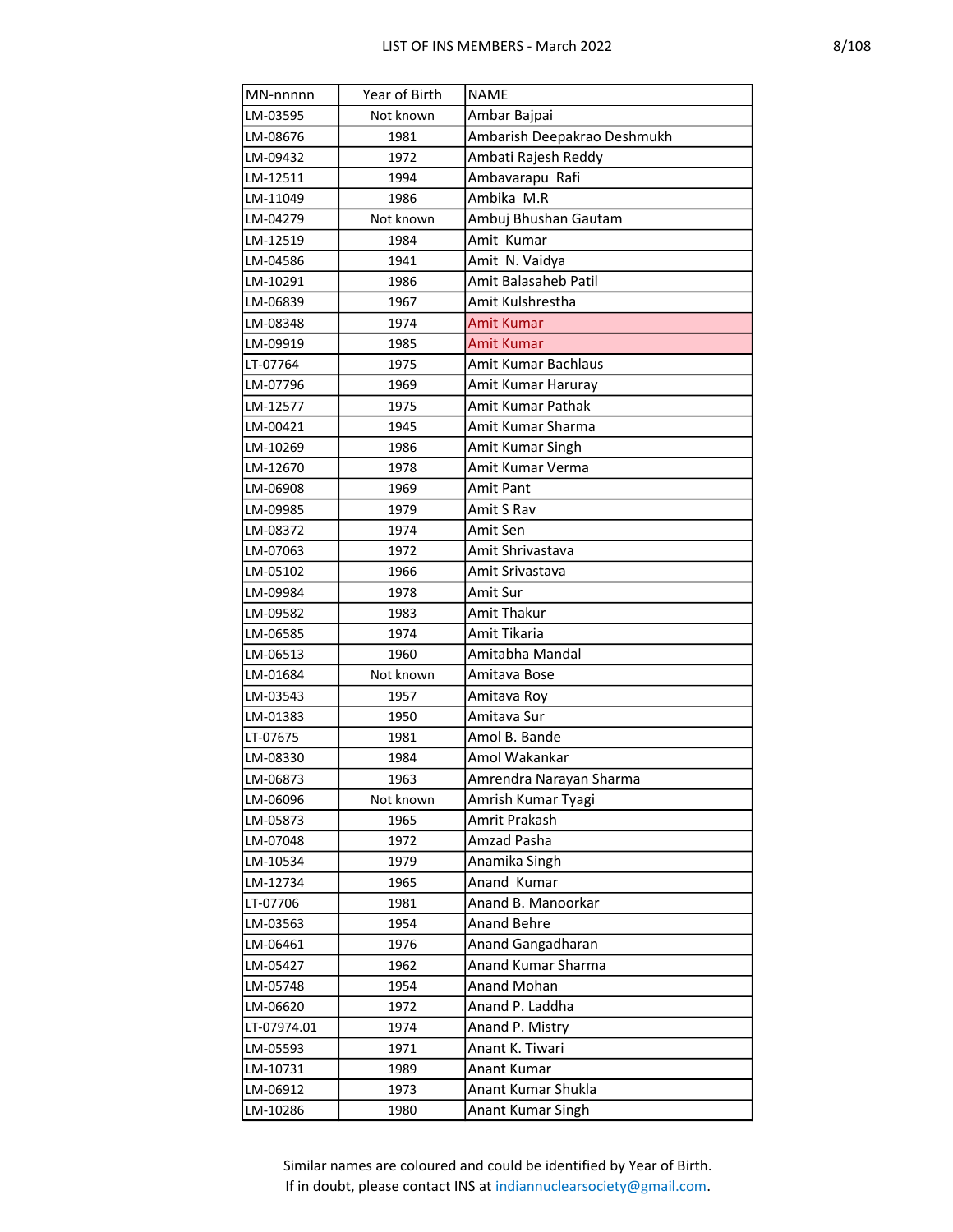| MN-nnnnn | Year of Birth | <b>NAME</b>          |
|----------|---------------|----------------------|
| LM-05476 | 1956          | Anant Lal Sad        |
| LM-10148 | 1979          | Anant Prasad Behera  |
| LM-07120 | 1966          | Ananta Joshi         |
| LM-06447 | Not known     | Ananthula Saraiah    |
| LM-12516 | 1990          | Ananya Mohanty       |
| LM-11008 | 1989          | Aneesh V.J           |
| LM-10738 | 1985          | Aniket D Gundecha    |
| LM-06910 | 1962          | Anil .A. Naik        |
| LM-06494 | 1953          | Anil B. Wani         |
| LM-05789 | 1958          | Anil Bajpai          |
| LM-05455 | 1962          | Anil Chauhan         |
| LM-00006 | 1943          | Anil Kakodkar        |
| LM-02030 | 1961          | <b>Anil Kumar</b>    |
| LM-05466 | 1964          | Anil Kumar           |
| LM-07678 | 1980          | <b>Anil Kumar</b>    |
| LM-05436 | Contact INS   | <b>Anil Kumar</b>    |
| LT-07742 | 1978          | Anil Kumar C.        |
| LM-12739 | 1963          | Anil Kumar Mishra    |
| LM-04291 | 1961          | Anil Kumar Pabby     |
| LM-07935 | 1977          | Anil Kumar Sahu      |
| LM-07995 | 1947          | Anil Kumar Sharma    |
| LM-05036 | 1963          | Anil Kumar Sharma    |
| LM-07153 | 1971          | Anil Kumar Sharma    |
| LM-08235 | 1964          | Anil Kumar Singh     |
| LM-08375 | 1956          | Anil Kumar Sinha     |
| LM-07691 | 1964          | Anil Kumar Vyas      |
| LM-05897 | 1961          | Anil Kumar Yadav     |
| LM-04134 | 1966          | Anil Kumar. S        |
| LM-12748 | 1979          | Anil Mehta           |
| LM-05518 | Not known     | Anil Nayak           |
| LM-09927 | 1961          | Anil Parab           |
| LM-12743 | 1983          | Anil Raghunath Patil |
| LM-10260 | 1964          | Anil Seth            |
| LM-01709 | 1958          | Anil Shrivastava     |
| LM-04941 | 1963          | Anilesh Kumar Mishra |
| LM-09944 | 1969          | Animesh              |
| LM-07255 | 1976          | Animesh Pal          |
| LM-07688 | 1972          | Anindya Chakravarty  |
| LM-10654 | 1983          | Anirban Roy          |
| LM-06583 | 1958          | Anis Ahmad           |
| LM-07182 | 1966          | Anit Kumar Saxena    |
| LM-12510 | 1979          | Anita Sharma         |
| LM-04914 | 1962          | Anita Behere         |
| LM-08883 | 1948          | Anjan Chaki          |
| LM-12098 | 1979          | Anjit Kumar          |
| LM-10580 | 1989          | Ankita Kumari        |
| LM-06529 | 1957          | Ankur Agrawal        |
| LM-06433 | 1975          | Ankur Chatterji      |
| LM-12004 | 1990          | Ankush Roy           |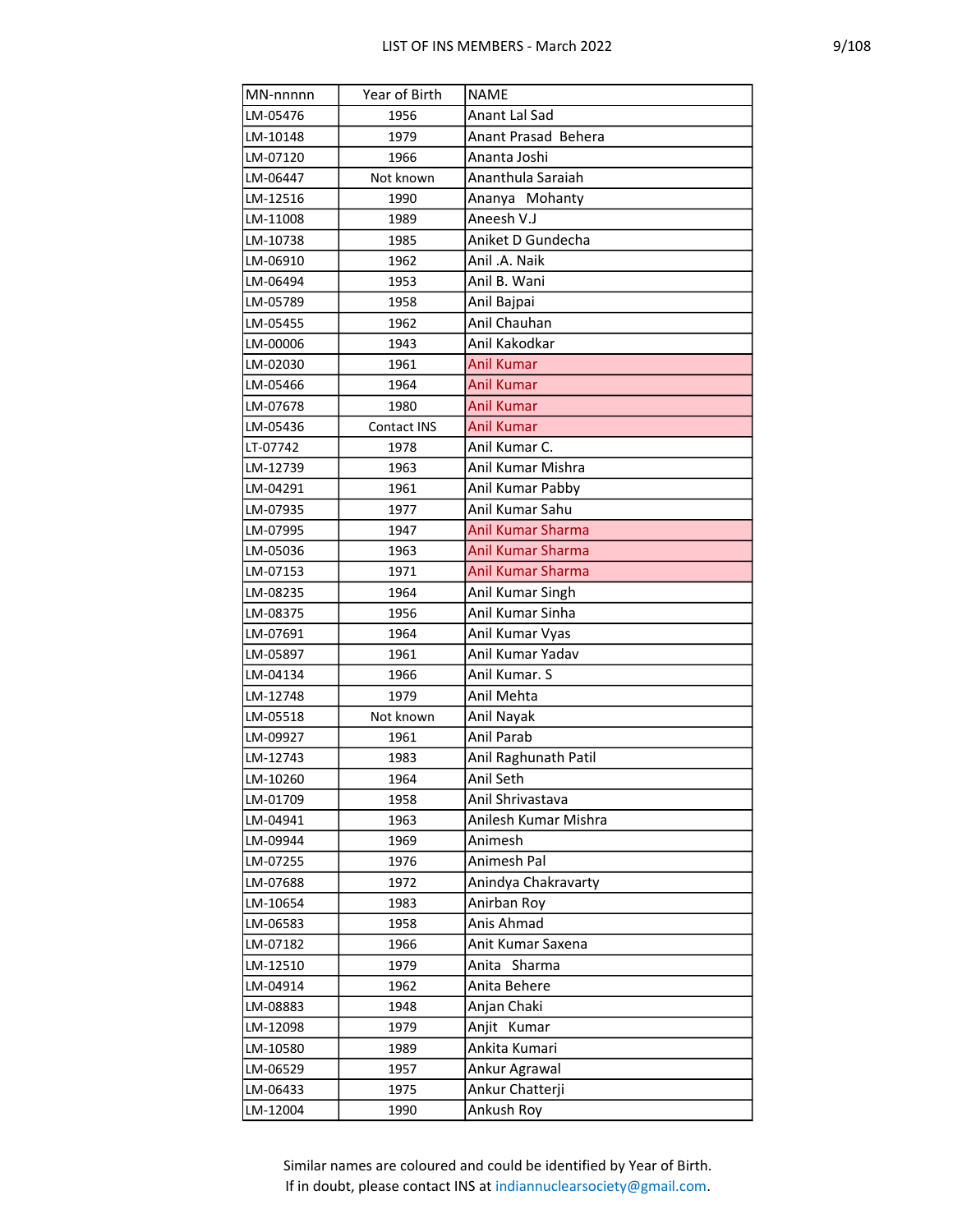| MN-nnnnn    | Year of Birth | <b>NAME</b>              |
|-------------|---------------|--------------------------|
| LM-12591    | 1992          | Annadasankar Roy         |
| LM-10128    | 1962          | Annamalai Kadiresan      |
| LM-01694    | 1956          | Annamma Sebastian        |
| LM-11023    | 1992          | Annupreeti               |
| LM-12002    | 1987          | Anoop A.K                |
| LM-10536    | 1985          | Anoop Shekhar Singh      |
| LM-09918    | 1952          | Anthony Francis D'SA     |
| LM-12016    | 1983          | Anuj Kumar Deo           |
| LM-07728    | 1980          | Anuj Kumar Kansal        |
| LM-09527    | 1983          | Anuj Kumar Trivedi       |
| LM-00061    | 1945          | Anup Kumar Bagchi        |
| LM-08300    | 1963          | Anup Kumar Bhattacharjee |
| LM-10719    | 1979          | Anup Kumar P             |
| LM-06427    | 1971          | Anup Suryawanshi         |
| LM-09599    | 1978          | Anupam Haler             |
| LM-08609    | 1956          | Anupam Agarwalla         |
| LM-08682    | 1981          | Anupam Rajput            |
| LM-10142    | 1963          | Anuradha Mayya           |
| LM-06308    | 1972          | Anurag Gupta             |
| LT-07750.03 | 1966          | Anurag Sharan            |
| LM-09959    | 1966          | Anurag Sinha             |
| LM-06472    | 1964          | Aparna A. Banerjee       |
| LM-02121    | 1951          | Aparna Argekar           |
| LM-05412    | Not known     | Appa Rao Vankayala       |
| LM-12532    | 1993          | Apritam Gupta            |
| LM-09152    | 1978          | AR. Umayal Sundari       |
| LM-06653    | Not known     | Arali V. Hanamanna       |
| LM-09178    | 1985          | Aravind T.N.             |
| LM-09957    | 1983          | Aravinda Pai             |
| LM-06951    | 1970          | <b>Arbind Kumar</b>      |
| LM-06838    | 1965          | Arbind Kumar Mishra      |
| LM-05767    | 1964          | Archana S. Deodhar       |
| LM-07660    | 1964          | Archana Sharma           |
| LM-11058    | 1987          | Archana Yadav            |
| LM-12051    | 1985          | Arindam Ghosh            |
| LM-08328    | 1965          | Arjumandbanu A. Kittur   |
| LM-09542    | 1973          | Arjun Kunnoar            |
| LM-05548    | 1951          | Arjun Ram                |
| LM-07630    | 1947          | Arjun Singh              |
| LM-05728    | 1963          | Arjuna Panda             |
| LM-12547    | 1989          | Arpit Mehta              |
| LM-07685    | 1969          | Arun Agarwal             |
| LM-02525    | 1954          | Arun J B Patwari         |
| LM-05471    | 1962          | Arun Khandelwal          |
| LM-01346    | 1951          | <b>Arun Kumar</b>        |
| LM-02317    | 1956          | <b>Arun Kumar</b>        |
| LM-00370    | 1957          | <b>Arun Kumar</b>        |
| LM-07677    | 1976          | <b>Arun Kumar</b>        |
| LT-07973.01 | 1981          | <b>Arun Kumar</b>        |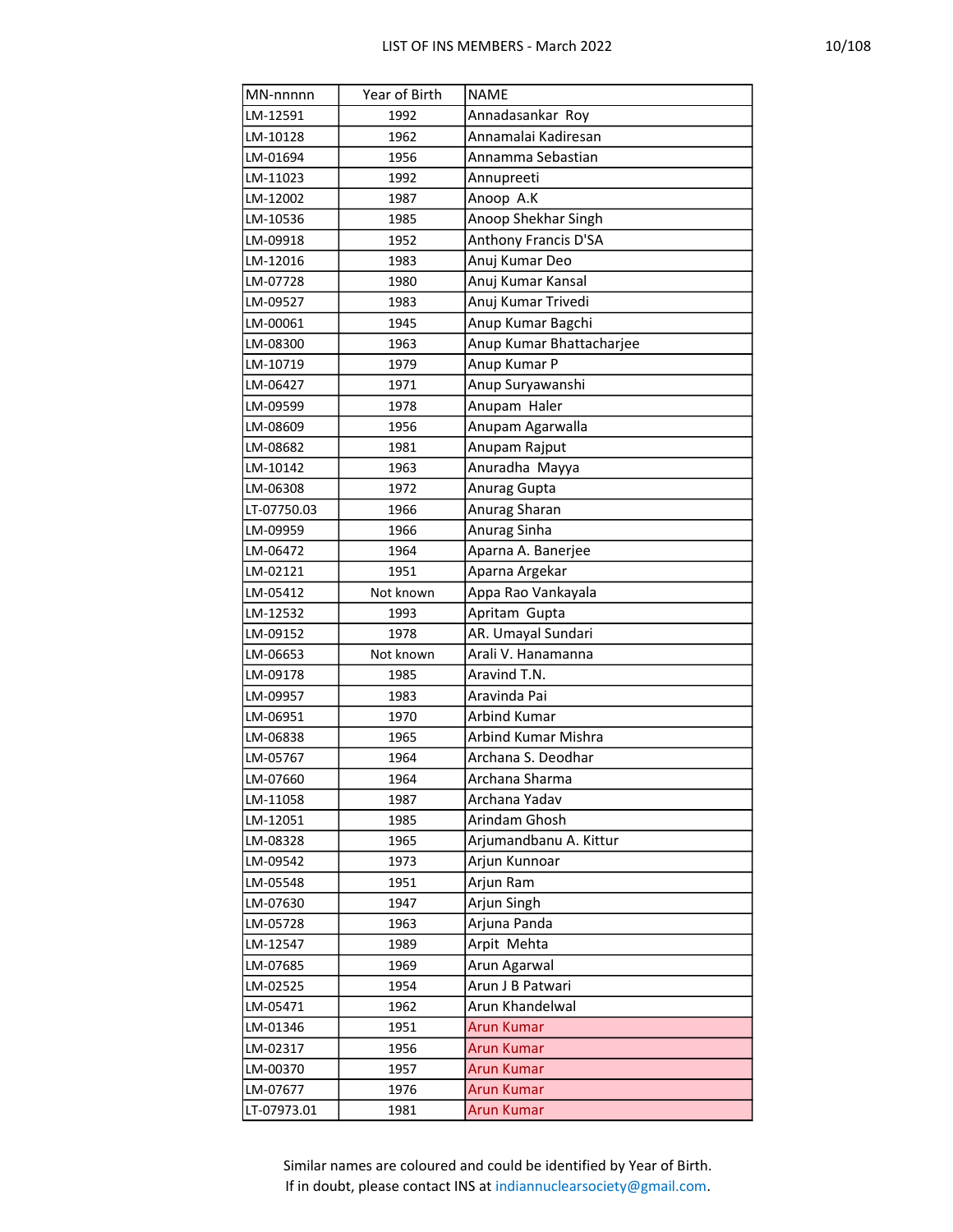| v,<br>٣. |
|----------|
|----------|

| MN-nnnnn | Year of Birth      | <b>NAME</b>              |
|----------|--------------------|--------------------------|
| LM-12086 | 1965               | Arun Kumar Dash          |
| LM-07025 | 1944               | Arun Kumar Jain          |
| LM-10294 | 1983               | Arun Kumar Pandit        |
| LM-00508 | 1945               | Arun Kumar Saha          |
| LM-01038 | 1952               | Arun Kumar Sharma        |
| LM-05015 | 1957               | <b>Arun Kumar Singh</b>  |
| LM-06611 | 1974               | <b>Arun Kumar Singh</b>  |
| LM-06868 | Contact INS        | <b>Arun Kumar Singh</b>  |
| LM-05146 | 1952               | Arun Kumar Srivastava    |
| LM-01603 | Not known          | Arun Mukherjee           |
| LM-07790 | 1957               | Aruna Bharti             |
| LM-10762 | 1963               | Aruna Rajan              |
| LM-06955 | 1959               | Aruna Vinod Kadam        |
| LM-09426 | 1967               | Arup Dasgupta            |
| LM-09978 | 1962               | <b>Arvind Dixit</b>      |
| LM-00836 | 1950               | Arvind K. Jain           |
| LM-06617 | 1943               | <b>Arvind Kumar</b>      |
| LM-05777 | 1953               | <b>Arvind Kumar</b>      |
| LM-03525 | 1966               | <b>Arvind Kumar</b>      |
| LM-11078 | 1983               | Arvind Kumar Bind        |
| LM-06879 | 1965               | Arvind kumar Singh       |
| LM-06850 | 1963               | Arvind Kumar Tripathi    |
| LM-08817 | 1970               | <b>Arvind Mathur</b>     |
| LM-05554 | 1965               | <b>Arvind Mohan</b>      |
| LM-04945 | 1965               | Arvind P. Garg           |
| LM-08643 | Not known          | Arvind Parikh            |
| LM-02521 | 1961               | Arvind Shrivastava       |
| LM-00770 | Not known          | Arvind V. Kulkarni       |
| LM-05137 | Not known          | Ashim Kumar Roy          |
| LM-08619 | 1957               | <b>Ashis Chakraborty</b> |
| LM-05830 | <b>Contact INS</b> | <b>Ashis Chakraborty</b> |
| LM-12535 | 1978               | Ashish Mangal            |
| LM-11056 | 1983               | Ashish Yadav             |
| LM-05675 | 1966               | Ashish Khandelwal        |
| LM-04916 | 1945               | Ashish Kumar Ray         |
| LM-10778 | 1986               | Ashish Kumar Shukla      |
| LM-12552 | 1981               | Ashish Kumar Soni        |
| LM-09586 | 1979               | Ashish Ramesh Narkale    |
| LM-10293 | 1986               | Ashish Shukla            |
| LM-12063 | 1981               | Ashish Wadhwani          |
| LM-07044 | 1973               | Ashit Harshad Vora       |
| LM-12735 | 1985               | Ashok Kumar              |
| LM-06416 | 1964               | Ashok Arya               |
| LM-06474 | 1961               | Ashok Bhadrecha          |
| LM-07639 | 1961               | Ashok C. Wali            |
| LM-04600 | 1956               | Ashok Chauhan            |
| LM-08931 | 1963               | Ashok D. Gaikwad         |
| LM-08873 | 1948               | Ashok Khanna             |
| LM-06194 | 1951               | Ashok Kumar              |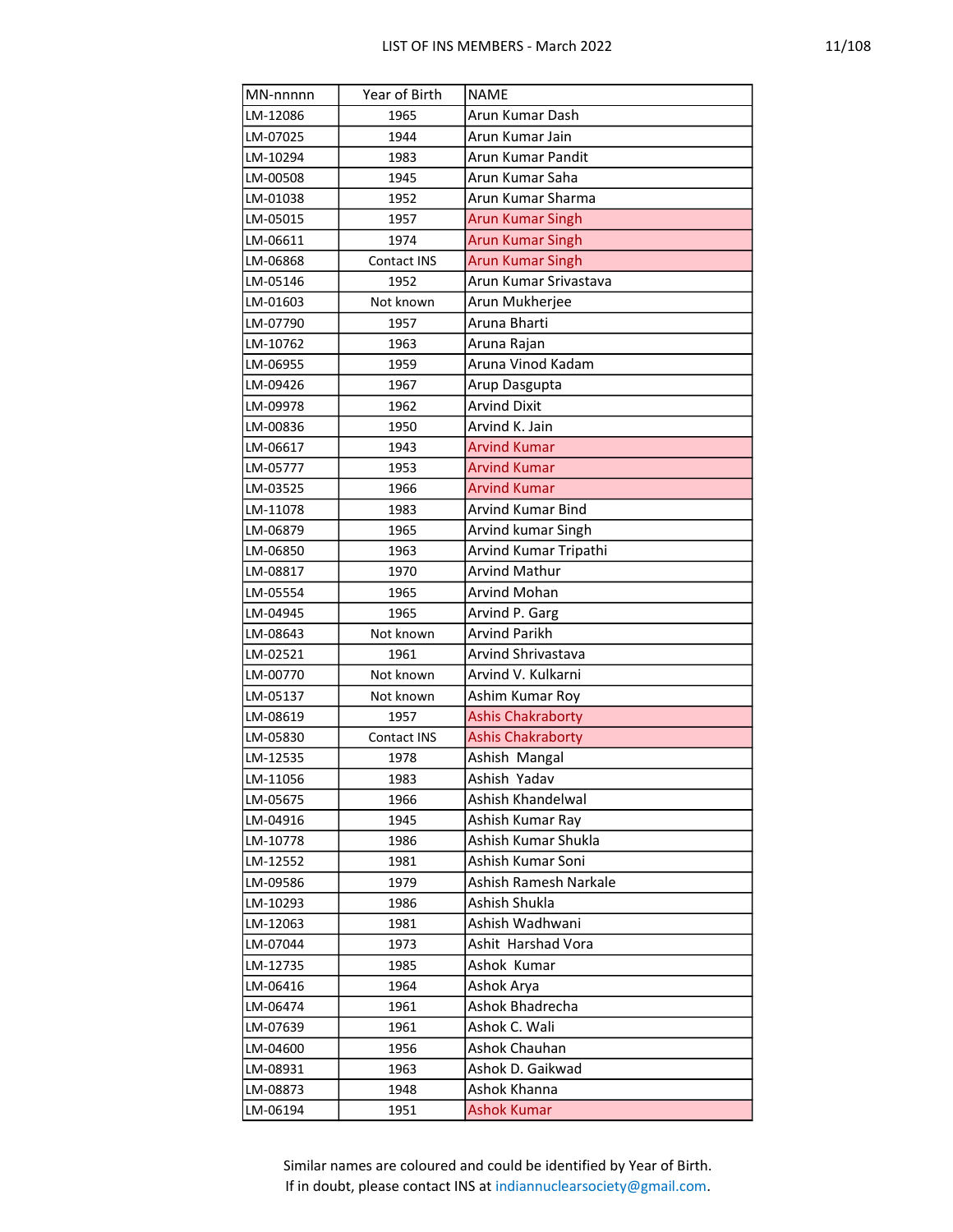| MN-nnnnn             | Year of Birth | <b>NAME</b>                                     |
|----------------------|---------------|-------------------------------------------------|
| LM-04280             | 1957          | <b>Ashok Kumar</b>                              |
| LM-05840             | 1966          | <b>Ashok Kumar</b>                              |
| LM-05417             | 1953          | Ashok Kumar Agarwal                             |
| LM-05122             | 1965          | Ashok Kumar Dhamija                             |
| LM-05108             | 1953          | Ashok Kumar Gupta                               |
| LM-07789             | 1958          | Ashok Kumar Nagawat                             |
| LM-05646             | 1960          | Ashok Kumar Nema                                |
| LM-12690             | 1973          | Ashok Kumar Patel                               |
| LM-00412             | Not known     | Ashok Kumar Sharma                              |
| LM-07045             | 1964          | Ashok Kumar Upadhyay                            |
| LM-02472             | 1943          | Ashok M. Karnad                                 |
| LM-01051             | 1939          | Ashok Mohan                                     |
| LM-00053             | Not known     | Ashok Sengupta                                  |
| LM-08874             | 1966          | Ashok Vamanrao Ughade                           |
| LM-12674             | 1969          | Ashokkumar P.                                   |
| LM-11080             | 1983          | Ashutosh Mishra                                 |
| LM-05657             | 1960          | Ashutosh Dash                                   |
| LM-08909             | 1976          | Ashutosh Dixit                                  |
| LM-07074             | 1976          | Ashwani kumar Sharma                            |
| LM-05542             | 1968          | Ashwani Maheshwari                              |
| LM-11020             | 1956          | Ashwini Kumar Rai                               |
| LM-10661             | Not known     | Asif Ahmad Bhat                                 |
| LM-01178             | 1949          | Asim Bhattacharya                               |
| LM-08669             | 1956          | Asim Kumar Sen                                  |
| LM-02504             | Not known     | Asish Kumar Basu                                |
| LM-07731             | 1967          | Asit Kanti Ghosh                                |
| LM-06766             | 1963          | Asit Kumar Das                                  |
| LM-06769             | 1963          | Asit Kumar De                                   |
| LM-05034             | 1960          | Asit Kumar Paul                                 |
| LM-12737             | 1990          | <b>Aswathy Sivanand N</b>                       |
| LM-12716             | 1987          | Atanu Banerjee                                  |
| LM-06438             | Not known     | Atik Ahmed Sheikh                               |
| LM-04571             | 1952          | Atmadarsan Datta                                |
| LM-10502             | 1965          | Atul Kumar                                      |
| LM-05189             | 1953          | Atul Kumar Gupta                                |
| LT-07800             | 1978          | Atul Kumar Tyagi                                |
| LM-04285             | Not known     | Atul M. Meghal                                  |
| LM-06548             | 1963          | Atul Mishra                                     |
| LM-10525             | 1959          | Atul Narayan Tandon                             |
| LM-12725             | 1981          | Atul Ratanrao Sandhan                           |
| LM-12021             | 1979          | Avadhesh Kumar Pandey                           |
| LM-00818             | 1962          | Avaneesh Sharma                                 |
| LM-05758             | 1964          | Avesh Kumar Tyagi                               |
| LM-11051             | 1979          | Avinash Hanumant Kolekar                        |
| LM-10196             | 1965          | Avinash J. Gaikwad                              |
| LM-11069<br>LM-12525 | 1956          | Avinash Kumar Mudaiya                           |
|                      | 1978          | Avinash Mahadev Rajigare<br>Avinash Puntambekar |
| LM-06145             | 1964          |                                                 |
| LM-12078             | 1957          | Awadesh Narain Verma                            |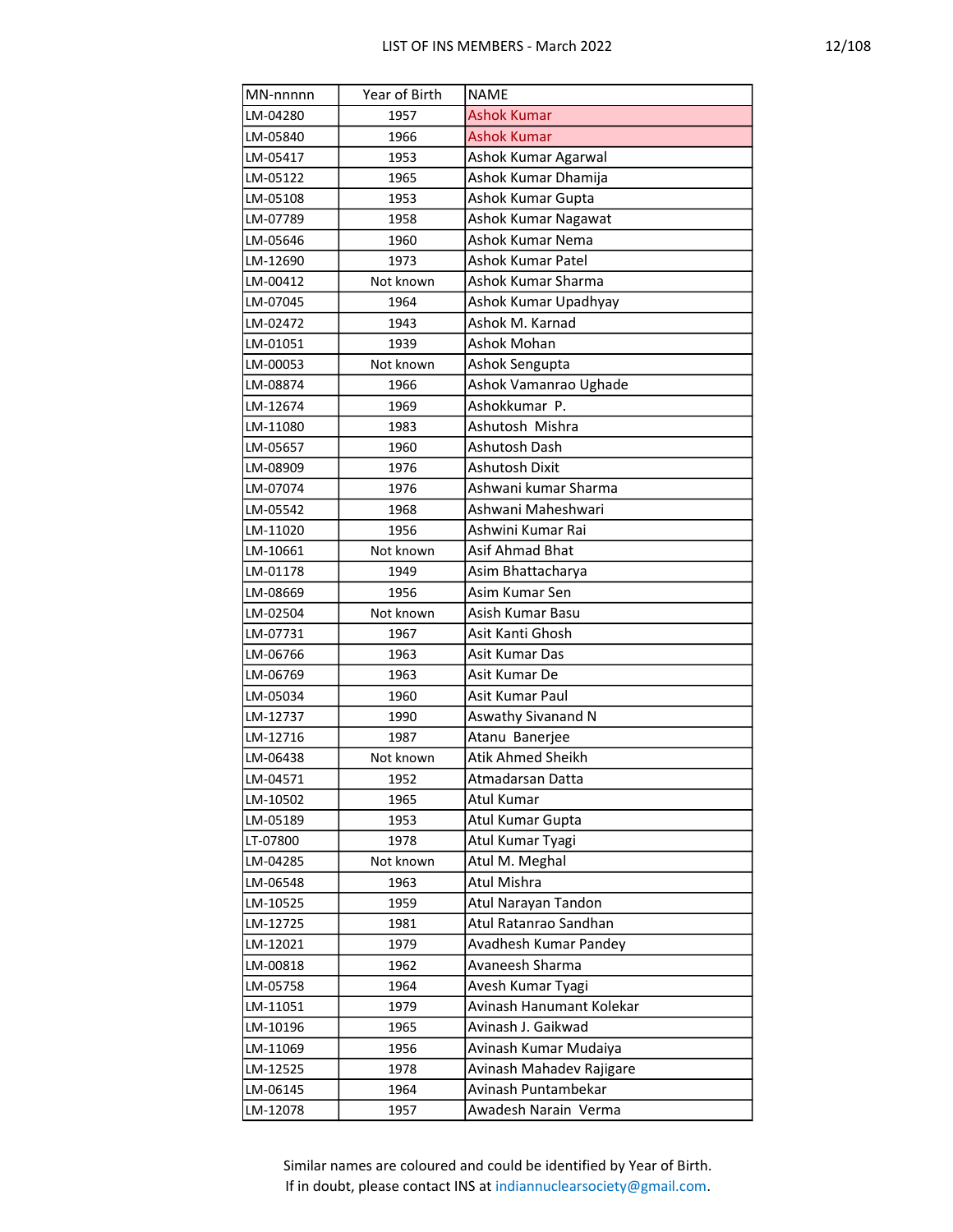| MN-nnnnn    | Year of Birth | <b>NAME</b>              |
|-------------|---------------|--------------------------|
| LM-09931    | 1980          | Azhagarason B            |
| LM-09911    | 1968          | <b>B</b> Balasubramanian |
| LM-11014    | 1981          | <b>B</b> Thilak          |
| LM-12709    | 1963          | B. Saravanan             |
| LM-03558    | Not known     | <b>B.</b> Alex           |
| LM-03509    | 1957          | B. Anjaneyulu            |
| LM-07050    | 1976          | B. Anoop                 |
| LM-09596    | 1972          | B. Arivazhagan           |
| LM-08618    | 1950          | <b>B. Ashok Kumar</b>    |
| LM-06408    | 1964          | B. Babu                  |
| LM-01328    | Not known     | <b>B.</b> Balakrishna    |
| LM-00025    | 1942          | B. Bhattacharjee         |
| LM-01001    | 1952          | <b>B.</b> Bhattacharya   |
| LM-01339    | 1961          | <b>B.</b> Bhattacharya   |
| LM-03505    | 1945          | B. Dey                   |
| LM-05187    | 1969          | B. Ganapathi Sundaram    |
| LM-01813    | 1953          | <b>B.</b> Ghoshal        |
| LM-02340    | Not known     | <b>B. Haraprakas</b>     |
| LM-05837    | 1967          | B. Jayachandran          |
| LM-05055    | 1950          | B. K. Karwal             |
| LM-04902    | 1952          | B. Krishna Mohan         |
| LM-09255    | 1946          | B. M. Choudary           |
| LM-10136    | 1983          | <b>B.</b> Madhukar       |
| LM-05756    | 1964          | B. Mahalakshmi           |
| LM-12032    | 1965          | B. Manoj Kumar           |
| LM-06102    | 1963          | <b>B.</b> Maurya         |
| LM-07156    | 1966          | <b>B.</b> Mularvizhi     |
| LM-07751    | 1959          | <b>B.</b> Murali         |
| LM-10795    | 1969          | B. Narayana              |
| LM-09151    | 1983          | B. Nithya                |
| LM-06422    | 1963          | B. Purna Chandra Rao     |
| LM-08236    | 1964          | B. Ram Mohan Reddy       |
| LM-01461    | 1948          | B. Ramamirtham           |
| LM-07641    | 1959          | <b>B.</b> Ravinder       |
| LM-04097    | 1951          | B. Sah                   |
| LM-00650    | 1951          | B. Saha                  |
| LT-07755.01 | 1971          | <b>B. Santosh Kumar</b>  |
| LM-05174    | Not known     | <b>B.</b> Sengupta       |
| LM-05535    | Not known     | <b>B.</b> Sridhar        |
| LM-05387    | 1968          | <b>B.</b> Suresh         |
| LM-01909    | 1947          | <b>B.</b> Suseela        |
| LM-11036    | 1963          | <b>B. Venkateswaran</b>  |
| LM-02195    | 1962          | <b>B. Venkatraman</b>    |
| LM-05757    | 1945          | B. Viswanathan           |
| LM-00289    | 1937          | B.A. Dasannacharya       |
| LM-00393    | Not known     | <b>B.A. Valladares</b>   |
| LM-01673    | Not known     | B.B. Bhatnagar           |
| LM-06315    | 1948          | <b>B.B. Biswas</b>       |
| LM-00427    | Not known     | B.B. Murthy              |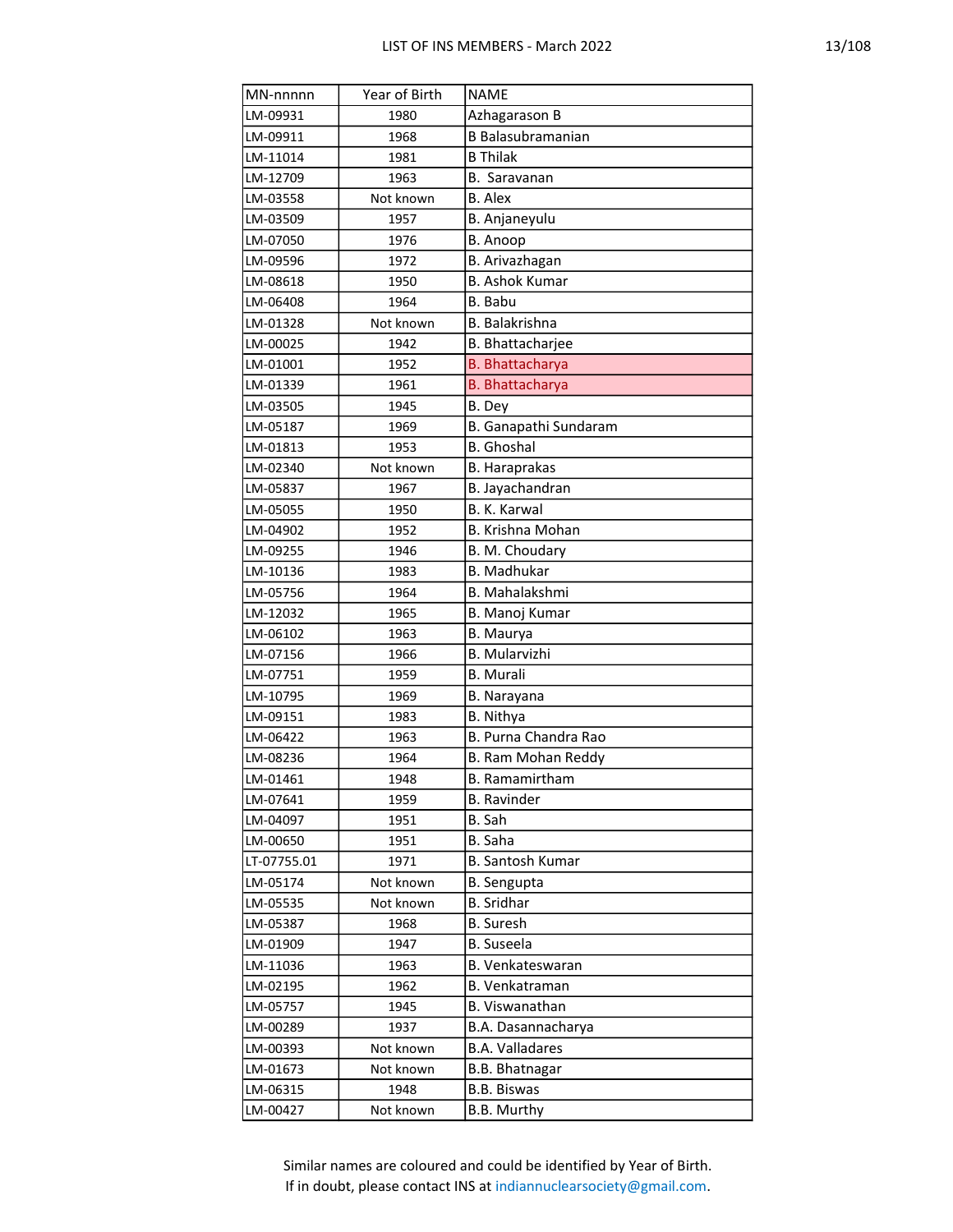| MN-nnnnn | Year of Birth | <b>NAME</b>              |
|----------|---------------|--------------------------|
| LM-02131 | 1946          | <b>B.B. Narang</b>       |
| LM-00628 | 1948          | <b>B.B. Rupani</b>       |
| LM-00272 | Not known     | <b>B.B. Sarkar</b>       |
| LM-00766 | 1938          | B.B. Singh               |
| LM-01947 | 1951          | <b>B.B. Verma</b>        |
| LM-01625 | 1955          | <b>B.B.L. Dwivedi</b>    |
| LM-01069 | 1947          | B.C. Autger              |
| LM-01172 | 1944          | <b>B.C. Bhatt</b>        |
| LM-06577 | Not known     | <b>B.C. Mogali</b>       |
| LM-00912 | Not known     | B.C. Pal                 |
| LM-06673 | 1942          | <b>B.D. Bhasin</b>       |
| LM-01596 | 1939          | <b>B.D. Bhawe</b>        |
| LM-04264 | 1957          | <b>B.D. Chaulkar</b>     |
| LM-08608 | 1949          | B.D. Ganda               |
| LM-00473 | Not known     | B.D. Gupta               |
| LM-02236 | 1956          | B.D. Jha                 |
| LM-01567 | 1950          | <b>B.D. Phadke</b>       |
| LM-00066 | 1923          | <b>B.D. Pimparkar</b>    |
| LM-00008 | Not known     | <b>B.F. Chamaney</b>     |
| LM-06186 | 1962          | <b>B.G. Avhad</b>        |
| LM-06502 | 1960          | <b>B.G. Chandresh</b>    |
| LM-02329 | 1940          | <b>B.G. Kamath</b>       |
| LM-02323 | 1939          | <b>B.G. Tadwalkar</b>    |
| LM-03249 | 1963          | <b>B.Gurudath Baliga</b> |
| LM-06954 | 1956          | <b>B.H. Ansari</b>       |
| LM-00826 | Not known     | <b>B.J. Vaidya</b>       |
| LM-05850 | 1964          | <b>B.K. Ankush</b>       |
| LM-00824 | 1940          | <b>B.K. Bhasin</b>       |
| LM-12062 | 1963          | B.K. Chennakehava        |
| LM-00896 | 1942          | B.K. Das                 |
| LM-00472 | 1953          | B.K. Dutta               |
| LM-06588 | 1953          | <b>B.K. Gaur</b>         |
| LM-06544 | 1977          | B.K. Jha                 |
| LM-05026 | 1954          | <b>B.K. Pandey</b>       |
| LM-05065 | 1959          | <b>B.K. Pathak</b>       |
| LM-03520 | Not known     | <b>B.K. Rahalkar</b>     |
| LM-01744 | 1952          | B.K. Sen                 |
| LM-01945 | 1949          | B.K. Shah                |
| LT-07972 | 1960          | B.K. Sharma              |
| LM-06426 | 1969          | B.K. Singh               |
| LM-09435 | 1965          | <b>B.K. Sreedhar</b>     |
| LM-00184 | Not known     | B.K.S. Murthy            |
| LM-00233 | 1937          | B.K.S. Nair              |
| LM-09451 | 1956          | <b>B.Kishore Babu</b>    |
| LM-00630 | 1942          | <b>B.L. Bhargava</b>     |
| LM-00180 | Not known     | <b>B.L. Gupta</b>        |
| LM-01571 | Not known     | B.L. Rao                 |
| LM-04953 | 1963          | B.L. Sahu                |
| LM-05468 | Not known     | B.L. Vyas                |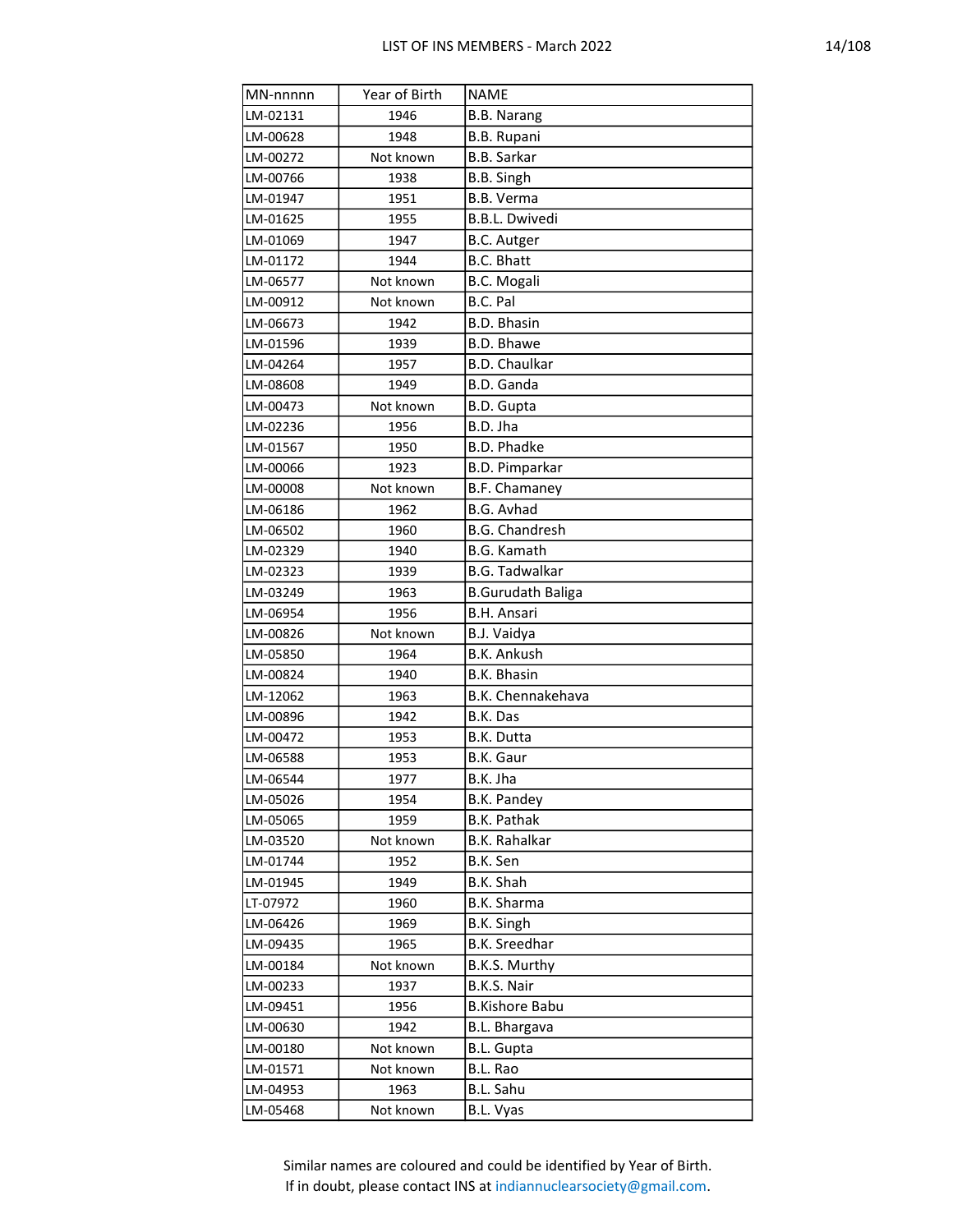| MN-nnnnn | Year of Birth | <b>NAME</b>                |
|----------|---------------|----------------------------|
| LM-00332 | 1940          | B.M. Beleri                |
| LM-00554 | 1944          | B.M. Misra                 |
| LM-01738 | 1948          | B.M. Shah                  |
| LM-05705 | 1965          | B.M. Yadav                 |
| LM-05844 | 1956          | B.N. Jagatap               |
| LM-00210 | 1932          | B.N. Jayaram               |
| LM-11083 | 1945          | <b>B.N. Karkera</b>        |
| LM-06199 | 1958          | <b>B.N. Patil</b>          |
| LM-07927 | 1961          | <b>B.N. Rajesh</b>         |
| LM-01318 | 1942          | <b>B.N. Rathi</b>          |
| LM-00641 | Not known     | <b>B.N. Sharma</b>         |
| LM-01678 | Not known     | <b>B.N. Tahiliani</b>      |
| LM-01957 | 1934          | <b>B.N.Somasundara Rao</b> |
| LM-09905 | 1979          | <b>B.Nallaiya</b>          |
| LM-05684 | 1960          | B.P. Badgujar              |
| LM-02123 | 1953          | <b>B.P. Dubey</b>          |
| LM-05434 | 1956          | <b>B.P. Dubey</b>          |
| LM-03538 | 1951          | B.P. Maheshwari            |
| LM-01070 | 1931          | B.P. Rastogi               |
| LM-04083 | Not known     | B.P. Varma                 |
| LM-04040 | 1947          | B.P.S. Rao                 |
| LM-01912 | 1944          | <b>B.R. Achari</b>         |
| LM-00032 | Not known     | <b>B.R. Bairi</b>          |
| LM-01315 | Not known     | <b>B.R. Dhanawade</b>      |
| LM-06375 | 1947          | B.R. Ivan                  |
| LM-06413 | 1964          | <b>B.R. Kerur</b>          |
| LM-09436 | 1960          | <b>B.R. Mittal</b>         |
| LM-01548 | Not known     | B.R. Vyas                  |
| LM-02013 | Not known     | <b>B.R.S. Sundaresha</b>   |
| LM-09904 | 1971          | B.Rajathirajan             |
| LM-07960 | 1963          | <b>B.S. Arunkumar</b>      |
| LM-05734 | 1962          | <b>B.S. Bisht</b>          |
| LM-05809 | 1952          | <b>B.S. Chauhan</b>        |
| LM-00433 | 1946          | <b>B.S. Gill</b>           |
| LM-07783 | 1958          | <b>B.S. Giriyappanavar</b> |
| LM-01897 | 1949          | <b>B.S. Kullolli</b>       |
| LM-01393 | 1944          | <b>B.S. Madhava Rao</b>    |
| LM-01855 | 1928          | <b>B.S. Magal</b>          |
| LM-07118 | 1967          | <b>B.S. Manjunath</b>      |
| LM-01992 | 1937          | <b>B.S. Mathur</b>         |
| LM-01715 | Not known     | B.S. Negi                  |
| LM-00431 | Not known     | B.S. Panchamukhi           |
| LM-04052 | Not known     | B.S. Rama Rao              |
| LM-04984 | 1964          | B.S. Sahu                  |
| LM-01950 | 1963          | <b>B.S. Shaik</b>          |
| LM-06303 | 1957          | <b>B.S. Tomar</b>          |
| LM-06151 | 1956          | B.S.V.G. Sharma            |
| LM-10711 | 1960          | <b>B.Thirumoola Sangu</b>  |
| LM-01539 | 1958          | <b>B.V Shah</b>            |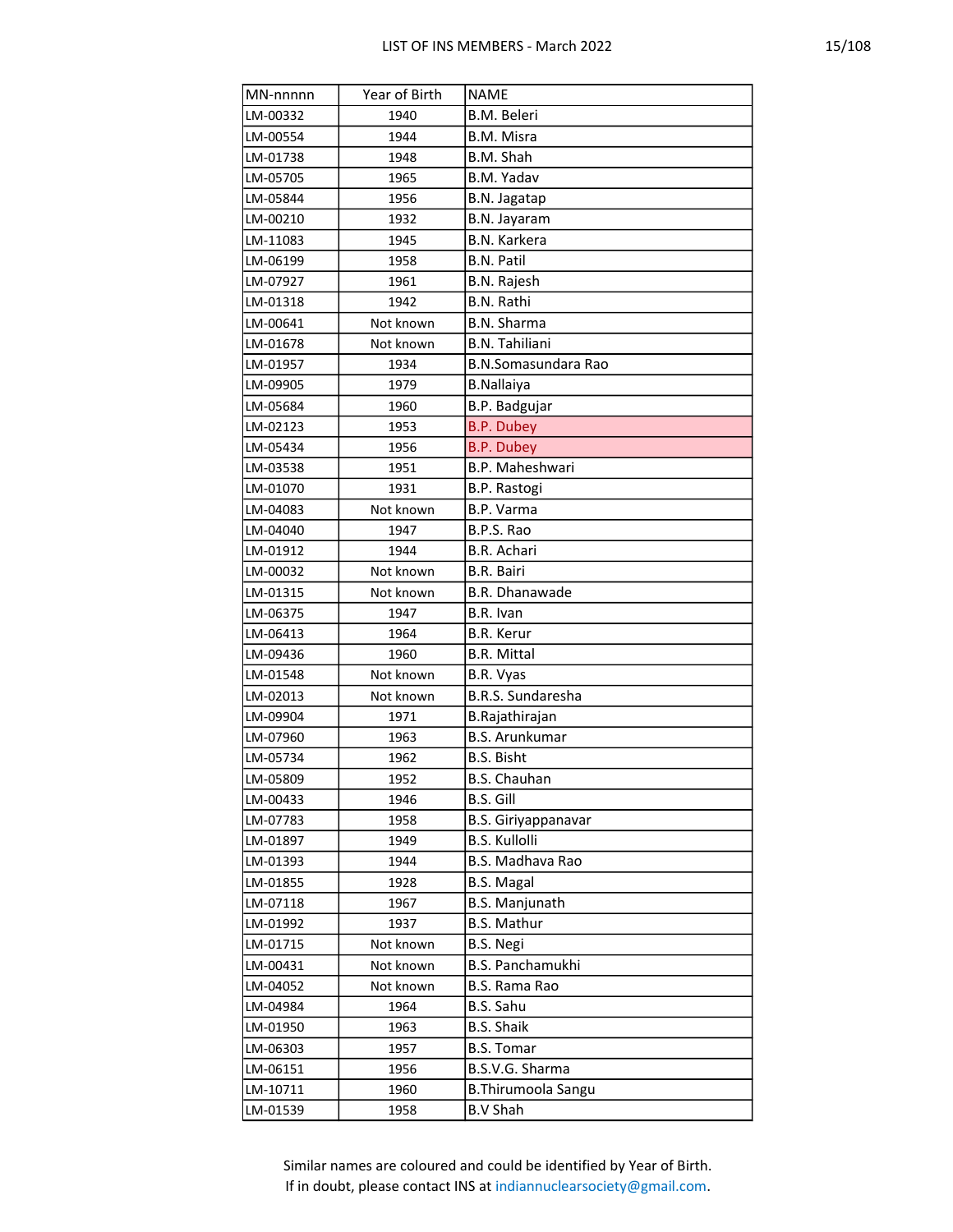| MN-nnnnn    | Year of Birth | <b>NAME</b>                            |
|-------------|---------------|----------------------------------------|
| LM-09513    | 1958          | <b>B.v Srinath</b>                     |
| LM-00478    | 1925          | <b>B.V. Chitnis</b>                    |
| LM-01919    | Not known     | <b>B.V. Naidu</b>                      |
| LM-00694    | 1943          | B.V. Subrahmanyam                      |
| LM-10230    | 1963          | B.V.L. Kumar                           |
| LM-11092    | 1957          | <b>B.V.M Lakshmi</b>                   |
| LM-10799    | 1962          | <b>B.V.R Murthy</b>                    |
| LM-05133    | 1960          | B.V.S.N. Raju                          |
| LM-09507    | 1971          | Babar tanaji Bhikaji                   |
| LT-07965.03 | 1982          | <b>Babaso Shridhar Chougule</b>        |
| LM-04093    | 1954          | Baboo Nagarsheth                       |
| LM-11001    | 1971          | Babu PD                                |
| LM-10240    | 1976          | Babu Rathod                            |
| LM-07136    | 1962          | Baburaj                                |
| LM-05601    | 1965          | <b>Baby Mathew</b>                     |
| LM-10740    | 1966          | Bachu vinod Kumar                      |
| LM-06942    | 1968          | <b>Bagawe R Vithal</b>                 |
| LM-04277    | Not known     | <b>Baikunth Pandey</b>                 |
| LM-07666    | 1965          | Balachandran                           |
| LM-10507    | 1980          | Balaji P. Mandal                       |
| LM-12542    | 1981          | <b>Balbir Kumar Singh</b>              |
| LM-00088    | 1947          | Baldev Raj                             |
| LM-09431    | 1972          | Balkishan Maheshwari                   |
| LM-05101    | 1962          | <b>Baltej Singh</b>                    |
| LM-10172    | 1982          | <b>Balveer Singh</b>                   |
| LM-02512    | 1966          | Balvinder Kaur Sapra                   |
| LM-10786    | 1976          | Bandaru Raghavender                    |
| LM-05704    | 1956          | Banshi Lal Lohar                       |
| LM-11055    | 1985          | Barid Baran Lahiri                     |
| LM-10178    | 1963          | Basant Kumar Nashine                   |
| LM-05496    | 1962          | Basant Kumar Verma                     |
| LM-05183    | 1965          | Basavaraj G. Shirahatti                |
| LM-04072    | 1948          | Basetty Laxmiarayana                   |
| LM-05423    | 1959          | <b>Basudev Biswas</b>                  |
| LM-07248    | 1971          | <b>Batte Manohar</b>                   |
| LM-10280    | 1986          | <b>Bed Prakash Pokhrel</b>             |
| LM-05060    | Not known     | Beena Sunil Kumar                      |
| LM-12696    | 1957          | Betylda Mary Jyrwa                     |
| LM-12578    | 1987          | Bevara Srinivasa Rao                   |
| LM-08685    | 1950          | Bhagwan Prakesh Agrawal                |
| LM-05092    | 1950          | Bhagwat S. Gupta                       |
| LM-05151    | Not known     | Bhallamudi N. Murthy                   |
| LM-12727    | 1964          | Bhanu Prakash Singh                    |
| LM-10627    | 1951          | Bharadhwaj Ganapathy                   |
| LM-04930    | 1969          | Bharati H. Ingavale<br>Bharti Bhalerao |
| LM-12744    | 1968          | Bhaskar Poddar                         |
| LM-01320    | 1962          | Bhaskar Rao P                          |
| LM-10798    | 1962          |                                        |
| LM-12067    | 1956          | Bhaskaran Mundayur                     |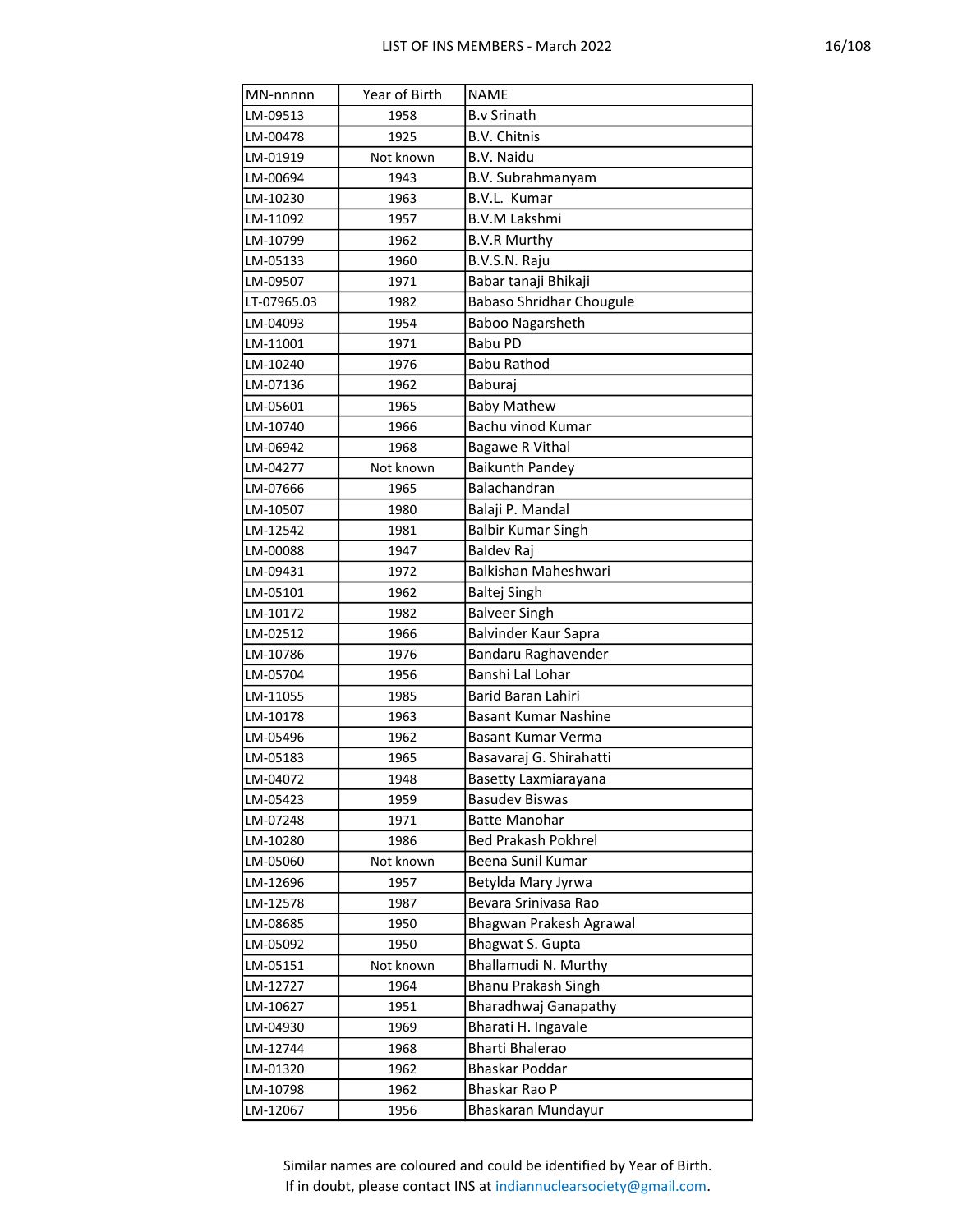| MN-nnnnn    | Year of Birth | <b>NAME</b>                    |
|-------------|---------------|--------------------------------|
| LM-09470    | 1959          | Bhaskaran Radha Krishnan Nair  |
| LM-10224    | 1981          | <b>Bhaskr Paul</b>             |
| LM-10511    | 1988          | Bhavesh Prakash Sangle         |
| LM-11017    | 1969          | <b>Bhavnaish Chand</b>         |
| LM-12518    | 1985          | <b>Bhavsar Jagrut M</b>        |
| LM-05702    | 1957          | <b>Bhim Singh</b>              |
| LT-07955    | 1975          | <b>Bhisham Prasad</b>          |
| LM-04899    | 1946          | <b>Bhishma Kumar</b>           |
| LM-02032    | 1948          | <b>Bhupal Sharma</b>           |
| LM-01847    | 1933          | Bhupendra C. Shah              |
| LM-07629    | 1960          | <b>Bhupesh Kumar Gangrade</b>  |
| LM-04926    | Not known     | <b>Bhushan Lal</b>             |
| LM-10565    | 1983          | Bhuvaneshwar Gera              |
| LM-09429    | 1978          | Bhuwan Chandra Sati            |
| LM-07941    | 1981          | Bibhu Narayan Rath             |
| AM-12704    | 1994          | <b>Bibhu Prasad Das</b>        |
| LM-10251    | 1988          | <b>Bidekar Mahavir Mahadev</b> |
| LM-05641    | 1945          | Bijay Kumar Jha                |
| LM-09932    | 1978          | Bijaya Bushan                  |
| LM-05845    | Not known     | Bijendra K. Jain               |
| LM-05515    | 1953          | Bijendra Pal Singh             |
| LM-00789    | Not known     | <b>Bikas Sinha</b>             |
| LM-05602    | 1969          | Bimal N. Kamani                |
| LM-00112    | Not known     | <b>Binayak Basu</b>            |
| LM-12007    | 1978          | Binoj Nair                     |
| LM-09409    | 1970          | <b>Binu Tom Jacob</b>          |
| LM-08267    | 1968          | Bipeta Chandrashekhar          |
| LM-00435    | 1949          | Bipin Bihari Shrivastava       |
| LM-11007    | 1971          | Biplab Chandra Sarkar          |
| LM-04044    | 1961          | <b>Biplob Paul</b>             |
| LM-05076    | 1974          | Birija Shankar Patro           |
| LM-00107    | Not known     | Bishnupada Bhattacharya        |
| LM-01094    | 1940          | Biswajit Sanyal                |
| LM-10137    | 1985          | Biswamohan Nanda               |
| LT-07977.01 | 1961          | Bithika Basu                   |
| LM-04276    | Not known     | <b>Bittu Singh</b>             |
| LM-06571    | 1972          | <b>Blaise Lobo</b>             |
| LM-09425    | 1966          | Bommana Sudha Rani             |
| LM-10676    | 1972          | <b>Bora Sreenivasa Murthy</b>  |
| LM-10131    | 1954          | Borra Krishna Murthy           |
| LM-05648    | 1967          | Braham Parkash                 |
| LM-07183    | 1972          | Brahmananda Chakraborty        |
| LM-10258    | 1988          | Brajmohan Sharma               |
| LM-05513    | 1953          | Brij Bhushan Mithal            |
| LM-00429    | 1942          | <b>Brij Mohan</b>              |
| LM-06443    | Contact INS   | <b>Brij Mohan</b>              |
| LM-04927    | 1937          | Brij Mohan Pande               |
| LM-05458    | 1961          | Brijendra Kumar Dhaiya         |
| LM-11009    | 1959          | Brundaban Mishra               |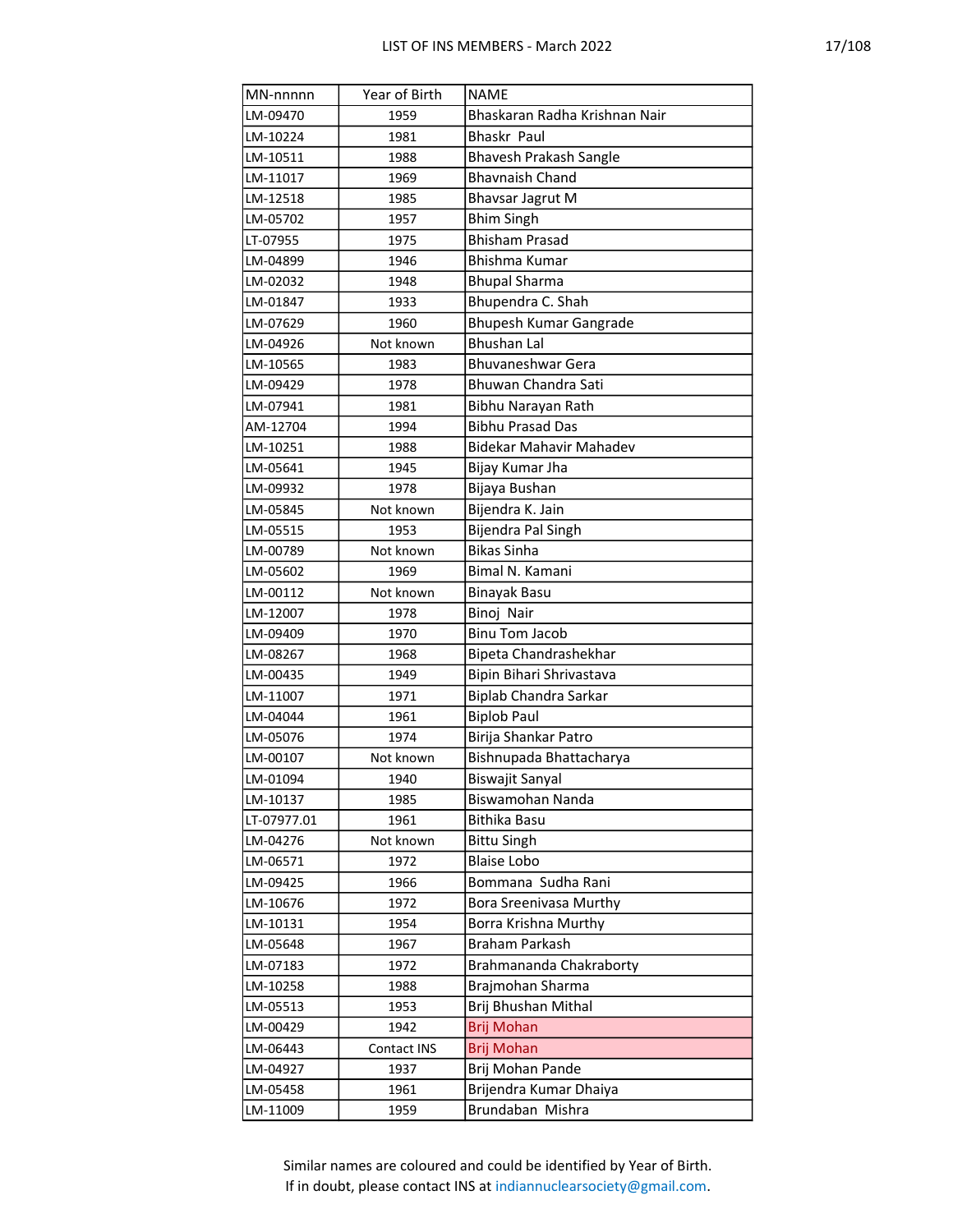| т.<br>٠ |
|---------|
|---------|

| MN-nnnnn    | Year of Birth | <b>NAME</b>           |
|-------------|---------------|-----------------------|
| LM-04073    | 1951          | <b>Buddha Prakash</b> |
| LM-07013    | 1966          | <b>Budh Pal Singh</b> |
| LM-08436    | 1970          | Byju Soman            |
| LM-01624    | Not known     | C Saraswati           |
| LM-10133    | 1955          | C Venkatesham         |
| LM-01132    | 1948          | C. Awasthi            |
| LM-04973    | 1965          | C. Krishnan           |
| LM-09180    | 1961          | C. Mathiazhagan       |
| LM-10763    | 1959          | C. Murugan            |
| LM-01163    | 1941          | C. Nagabhushana Rao   |
| LM-06180    | 1949          | C. Paramasivan Pillai |
| LM-04054    | 1963          | C. Phani Babu         |
| LM-07008    | 1956          | C. Phani Raj          |
| LM-04059    | Not known     | C. Radhakrishna       |
| LM-04961    | 1963          | C. Rajani Kumar       |
| LM-07031    | 1960          | C. Satheesh           |
| LM-01049    | Not known     | C. Shanthi            |
| LT-07750.01 | 1976          | C. Srinivasulu Reddy  |
| LM-01772    | Not known     | C. Subba Rao          |
| LM-08670    | 1973          | C. Uma Shankar        |
| LM-03237    | 1943          | C.A. Krishnan         |
| LM-02318    | 1950          | <b>C.Anand Babu</b>   |
| LM-07114    | 1964          | C.B. Kothari          |
| LM-00591    | 1931          | C.B.Narasinga Rao     |
| LM-00440    | Not known     | C.C. D'Silva          |
| LM-05499    | 1965          | C.D. Ande             |
| LM-00271    | Not known     | C.D. Naik             |
| LM-05107    | 1955          | C.D. Rajput           |
| LM-01585    | 1939          | C.G. Moghe            |
| LM-06570    | 1970          | C.G. Patil            |
| LM-08652    | 1956          | C.G. Porwal           |
| LM-01485    | 1947          | C.G. Utge             |
| LM-05820    | 1952          | C.G.S. Pillai         |
| LM-05731    | Not known     | C.H. Sudhakar         |
| LM-02366    | Not known     | C.J. Mehta            |
| LM-06382    | 1961          | C.J. Samkutty         |
| LM-05882    | 1962          | C.K. Ghosh            |
| LM-07082    | 1945          | C.K. Kapoor           |
| LM-00812    | Not known     | C.K. Mathews          |
| LM-03513    | 1951          | C.K. Pithawa          |
| LM-00689    | 1953          | C.K. Pushpangathan    |
| LM-00573    | 1938          | C.K. Sivaramkrishnan  |
| LM-03209    | 1939          | C.L. Phadke           |
| LM-06107    | Not known     | C.L. Verma            |
| LM-05115    | 1962          | C.M. Bhatia           |
| LM-02046    | 1946          | C.M. Bhatnagar        |
| LM-00231    | 1943          | C.M. Mishra           |
| LM-02374    | Not known     | C.M. Paul             |
| LM-00286    | 1932          | C.M. Sunta            |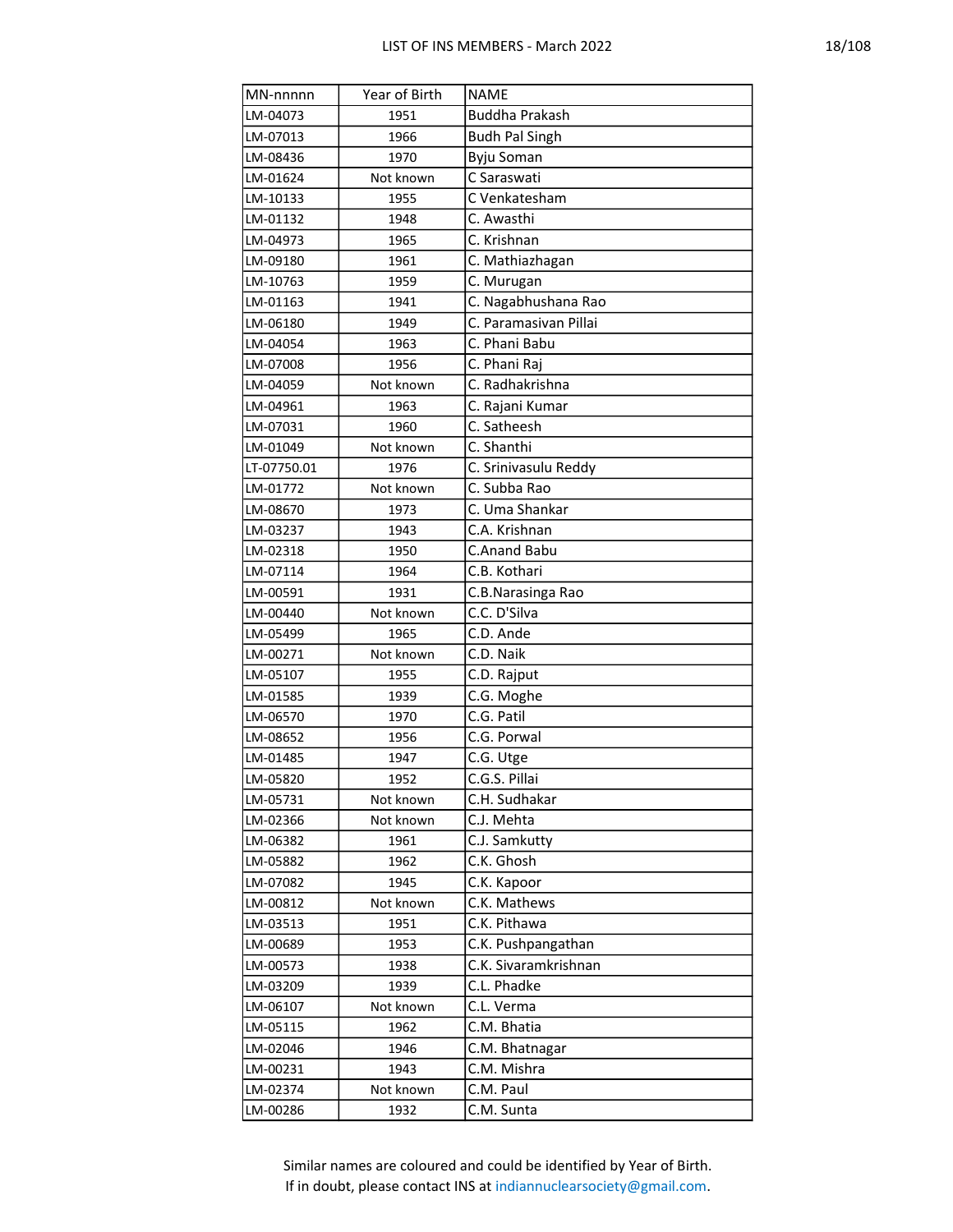| ×. |
|----|
|----|

| MN-nnnnn             | Year of Birth | <b>NAME</b>                                     |
|----------------------|---------------|-------------------------------------------------|
| LM-00780             | 1937          | C.N. Desai                                      |
| LM-02319             | Not known     | C.N. Joshi                                      |
| LM-06515             | 1961          | C.N.S. Renuka Prasad                            |
| LM-06436             | 1950          | C.P. Jhamb                                      |
| LM-05089             | 1962          | C.P. Kaushik                                    |
| LM-05633             | 1952          | C.P. Mungikar                                   |
| LM-00366             | 1944          | C.P. Ramchandran                                |
| LM-03591             | 1959          | C.P. Shringi                                    |
| LM-12001             | 1988          | C.Pavan Kumar                                   |
| LM-00439             | Not known     | C.R. Anklesaria                                 |
| LM-00175             | 1936          | C.R. Bhatia                                     |
| LM-01901             | 1934          | C.R. Biswas                                     |
| LM-05044             | 1938          | C.R.P. Setty                                    |
| LM-09488             | 1964          | C.S Unnikrishnan Nair                           |
| LM-05440             | Not known     | C.S. Bhatt                                      |
| LM-02222             | 1936          | C.S. Gopalakrishnan                             |
| LM-12079             | 1988          | C.S. Kaliprasad                                 |
| LM-06710             | 1960          | C.S. Kumaresan                                  |
| LM-00751             | 1937          | C.S. Pasupathy                                  |
| LM-05425             | 1954          | C.S. Shrivastava                                |
| LM-07047             | 1964          | C.S. Surendran                                  |
| LM-02105             | 1955          | C.S. Yadav                                      |
| LM-01770             | 1936          | C.S.P. Iyer                                     |
| LM-05782             | 1950          | C.S.R. Prasad                                   |
| LM-02479             | Not known     | C.Subba Reddy                                   |
| LM-00592             | Not known     | C.V. Kalyanasundaram                            |
| LM-02326             | 1942          | C.V. Narayanan                                  |
| LM-05154             | 1955          | C.V. Ramaiah                                    |
| LM-03503             | Not known     | C.V.A. Sastry                                   |
| LM-05721             | 1954          | C.V.R. Sarma                                    |
| LM-00860             | Not known     | C.V.S. Sastry                                   |
| LM-10108             | 1981          | Ch Lakshminarayana Babu                         |
| LM-01836             | 1955          | Ch. Prabhakar                                   |
| LM-05129             | 1949          | Ch. Rami Naidu                                  |
| LM-00202             | 1938          | Ch. Surendar                                    |
| LM-10694             | 1975          | Chait Lal Thakur                                |
| LM-00174             | 1946          | Chaitanymoy Ganguly                             |
| LM-04887             | 1967          | Chanchal Sarbajna                               |
| LM-06552             | 1974          | Chandan Dey<br>Chandan Sinha                    |
| LT-07690             | 1966          |                                                 |
| LM-10532             | 1951          | Chander Shekhar Gupta                           |
| LM-04933             | 1962          | Chandra B. Rai                                  |
| LM-07906             | 1951          | Chandra Bhan Jain                               |
| LM-06560             | 1938          | Chandra Kumar Mishra                            |
| LM-06718             | 1964          | Chandra Pal Pandey<br>Chandra Prakash Chhaniwal |
| LM-05486<br>LM-10690 | 1954          | Chandra Prakash Sharma                          |
|                      | 1967          | Chandra Sekhar Singh                            |
| LM-10718             | 1988          |                                                 |
| LM-06860             | 1967          | Chandrakant K. Birla                            |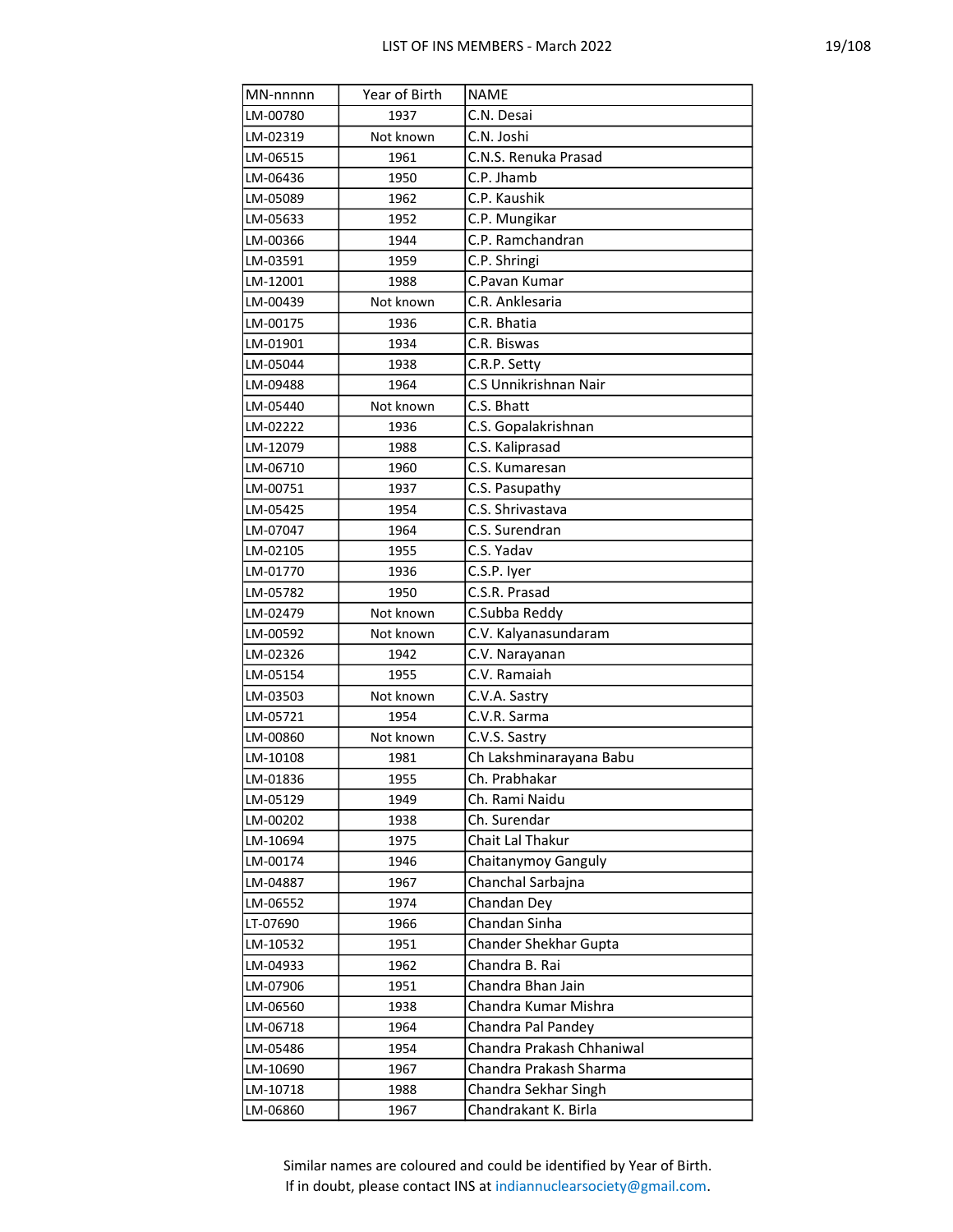| MN-nnnnn    | Year of Birth | <b>NAME</b>                    |
|-------------|---------------|--------------------------------|
| LM-02025    | 1938          | Chandrakant K. Shah            |
| LT-07757.02 | 1975          | Chandrakant S. Hiwarale        |
| LM-09923    | 1972          | Chandranjeet Singh             |
| LM-07719    | 1965          | Chandrashekhar G. Karhadkar    |
| LM-05523    | 1954          | Chandresh Kapoor               |
| LM-09995    | 1972          | Chandu Kavitha                 |
| LM-09416    | 1987          | Chellingi Venkata Durga Prasad |
| LM-07077    | 1974          | Chhag Mayur Nanalal            |
| LM-06666    | 1963          | Chidangil Santhosh             |
| LM-06117    | 1955          | Chinta Kasipathi               |
| LM-09926    | Not known     | Chinta Venkata Rayudu          |
| LM-02332    | 1959          | Chintamani Das                 |
| LM-07021    | 1971          | Chiradeep Gupta                |
| LM-09595    | 1978          | Chirag Arvind Bhai patel       |
| LT-07740    | 1980          | Chirag B. Mehta                |
| LM-10771    | 1939          | Chiranjib Kumar Gupta          |
| LM-04576    | 1970          | Chitra Subramaniam             |
| LM-06900    | 1973          | Chitta Ranjan Das              |
| LM-08927    | 1966          | Chiyedu Nagaraja               |
| LM-11067    | 1968          | Chockalingam N                 |
| LM-10584    | 1992          | Chowturu Sateesh               |
| LM-05484    | Not known     | Chunni Lal Meghwal             |
| LM-08653    | 1968          | Commander R. Binduraj          |
| LM-12040    | Not known     | Corporate member               |
| LM-09943    | 1969          | D Rajaraman                    |
| LM-12091    | 1986          | D Rupender                     |
| LM-06492    | 1968          | D. Alamelu                     |
| LM-05818    | 1951          | D. Das                         |
| LM-06528    | 1964          | D. Dhavamani                   |
| LM-03522    | 1962          | D. Ganesh                      |
| LM-01820    | 1958          | D. Gawande                     |
| LM-11094    | 1977          | D. Gopi                        |
| LM-04230    | 1948          | D. Jambunathan                 |
| LM-07161    | 1964          | D. Jebaraj Mahildoss           |
| LM-09154    | 1976          | D. Jeyasimman                  |
| LM-10693    | 1975          | D. Laxman                      |
| LM-08231    | 1964          | D. Mallikarjun Reddy           |
| LM-07078    | 1964          | D. Mandal                      |
| LM-07795    | 1947          | D. Nandi                       |
| LM-05807    | 1960          | D. Padmanabhan                 |
| LM-06409    | 1964          | D. Ponraju                     |
| LM-04061    | 1962          | D. Pramanik                    |
| LM-06913    | 1979          | D. Prem Navin                  |
| LM-00934    | Not known     | D. Rama                        |
| LM-05409    | 1966          | D. Ramesh                      |
| LM-03124    | 1953          | D. Sathiyamoorthy              |
| LM-07615    | 1961          | D. Srivastava                  |
| LM-01354    | 1947          | D. Subudhi                     |
| LM-10662    | 1977          | D. Sujish                      |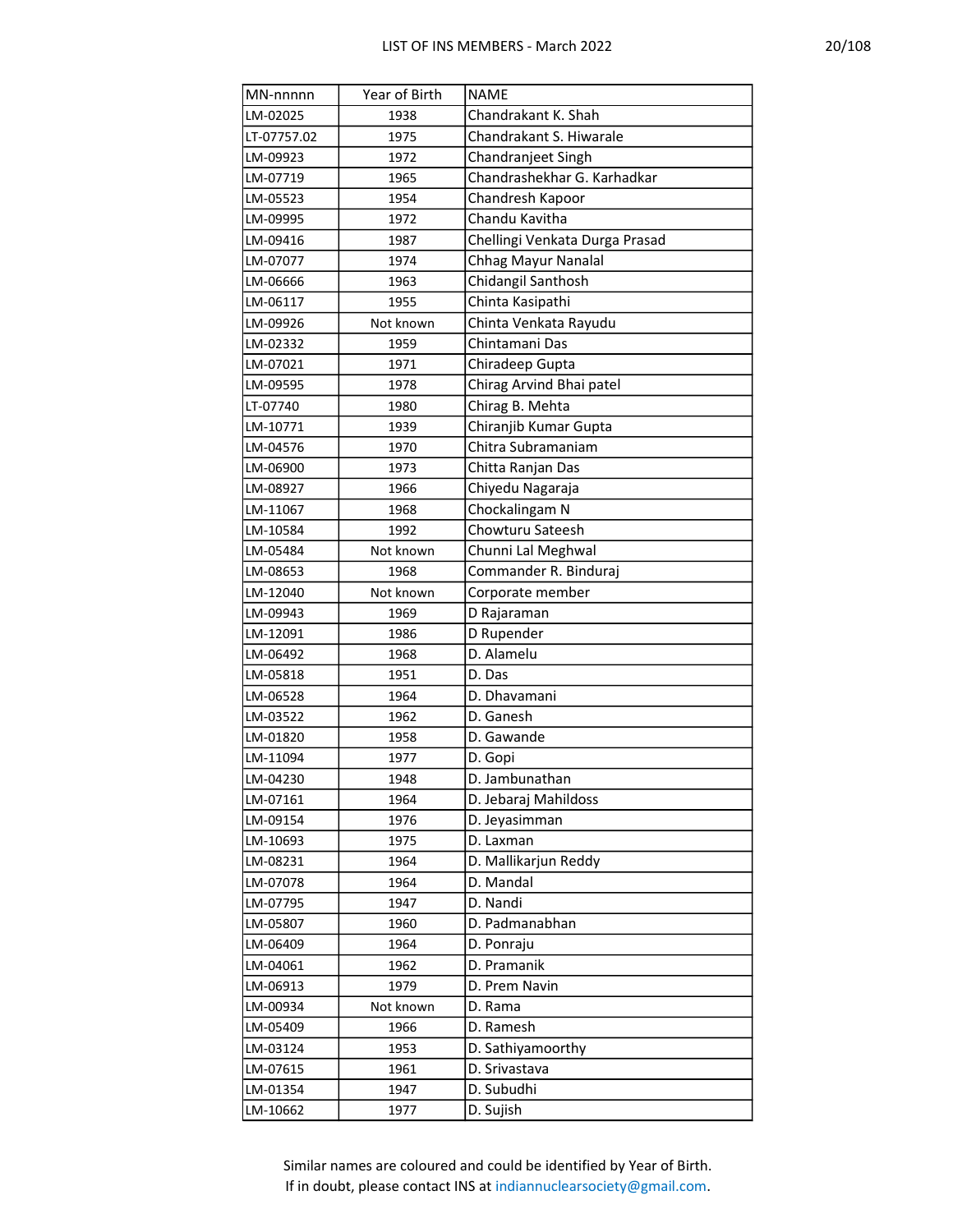| MN-nnnnn | Year of Birth | <b>NAME</b>           |
|----------|---------------|-----------------------|
| LM-06127 | 1970          | D. Sunil Kumar        |
| LM-00337 | 1951          | D. Venkatesh          |
| LM-06561 | Not known     | D.A. Fakirappa        |
| LM-01528 | 1958          | D.A. Sudheendra Rao   |
| LM-10784 | 1956          | D.A.Raju Babu         |
| LM-10704 | 1982          | D.Arjuna Bhaskara Rao |
| LM-01525 | Not known     | D.B. Mendhekar        |
| LM-06482 | 1972          | D.B. Sathe            |
| LM-00719 | Not known     | D.B. Shinde           |
| LM-00216 | 1935          | D.B. Upendra          |
| LM-10589 | 1965          | D.C Kar               |
| LM-04165 | Not known     | D.C. Banerjee         |
| LM-01572 | 1948          | D.C. Dhar             |
| LM-00684 | Not known     | D.C. Patil            |
| LM-00443 | 1947          | D.C. Sharma           |
| LM-00655 | 1942          | D.C. Thakur           |
| LM-00338 | 1942          | D.D. Bajpai           |
| LM-00831 | 1940          | D.D. Bhawalkar        |
| LM-01369 | Not known     | D.D. Chaudhary        |
| LM-01189 | 1946          | D.D. Panse            |
| LM-05629 | Not known     | D.D. Sao              |
| LM-00759 | 1939          | D.D. Sood             |
| LM-01850 | 1943          | D.G. Bagul            |
| LM-01250 | 1956          | D.G. Belokar          |
| LM-00375 | Not known     | D.G. Gaonkar          |
| LM-00258 | Not known     | D.G. Mahajan          |
| LM-07055 | 1978          | D.G. Mishra           |
| LM-03551 | 1953          | D.G. Phal             |
| LM-06361 | 1967          | D.H. Parshuram        |
| LM-01464 | Not known     | D.J Patil             |
| LM-01968 | 1954          | D.J. Gatty            |
| LM-01652 | 1943          | D.J. Mehta            |
| LM-01095 | 1948          | D.J. Varde            |
| LM-00235 | Not known     | D.K. Banerjee         |
| LM-06143 | 1967          | D.K. Bhatnagar        |
| LM-00481 | Not known     | D.K. Bhattacharjee    |
| LM-01773 | 1939          | D.K. Bhattacharya     |
| LM-05567 | 1967          | D.K. Chandraker       |
| LM-04256 | 1958          | D.K. Dalal            |
| LM-02321 | 1944          | D.K. Dave             |
| LM-02100 | 1948          | D.K. Gandhi           |
| LM-01967 | Not known     | D.K. Gangwal          |
| LM-01198 | 1950          | D.K. Goyal            |
| LM-02141 | 1954          | D.K. Jain             |
| LM-02215 | Not known     | D.K. Kapur            |
| LM-00841 | 1952          | D.K. Lalsare          |
| LM-02226 | 1959          | D.K. Shukla           |
| LM-03582 | 1965          | D.K. Singh            |
| LM-00422 | 1950          | D.K. Sisodia          |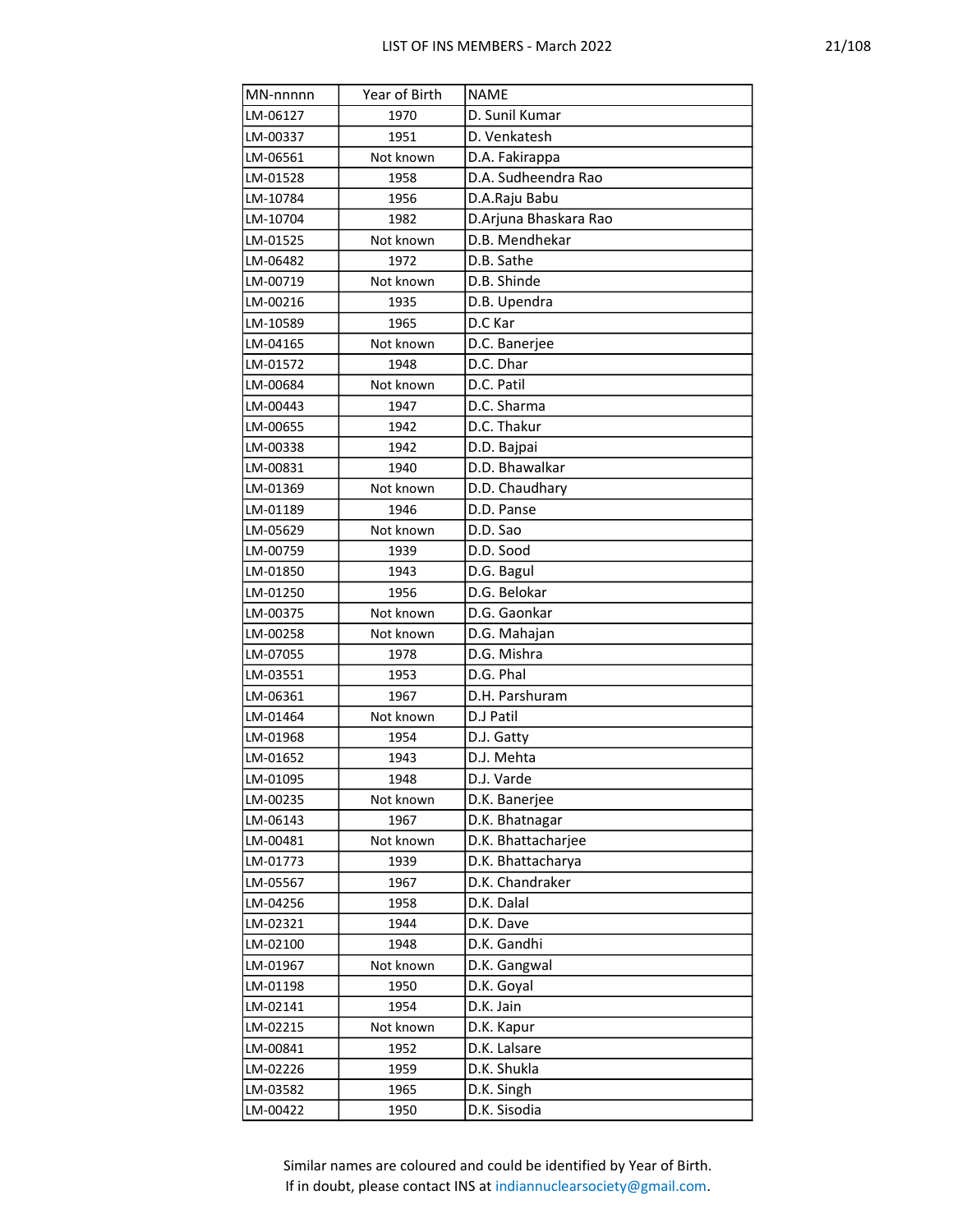| MN-nnnnn | Year of Birth | <b>NAME</b>          |
|----------|---------------|----------------------|
| LM-08479 | 1972          | D.K. Sreenivasa Babu |
| LM-01711 | Not known     | D.K. Srivastava      |
| LM-05487 | Not known     | D.L. Yadav           |
| LM-06490 | 1964          | D.M. Jagadeesh       |
| LM-07132 | 1970          | D.M. Pukazhendhi     |
| LM-06099 | 1972          | D.N. Avadhani        |
| LM-02148 | 1958          | D.N. Badodkar        |
| LM-01212 | 1938          | D.N. Bhatnagar       |
| LM-08624 | 1945          | D.N. Gaur            |
| LM-01973 | 1947          | D.N. Sah             |
| LM-11077 | 1984          | D.N. Sangeetha       |
| LM-01726 | 1964          | D.N. Sanyal          |
| LM-03248 | 1950          | D.N. Sarode          |
| LM-01537 | 1951          | D.N. Sharma          |
| LM-00319 | 1950          | D.N. Shendre         |
| LM-00168 | 1943          | D.N. Srivastava      |
| LM-09960 | 1951          | D.P Sharma           |
| LM-01697 | 1946          | D.P. Anturkar        |
| LM-00635 | 1945          | D.P. Dedhiya         |
| LM-01311 | 1943          | D.P. Pandey          |
| LM-01503 | 1957          | D.P. Patel           |
| LM-01518 | 1947          | D.P. Pimputkar       |
| LM-05520 | 1959          | D.P. Rai             |
| LM-02356 | 1955          | D.P.S. Rathore       |
| LM-01975 | 1952          | D.Prabhakar Rao      |
| LM-10582 | 1964          | D.R Maurya           |
| LM-00631 | 1941          | D.R. Bongirwar       |
| LM-00067 | 1947          | D.R. Fulbaduwa       |
| LM-01804 | 1952          | D.R. Jangid          |
| LM-02031 | 1943          | D.R. Pant            |
| LM-01544 | 1936          | D.R. Raipurkar       |
| LM-02070 | 1949          | D.Ranganathan Iyer   |
| LM-02118 | Not known     | D.S. Ahluwalia       |
| LM-05088 | Not known     | D.S. Bhotar          |
| LM-01204 | 1962          | D.S. Bisht           |
| LM-01892 | Not known     | D.S. Deshingkar      |
| LM-00669 | 1941          | D.S. Gupta           |
| LM-01766 | 1946          | D.S. Kapadia         |
| LM-02327 | 1943          | D.S. Kushwah         |
| LM-01214 | 1946          | D.S. Lavale          |
| LM-01313 | 1960          | D.S. Pilkhwal        |
| LM-00170 | 1931          | D.S. Pradhan         |
| LM-02015 | 1950          | D.S. Rana            |
| LM-06152 | 1950          | D.S. Ranga Rao       |
| LM-01876 | 1950          | D.S. Rao             |
| LM-04896 | Not known     | D.S. Sastry          |
| LM-08271 | 1967          | D.S. Setty           |
| LM-00837 | 1945          | D.S. Shukla          |
| LM-01113 | 1947          | D.S. Shukla          |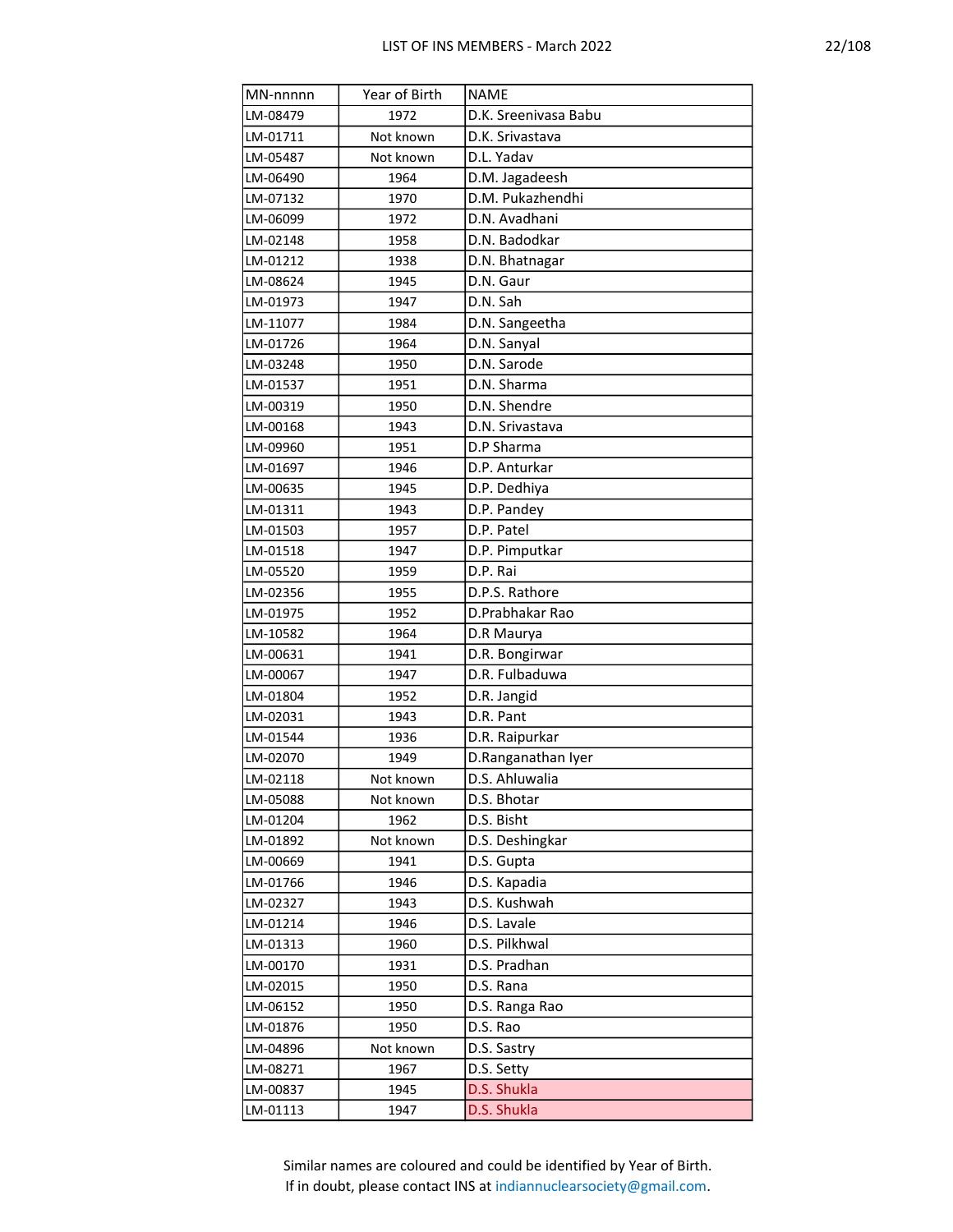| MN-nnnnn    | Year of Birth | <b>NAME</b>             |
|-------------|---------------|-------------------------|
| LM-04289    | 1964          | D.S. Thakur             |
| LM-00045    | 1940          | D.S.C. Purushotham      |
| LM-01695    | 1948          | D.S.S. Bhat             |
| LM-06183    | 1970          | D.U. Jiwane             |
| LM-00519    | 1933          | D.V. Gopinath           |
| LM-00177    | 1934          | D.V. Petkar             |
| LM-01123    | Not known     | D.V. Ramakrishna Rao    |
| LM-08249    | 1957          | D.V. Subba Rao          |
| LM-00423    | 1949          | D.V. Vishwaroop         |
| LM-01875    | 1954          | D.V.H. Rao              |
| LM-01451    | 1962          | D.V.L.N. Sastry         |
| LM-00894    | Not known     | D.V.S. Narasimhan       |
| LM-10159    | 1984          | Dadhikanta Badhai       |
| LM-09252    | 1938          | Dadi E Mistry           |
| LM-12678    | 1985          | Dalpat Meena            |
| LM-05461    | Not known     | Damoder Prasad Sharma   |
| LM-12684    | 1962          | Daniel Babu P           |
| LM-10760    | 1980          | Darpan Shukla           |
| LM-04181    | 1966          | Dasari Subba Rao        |
| LM-05010    | Not known     | Dasharathi Shukla       |
| LM-05697    | 1970          | David Nesaraj           |
| LM-05435    | Not known     | Daya Shankar Acharya    |
| LM-08922    | 1973          | Daya Shankar Gupta      |
| LM-05459    | Not known     | Debabrata Chanda        |
| LM-04257    | 1959          | Debabrata Datta         |
| LM-01877    | 1961          | Debabrata Datta         |
| LM-08896    | 1977          | Debabrata Majumder      |
| LM-05634    | 1961          | Debashis Das            |
| LM-09270    | 1983          | Debopam Ghosh           |
| LM-05140    | 1955          | Deen Dayal Pande        |
| LM-12694    | 1987          | Deepak Kumar            |
| LM-08697    | 1972          | Deepak Chandra          |
| LM-01723    | 1941          | Deepak De               |
| LM-07345    | 1975          | Deepak Gupta            |
| LT-07767.01 | 1974          | Deepak Kumar            |
| LM-01105    | 1945          | Deepak Kumar Karira     |
| LM-08884    | 1962          | Deepak kumar Sinha      |
| LM-09933    | 1976          | Deepak Mathur           |
| LM-09982    | 1979          | Deepak Menon            |
| LM-03567    | 1966          | Deepak Ojha             |
| LT-07718.01 | 1981          | Deepak Patil            |
| LT-07682    | 1975          | Deepak Sharma           |
| LM-12088    | 1990          | Deepti Dubey            |
| LM-08508    | 1965          | Deo Kumar Tyagi         |
| LM-05645    | Not known     | Deo Mani Pandey         |
| LM-01529    | 1943          | Deoki Nandan            |
| LM-05569    | 1957          | Deoki Nandan Shukla     |
| LM-08912    | 1980          | Deoras Prabhudharwadkar |
| LM-05193    | 1956          | Devaki Nandan Chauhan   |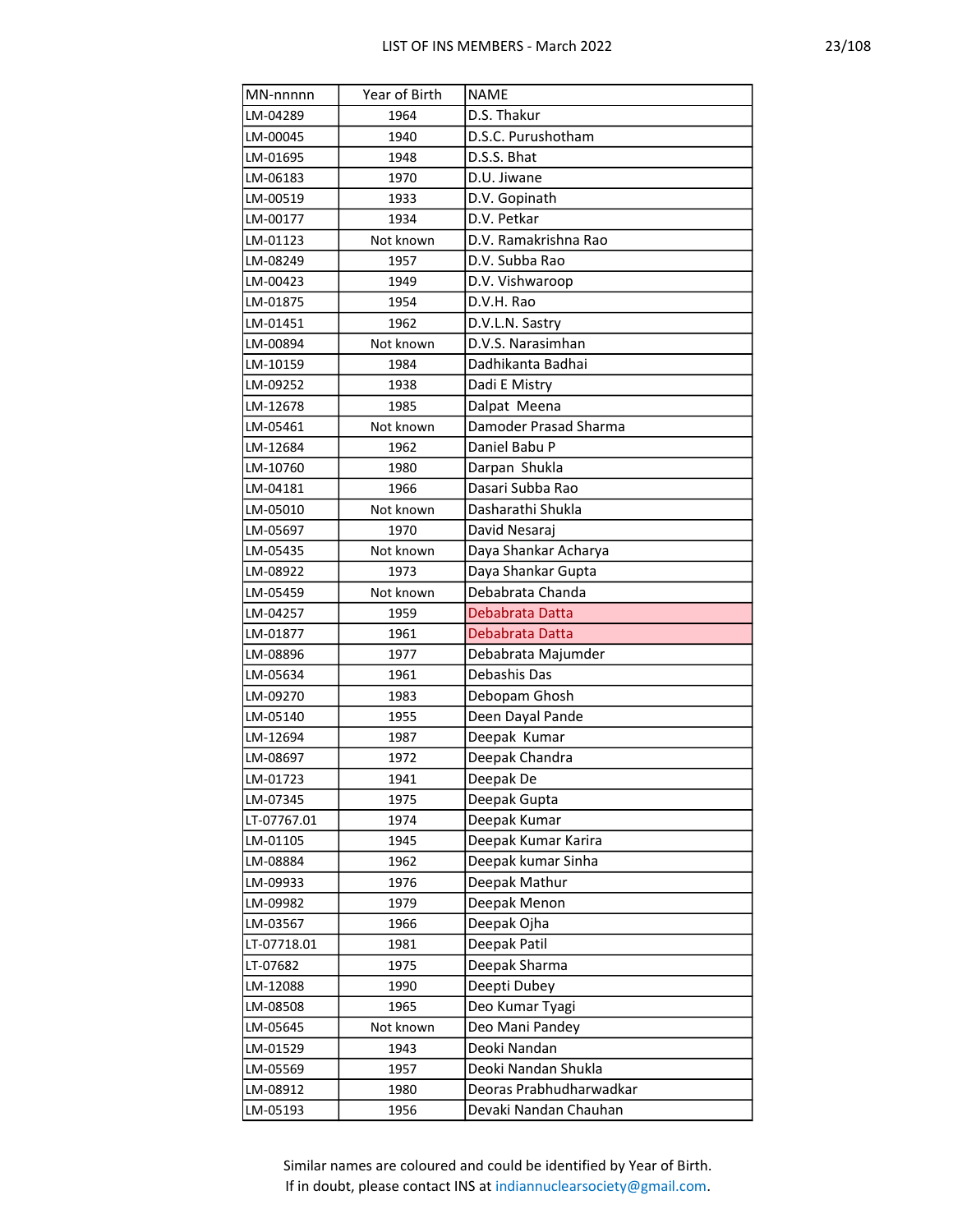| MN-nnnnn    | Year of Birth | <b>NAME</b>                    |
|-------------|---------------|--------------------------------|
| LM-01372    | 1943          | Devaki Ramanathan              |
| LT-07994.02 | 1975          | Devendra Dubey                 |
| LM-03532    | Not known     | Devendra Jaole                 |
| LM-05500    | 1962          | Devendra Kumar Jain            |
| LT-07755.03 | 1971          | Devendra Kumar Jain            |
| LM-05473    | Not known     | Devendra Kumar Sharma          |
| LM-07716    | 1978          | Devendra V. Pimpale            |
| LM-01776    | 1960          | Devesh Kumar                   |
| LM-07726    | 1976          | Devesh Kumar Tiwari            |
| LM-10296    | 1984          | Devevdra Kumar Dwivedi         |
| LM-09974    | 1980          | Devi Deen Pandey               |
| LM-07700    | 1959          | Devidas B. Naik                |
| LM-10796    | 1992          | Dhaivat Udayan Mandavia        |
| LM-09512    | 1978          | Dhananjay.s Bajpeyee           |
| LM-09597    | 1976          | Dhanesh Bhaurao Nagrale        |
| LM-10728    | 1975          | Dharayat Ramdasu               |
| LM-05898    | Not known     | Dharm Pal Singh                |
| LM-04282    | Not known     | Dharm Prakash                  |
| LM-06468    | 1967          | Dharmendra Narain              |
| LM-08980    | 1979          | Dharmendra Thakkar             |
| LM-12566    | 1966          | Dheeraj Pande                  |
| LM-12528    | 1982          | Dheeraj Kumar Sakhrodia        |
| LM-10797    | 1976          | Dhillirao K                    |
| LM-07722    | 1978          | Dhirendra Kumar                |
| LM-10621    | 1976          | Dhirendra Kumar Jha            |
| LM-01177    | 1952          | Dhirendra Mohan                |
| LM-10757    | 1991          | Dhrumil Kidshorechandra Mourya |
| LM-00529    | Not known     | Dibyakanti Ghosh               |
| LT-07737    | 1977          | Dibyendu Kiran Chowdhury       |
| LM-12590    | 1988          | Diksha<br>Pant                 |
| LM-01011    | 1947          | Dileep Bhatia                  |
| LM-09924    | 1961          | Dileep Kulkarni                |
| LM-06671    | 1962          | Dileep Kumar Das               |
| LM-08917    | 1962          | Dileep Kumar Krishna Nayak     |
| LM-01241    | 1939          | Dilip Bhattacharjee            |
| LM-06689    | 1967          | Dilip Kumar Rai                |
| LM-07228    | 1948          | Dilip P. Takbhate              |
| LM-01396    | 1947          | Dilip Saha                     |
| LM-06859    | 1966          | Dilipkumar B. Chavan           |
| LM-01524    | 1940          | Dina Nath                      |
| LM-05383    | 1968          | Dinakrushna Mohapatra          |
| LM-10519    | 1983          | Dinesh Kumar                   |
| LM-09990    | 1982          | Dinesh Nath                    |
| LM-04932    | 1941          | Dinesh C. Sahni                |
| LM-05442    | 1964          | Dinesh Chand Gupta             |
| LM-05422    | 1959          | Dinesh Chandra Srivastava      |
| LM-05519    | Not known     | Dinesh Kumar Dixit             |
| LM-11037    | 1952          | Dinesh Kumar Srivastava        |
| LM-08465    | 1967          | Dinesh Kumar Tripathi          |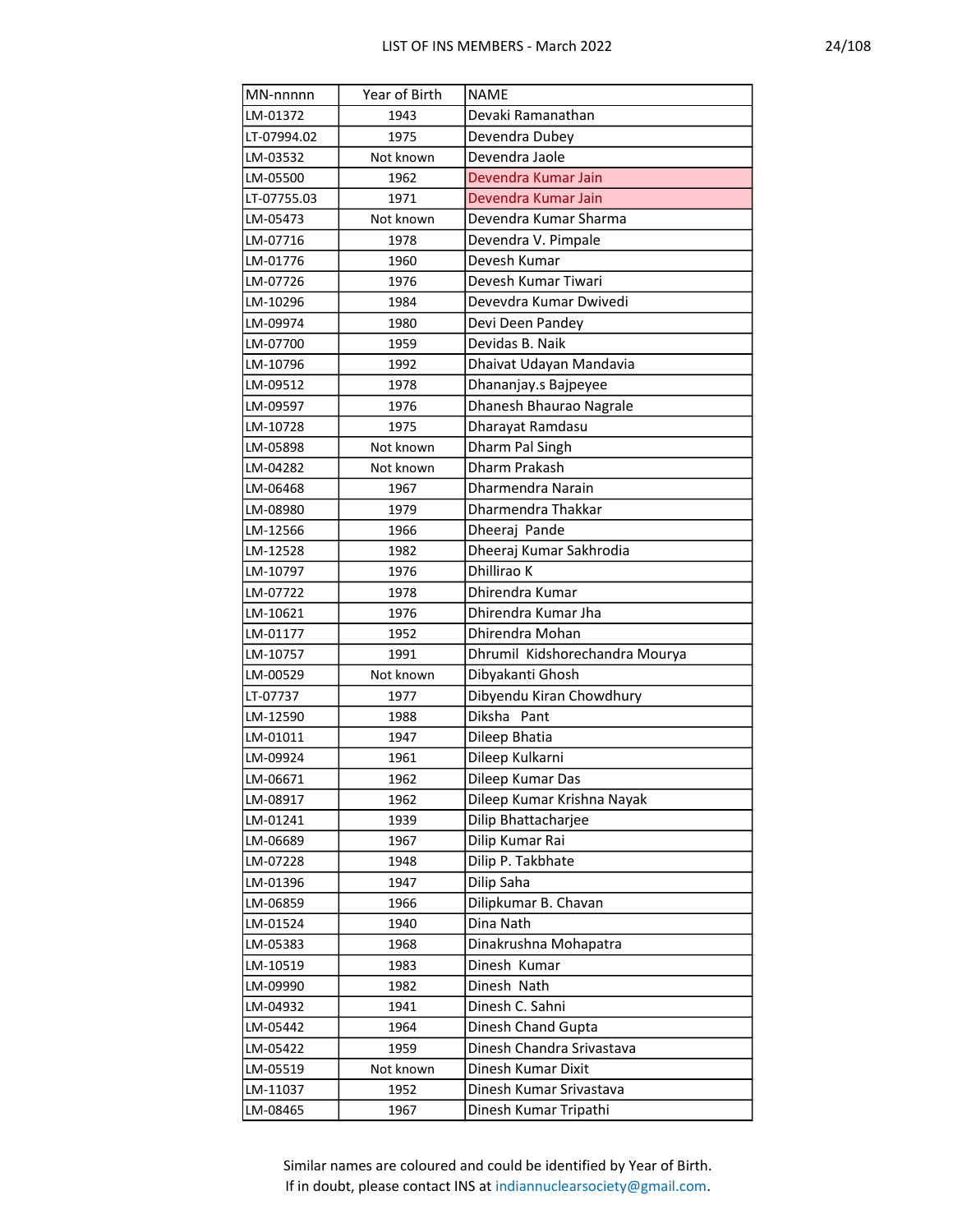| MN-nnnnn    | Year of Birth | <b>NAME</b>                |
|-------------|---------------|----------------------------|
| LM-05574    | Not known     | Dinesh Kumar Tyagi         |
| LT-07785.02 | 1979          | Dinesh S. Dubey            |
| LM-05176    | 1962          | Dineshbhai Ambalal Chavda  |
| LM-09991    | 1984          | Dinkar Verma               |
| LM-06340    | 1957          | Dipak A. Doshi             |
| LM-00221    | Not known     | Dipak Bhattacharya         |
| LM-04183    | 1964          | Dipak Kumar Barua          |
| LM-10576    | 1949          | Dipak Kumar Bhattacharya   |
| LM-05403    | Not known     | Dipakkumar B. Patel        |
| LM-01336    | 1964          | Dipankar Chatterjee        |
| LM-06386    | 1965          | Dipankar Mukherjee         |
| LM-12003    | 1975          | Dipendu Das                |
| LM-10758    | 1990          | Dipesh A Mistry            |
| LM-00398    | Not known     | Dipica Mookerji            |
| LT-07755.02 | 1967          | Dipti Bhachawat            |
| LM-10628    | 1980          | Diptimayee Samantaray      |
| LM-01333    | 1961          | Diwakar Kumar Bhartia      |
| LM-05663    | 1967          | Diwakar Mathur             |
| LM-01360    | 1942          | Diwakar Prasad             |
| LM-00752    | Not known     | Diwakar Sharma             |
| LM-10537    | 1985          | Dnyaneshwar Laxman Awasare |
| LM-10705    | 1984          | Doddapaneni Prasada Rao    |
| LM-08378    | 1967          | Dorik Ravindra Gokul       |
| LM-09452    | 1973          | E Ramesh                   |
| LM-09930    | 1985          | E Valarmathi               |
| LM-12719    | 1987          | E. Mahesh                  |
| LM-01045    | 1941          | E. Gopinathan              |
| LM-01234    | Not known     | E. Mohanan                 |
| LM-00882    | 1950          | E. Ramadasan               |
| LM-06449    | Not known     | E.D. Guptha                |
| LM-06499    | 1946          | E.G.A. Namboodiri          |
| LM-10146    | 1980          | E.Hemanth Rao              |
| LM-10147    | 1982          | E.M.T Sirisha              |
| LM-00083    | 1936          | E.V.R. Rao                 |
| LM-05027    | 1968          | E.V.S.S.K. Babu            |
| LM-10123    | 1975          | Eapen P Joseph             |
| LM-09390    | 1973          | Eleswarapu Srinivas        |
| LM-12695    | 1963          | Eric D'cruz                |
| LM-06190    | 1958          | F.C. Parida                |
| LM-06708    | 1945          | F.M. Patil                 |
| LM-01631    | Not known     | F.P. Saldanha              |
| LM-10579    | 1958          | Fahmida Khan               |
| LM-09475    | 1985          | Faisal Dastageer           |
| LM-00495    | Not known     | Falgun B. Shah             |
| LM-05683    | 1950          | Francis M. Ghanbahadur     |
| LM-03556    | 1954          | Fredric Lall               |
| LM-12093    | 1970          | G Bhaskaran                |
| LM-12090    | 1964          | G Venkataramana Rao        |
| LM-06398    | 1959          | G. Amarendra               |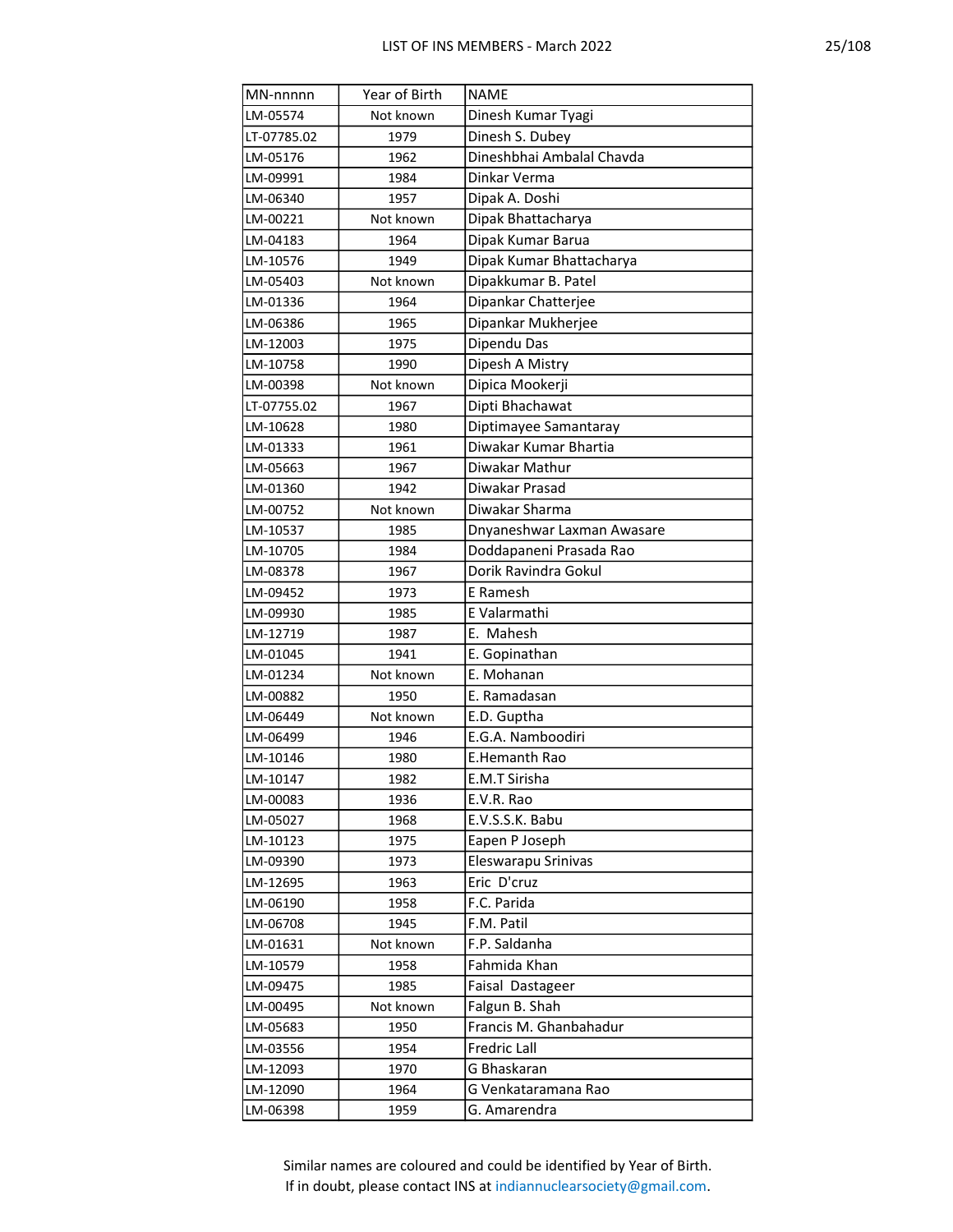| ٠ |
|---|
|---|

| MN-nnnnn    | Year of Birth | <b>NAME</b>                       |
|-------------|---------------|-----------------------------------|
| LM-05871    | 1970          | G. Aravamuthan                    |
| LM-00442    | Not known     | G. Arunkumar                      |
| LM-11098    | 1960          | G. Babulal                        |
| LM-04597    | 1959          | G. Badri Narayana                 |
| LM-00302    | 1946          | G. Chakraborty                    |
| LM-10787    | 1957          | G. Chakrapani                     |
| LM-06940    | 1952          | G. Chandraprakash                 |
| LM-07981    | 1946          | G. Channappa                      |
| LM-01822    | 1954          | G. Chourasiya                     |
| LM-01162    | 1940          | G. Easwara Prasad                 |
| LM-06836    | 1963          | G. Ganesh                         |
| LM-00096    | 1953          | G. Gouthaman                      |
| LM-00276    | 1944          | G. Govindarajan                   |
| LM-00636    | 1953          | G. Govindrajan                    |
| LM-04026    | 1962          | G. Gurumoorthy                    |
| LM-00579    | 1938          | G. Haridasan                      |
| LM-05419    | Not known     | G. Kalyanakrishnan                |
| LM-01343    | 1963          | G. Karamakar                      |
| LT-07750.02 | 1975          | G. Karuppagnaniar                 |
| LM-00772    | Not known     | G. Kashivishwanathan              |
| LM-00193    | Not known     | G. Krishnamurthy                  |
| LM-00821    | 1938          | G. Mallikarjun                    |
| LM-01192    | 1951          | G. Muralidhar                     |
| LM-01392    | 1946          | G. Muralikrishna                  |
| LM-08226    | 1953          | G. Nageswara Rao                  |
| LM-10788    | 1957          | G. Narendra Babu                  |
| LM-06405    | 1964          | G. Padmakumar                     |
| LT-07681.03 | 1974          | G. Padmanabhan                    |
| LM-06425    | 1972          | G. Pandikumar                     |
| LM-03562    | 1966          | G. Prabhakar                      |
| LM-07157    | 1964          | G. Punitha                        |
| LM-07128    | 1957          | G. Raghava                        |
| LM-06093    | Not known     | G. Raghu Kumar                    |
| LM-04893    | Not known     | G. Raghuveer                      |
| LM-09265    | 1978          | G. Ramadevi                       |
| LM-07169    | 1954          | G. Ravi Sankar                    |
| LM-07164    | 1974          | G. Santhosh Kumar                 |
| LM-04010    | 1959          | G. Sasikala                       |
| LM-06576    | 1960          | G. Shankar Pujar                  |
| LM-06709    | 1964          | G. Sreenivas                      |
| LM-03510    | 1965          | G. Srinivas                       |
| LT-07681.01 | 1952          | G. Srinivasan                     |
| LM-07004    | 1976          | G. Sriram                         |
| LM-02541    | 1942          | G. Subramanian                    |
| LM-06500    | 1968          | G. Sudhir Kumar<br>G. Thamilvanan |
| LM-09153    | 1979          | G. V. Acharya                     |
| LM-05872    | 1936          | G. V. Giridhar                    |
| LM-12714    | 1976          |                                   |
| LM-02297    | 1950          | G. Vaidyanathan                   |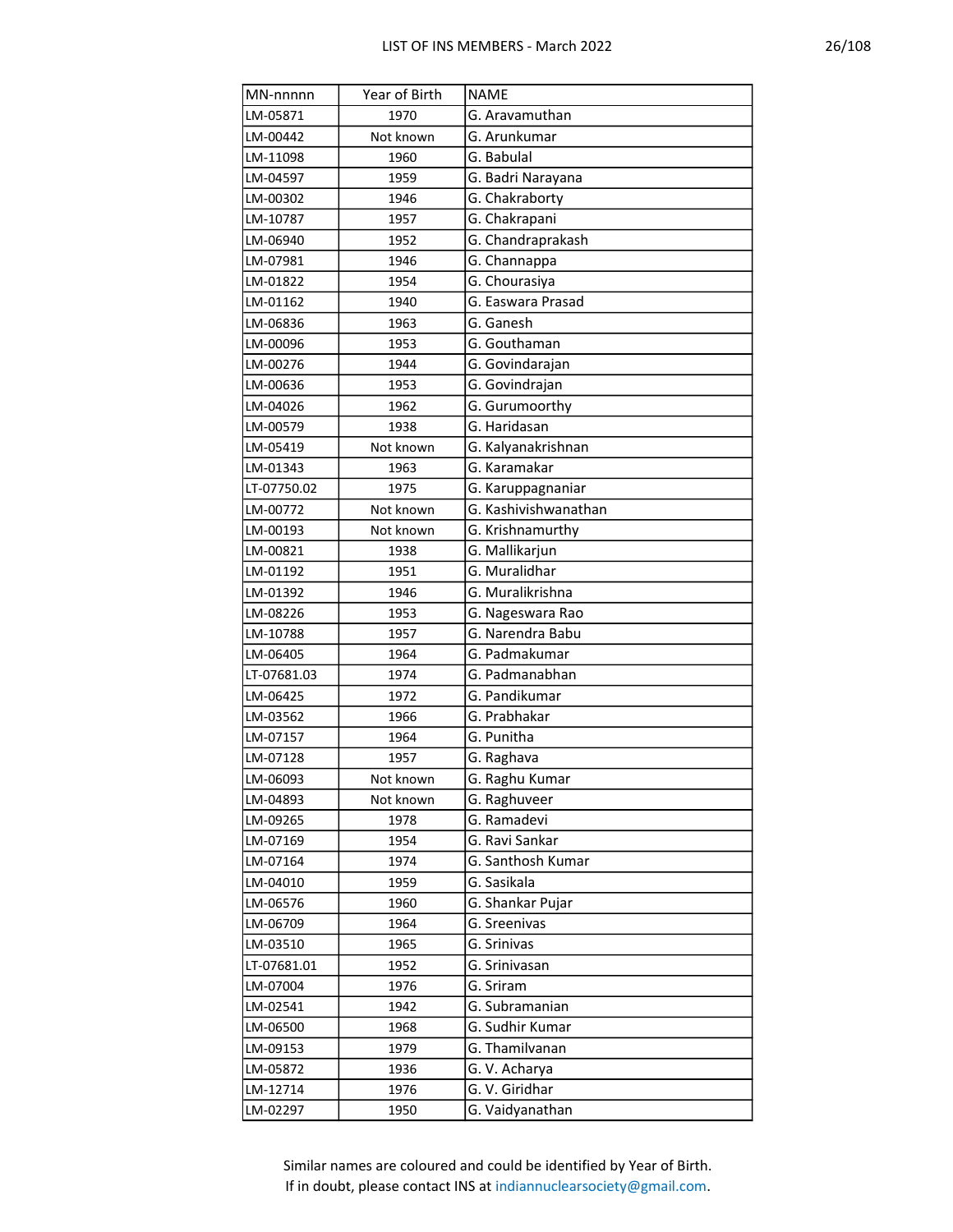| MN-nnnnn | Year of Birth | <b>NAME</b>        |
|----------|---------------|--------------------|
| LM-06911 | 1979          | G. Veda Vyas       |
| LM-00199 | 1936          | G. Venkataraman    |
| LM-01498 | 1948          | G. Venkateswaran   |
| LM-01612 | 1934          | G. Venugopal       |
| LM-01477 | 1951          | G.A Ramarao        |
| LM-01243 | 1947          | G.B. Gokhale       |
| LM-05156 | Not known     | G.B. Joshi         |
| LM-02330 | 1953          | G.B. Maralihalli   |
| LM-05714 | Not known     | G.B. Rout          |
| LM-00506 | 1949          | G.C. Chaki         |
| LM-02075 | 1945          | G.C. Chhapru       |
| LM-01341 | Not known     | G.C. Chopra        |
| LM-01330 | 1944          | G.C. Das           |
| LM-05485 | 1963          | G.C. Goyal         |
| LM-00038 | 1944          | G.C. Jain          |
| LM-00658 | 1939          | G.C. Johorey       |
| LM-04996 | 1942          | G.C. Shah          |
| LM-03574 | 1939          | G.D. Khera         |
| LM-00881 | 1942          | G.D. Mittal        |
| LM-01650 | 1933          | G.D. Saksena       |
| LM-00777 | 1949          | G.J. Prasad        |
| LM-10768 | 1954          | G.K Sharma         |
| LM-00316 | 1949          | G.K. Agarwal       |
| LM-06123 | 1958          | G.K. Bhowmick      |
| LM-00908 | 1939          | G.K. De            |
| LM-07178 | 1963          | G.K. Gohel         |
| LM-00788 | 1944          | G.K. Gubbi         |
| LM-01805 | 1946          | G.K. Gupta         |
| LM-00456 | 1936          | G.K. Iyer          |
| LM-00256 | 1928          | G.K. Kelkar        |
| LM-00762 | Not known     | G.K. Mehta         |
| LM-01583 | 1962          | G.K. Nath          |
| LM-07002 | 1955          | G.K. Saxena        |
| LM-01335 | 1964          | G.K. Sinha         |
| LM-00916 | Not known     | G.K. Srinivasa     |
| LM-00482 | 1957          | G.K. Sundararajan  |
| LM-00405 | 1957          | G.K. Tiwari        |
| LM-10688 | 1981          | G.K.Anil Kumar     |
| LT-07746 | 1963          | G.Krishna Reddy    |
| LM-08464 | 1958          | G.L. Baheti        |
| LM-01535 | Not known     | G.L. Bhale         |
| LM-02537 | 1960          | G.L. Vispute       |
| LM-06198 | 1974          | G.M. Behera        |
| LM-10229 | 1979          | G.M. Brahmanandhan |
| LM-02018 | Not known     | G.M. Chandgadkar   |
| LM-03517 | 1946          | G.M. Dabholkar     |
| LM-00378 | Not known     | G.M. Gaiki         |
| LM-06562 | Not known     | G.M. Kulkarni      |
| LM-01656 | Not known     | G.M. Mustafa       |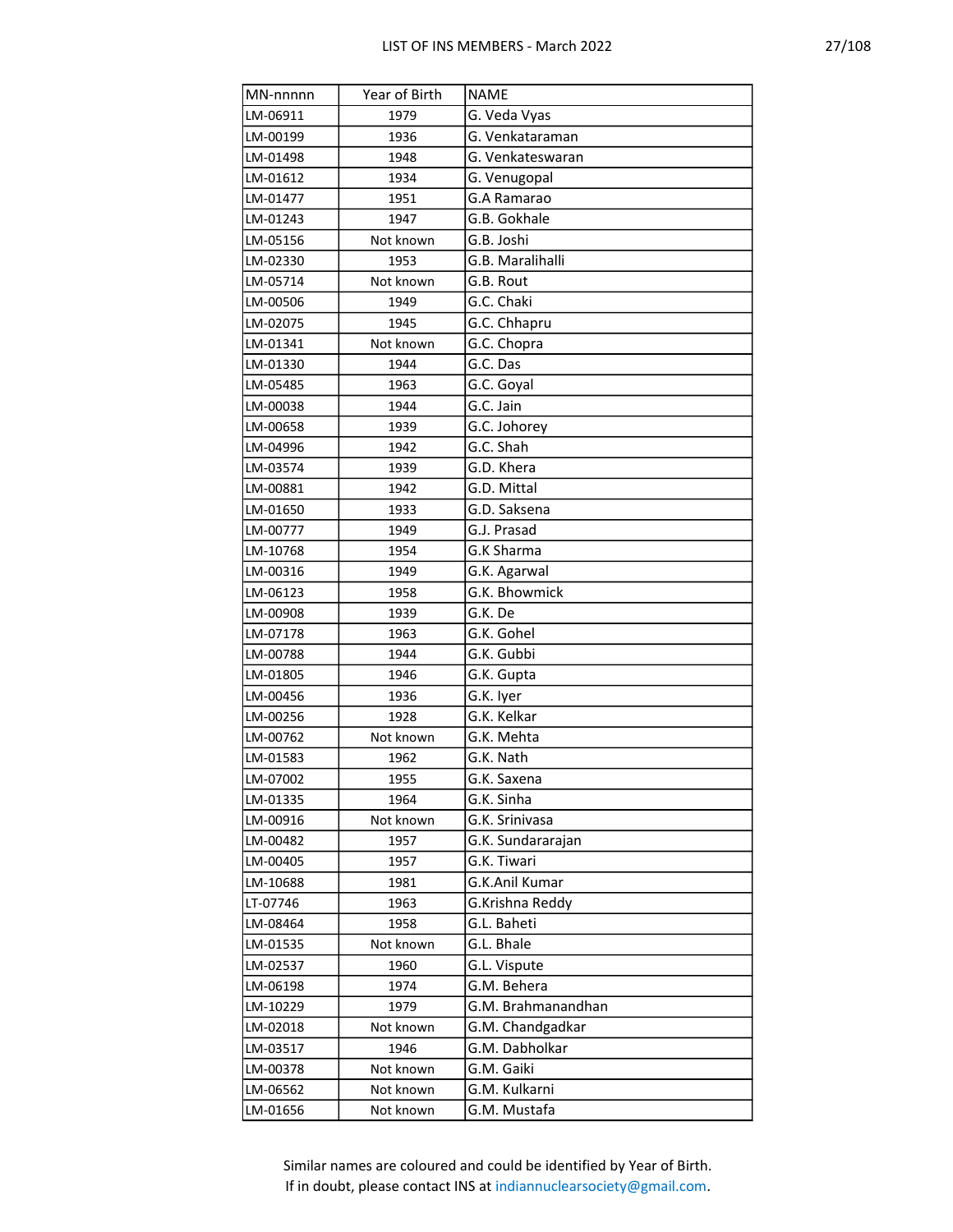| MN-nnnnn | Year of Birth | <b>NAME</b>             |
|----------|---------------|-------------------------|
| LM-00917 | 1945          | G.M. Patil              |
| LM-10752 | 1979          | G.Murali Krishna        |
| LM-08264 | 1969          | G.N. Ganesha            |
| LM-08942 | 1962          | G.N. Hegde              |
| LM-06172 | 1966          | G.N. Murty              |
| LM-01211 | 1961          | G.N. Pandey             |
| LM-08425 | 1961          | G.N. Ramesh             |
| LM-06304 | 1975          | G.N. Sashi Kumar        |
| LM-01578 | 1950          | G.P. Kothiyal           |
| LM-01200 | 1961          | G.P. Mishra             |
| LM-06501 | 1961          | G.P. Reddy              |
| LM-01765 | 1951          | G.P. Sah                |
| LM-06105 | 1949          | G.P. Srivastava         |
| LM-01032 | 1939          | G.P. Tiwari             |
| LM-00583 | 1944          | G.R. Kamath             |
| LM-03546 | 1950          | G.R. Mahajan            |
| LM-02347 | Not known     | G.R. Naidu              |
| LM-01910 | 1948          | G.R. Narayan            |
| LM-08216 | 1961          | G.R. Pillai             |
| LM-05651 | Not known     | G.R. Ravi               |
| LM-01966 | 1959          | G.R. Reddy              |
| LM-00448 | 1940          | G.R. Srinivasan         |
| LM-00043 | Not known     | G.R. Subba Rao          |
| LM-04265 | 1942          | G.Rami Reddy            |
| LM-04129 | 1955          | G.S. Ghugare            |
| LM-01102 | Not known     | G.S. Gupta              |
| LM-05505 | 1945          | G.S. Kandpal            |
| LM-01003 | Not known     | G.S. Krishnamoorthy     |
| LM-00267 | Not known     | G.S. Krishnamurthy      |
| LM-01927 | 1940          | G.S. Murthy             |
| LM-00179 | Contact INS   | G.S. Murthy             |
| LM-06581 | 1973          | G.S. Salunke            |
| LM-00209 | 1936          | G.S. Sethi              |
| LM-03120 | 1948          | G.S. Singh              |
| LM-05650 | 1963          | G.S. Sodhi              |
| LM-01757 | 1960          | G.S. Srinivasan         |
| LM-01743 | Not known     | G.S. Wamanacharya       |
| LM-04078 | Not known     | G.S.S. Sastry           |
| LM-00897 | 1936          | G.Seshagiri Rao         |
| LM-00825 | 1938          | G.Sreenivas Rao         |
| LM-04299 | Not known     | G.U.Bhaskara Rao        |
| LM-09590 | 1977          | G.V Madhuri             |
| LM-00742 | 1937          | G.V. Karandikar         |
| LM-00447 | 1931          | G.V. Nadkarny           |
| LM-08232 | 1961          | G.V. Phaneendra Shayan  |
| LM-08614 | 1963          | G.V. Ramakrishna Murthy |
| LM-05020 | Not known     | G.V. Ramanaiah          |
| LM-00093 | Not known     | G.V. Sharma             |
| LM-04076 | Not known     | G.V.N. Avadhani         |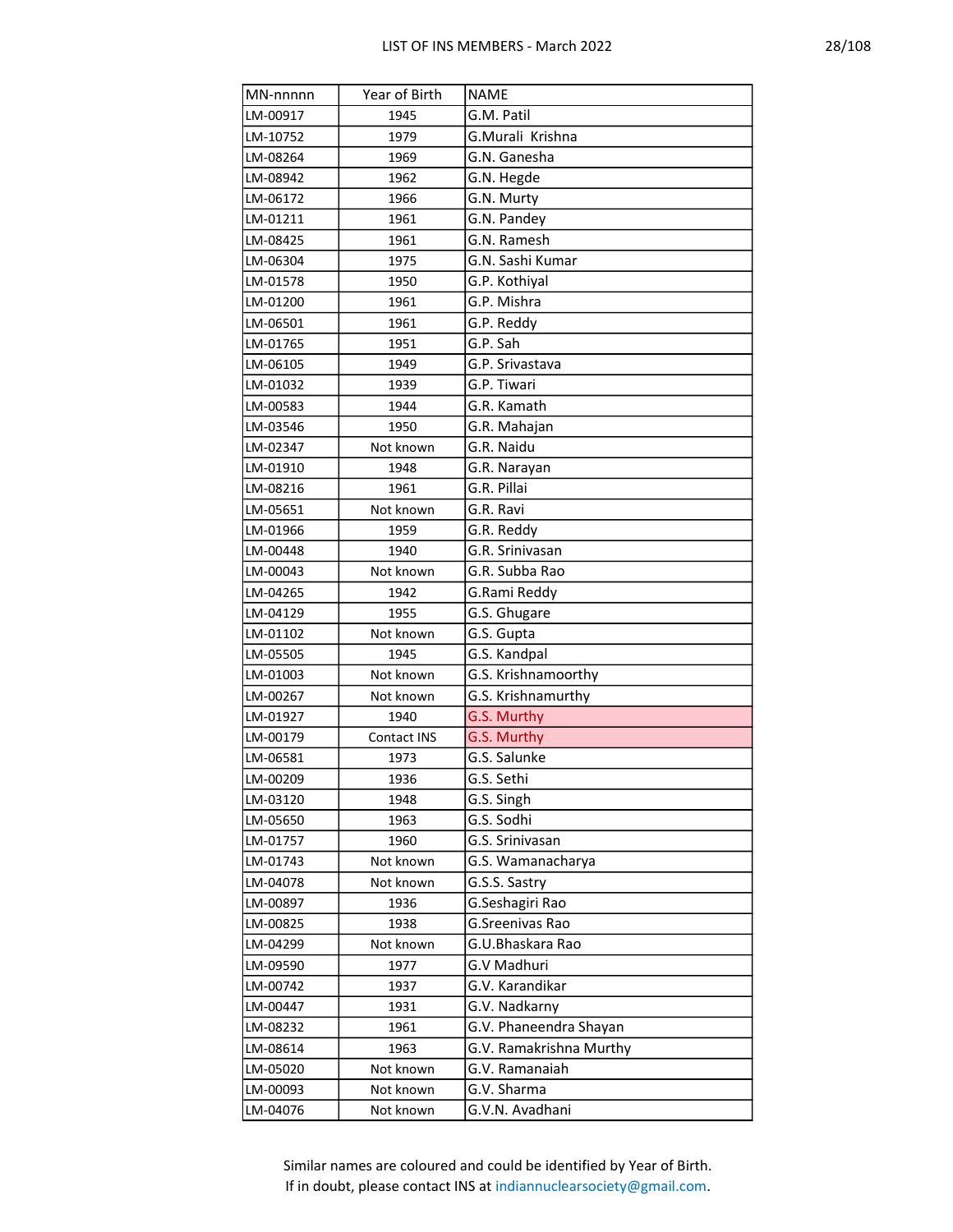| MN-nnnnn    | Year of Birth | <b>NAME</b>                                     |
|-------------|---------------|-------------------------------------------------|
| LM-10714    | 1979          | G.V.Prasad Reddy                                |
| LM-04057    | 1955          | G.V.S. Hemantha Rao                             |
| LM-05062    | Not known     | Gaddam S. Chowdary                              |
| LM-10192    | 1980          | Gagan Gupta                                     |
| LM-05511    | Not known     | Gaja Nand Soni                                  |
| LM-09461    | 1970          | Gajendra Kumar                                  |
| LM-07735    | 1960          | Gajendra Kumar Jha                              |
| LM-04182    | 1962          | Gajendra Narayan Choudhary                      |
| LM-02017    | 1950          | Gajendra Singh                                  |
| LM-07042    | 1964          | Ganapathi S Hegde                               |
| LM-09949    | 1986          | Ganapathi Gatta                                 |
| LM-01750    | 1955          | Ganaraj Banari                                  |
| LM-12675    | 1974          | Gandhi Yarra                                    |
| LM-08355    | 1937          | Gandikota V.S.R.K. Somayajulu                   |
| LM-01552    | 1949          | Ganesh Chandran                                 |
| LM-12066    | 1977          | Ganesh Keshaorao Ingole                         |
| LM-10702    | 1975          | Ganesh Kumar Sharma                             |
| LM-07094    | 1958          | Gangadhar Pandurang Pawar                       |
| LM-05747    | 1959          | <b>Gatiwant Kumar Mallik</b>                    |
| LM-10518    | 1985          | Gauhar Raza                                     |
| LM-10290    | 1987          | Gaurav Baijnath Dubey                           |
| LM-07330    | 1976          | Gaurav Kaila                                    |
| LT-07994.04 | 1984          | Gaurav Kumar                                    |
| LM-10706    | 1965          | Gaurav Sharma                                   |
| LM-01843    | 1958          | Gauri G. Pandit                                 |
| LM-10660    | 1979          | Gautam Kumar Pandey                             |
| LM-12056    | 1966          | Gautam R. Vadolia                               |
| LM-08985    | 1981          | Gauvrav Sharma                                  |
| LM-10551    | 1979          | Gedela Venkata Satyanarayana                    |
| LM-06428    | 1962          | Geetha S. Kumar                                 |
| LM-02151    | Not known     | George Cherian                                  |
| LM-06635    | 1958          | George Joseph                                   |
| LT-07756.08 | 1961          | George Sebastian                                |
| LM-01627    | 1949          | George Thomas                                   |
| LM-05753    | 1952          | Ghanshyam D. Jindal                             |
| LM-05541    | 1962          | Ghanshyam Maharshi                              |
| LT-07974.03 | 1985          | Ghanshyam V. Gaudani                            |
| LM-05563    | 1943          | Gian Chand Batish                               |
| LM-07033    | 1960          | Girdhar Apparao Inamdar                         |
| LM-01021    | 1964          | Girdhar Mundra                                  |
| LM-08872    | 1978          | Girija Shankar Mahobai                          |
| LM-05016    | Not known     | Girija Srinivasan                               |
| LM-05418    | 1955          | Girish Kumar Vithal                             |
| LM-07644    | 1964          | Girish Narayan Bangale                          |
| LM-11061    | 1982          | Girish Patil                                    |
| LM-12009    | 1982          | Girish Raghunath Patil<br>Girish Ramanlal Doshi |
| LM-00137    | 1934          |                                                 |
| LM-01802    | 1935          | Gispati Ghosh                                   |
| LM-01509    | Not known     | Gopa Sen                                        |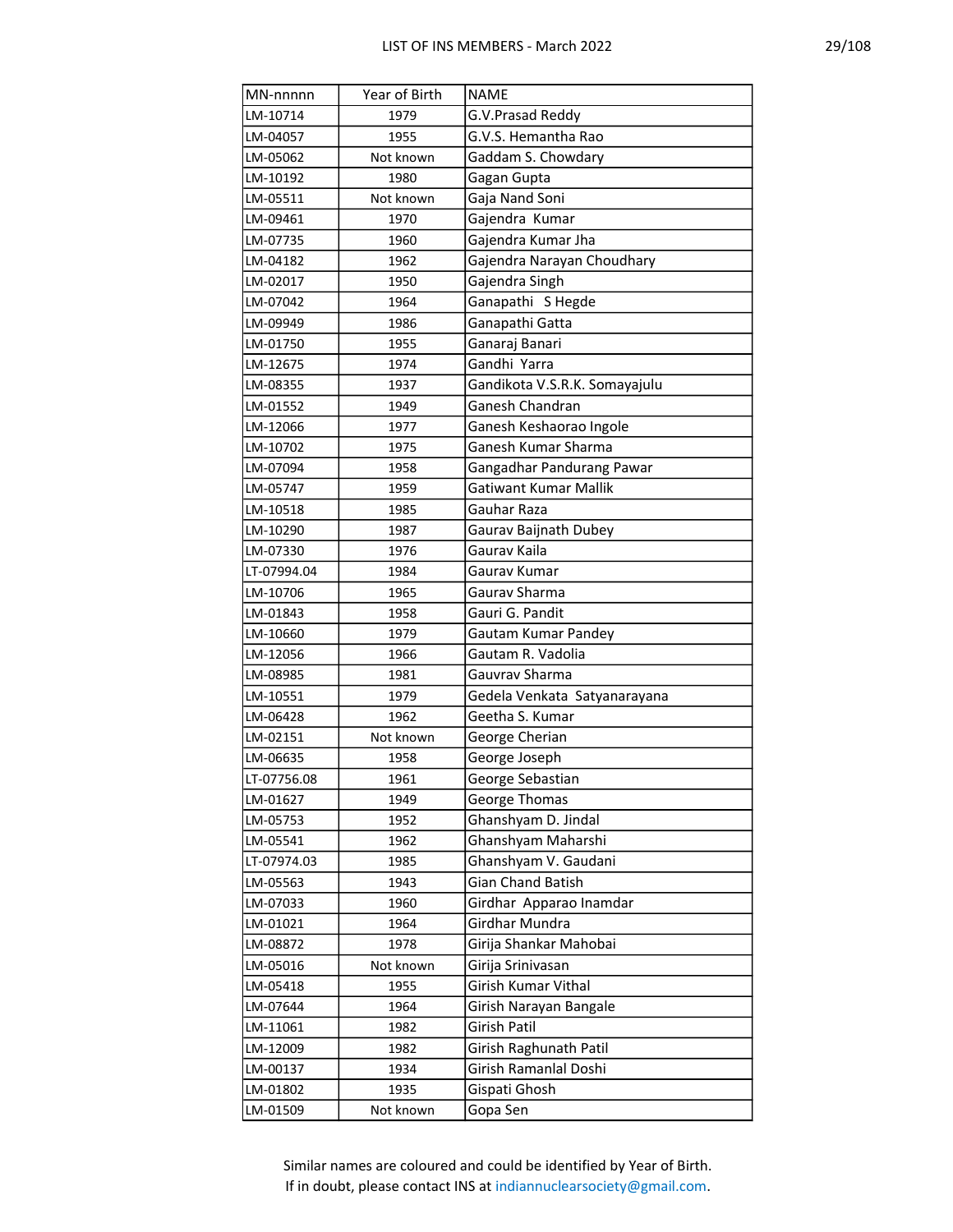| MN-nnnnn | Year of Birth | NAME                     |
|----------|---------------|--------------------------|
| LM-06770 | 1946          | Gopal Bihari Pal         |
| LM-04133 | Not known     | Gopal Narayan Pandya     |
| LM-10283 | 1948          | Gopal P. Shahdadpuri     |
| LM-07026 | 1957          | Gopaljee Chaubey         |
| LM-05619 | 1972          | Gopika Vinod             |
| LM-00080 | Not known     | Gopiram Agarwal          |
| LM-08615 | 1977          | Gourahari Das            |
| LM-12043 | 1990          | Gourav Kumar Jain        |
| LM-07952 | 1976          | Gourishetty Anil Kumar   |
| LM-12722 | 1974          | Goutam Karmokar          |
| LM-08459 | 1971          | Goutam Mohun Dhur        |
| LM-05514 | 1958          | Govind Bhardwaj          |
| LM-12057 | 1988          | Gunaseelan M             |
| LM-10245 | 1988          | Gunjal Prakash Bramhadeo |
| LM-01220 | 1952          | Gursharan Singh          |
| LM-01078 | Not known     | <b>Gurudev Singh</b>     |
| LM-01994 | Not known     | Gurunath B. Joshi        |
| LM-01562 | 1963          | Guruprasad S. Sharma     |
| LM-09505 | 1980          | Gyan Chandra Chauthani   |
| LM-01325 | 1942          | Gyan Swarup              |
| LM-09958 | 1982          | H Nalini                 |
| LM-06723 | 1953          | H. Bose                  |
| LM-12031 | 1970          | H. Haraprasad            |
| LM-07024 | 1960          | H. Mishra                |
| LM-06509 | 1964          | H. Narayana              |
| LM-01799 | Not known     | H. Rajagopalan           |
| LM-01060 | Not known     | H. Razdan                |
| LM-06527 | 1974          | H. Srikantha             |
| LT-07937 | 1981          | H. Vipin Kumar           |
| LM-07780 | 1960          | H.A. Balasubramanya      |
| LM-06760 | 1947          | H.B. Kulkarni            |
| LM-12597 | 1981          | H.C. Manjunatha          |
| LM-01012 | 1957          | H.C. Chaturvedi          |
| LM-00297 | 1937          | H.C. Jain                |
| LM-05105 | 1952          | H.C. Mehta               |
| LM-00834 | 1951          | H.C. Soni                |
| LM-02058 | Not known     | H.D. Purandare           |
| LM-02048 | 1937          | H.G. Gadgoli             |
| LM-01962 | 1953          | H.G. Lele                |
| LM-06137 | Not known     | H.G. Nair                |
| LM-00869 | Not known     | H.J Arnikar              |
| LM-01907 | 1947          | H.K. Dravid              |
| LM-04184 | 1958          | H.K. Hara                |
| LM-01543 | 1944          | H.K. Kaura               |
| LM-01199 | 1949          | H.K. Motwani             |
| LM-05834 | 1969          | H.K. Palo                |
| LM-01235 | Not known     | H.K. Sahoo               |
| LM-06446 | Not known     | H.K. Sharma              |
| LM-06098 | 1968          | H.M. Mahesh              |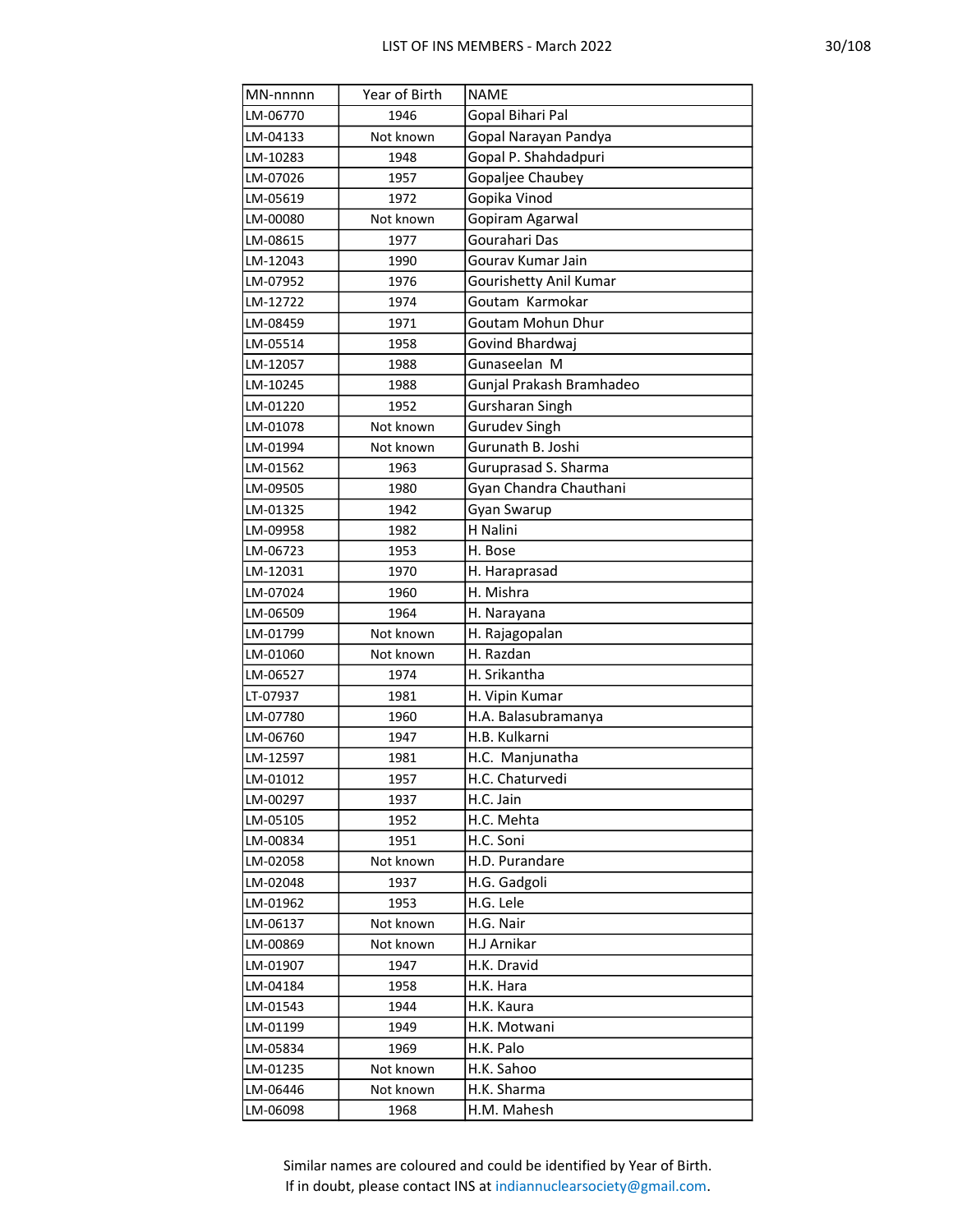|--|--|

| MN-nnnnn    | Year of Birth | <b>NAME</b>                 |
|-------------|---------------|-----------------------------|
| LM-00663    | 1943          | H.M. Singh                  |
| LM-01818    | Not known     | H.N. Bhat                   |
| LM-00588    | 1934          | H.N. Kaul                   |
| LM-02296    | 1957          | H.N. Sahu                   |
| LM-04897    | Not known     | H.N. Siriah                 |
| LM-00413    | 1953          | H.N.S. Gaur                 |
| LM-01534    | 1949          | H.P Vyas                    |
| LM-01004    | 1945          | H.P. Gupta                  |
| LM-05803    | 1961          | H.P. Rammohan               |
| LM-01221    | Not known     | H.R Adhikari                |
| LM-09934    | 1961          | H.R Sridhara                |
| LM-00226    | 1953          | H.R. Bhat                   |
| LM-01493    | 1950          | H.R. Mhatre                 |
| LM-06543    | 1968          | H.R. Pimparkar              |
| LM-05481    | Not known     | H.R. Qureshi                |
| LM-05152    | 1961          | H.R. Ravindra               |
| LM-00142    | 1938          | H.R. Sethumadhavachar       |
| LM-06360    | 1959          | H.R. Shukla                 |
| LM-08646    | 1950          | H.S. Bhambra                |
| LM-00024    | 1935          | H.S. Gadiyar                |
| LM-02322    | 1942          | H.S. Kamath                 |
| LM-00283    | 1947          | H.S. Kamath                 |
| LM-00903    | 1946          | H.S. Kushwaha               |
| LM-08444    | 1966          | H.S. Nagi                   |
| LM-01066    | 1956          | H.S. Rawat                  |
| LM-02117    | 1942          | H.S. Sharma                 |
| LM-01457    | 1950          | H.S. Sharma                 |
| LM-00013    | 1940          | H.V. Nangia                 |
| LM-10232    | 1970          | Habeeb Ali Khan             |
| LM-05682    | 1958          | Hafizur Rahaman             |
| LM-06159    | 1957          | Haladhara Naik              |
| LM-05786    | 1950          | Hanmanth Rao                |
| LM-01798    | Not known     | Hans Kumar                  |
| LM-12501    | 1977          | Hans Raj Sharma             |
| LM-07656    | 1976          | Hanumant Bihari Shrivastava |
| LM-09459    | 1945          | Harbans Lal Bajaj           |
| LM-05443    | Not known     | Harbhajan Singh Issar       |
| LM-05895    | 1967          | Hardeep Singh Bhatia        |
| LM-11091    | 1990          | Hardev Singh                |
| LM-12560    | 1947          | Haresh Kumar Sippy          |
| LM-05539    | 1951          | Hari Deo Singh              |
| LM-00399    | Not known     | Hari Mohan Varma            |
| LM-05181    | 1965          | Hari Narayan Lal            |
| LT-07756.03 | 1962          | Hari Pal                    |
| LM-05781    | 1949          | Hari Prakash Gupta          |
| LM-07791    | 1964          | Hari Shanker Palsania       |
| LM-07227    | 1962          | Hari Sharan Misra           |
| LM-10195    | 1978          | Harish Chandra Dey          |
| LM-05765    | 1964          | Harish Jagat Pant           |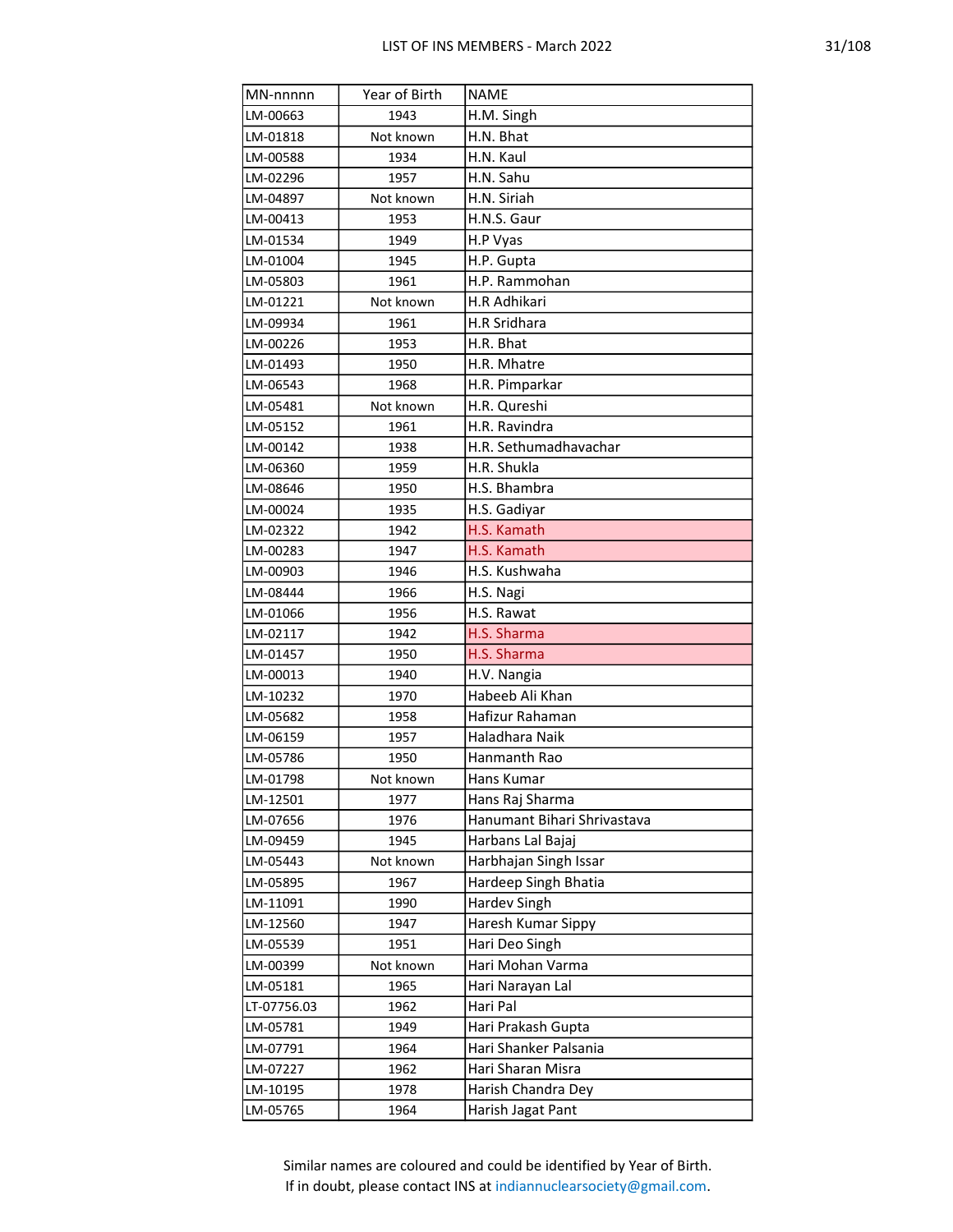|--|

| MN-nnnnn             | Year of Birth     | <b>NAME</b>                     |
|----------------------|-------------------|---------------------------------|
| LM-05497             | Not known         | Harish Kalsi                    |
| LM-01086             | 1933              | Harish Kulkarni                 |
| LM-04283             | 1954              | Harminderpal Singh              |
| LM-05701             | 1949              | Harmohinder Singh Chugty        |
| LM-02355             | 1949              | Harsh Kapoor                    |
| LM-10569             | 1979              | Harsha Vardhana Prakash Namburu |
| LM-07040             | 1945              | <b>Harshad Chhotalal Vora</b>   |
| LM-11054             | 1983              | <b>Harshal Subedar</b>          |
| LM-09424             | 1967              | Heetesh Joshi                   |
| LM-01449             | 1954              | Hemalatha Padhmanabhan          |
| LM-06698             | 1963              | Hemant G. Gujar                 |
| LM-01106             | 1958              | <b>Hemant Kumar</b>             |
| LM-08998             | 1977              | <b>Hemant Kumar</b>             |
| LM-05677             | 1965              | Hemant Kumar B. Jaiswal         |
| LM-10691             | 1985              | Hemant Prakash Agnihotri        |
| LM-04185             | 1969              | <b>Hemant Sapre</b>             |
| LM-08474             | 1961              | <b>Hemant Sharma</b>            |
| LM-10244             | 1989              | Hemant Trivedi                  |
| LT-07971             | 1975              | Hemendra Nath Sarkar            |
| LM-10538             | 1984              | Hemendra Prabhakar Malvanker    |
| LM-12586             | 1970              | Hemlata K. Bagla                |
| LM-05774             | 1946              | Hemprabha                       |
| LM-10684             | 1973              | Himadri Basu                    |
| LM-08890             | 1960              | Himanshu Kumar Sabot            |
| LM-05404             | 1961              | Hitarth K. Vasavada             |
| LM-09901             | 1979              | Hitendra Ramesh Sarode          |
| LM-11040             | 1976              | Hitensinh Baldevsinh Vaghela    |
| LM-11082             | 1977              | Hitesh Rajput                   |
| LM-07009             | 1966              | Hridya Nand Singh               |
| LM-06108             | 1969              | Hrushikesh Patro                |
| LM-08412             | 1962              | I. Kiran Kumar                  |
| LM-08408             | 1965              | I. Narasimha Rao                |
| LM-12080             | 1979              | I. Thangamani                   |
| LM-01863             | 1950              | I.A. Patwegar                   |
| LM-05821             | 1954              | I.A. Sarjekhan                  |
| LM-01379             | Not known         | I.C. Dave                       |
| LM-00206<br>LM-00695 | 1933<br>Not known | I.G. Mistry<br>I.H. Rathod      |
| LM-07135             | 1978              | I.K. Mithun                     |
| LM-00254             | 1934              | I.K. Puri                       |
| LM-07984             | 1971              | I.N. Nagund                     |
| LM-07788             | 1946              | I.P. Jain                       |
| LM-01145             | Not known         | I.S. Bhat                       |
| LM-06537             | 1960              | I.S. Girigoudar                 |
| LM-06685             | 1954              | I.S. Rao                        |
| LM-05032             | 1952              | I.V. Sastry                     |
| LM-08986             | 1986              | Ila Pandey                      |
| LM-05894             | 1958              | Iliyas Husen Shaikh             |
| LM-08894             | 1978              | Imran Ali Khan                  |
|                      |                   |                                 |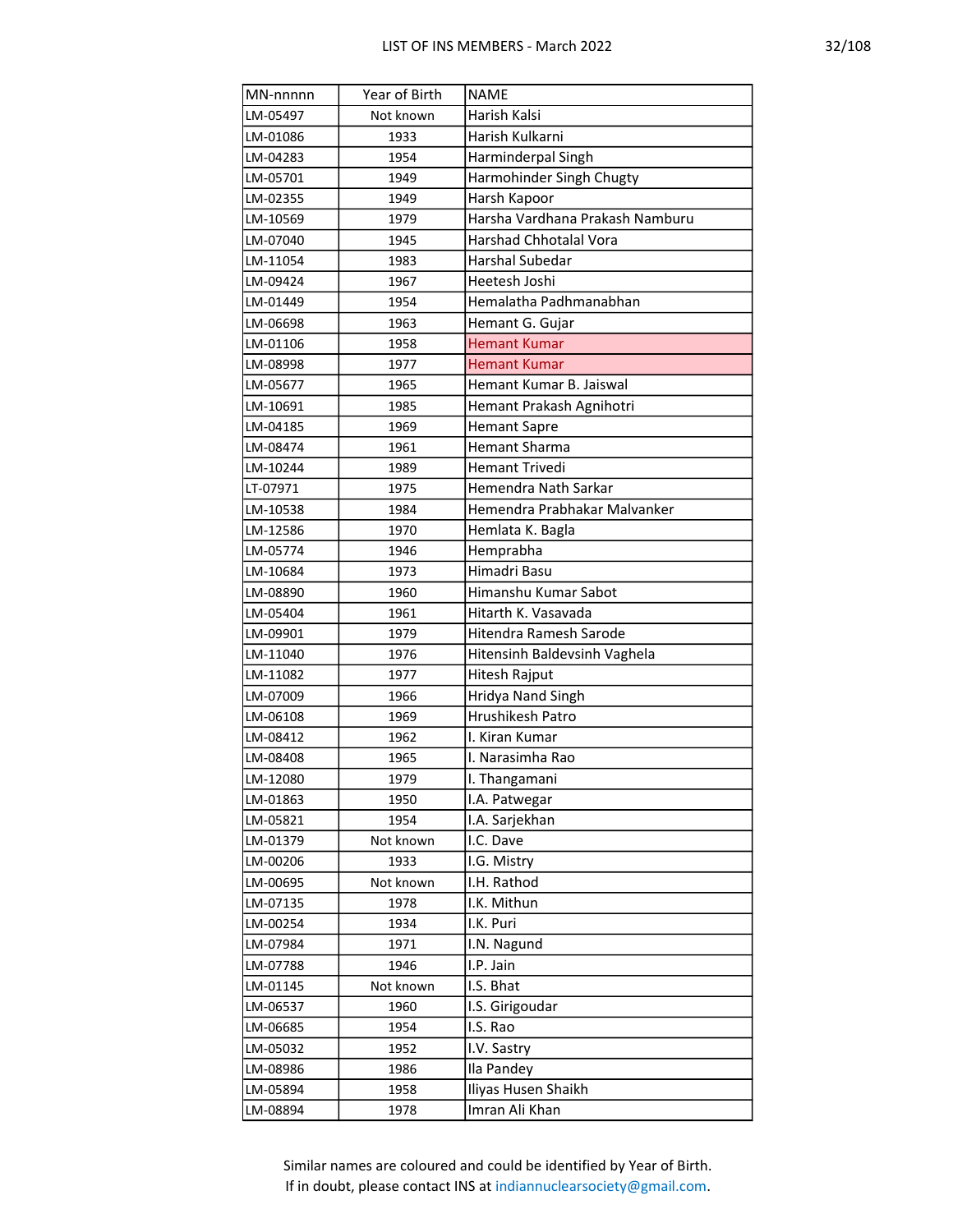| MN-nnnnn | Year of Birth | <b>NAME</b>                     |
|----------|---------------|---------------------------------|
| LM-06341 | 1970          | Inampudi Vijayasaradhi          |
| LM-00722 | 1947          | Inder Jit Chhabra               |
| LM-01593 | 1950          | Inderjit Singh                  |
| LM-05168 | 1968          | Indra Sen Singh                 |
| LM-09272 | 1973          | Indrajit Patra                  |
| LM-12571 | 1985          | Indranil Bhattacharjee          |
| LM-10698 | 1973          | <b>Indranil Banerjee</b>        |
| LM-07673 | 1976          | <b>Indranil Banerjee</b>        |
| LM-01648 | 1962          | Indravadan Dulera               |
| LM-12689 | 1988          | Indresh Kumar                   |
| LM-09992 | 1981          | Indu Kumari                     |
| LM-12713 | 1984          | Iqbal Basha J.M                 |
| LM-12076 | 1980          | Ishwar Dutt                     |
| LM-09487 | 1959          | J.JRoy                          |
| LM-12579 | 1985          | J. Venkataswamy                 |
| LM-04988 | 1968          | J. Aparna                       |
| LM-12503 | 1958          | J. Arunan                       |
| LM-05808 | 1967          | J. Banerjee                     |
| LM-08364 | 1960          | J. Daniel Chellappa Gnanaselvam |
| LM-07152 | 1953          | J. Harvey                       |
| LM-01536 | Not known     | J. Karthikeyan                  |
| LM-01899 | 1949          | J. Krishnan                     |
| LM-05395 | 1960          | J. Nagarajan                    |
| LM-06712 | 1962          | J. Nataraj                      |
| LM-09155 | 1975          | J. Santhosh                     |
| LM-10735 | 1964          | J. Saravanan                    |
| LM-09405 | 1976          | J. Sobanbabu                    |
| LM-08665 | 1963          | J. Srinivasa Rao                |
| LT-07916 | 1968          | J. Suresh Babu                  |
| LM-09141 | 1976          | J. Swaminathan                  |
| LM-05890 | 1955          | J. Udhayakumar                  |
| LM-10605 | 1976          | J. Vincent                      |
| LM-06579 | Not known     | J.A. Jahagirdar                 |
| LM-00515 | 1948          | J.B. Doshi                      |
| LM-05173 | 1963          | J.B. Soni                       |
| LM-01175 | 1929          | J.C. Jha                        |
| LM-01852 | 1950          | J.C. Kapoor                     |
| LM-02339 | 1940          | J.C. Mohanakrishna              |
| LM-06177 | 1956          | J.C. Paliwal                    |
| LT-07975 | 1961          | J.C. Tripathi                   |
| LM-06120 | 1965          | J.D. Sharma<br>J.D. Thakare     |
| LM-04035 | 1968          |                                 |
| LM-10113 | 1977          | J.Dheeraj Reddy                 |
| LM-01555 | Not known     | J.J Singh                       |
| LM-00426 | 1940          | J.J. Shah                       |
| LM-00039 | 1935          | J.K. Bahl                       |
| LM-10222 | 1952          | J.K. Charavartty<br>J.K. Dash   |
| LM-05730 | 1957          |                                 |
| LM-00403 | 1955          | J.K. Goyal                      |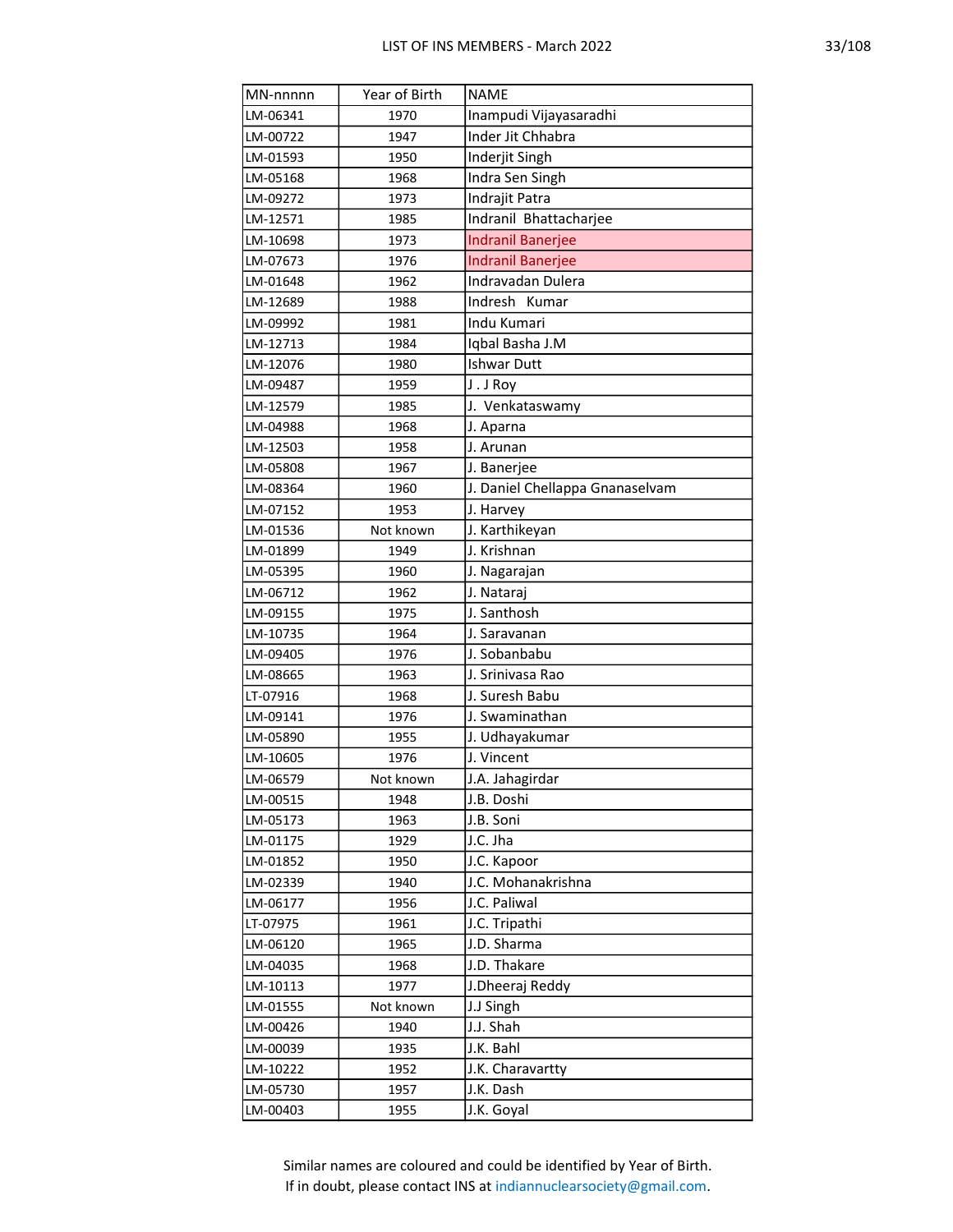|  | г. |
|--|----|
|  |    |

| MN-nnnnn | Year of Birth | <b>NAME</b>            |
|----------|---------------|------------------------|
| LM-02008 | 1944          | J.K. Joshi             |
| LM-08426 | 1965          | J.K. Rout              |
| LM-01082 | Not known     | J.K. Samuel            |
| LM-01337 | 1964          | J.K. Saraogi           |
| LM-03535 | 1939          | J.K.V.R. Setty         |
| LM-01889 | 1950          | J.L. Goswami           |
| LM-01569 | Not known     | J.L. Kapoor            |
| LM-03566 | 1969          | J.L. Koley             |
| LM-00888 | 1961          | J.L. Singh             |
| LM-02316 | 1954          | J.M. Mohandas          |
| LM-00644 | 1953          | J.N. Kayal             |
| LM-01520 | Not known     | J.N. Police            |
| LM-06314 | Not known     | J.N. Reddy             |
| LM-00823 | 1929          | J.N. Soni              |
| LM-10114 | 1948          | J.Narender Reddy       |
| LM-10112 | 1975          | J.Nishanth Reddy       |
| LM-01093 | Not known     | J.P Goyal              |
| LM-05103 | 1953          | J.P. Gupta             |
| LM-00274 | 1940          | J.P. Mittal            |
| LM-00225 | 1950          | J.P. Moolani           |
| LM-00132 | 1939          | J.P. Shukla            |
| LM-06672 | 1954          | J.P. Tripathi          |
| LM-05147 | Not known     | J.P.N. Srivastava      |
| LM-04179 | 1961          | J.R. Deshpande         |
| LM-06134 | 1942          | J.R. Gupta             |
| LM-01778 | Not known     | J.R. Karhadkar         |
| LM-00031 | 1939          | J.S. Bisht             |
| LM-01944 | 1943          | J.S. Bora              |
| LM-01542 | 1946          | J.S. Garcha            |
| LM-01217 | 1947          | J.S. Gill              |
| LM-02520 | 1964          | J.S. Jayakumar         |
| LM-06480 | 1961          | J.S. Yadav             |
| LM-06575 | Not known     | J.T. Gudagur           |
| LM-02230 | 1955          | J.V. Dehadraya         |
| LM-00861 | 1940          | J.V. Deo               |
| LM-08417 | 1950          | J.V. Muralidhar Rao    |
| LM-01309 | 1959          | J.V. Reddy             |
| LM-01231 | Not known     | J.V. Sawant            |
| LM-07168 | 1956          | J.V. Sonawane          |
| LM-10181 | 1982          | J.V.K Sunil Kumar      |
| LM-09937 | 1976          | J.Xavier Augusins Jesa |
| LM-04972 | 1953          | Jagadish Valluri       |
| LM-05892 | 1947          | Jagdamba Prasad        |
| LM-07631 | 1961          | Jagdish Nageshri       |
| LM-12540 | 1977          | Jagdish Ram Jat        |
| LM-01473 | 1954          | Jagdish Sharma         |
| LM-01613 | Not known     | Jagdish Singh          |
| LM-12041 | 1980          | Jaggi Lal              |
| LM-05149 | 1939          | Jagmer Singh           |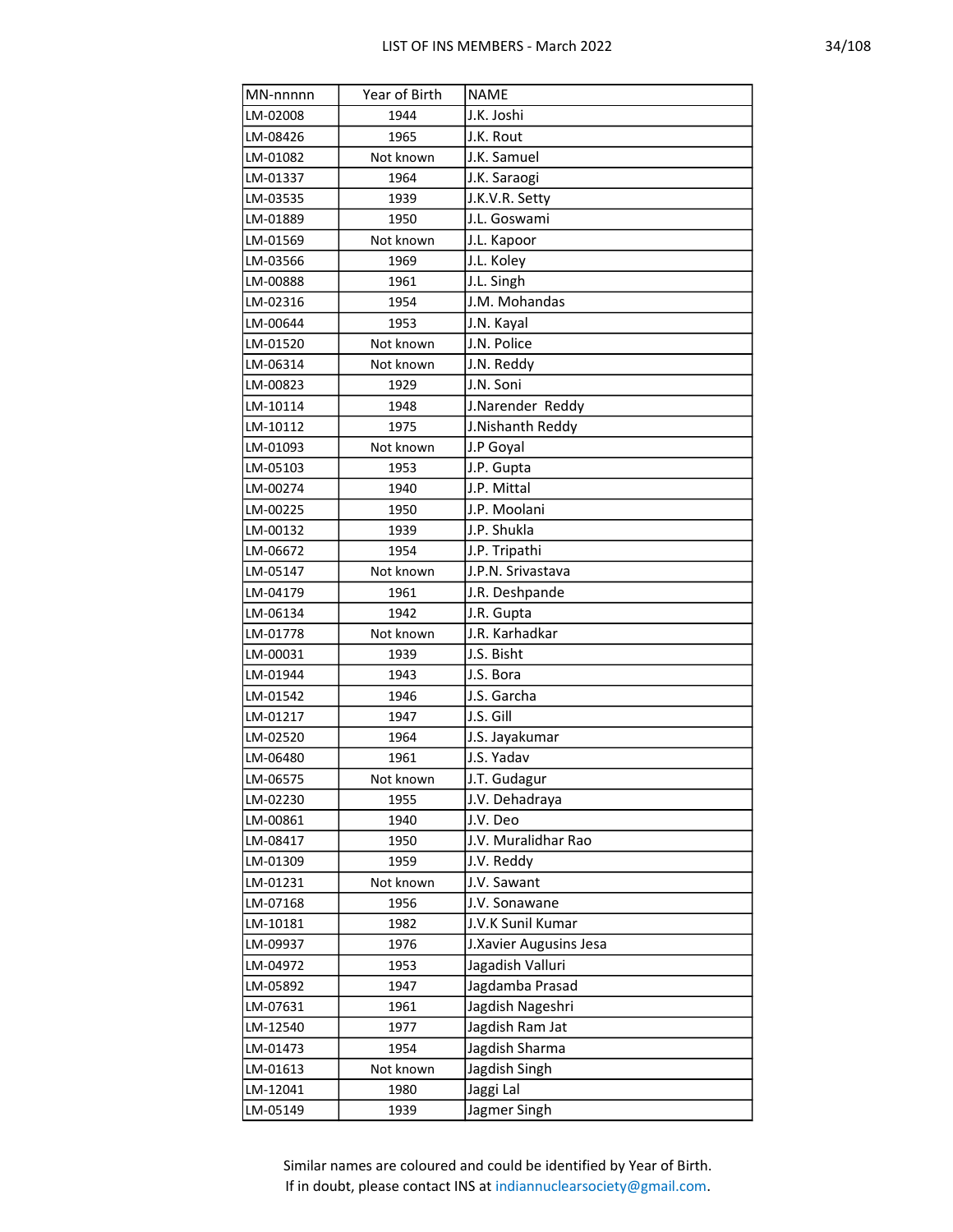| MN-nnnnn | Year of Birth | <b>NAME</b>                |
|----------|---------------|----------------------------|
| LM-00676 | 1946          | Jagmohan Singh             |
| LM-00932 | Not known     | Jai Narain Rathi           |
| LM-08867 | 1975          | Jai Prakash Gautam         |
| LM-05439 | 1955          | Jai Ram Dass               |
| LM-06744 | 1962          | Jain Reji George           |
| LM-09503 | 1975          | Jainendra Kumar Dubey      |
| LM-10539 | 1968          | Jalaja Madan Mohan         |
| LM-02547 | 1948          | Jaleel Ahmed               |
| LM-06498 | 1960          | James Jacob M.             |
| LM-08694 | 1959          | Jamil Akhtar               |
| LM-08358 | 1968          | Janaki Devi Kompella       |
| LM-05167 | 1955          | Jarvis Thekekara           |
| LM-05532 | 1951          | Jaspal Singh               |
| LM-04268 | 1938          | Jaswant Singh              |
| LM-08633 | 1963          | Javagal Gurudatt           |
| LM-08613 | 1963          | Jawad Rasheed              |
| LM-10756 | 1980          | Jay K Joshi                |
| LM-05853 | 1965          | Jaya Mukherjee             |
| LM-00688 | 1964          | Jayant Kumar Barik         |
| LM-07667 | 1960          | Jayanta Biswas             |
| LM-06153 | 1959          | Jayanthi Radhakrishna      |
| LT-07715 | 1960          | Jayarama Bhat M.           |
| LM-12588 | 1981          | Jayashree Biswal           |
| LM-01513 | 1947          | Jayashri M Mahajan         |
| LM-05610 | 1960          | Jaydeb Sil                 |
| LM-05199 | 1964          | Jayesh Dhonde              |
| LM-10575 | 1972          | Jayeshkumar Gunwantrao Aru |
| LM-09254 | 1970          | Jayshankar Dubey           |
| LM-11060 | 1981          | Jeetendra Agarwal          |
| LM-11097 | 1977          | Jeetendra Bhavrani         |
| LM-08631 | 1975          | Jeethendra Kumar           |
| LM-10557 | 1986          | Jeevan Ramchandra Bhosale  |
| LM-10703 | 1980          | Jharna Taneja              |
| LM-12006 | 1982          | Jhimli Paul Guin           |
| LM-01492 | 1963          | Jimmy Mathew               |
| LM-06141 | Not known     | Jishnu Dwivedi             |
| LM-10635 | 1974          | Jit Pal Singh              |
| LM-10520 | 1978          | Jitendra Kumar Patel       |
| LM-10594 | 1982          | Jitendra Kumar Sonber      |
| LM-06111 | 1963          | Jitendra Nath Dubey        |
| LM-10138 | 1980          | Jitesh Choudhary           |
| LM-05703 | 1967          | Joby John                  |
| LM-06524 | 1966          | <b>Joby Thomas</b>         |
| LM-05738 | 1967          | Joe Mohan                  |
| LM-12069 | 1984          | Joemon Henry               |
| LM-05592 | 1966          | Jogendra R. Yadav          |
| LM-08241 | 1964          | John Philip                |
| LM-12548 | 1986          | Johnson George             |
| LM-08480 | 1975          | Jose Anand                 |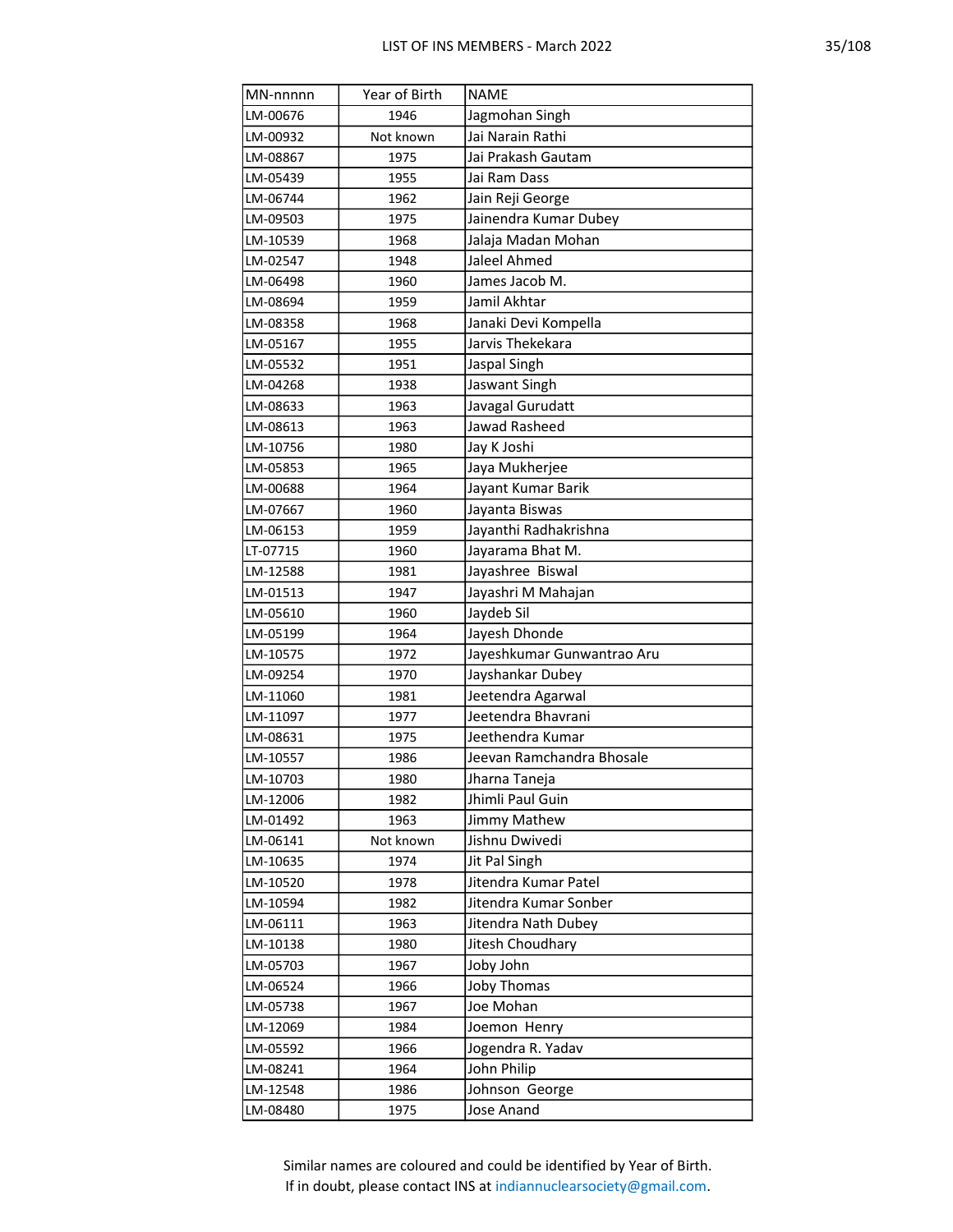| MN-nnnnn             | Year of Birth     | <b>NAME</b>                      |
|----------------------|-------------------|----------------------------------|
| LM-01761             | 1955              | Jose Joseph                      |
| LM-02103             | 1950              | Jose P. Panakkal                 |
| LM-05784             | 1964              | Joseph A. Nathan                 |
| LM-06525             | 1965              | Joseph Thomas M.                 |
| LM-11039             | 1987              | Jotirmoy Das                     |
| LM-05759             | 1972              | <b>Joy Mittra</b>                |
| LM-12555             | 1960              | Joybhai Mahendrakumar Shah       |
| LT-07707             | 1972              | Joydeep Bhattacharya             |
| LM-12715             | 1966              | Joydip Sen                       |
| LM-10191             | 1981              | <b>Juby Abraham</b>              |
| LM-01610             | 1961              | Jyoti J Kayal                    |
| LM-12504             | 1977              | K Mallesham                      |
| LM-00487             | Not known         | K.P. Gokhale                     |
| LM-09941             | 1982              | K Predheeba                      |
| LM-09260             | 1969              | K. Anand Rao                     |
| LM-00501             | 1949              | K. Anantharaman                  |
| LM-02204             | 1957              | K. Arasu                         |
| LM-05142             | 1965              | K. Asha                          |
| LM-05182             | 1959              | K. B. Patel                      |
| LM-04011             | 1949              | K. Balachander                   |
| LM-01331             | 1933              | K. Balaramamoorthy               |
| LM-00455             | 1939              | K. Balu                          |
| LM-10199             | 1954              | K. Bhanumurthy                   |
| LM-01969             | 1943              | K. Bhattacharya                  |
| LM-08270             | 1976              | K. Bhoomanna                     |
| LM-05735             | 1949              | K. Bipin Mohanty                 |
| LM-01484             | Not known         | K. Champakvas                    |
| LM-01891             | 1934              | K. Chandramouleshwar             |
| LM-07149             | 1970              | K. Damodaran                     |
| LM-04197             | 1963              | K. Devan                         |
| LM-05819             | 1965              | K. Giridhar                      |
| LM-01767             | 1961              | K. Gopal                         |
| LM-01308             | 1964              | K. Harikumar                     |
| LM-07205             | 1959              | K. Indira Priyadarsini           |
| LM-09267             | 1959              | K. Jagannadha Rao                |
| LM-05008             | 1968              | K. Jayakumar                     |
| LM-04176             | 1962              | K. Jayarajan                     |
| LM-09340             | 1978              | K. Jeyajothi<br>K. Krishnamurthy |
| LM-00314             | Not known         |                                  |
| LM-02134<br>LM-03515 | 1958<br>1958      | K. Krishnan<br>K. Kumaraguru     |
|                      |                   | K. Kumaresan                     |
| LM-04999<br>LM-05024 | Not known<br>1965 | K. L. Mundra                     |
|                      |                   | K. Lakshmanan                    |
| LM-06094<br>LM-04013 | 1950<br>1957      | K. Madhusoodanan                 |
| LM-01397             | 1963              | K. Madhusoodanan                 |
| LM-09938             | 1965              | K. Mahalingam                    |
| LM-06539             | 1960              | K. Manickam                      |
| LM-02034             |                   | K. Muralidhar                    |
|                      | 1950              |                                  |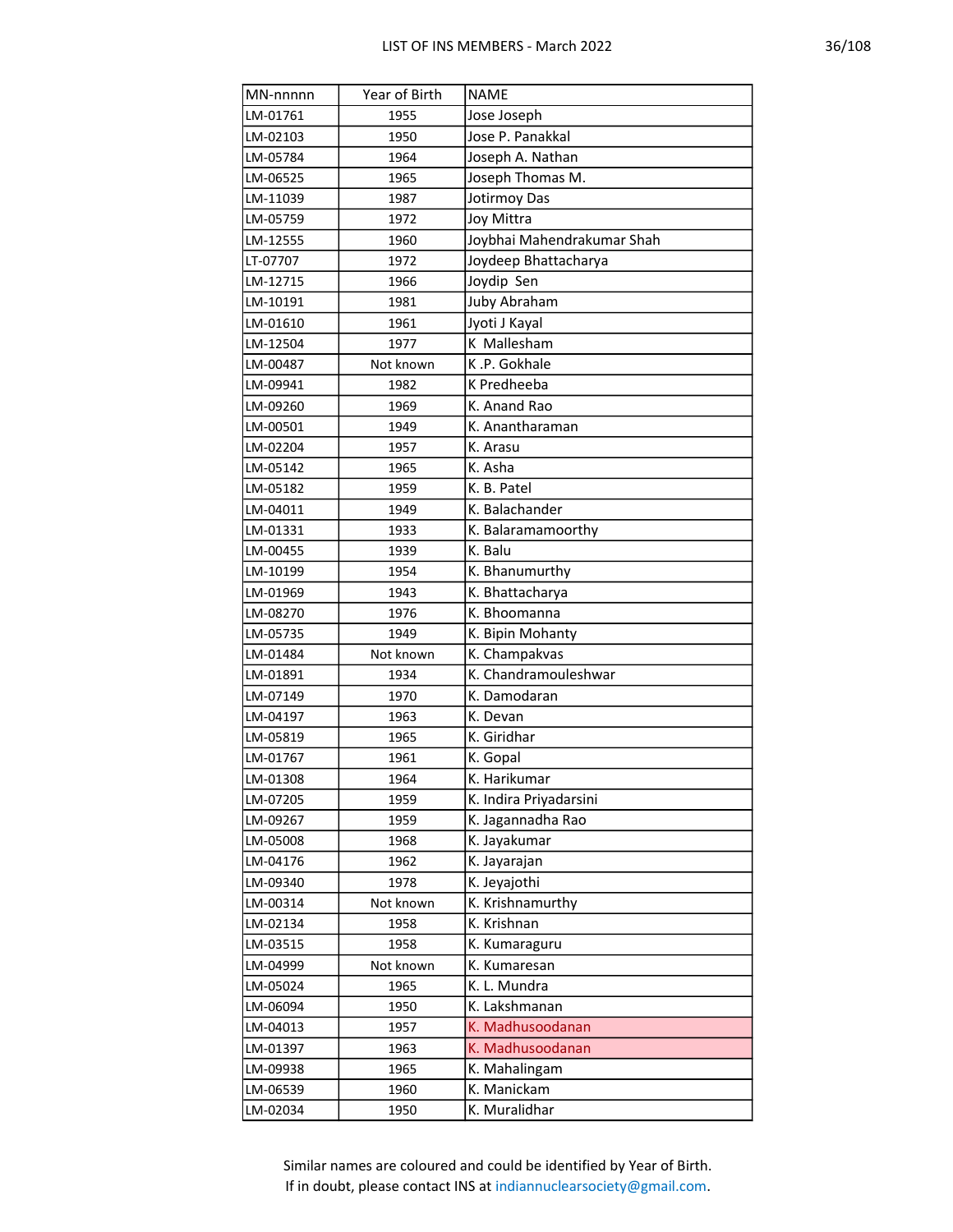| 18<br>10 |
|----------|
|----------|

| MN-nnnnn    | Year of Birth | <b>NAME</b>                     |  |  |
|-------------|---------------|---------------------------------|--|--|
| LM-06510    | 1962          | K. Muralimohan                  |  |  |
| LM-07129    | 1955          | K. Muthumani                    |  |  |
| LM-00441    | 1945          | K. Nag                          |  |  |
| LM-02086    | 1954          | K. Nagarajan                    |  |  |
| LM-00323    | Not known     | K. Nanjundeswaran               |  |  |
| LM-08918    | 1977          | K. Narasimhulu                  |  |  |
| LM-00852    | 1933          | K. Narayana                     |  |  |
| LM-01043    | 1939          | K. Pankajakshan                 |  |  |
| LM-04021    | 1960          | K. Periasamy                    |  |  |
| LM-03537    | Not known     | K. Pradeepkumar                 |  |  |
| LT-07775.01 | 1952          | K. Prakash Rao                  |  |  |
| LM-07171    | 1962          | K. Radhakrishnan                |  |  |
| LM-01526    | Not known     | K. Raghavan                     |  |  |
| LM-00920    | Not known     | K. Raghu                        |  |  |
| LM-00755    | 1949          | K. Raghuraman                   |  |  |
| LM-01658    | 1942          | K. Rajamani                     |  |  |
| LM-05424    | 1957          | K. Rajendran                    |  |  |
| LT-07992    | 1971          | K. Rama Varma                   |  |  |
| LM-08274    | 1963          | K. Ramachandran                 |  |  |
| LM-05696    | 1950          | K. Ramamurthy                   |  |  |
| LM-05023    | 1959          | K. Ramesh Kumar                 |  |  |
| LM-00989    | Not known     | K. Rammohan                     |  |  |
| LM-08902    | 1981          | K. Ravi                         |  |  |
| LM-02193    | 1948          | K. Ravishankar                  |  |  |
| LM-08199    | 1968          | K. Said Alauddeen Faisz         |  |  |
| LM-05063    | Not known     | K. Sankaran                     |  |  |
| LM-08421    | 1953          | K. Sarath Babu                  |  |  |
| LM-01661    | 1951          | K. Sasidharan                   |  |  |
| LM-07133    | 1966          | K. Sathish Kumar                |  |  |
| LM-08230    | 1951          | K. Satya Prasad                 |  |  |
| LM-05018    | 1952          | K. Satyanarayana                |  |  |
| LM-00608    | 1945          | K. Shanmugham                   |  |  |
| LM-04089    | Not known     | K. Sheshu Kumar                 |  |  |
| LM-08198    | 1951          | K. Shivanna                     |  |  |
| LM-10673    | 1968          | K. Shobhita                     |  |  |
| LM-01017    | Not known     | K. Shringi                      |  |  |
| LM-02529    | Not known     | K. Shyam Prasad                 |  |  |
| LM-06148    | Not known     | K. Siddappa                     |  |  |
| LM-01459    | 1950          | K. Somanathan                   |  |  |
| LM-07172    | 1961          | K. Sreenivasa Rao<br>K. Srikant |  |  |
| LM-07075    | 1972          |                                 |  |  |
| LM-04058    | 1966          | K. Srinivas                     |  |  |
| LM-00988    | Not known     | K. Srinivasa                    |  |  |
| LM-00055    | 1937          | K. Sriram<br>K. Subba Rao       |  |  |
| LM-00785    | 1933          | K. Subramaniam                  |  |  |
| LM-00629    | 1944<br>1940  | K. Sundaramoorthy               |  |  |
| LM-01645    | 1946          | K. Swaminathan                  |  |  |
| LM-02203    |               |                                 |  |  |
| LM-07115    | 1948          | K. Swaminathan                  |  |  |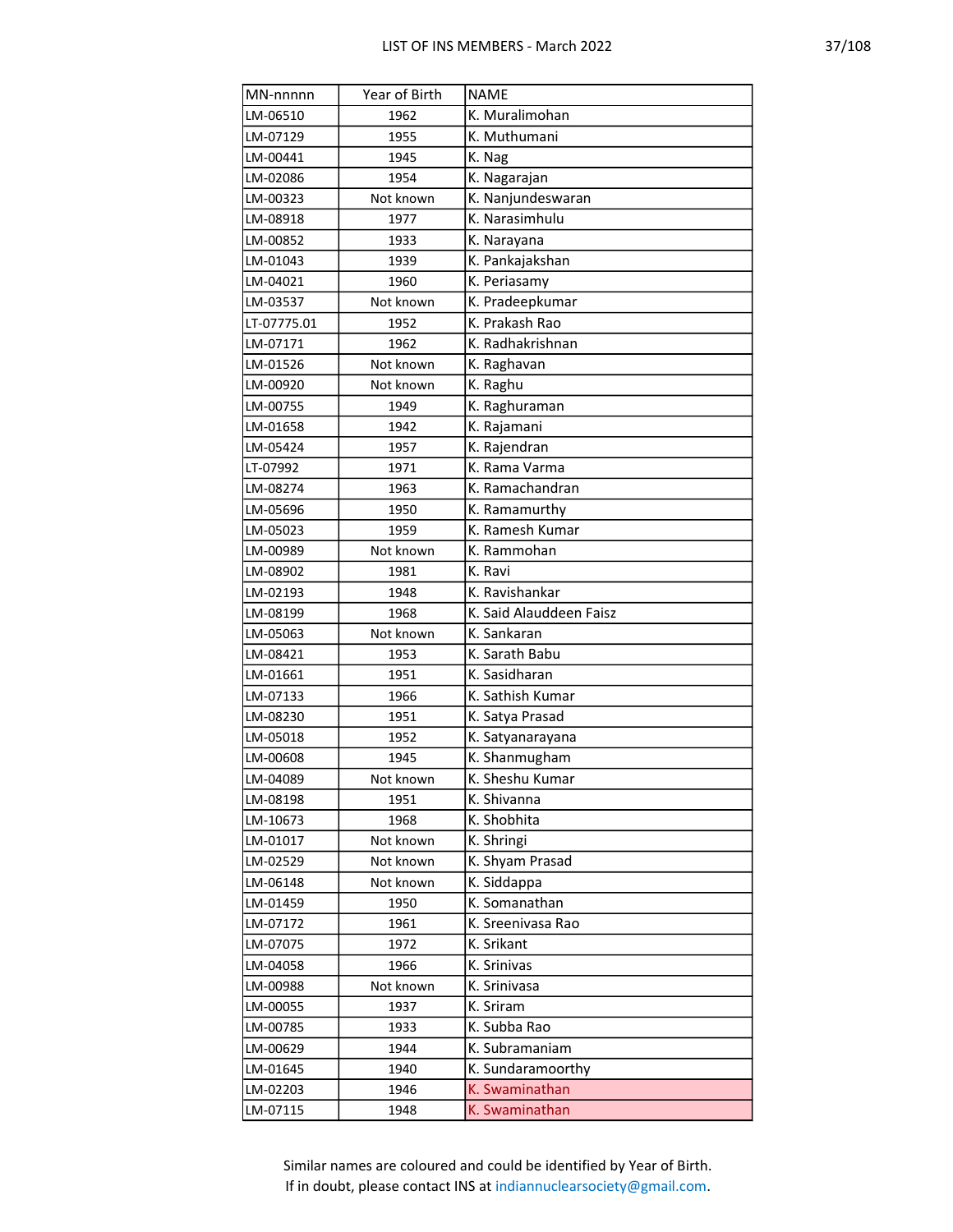| MN-nnnnn | Year of Birth | <b>NAME</b>           |  |  |
|----------|---------------|-----------------------|--|--|
| LM-07980 | 1962          | K. Tamizh Selvan      |  |  |
| LM-10733 | Not known     | K. Thanigairaj        |  |  |
| LM-04300 | 1954          | K. Thayalan           |  |  |
| LM-08366 | 1953          | K. Umamaheswar        |  |  |
| LM-00253 | 1949          | K. Unnikrishnan       |  |  |
| LM-08907 | 1948          | K. V. Kasiviswanathan |  |  |
| LM-05074 | 1954          | K. V. Subba Rao       |  |  |
| LM-04196 | 1950          | K. Varatharajan       |  |  |
| LM-04229 | 1959          | K. Velusamy           |  |  |
| LM-00215 | 1928          | K. Venkatachalam      |  |  |
| LM-10748 | 1976          | K. Venkatesaiah       |  |  |
| LM-01682 | 1949          | K. Venkatesan         |  |  |
| LM-00131 | 1946          | K. Venugopal Chetty   |  |  |
| LM-05037 | Not known     | K. Viswamohan         |  |  |
| LM-08416 | 1966          | K. Yellaiah           |  |  |
| LM-05846 | Not known     | K.A. David            |  |  |
| LM-01109 | 1943          | K.A. Dinshaw          |  |  |
| LM-00389 | 1946          | K.A. Noras            |  |  |
| LM-01373 | 1948          | K.A. Pendharkar       |  |  |
| LM-05698 | Not known     | K.A. Raman            |  |  |
| LM-01686 | 1948          | K.A. Samuel           |  |  |
| LM-04992 | 1938          | K.A. Sharma           |  |  |
| LM-10739 | 1971          | K.B Jashi             |  |  |
| LM-00741 | 1950          | K.B. Dixit            |  |  |
| LM-01440 | 1964          | K.B. Gaonkar          |  |  |
| LM-06563 | Not known     | K.B. Gudasi           |  |  |
| LM-01951 | 1957          | K.B. Khan             |  |  |
| LM-02385 | 1946          | K.B. Lal              |  |  |
| LM-06608 | 1949          | K.B. Sainis           |  |  |
| LM-01358 | 1933          | K.B. Shah             |  |  |
| LM-06535 | Not known     | K.B. Sunder Ram       |  |  |
| LM-06475 | 1960          | K.B.R.K. Sudhakar     |  |  |
| LM-03216 | 1940          | K.C. Bhalla           |  |  |
| LM-00374 | 1946          | K.C. Dawagni          |  |  |
| LM-06512 | 1957          | K.C. Guha             |  |  |
| LM-05885 | 1961          | K.C. Jagadeesan       |  |  |
| LM-01601 | Not known     | K.C. Karigar          |  |  |
| LM-05479 | 1954          | K.C. Meghwanshi       |  |  |
| LM-01532 | 1952          | K.C. Mittal           |  |  |
| LM-00739 | 1938          | K.C. Pande            |  |  |
| LM-00183 | 1932          | K.C. Pillai           |  |  |
| LM-01197 | 1954          | K.C. Purohit          |  |  |
| LM-00937 | 1938          | K.C. Ramanamoorthy    |  |  |
| LM-00764 | 1946          | K.C. Sahoo            |  |  |
| LM-08014 | 1982          | K.C. Sandeep          |  |  |
| LM-00160 | 1940          | K.C. Subramanya       |  |  |
| LM-01064 | 1934          | K.C. Tripathi         |  |  |
| LM-01748 | 1950          | K.C. Upadhyay         |  |  |
| LM-08204 | 1964          | K.C. Vara Prasada Rao |  |  |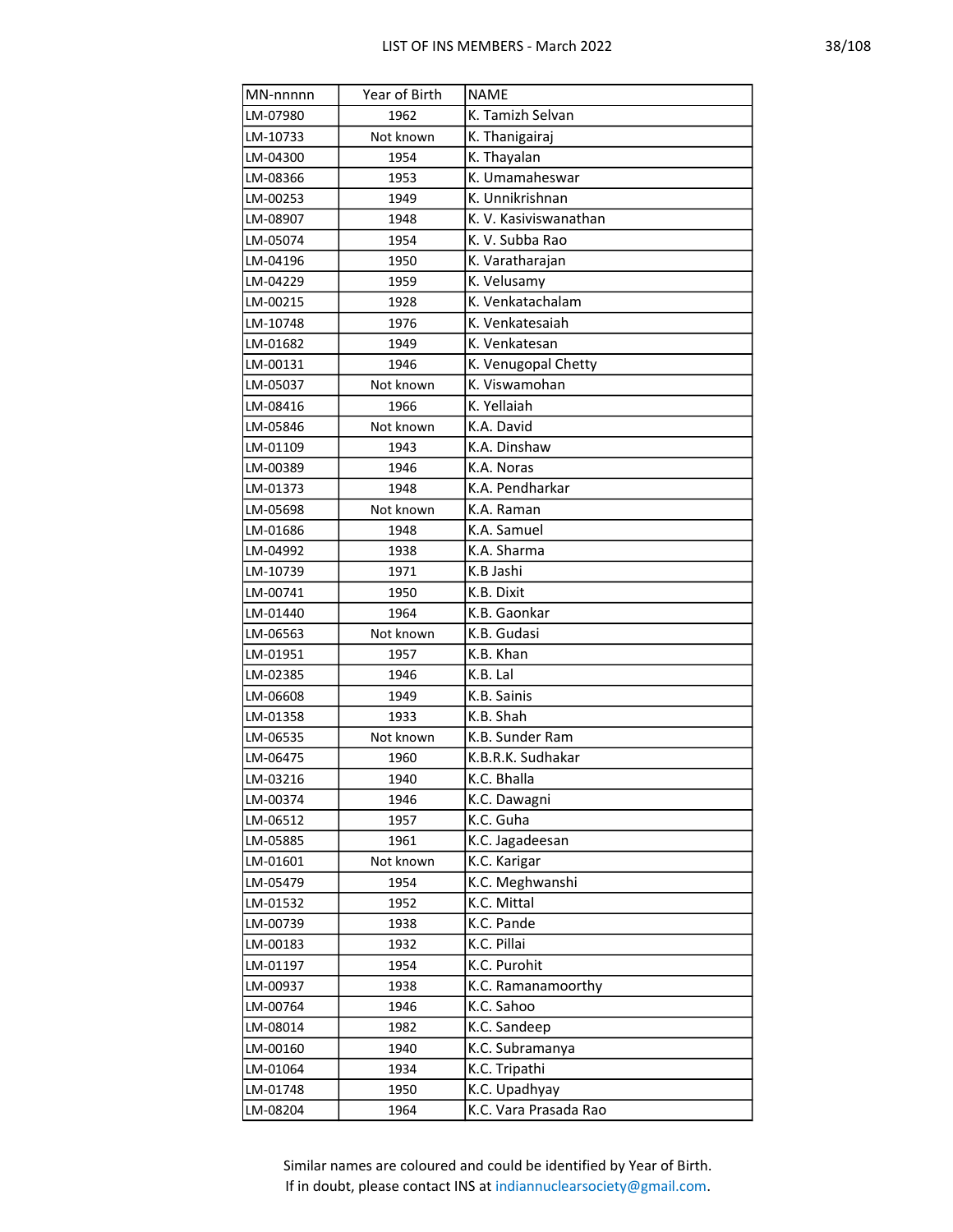| MN-nnnnn    | Year of Birth | <b>NAME</b>       |
|-------------|---------------|-------------------|
| LM-05562    | 1947          | K.D. Pushpangadan |
| LM-01902    | 1946          | K.D. Singh Mudher |
| LM-02227    | 1942          | K.G. Krishna      |
| LM-05857    | 1956          | K.G. Manohar      |
| LM-04232    | 1949          | K.G. Panicker     |
| LM-00765    | 1943          | K.G. Phadke       |
| LM-06855    | 1951          | K.J. Abhang       |
| LM-03238    | 1942          | K.J. Sebastian    |
| LM-00505    | 1948          | K.J. Singh        |
| LT-07756.01 | 1963          | K.J. Umrani       |
| LM-03564    | 1953          | K.J. Vakharwala   |
| LM-01063    | 1958          | K.J.S. Sawhney    |
| LM-04273    | 1954          | K.K. Abdulla      |
| LM-00121    | Not known     | K.K. Agrawal      |
| LM-05572    | 1962          | K.K. Bajaj        |
| LM-06365    | 1959          | K.K. Chandra      |
| LM-00181    | 1943          | K.K. Chandrakar   |
| LM-04166    | Not known     | K.K. Dwivedi      |
| LM-04568    | 1950          | K.K. Gothi        |
| LM-03504    | 1950          | K.K. Kuldeep      |
| LM-00015    | 1943          | K.K. Narayanan    |
| LM-00294    | 1946          | K.K. Prasad       |
| LM-04027    | 1956          | K.K. Rajan        |
| LM-00753    | 1951          | K.K. Rasheed      |
| LM-01636    | 1951          | K.K. Rathore      |
| LM-06189    | 1958          | K.K. Satpathy     |
| LM-05495    | 1955          | K.K. Sharma       |
| LM-08870    | 1972          | K.K. Singh        |
| LM-01779    | 1935          | K.K. Sinha        |
| LM-04170    | Contact INS   | K.K. Sinha        |
| LM-01864    | Not known     | K.K. Somarajan    |
| LM-06138    | Not known     | K.K. Thakker      |
| LM-01384    | 1950          | K.K. Vaze         |
| LM-00279    | 1943          | K.K.S. Rao        |
| LM-02206    | Not known     | K.Krishna Rao     |
| LM-01819    | Not known     | K.L. Banerjee     |
| LM-02345    | 1939          | K.L. Chawla       |
| LM-05889    | 1949          | K.L. Narasimharao |
| LM-02137    | 1945          | K.L. Popli        |
| LM-00994    | 1930          | K.L. Rajgarhia    |
| LM-00756    | 1952          | K.L. Ramakumar    |
| LM-06517    | 1956          | K.L. Ramesh       |
| LM-01314    | 1951          | K.L. Soni         |
| LM-06193    | 1950          | K.L. Thalor       |
| LM-05004    | Not known     | K.L. Tikku        |
| LM-01101    | 1948          | K.M. Joshi        |
| LM-03006    | Not known     | K.M. Kulkarni     |
| LM-05770    | 1967          | K.M. Mathew       |
| LM-03518    | 1949          | K.M. Michael      |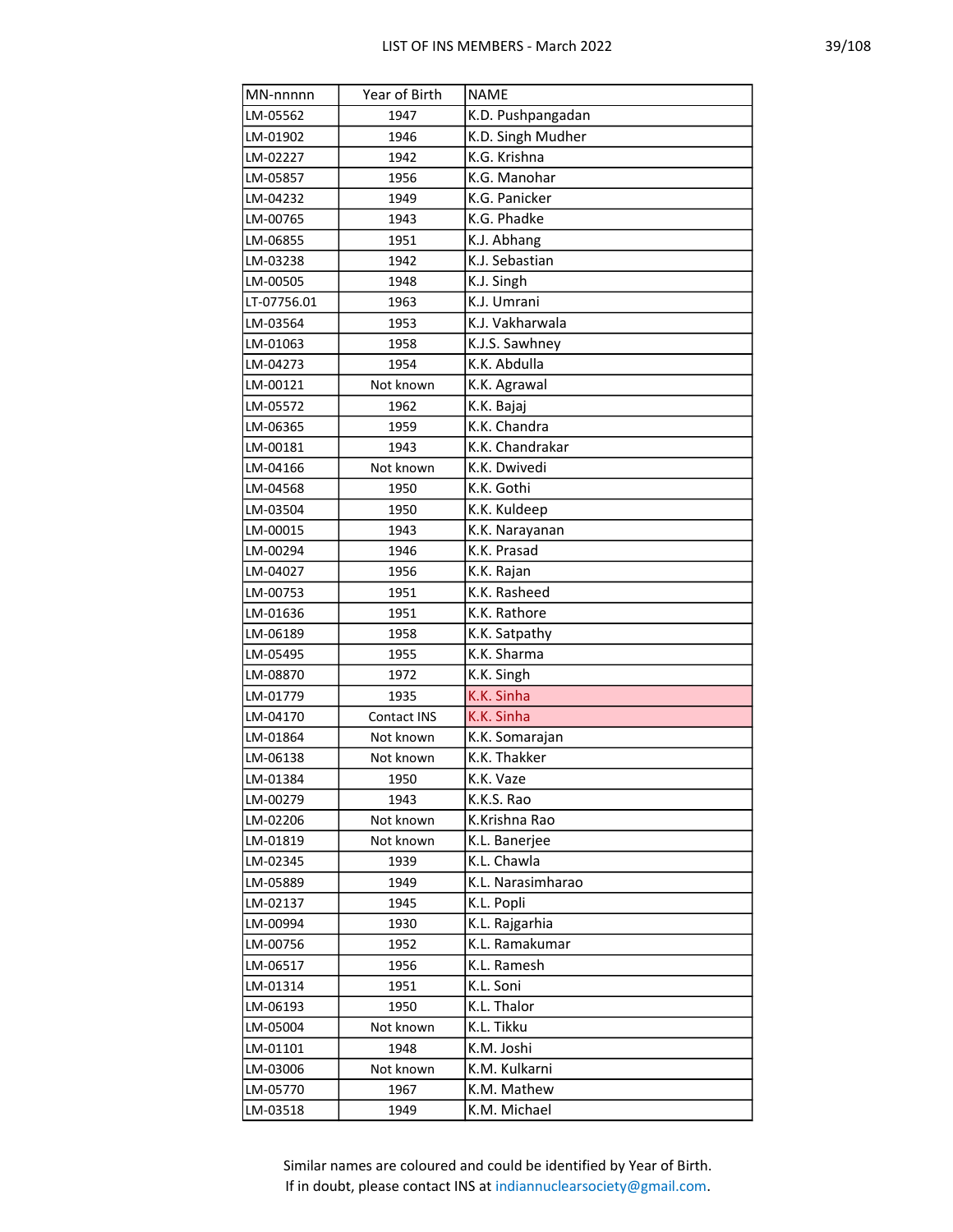| ſ<br>ſ<br>к. |
|--------------|
|--------------|

| MN-nnnnn    | Year of Birth | <b>NAME</b>         |  |  |
|-------------|---------------|---------------------|--|--|
| LM-02146    | 1958          | K.M. Prabhakaran    |  |  |
| LM-00704    | 1945          | K.M. Shirolkar      |  |  |
| LM-01814    | Not known     | K.M. Sinha          |  |  |
| LM-04067    | 1947          | K.M. Sreedharan     |  |  |
| LM-01187    | 1951          | K.N Rao             |  |  |
| LM-00927    | 1948          | K.N. Gupta          |  |  |
| LM-01169    | 1949          | K.N. Kedia          |  |  |
| LM-00679    | 1934          | K.N. Kirthi         |  |  |
| LM-00880    | 1951          | K.N. Mahule         |  |  |
| LM-01626    | 1941          | K.N. Neelakandhan   |  |  |
| LM-02079    | 1939          | K.N. Roy            |  |  |
| LM-08687    | Not known     | K.N. Srinivasan     |  |  |
| LM-00069    | 1943          | K.N. Tiwary         |  |  |
| LM-01718    | 1946          | K.N.G Kaimal        |  |  |
| LT-07774.01 | 1964          | K.N.M. Reddy        |  |  |
| LM-07647    | 1951          | K.N.S. Nair         |  |  |
| LM-10675    | 1964          | K.Naga Srinivas     |  |  |
| LM-10130    | 1954          | K.Narasimha Murthy  |  |  |
| LM-04259    | 1952          | K.Narayanan Kutty   |  |  |
| LM-09449    | 1973          | K.Natesan           |  |  |
| LM-06516    | 1964          | K.O. Paul           |  |  |
| LM-10578    | 1964          | K.P Muthe           |  |  |
| LM-00371    | 1947          | K.P. Alphonse       |  |  |
| LM-01249    | 1961          | K.P. Ambastha       |  |  |
| LM-06715    | 1972          | K.P. Bhattacharyya  |  |  |
| LM-06713    | 1964          | K.P. Dinesh         |  |  |
| LM-02126    | 1953          | K.P. Dwivedi        |  |  |
| LM-01099    | Not known     | K.P. Joseph         |  |  |
| LM-00595    | 1936          | K.P. Mani           |  |  |
| LM-07202    | 1946          | K.P. Mishra         |  |  |
| LM-00732    | 1928          | K.P. Rao            |  |  |
| LM-05870    | 1965          | K.P. Rawat          |  |  |
| LM-05792    | 1966          | K.P. Singh          |  |  |
| LM-07794    | 1964          | K.P. Vinodkumar     |  |  |
| LM-05876    | Not known     | K.R. Anil Kumar     |  |  |
| LM-00890    | Not known     | K.R. Balsubramaniam |  |  |
| LM-00498    | 1937          | K.R. Gopalkrishnan  |  |  |
| LM-02543    | 1949          | K.R. Gurumurthy     |  |  |
| LM-08997    | 1965          | K.R. Kasyapa        |  |  |
| LM-04939    | 1967          | K.R. Mohan Ram      |  |  |
| LT-07756.11 | 1967          | K.R. Sanjeev        |  |  |
| LM-00582    | 1932          | K.R. Srinivasan     |  |  |
| LM-04551    | 1949          | K.R. Viswambharan   |  |  |
| LM-01632    | Not known     | K.R.P.M. Rao        |  |  |
| LM-01203    | 1939          | K.S. Agarwal        |  |  |
| LM-01168    | 1952          | K.S. Balakrishnan*  |  |  |
| LM-01905    | 1939          | K.S. Bhat           |  |  |
| LM-06110    | 1958          | K.S. Bhatnagar      |  |  |
| LM-00842    | Not known     | K.S. Chopra         |  |  |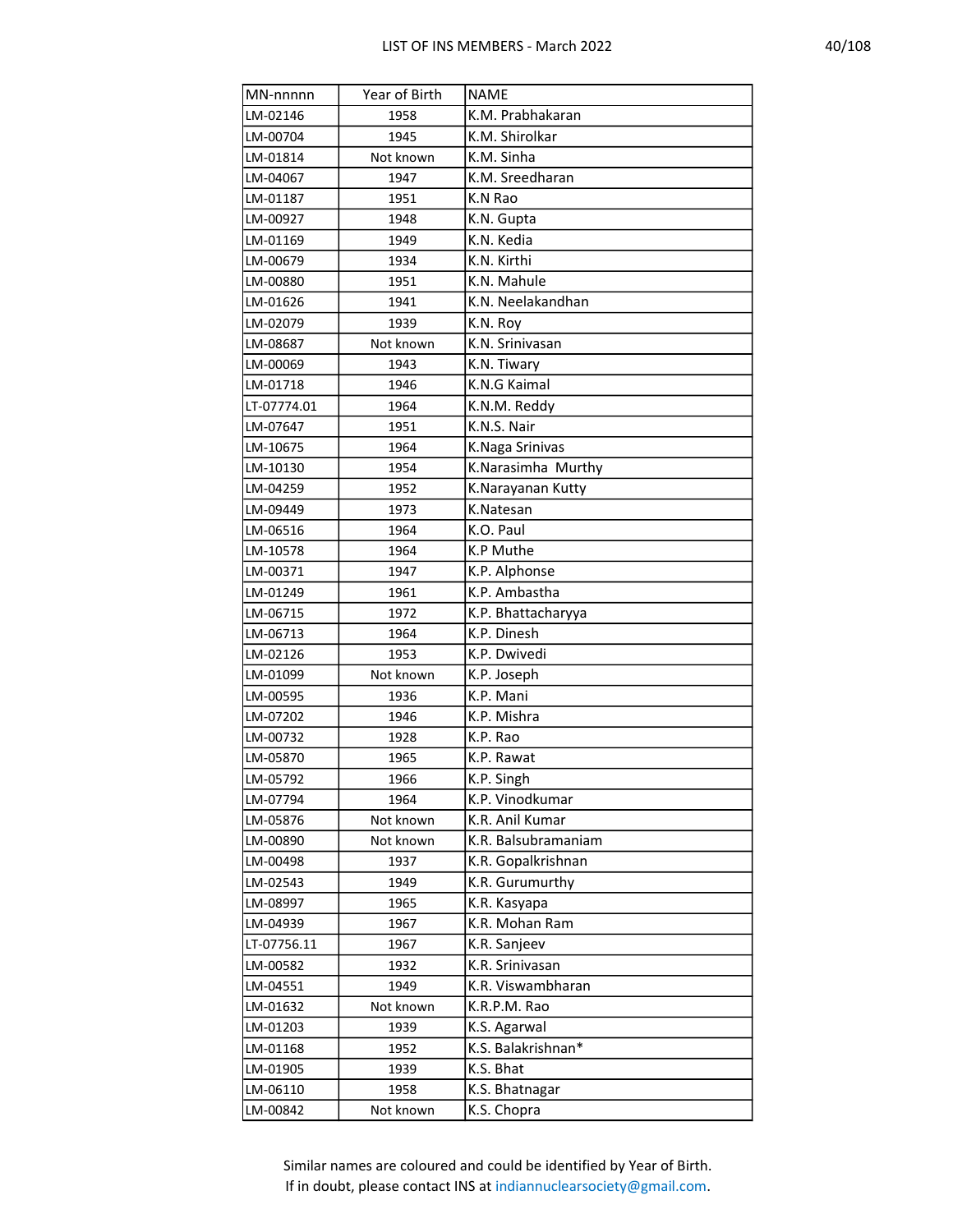| C<br>×<br>o |  |  |  |
|-------------|--|--|--|
|-------------|--|--|--|

| MN-nnnnn    | Year of Birth | <b>NAME</b>            |  |  |
|-------------|---------------|------------------------|--|--|
| LM-00601    | 1947          | K.S. Divakaran         |  |  |
| LT-07756.05 | 1965          | K.S. Gupta             |  |  |
| LM-02233    | 1949          | K.S. Iyer              |  |  |
| LM-01904    | 1942          | K.S. Kini              |  |  |
| LM-00048    | 1931          | K.S. Koppiker          |  |  |
| LM-05390    | 1950          | K.S. Krishna Rao       |  |  |
| LM-02697    | Not known     | K.S. Lakshmi           |  |  |
| LM-00046    | 1942          | K.S. Parthasarathy     |  |  |
| LM-01463    | 1959          | K.S. Pradeepkumar      |  |  |
| LM-01747    | Not known     | K.S. Sharada           |  |  |
| LM-01210    | 1957          | K.S. Shastry           |  |  |
| LM-00998    | Contact INS   | K.S. Subramanian       |  |  |
| LM-04086    | Contact INS   | K.S. Subramanian       |  |  |
| LM-07151    | 1973          | K.S. Vijayan           |  |  |
| LM-00961    | 1930          | K.S.N. Murthy          |  |  |
| LM-10161    | 1958          | K.S.S Sarma            |  |  |
| LM-10674    | 1954          | K.Shiva Kumar          |  |  |
| LM-06154    | 1952          | K.T. Pillai            |  |  |
| LM-01581    | 1947          | K.T.P. Balakrishnan    |  |  |
| LM-08415    | 1975          | K.V. Anantha Krishna   |  |  |
| LM-04967    | 1964          | K.V. Gopidas           |  |  |
| LM-07163    | 1954          | K.V. Govindan Kutty    |  |  |
| LM-02150    | Not known     | K.V. Kamath            |  |  |
| LM-03547    | 1959          | K.V. Lohithakshan      |  |  |
| LM-00782    | Not known     | K.V. Mahadeva Rao      |  |  |
| LM-08209    | 1960          | K.V. Mirji             |  |  |
| LM-06404    | 1964          | K.V. Sreedharan        |  |  |
| LM-05887    | 1971          | K.V. Srinivas          |  |  |
| LM-10225    | 1966          | K.V. Srinivasa Rao     |  |  |
| LM-04288    | 1947          | K.V. Subramanian       |  |  |
| LM-06478    | 1969          | K.V. Tale              |  |  |
| LM-05891    | 1976          | K.V. Vimalnath Nair    |  |  |
| LM-00600    | Not known     | K.V. Viswanathan       |  |  |
| LM-01155    | 1949          | K.V.J. Asari           |  |  |
| LM-00033    | Not known     | K.V.S. Ramarao         |  |  |
| LM-01895    | 1955          | K.V.S. Sastry          |  |  |
| LM-04950    | 1965          | K.V.S.B.V. Prasad      |  |  |
| LM-03114    | 1943          | K.Venkataraman Iyer    |  |  |
| LM-11072    | 1980          | K.Vijay Sai            |  |  |
| LM-11095    | 1978          | Kadu Sachin Chhagan    |  |  |
| LM-01504    | 1959          | Kailash Agarwal        |  |  |
| LM-05444    | Not known     | Kailash Chandra Pandey |  |  |
| LM-00659    | 1941          | Kailash Pati Ojha      |  |  |
| LM-02690    | 1963          | Kajal Kumar De         |  |  |
| LM-12019    | 1981          | Kalavalapudi Srihari   |  |  |
| LM-05561    | 1945          | Kalidas S. Revankar    |  |  |
| LM-06393    | 1971          | Kalpana C. Khedkar     |  |  |
| LM-12574    | 1963          | Kalyan Chakrabarti     |  |  |
| LM-02218    | Not known     | Kalyan Banerjee        |  |  |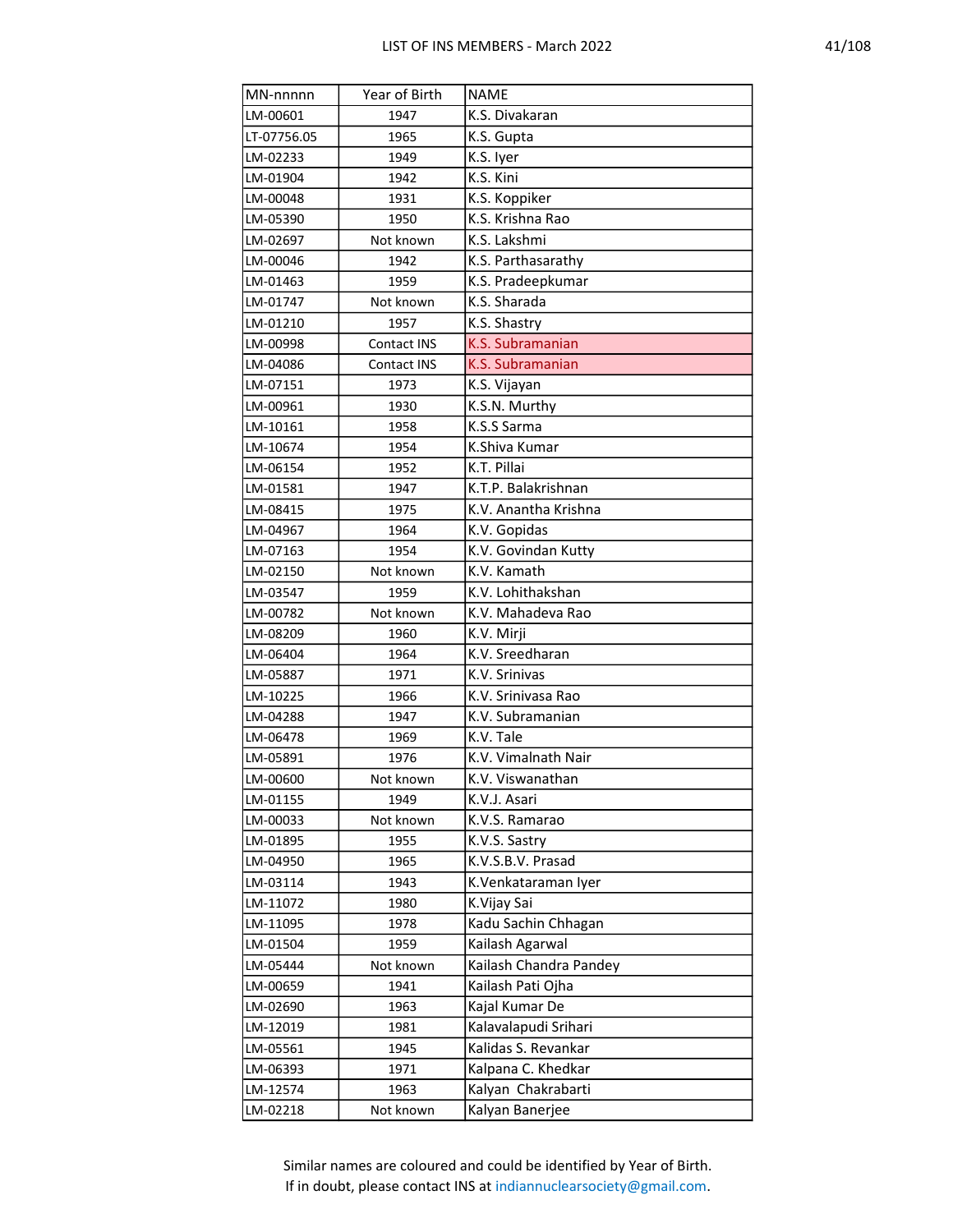| MN-nnnnn    | Year of Birth | <b>NAME</b>                      |  |  |
|-------------|---------------|----------------------------------|--|--|
| LM-10104    | 1979          | Kalyan Chakravarthy Madala       |  |  |
| LM-05401    | 1968          | Kamal Kumar D. Joshi             |  |  |
| LM-00301    | 1939          | Kamala Balakrishnan              |  |  |
| LM-11073    | 1986          | Kamala K                         |  |  |
| LM-01232    | 1938          | Kamala Rudran                    |  |  |
| LM-08377    | 1962          | Kamlakar Marutirao Jadhav        |  |  |
| LM-10541    | 1979          | Kamlesh Chandra                  |  |  |
| LM-08979    | 1967          | Kamlesh Chandra Sharma           |  |  |
| LM-05858    | 1964          | Kamlesh K. Mishra                |  |  |
| LM-05787    | 1957          | Kamlesh N. Vyas                  |  |  |
| LM-06106    | Not known     | Kamodi Mali                      |  |  |
| LM-10526    | 1952          | Kamothi Rameshchandra Jayantilal |  |  |
| LM-04923    | 1952          | Kanchhi Singh                    |  |  |
| LM-08612    | 1965          | Kandayeru Nageshwara Rao         |  |  |
| LM-08219    | 1963          | Kanhaiya Singh                   |  |  |
| LM-03526    | 1948          | Kanta Chhokra                    |  |  |
| LM-09988    | 1978          | Kantesh Balani                   |  |  |
| LM-00613    | 1950          | Kanwar Raj                       |  |  |
| LM-10564    | 1985          | Kapil Bodkha                     |  |  |
| LM-02026    | Not known     | Kapil Gupta                      |  |  |
| LM-10777    | 1979          | Kapil Rakhani                    |  |  |
| LM-08688    | 1966          | Kapilesh Bhargava                |  |  |
| LM-12061    | 1990          | Karthick M                       |  |  |
| LM-10247    | 1988          | Kartikey Kaphaliya               |  |  |
| LM-08299    | 1981          | Kartikey Kumar Yadav             |  |  |
| LM-01713    | 1965          | Karunesh Chaudhary               |  |  |
| LM-12077    | 1985          | Kashyap Naranbhai Patel          |  |  |
| LM-07095    | 1976          | Kaushal Jha                      |  |  |
| LT-07756.09 | 1968          | Kaushik Chatterjee               |  |  |
| LM-07658    | 1973          | Kaushik Mitra                    |  |  |
| LM-11099    | 1987          | Kaushik Paul                     |  |  |
| LM-06104    | 1970          | Kausik Nandi                     |  |  |
| LM-08604    | 1963          | Kaustubh Shukla                  |  |  |
| LM-08269    | 1978          | Kedar Deshpande                  |  |  |
| LM-05185    | 1970          | Kedar M. Bhave                   |  |  |
| LM-07743    | 1950          | Kedar Nath Patnaik               |  |  |
| LM-12733    | 1976          | Keesari Tirumalesh               |  |  |
| LM-10792    | 1966          | Kesavan Nair K.P                 |  |  |
| LM-01467    | 1947          | Keshav Chander                   |  |  |
| LM-01031    | Not known     | Keshava Chandra                  |  |  |
| LT-07912    | 1953          | Keshavchand S. Pai               |  |  |
| LM-06312    | 1973          | Keya Biswas                      |  |  |
| LM-09902    | 1980          | Khanduja Gagandip Singh          |  |  |
| LT-07750.04 | 1976          | Khasim Khan                      |  |  |
| LT-07749    | 1963          | Kilaru Laxmana Prasad            |  |  |
| LM-00564    | 1945          | Kiran Kumar                      |  |  |
| LM-08885    | 1953          | Kiran Kumar Achar                |  |  |
| LM-07069    | 1961          | Kiran Kumar J. Parikh            |  |  |
| LM-06556    | Not known     | Kiran P. Kolkar                  |  |  |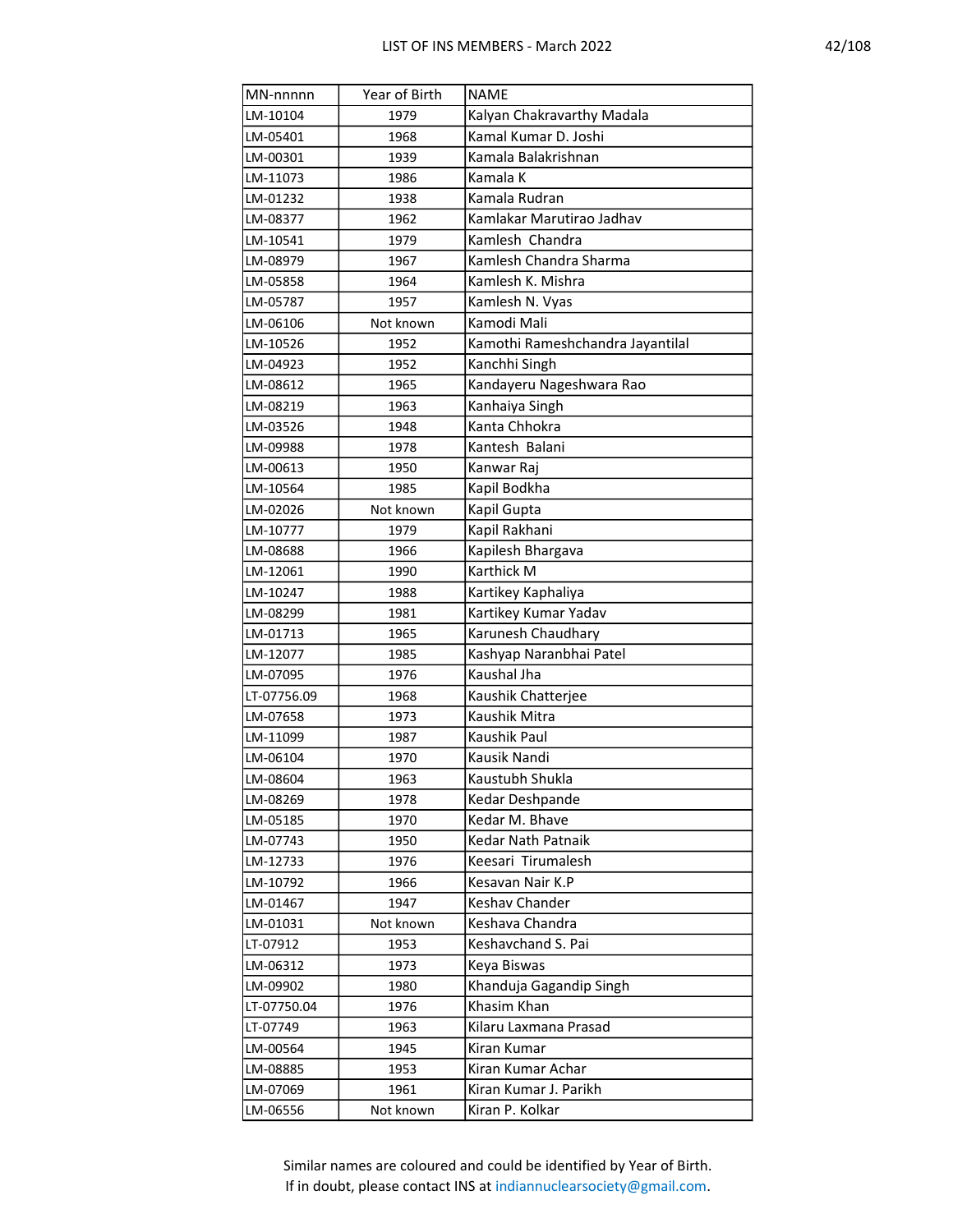| MN-nnnnn | Year of Birth | <b>NAME</b>              |  |  |
|----------|---------------|--------------------------|--|--|
| LM-08906 | 1966          | Kirti Satish Agashe      |  |  |
| LM-07177 | 1965          | Kishan Chand             |  |  |
| LM-05475 | Not known     | Kishan Lal Roshia        |  |  |
| LM-05478 | Not known     | Kishan Sahani            |  |  |
| LM-05551 | 1956          | Kishan Verlani           |  |  |
| LM-07998 | 1965          | Kishor Umaprasad Agrawal |  |  |
| LM-09458 | 1971          | Kishore S Mundargi       |  |  |
| LM-10629 | 1976          | Kistoor Singh Rajpurohit |  |  |
| LM-10135 | 1985          | Kodamanchili Samson      |  |  |
| LM-06157 | 1961          | Kodavanti Ramprasad      |  |  |
| LM-12097 | 1967          | Komal Kapoor             |  |  |
| LM-05200 | 1967          | Kovvuri Krishna Reddy    |  |  |
| LM-08293 | 1969          | Krishan Kumar Verma      |  |  |
| LM-12058 | 1980          | Krishna Kamal Shah       |  |  |
| LM-09269 | 1976          | Krishna Kumar M.         |  |  |
| LM-07945 | 1966          | Krishna Kumar Mishra     |  |  |
| LM-09396 | 1962          | Krishna Kumar Pande      |  |  |
| LM-05665 | 1967          | Krishna Kumar Rai        |  |  |
| LM-10618 | 1978          | Krishna Kumar Singh      |  |  |
| LM-10173 | 1936          | Krishna Prasad K.N       |  |  |
| LM-10682 | 1979          | Krishnakant Parashar     |  |  |
| LM-10644 | 1978          | Krishnakumar S           |  |  |
| LM-05038 | 1957          | Krishnamarthy Vadlamani  |  |  |
| LM-09996 | 1979          | Krishnamoorthy Ganesan   |  |  |
| LM-00612 | 1953          | Krishnamurthy Ravi       |  |  |
| LM-05502 | 1966          | Krisna Kant Jha          |  |  |
| LM-10624 | 1960          | KSHS Raghavarao          |  |  |
| LM-11079 | 1984          | Kulbir Singh             |  |  |
| LM-10121 | 1983          | Kuldeep Goyal            |  |  |
| LM-06130 | 1967          | <b>Kulwant Singh</b>     |  |  |
| LM-06410 | 1955          | Kulwant Singh Thind      |  |  |
| LM-11011 | 1979          | Kumar Abhinav Dubey      |  |  |
| LT-07741 | 1978          | Kumar Kashyap S.         |  |  |
| LM-09588 | 1977          | Kumar Vaibhaw            |  |  |
| LM-12545 | 1982          | Kumkum Uniyal            |  |  |
| LM-12092 | 1989          | Kunal S Bhatt            |  |  |
| LM-12710 | 1985          | Kuncham Kuntaiah         |  |  |
| LM-05628 | 1968          | Kundan Kumar             |  |  |
| LM-06464 | 1960          | Kunjman Singh            |  |  |
| LM-07365 | 1959          | Kunwar Pal Singh         |  |  |
| LM-12600 | 1968          | L. Seenappa              |  |  |
| LM-12717 | 1986          | L. Hanuma Reddy          |  |  |
| LM-02139 | 1933          | L. Madhav Rao            |  |  |
| LM-10791 | 1973          | L. Subramanyam           |  |  |
| LM-01323 | Not known     | L. Suryanarayana         |  |  |
| LM-09925 | 1978          | L.A. Kumaraswamidhas     |  |  |
| LM-01913 | 1947          | L.B. Prajapati           |  |  |
| LM-05437 | 1965          | L.C. Lodha               |  |  |
| LM-00288 | 1947          | L.C. Prasad              |  |  |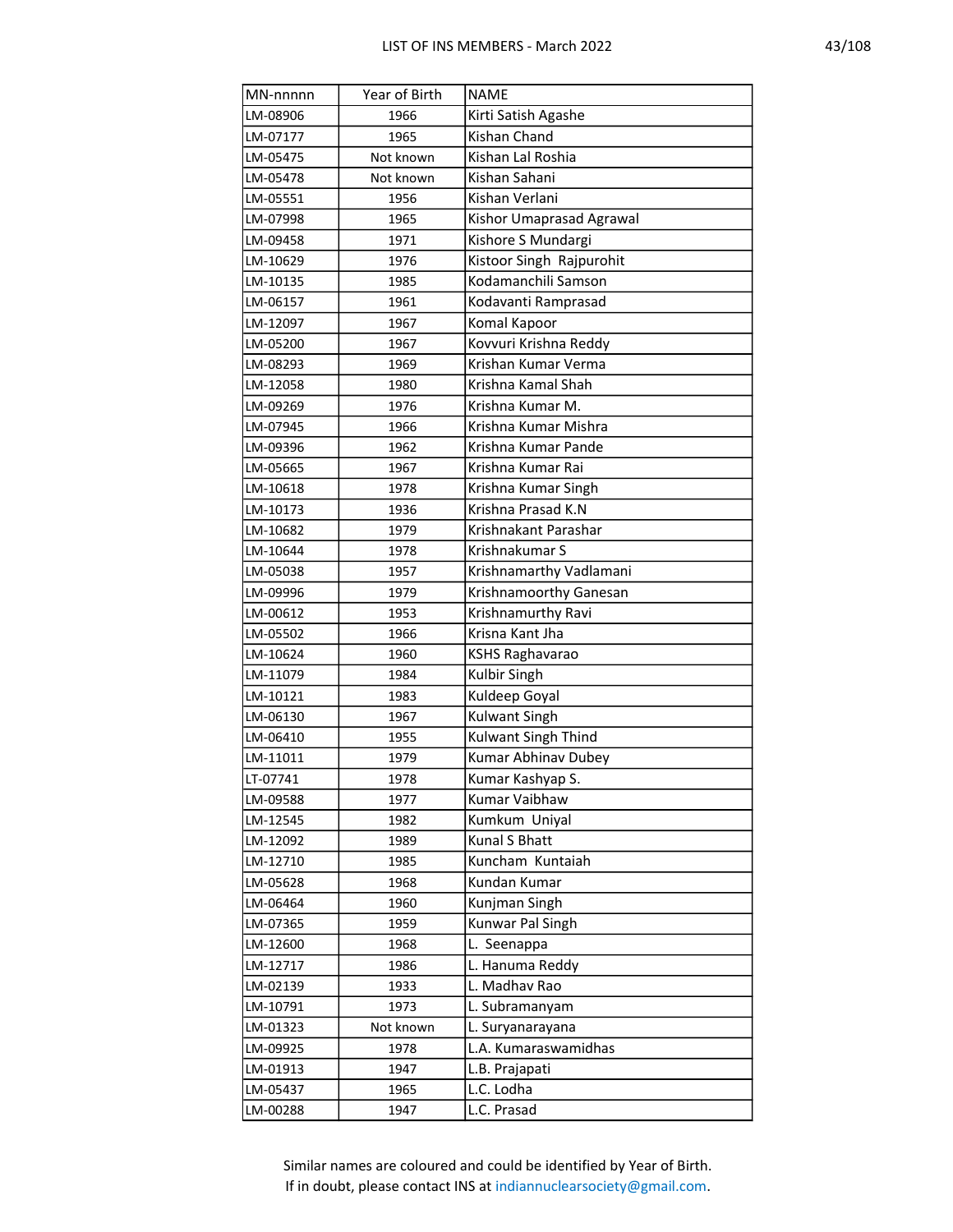| ٠ | R<br>C |
|---|--------|
|   |        |

| MN-nnnnn    | Year of Birth | <b>NAME</b>                  |
|-------------|---------------|------------------------------|
| LM-00185    | 1933          | L.G.K. Murthy                |
| LM-00282    | 1935          | L.H. Prabhu                  |
| LM-09583    | 1978          | L.K Gupta                    |
| LM-06114    | 1966          | L.K. Gupta                   |
| LM-01817    | 1957          | L.K. Jain                    |
| LM-02129    | 1948          | L.K. Neema                   |
| LM-01584    | 1950          | L.M. Gantayet                |
| LM-06687    | 1968          | L.M. Naik                    |
| LM-07180    | 1938          | L.N. Singh                   |
| LM-03210    | 1961          | L.R. Bishnoi                 |
| LM-01871    | 1949          | L.R. Mohan                   |
| LM-12023    | 1983          | L.S Bhadrinarayanan          |
| LM-05490    | 1963          | L.S. Dixit                   |
| LM-00698    | Not known     | L.S. Shinde                  |
| LM-10600    | 1978          | L.S. Sivakumar               |
| LM-11053    | 1979          | L.Sudershan Nainwal          |
| LM-09939    | 1963          | L.Swamy Raju                 |
| LM-07043    | 1960          | L.T. Swamy                   |
| LM-00518    | 1937          | L.V. Krishnan                |
| LM-04589    | 1953          | Lachhuram Purusharthy        |
| LM-04956    | 1967          | Lakshmi Gopidas              |
| LM-04053    | 1964          | Lakshmi Kosgi Shroff         |
| LM-05733    | Not known     | Lakshmi Narayana Yenne       |
| LM-12537    | 1988          | Lalit Kumar                  |
| LM-10127    | 1978          | Lalit Kumar                  |
| LM-05534    | 1951          | Lalit Kumar Maheshwari       |
| LM-05447    | Not known     | Lalit Kumar Sharma           |
| LM-10110    | 1978          | Lalit Kumar Singh            |
| LM-02221    | 1971          | Lalit Mohan                  |
| LM-07370    | 1965          | Lalit Mohan Pant             |
| LM-07204    | 1959          | Lalit Varshney               |
| LM-08630    | 1963          | Lalit Vashista               |
| LM-03544    | 1954          | Lata R. Sawant               |
| LM-12529    | 1982          | Latheesh K                   |
| LM-04993    | 1962          | Lavanya M. Ramaniah          |
| LM-05746    | 1957          | Laxman Maruti Patil          |
| LM-10276    | 1975          | Laxman Pundlik Gawade        |
| LT-07994.01 | 1973          | Laxmi Narayan Das            |
| LM-12703    | 1970          | Laxmikant Narayan Kshirsagar |
| LM-05061    | Not known     | Leela Gopal                  |
| LM-10583    | 1988          | Liju G Chacko                |
| LM-10666    | 1988          | Lijukrishnan P               |
| LM-01508    | Not known     | Lipika Behl                  |
| LM-06613    | 1959          | Lokesh Kumar                 |
| LM-07160    | 1964          | Lydia Gnanadhas              |
| LM-12738    | 1979          | M Eswaran                    |
| LM-09138    | 1950          | M Ayyavoo                    |
| LM-10143    | 1955          | M Badrinarayana              |
| LM-12705    | 1966          | M G Murugan                  |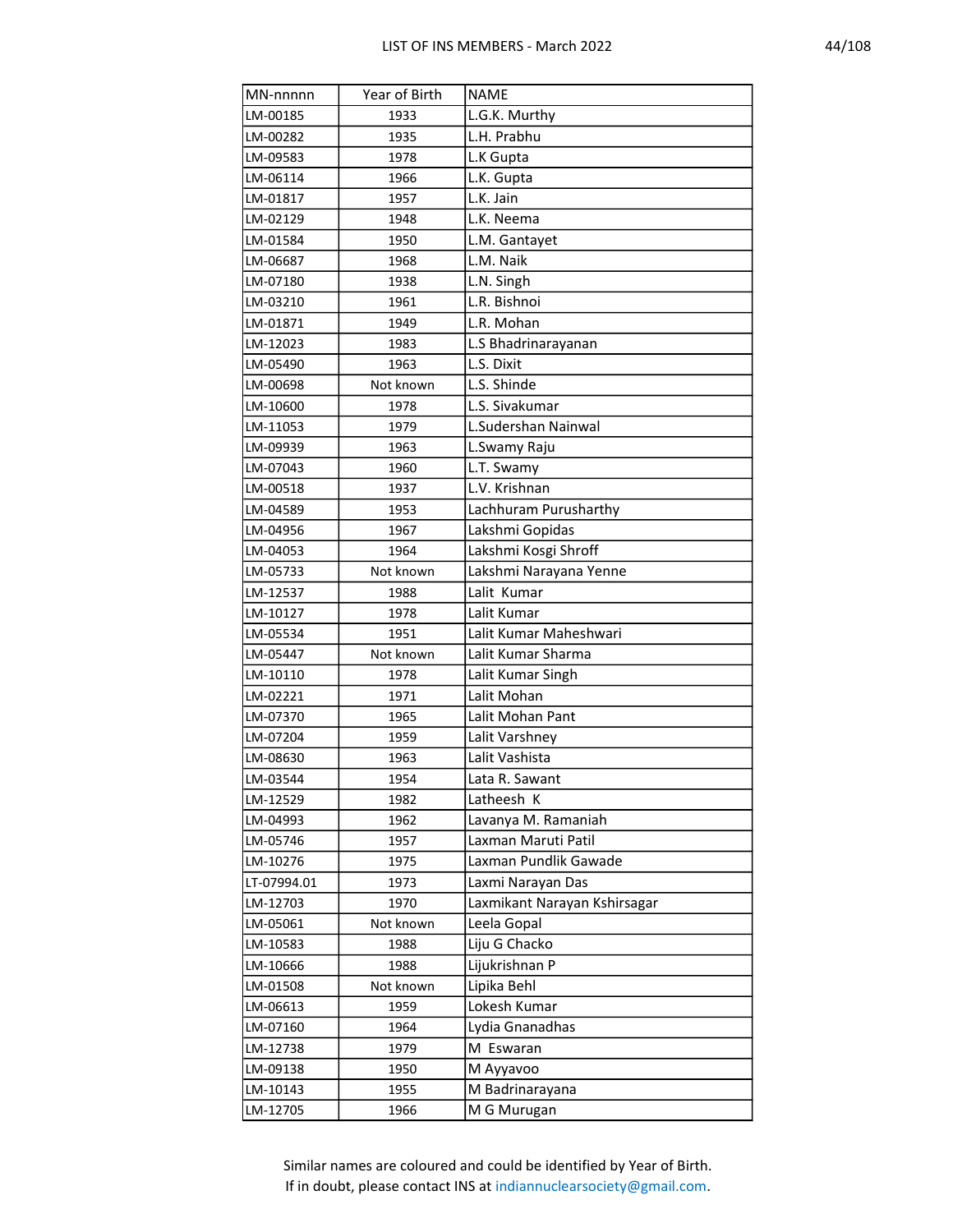| ۰. |
|----|
|----|

| MN-nnnnn    | Year of Birth | <b>NAME</b>             |
|-------------|---------------|-------------------------|
| LM-12746    | 1952          | M Kasinath Balaji       |
| LM-10697    | 1986          | M Mohan                 |
| LM-10122    | Not known     | M Ravi Kumar            |
| LM-12084    | 1977          | M Sundararajan          |
| LM-09414    | 1970          | M. Gowri Shankar        |
| LM-10610    | 1973          | M. Mani                 |
| LM-07011    | 1969          | M. Ananda Krishnan      |
| LM-10721    | 1969          | M. Anandaraj            |
| LM-01745    | 1943          | M. Ananthakrishnan      |
| LM-10613    | 1966          | M. Anbuchelian          |
| LM-04937    | 1948          | M. Atmaram              |
| LM-09929    | 1964          | M. Balasubramanian      |
| LM-05068    | 1963          | M. C. Panicker          |
| LM-06716    | 1959          | M. Chandra Sekhar       |
| LM-01953    | 1957          | M. Gangadhar            |
| LM-05071    | Not known     | M. Gopala Krishna Reddy |
| LM-04274    | 1948          | M. Gopalakrishna        |
| LM-00547    | Not known     | M. Gopalkrishna         |
| LT-07750.06 | 1980          | M. Gopinath             |
| LM-04585    | 1967          | M. H. Bhatia            |
| LM-06376    | 1967          | M. Harikumar            |
| LM-07642    | 1967          | M. Kamesh               |
| LM-05131    | Not known     | M. Koteswara Rao        |
| LM-05599    | 1964          | M. M. Remesh            |
| LM-06684    | 1960          | M. Majumdar             |
| LM-04017    | 1948          | M. Mannaru              |
| LM-06933    | 1976          | M. Manoj Kumar Nair     |
| LM-08472    | 1963          | M. Muthiah              |
| LM-10700    | 1982          | M. Mythili              |
| LM-05070    | 1925          | M. N. Sastri            |
| LM-04982    | 1965          | M. Nagarjanudu          |
| LM-05000    | Not known     | M. Nageswar Rao         |
| LM-05724    | 1961          | M. Narsimha Chary       |
| LM-08371    | 1957          | M. Pramanik             |
| LM-02201    | 1947          | M. Rajan                |
| LM-00545    | Not known     | M. Raman                |
| LM-08298    | 1982          | M. Ramani               |
| LM-00293    | Not known     | M. Ramaswamy            |
| LM-00002    | Not known     | M. Ranganatha Rao       |
| LM-04075    | 1949          | M. Rangarao             |
| LM-02516    | 1962          | M. Rathinam             |
| LM-01691    | 1960          | M. Ravi                 |
| LM-04895    | 1958          | M. Saibaba              |
| LM-08492    | 1979          | M. Saravanan            |
| LM-09256    | 1953          | M. Shankar              |
| LM-05796    | 1968          | M. Shanmugasundaram     |
| LM-10612    | 1968          | M. Shanmugavel          |
| LM-09148    | 1974          | M. Sharmila Banu        |
| LM-01127    | Not known     | M. Soundararajan        |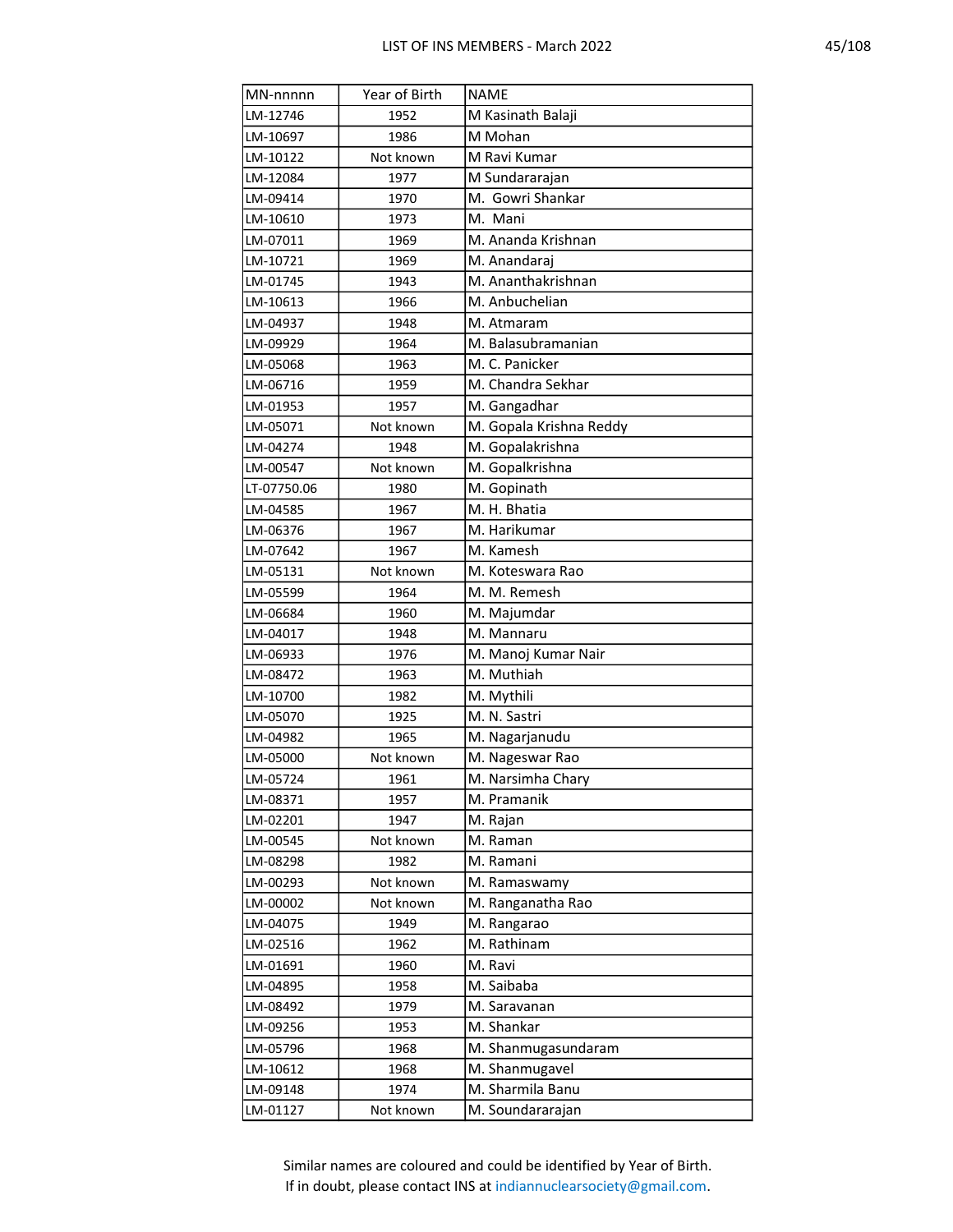| MN-nnnnn | Year of Birth | <b>NAME</b>         |
|----------|---------------|---------------------|
| LM-11031 | 1961          | M. Srinivas         |
| LM-08892 | 1966          | M. Srinivas         |
| LM-00019 | 1937          | M. Srinivasan       |
| LM-08265 | 1953          | M. Srinivasan       |
| LM-00865 | 1936          | M. Subramanian      |
| LM-05754 | 1946          | M. Sudersanan       |
| LM-06934 | 1965          | M. Suresh           |
| LM-04051 | 1945          | M. Surya Prakash    |
| LM-08915 | 1966          | M. Vasudevan        |
| LM-05396 | Not known     | M. Venkatachalam    |
| LM-06092 | 1951          | M. Venkataraman     |
| LM-04080 | Not known     | M. Venkateswara Rao |
| LM-00026 | 1936          | M.A. Eswaran        |
| LM-02145 | 1960          | M.A. Khan           |
| LM-04186 | 1935          | M.A. Limaye         |
| LM-02334 | 1937          | M.A. Mankame        |
| LM-05538 | Not known     | M.A. Rashid         |
| LM-01669 | 1939          | M.A.R. Iyengar      |
| LM-00673 | 1939          | M.B. Bajpai         |
| LM-08650 | 1975          | M.B. Deepthi Kumar  |
| LM-03225 | 1932          | M.B. Jagtap         |
| LM-02063 | Not known     | M.B. Lal            |
| LM-06144 | Not known     | M.B. Mirza          |
| LM-00358 | 1935          | M.B. Raghunath      |
| LM-05463 | Not known     | M.B. Saxena         |
| LM-05046 | 1952          | M.B. Yadav          |
| LM-07144 | 1956          | M.C. Devarajan      |
| LM-01479 | 1955          | M.C. Dinakaran      |
| LM-07029 | 1948          | M.C. Kharkwal       |
| LM-01005 | Not known     | M.C. Rai            |
| LM-03523 | 1958          | M.C. Rajput         |
| LM-01917 | 1937          | M.C. Saxena         |
| LM-00247 | 1943          | M.C. Sharma         |
| LM-06356 | 1959          | M.C. Tripathi       |
| LM-01226 | 1943          | M.D. Alur           |
| LM-01680 | 1952          | M.D. Darbhe         |
| LM-10139 | 1946          | M.D. Ghodgaonkar    |
| LM-06400 | 1954          | M.D. Mathew         |
| LM-05550 | 1945          | M.D. Mathur         |
| LM-02335 | 1958          | M.D. Nair           |
| LM-00188 | 1942          | M.D. Sastry         |
| LM-05670 | 1960          | M.D. Soman Pillai   |
| LM-00394 | 1933          | M.D. Tikekar        |
| LM-02336 | 1950          | M.F. Fonseca        |
| LM-05194 | 1968          | M.F. Parmar         |
| LM-09453 | 1976          | M.G Hemnathan       |
| LM-01649 | 1950          | M.G. Andhansare     |
| LM-01026 | Not known     | M.G. Balakrishnan   |
| LM-06385 | 1942          | M.G. Bhandarkar     |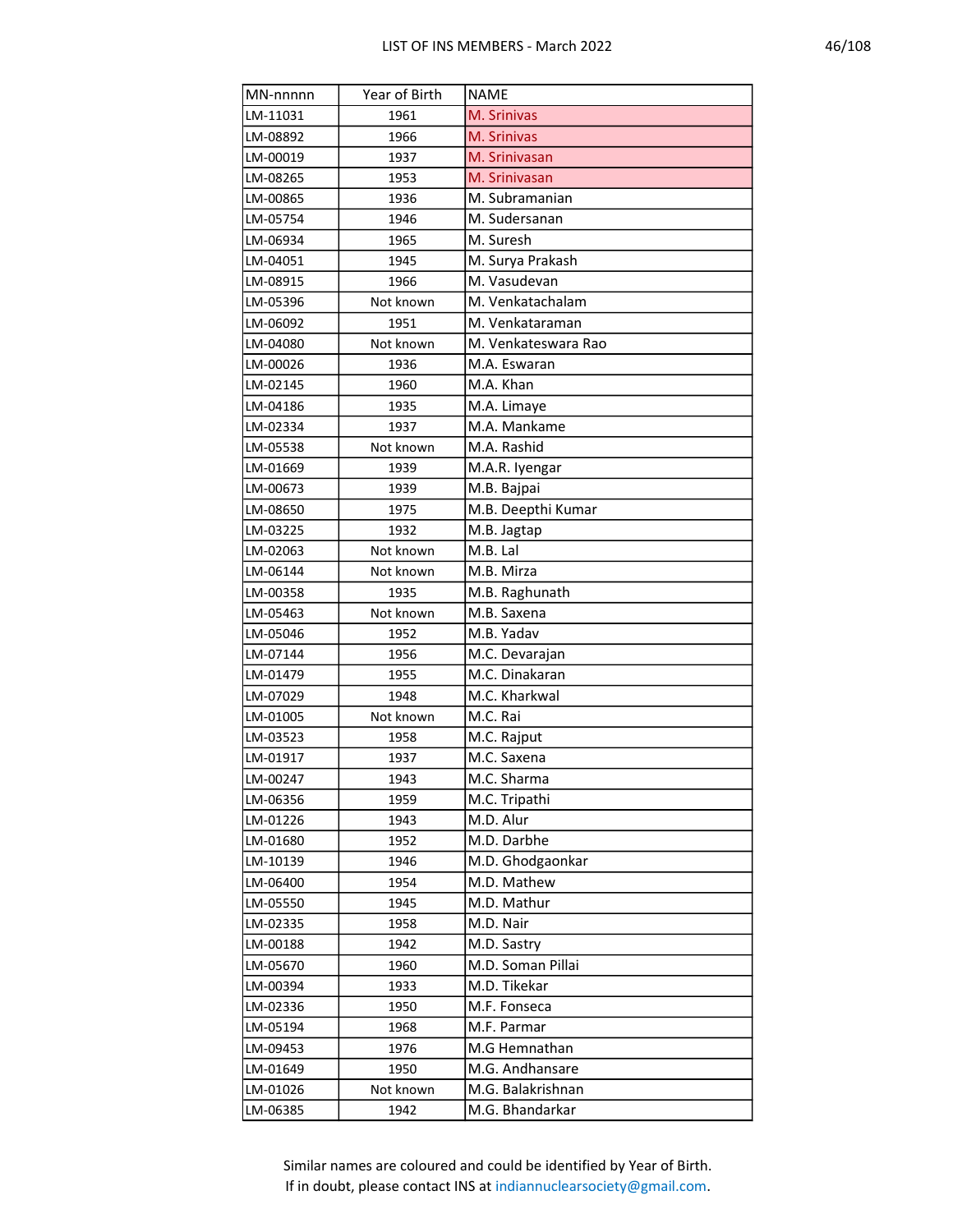| MN-nnnnn | Year of Birth | <b>NAME</b>       |
|----------|---------------|-------------------|
| LM-04187 | 1935          | M.G. Bhide        |
| LM-00619 | Contact INS   | M.G. Bhide        |
| LM-00835 | Not known     | M.G. Karmarkar    |
| LM-01048 | 1964          | M.G. Kelkar       |
| LM-01533 | 1941          | M.G. Khadilkar    |
| LM-06370 | 1956          | M.G. Pendse       |
| LM-01672 | Not known     | M.G. Phadnis      |
| LM-00336 | 1947          | M.G. Radke        |
| LM-02352 | 1938          | M.G. Rajadhyaksha |
| LM-03212 | 1942          | M.G. Ramchandani  |
| LM-00563 | Not known     | M.G. Shahani      |
| LM-00084 | 1934          | M.G. Vaghela      |
| LM-04122 | 1954          | M.G.R. Rajan      |
| LM-05642 | 1967          | M.H. Sharma       |
| LM-01925 | 1927          | M.H.P. Rao        |
| LM-04177 | 1964          | M.I. Joy          |
| LM-02376 | 1949          | M.I. Shaikh       |
| LM-07754 | 1966          | M.K. Agrawal      |
| LM-01497 | 1950          | M.K. Arora        |
| LM-01059 | 1929          | M.K. Batra        |
| LM-07081 | 1953          | M.K. Bhide        |
| LM-02110 | 1950          | M.K. Chowdhury    |
| LM-07103 | 1966          | M.K. Dipak        |
| LM-00671 | 1943          | M.K. Dixit        |
| LM-06362 | 1969          | M.K. Erande       |
| LM-00898 | Not known     | M.K. Gadgil       |
| LM-00574 | 1936          | M.K. Gupta        |
| LM-06358 | 1957          | M.K. Lokhande     |
| LM-01551 | 1959          | M.K. Mammachan    |
| LM-07003 | 1961          | M.K. Mathur       |
| LM-00303 | 1948          | M.K. Nema         |
| LM-06307 | 1971          | M.K. Pal          |
| LM-06596 | 1974          | M.K. Samal        |
| LM-01382 | 1947          | M.K. Sinha        |
| LM-01112 | 1952          | M.K. Soni         |
| LM-01164 | 1941          | M.K. Totlani      |
| LM-00172 | Not known     | M.K.T. Nair       |
| LM-00454 | 1947          | M.K.V. Nair       |
| LM-10540 | 1958          | M.L Batham        |
| LM-12046 | 1966          | M.L Parihar       |
| LM-00012 | 1942          | M.L. Dhawan       |
| LM-00626 | 1945          | M.L. Dutta        |
| LM-01071 | 1947          | M.L. Jayant Kumar |
| LM-00411 | 1948          | M.L. Joshi        |
| LM-00750 | 1935          | M.L. Mitra        |
| LM-07184 | 1962          | M.L. Sahu         |
| LM-00236 | Contact INS   | M.L. Sharma       |
| LM-04263 | Contact INS   | M.L. Sharma       |
| LM-01530 | 1942          | M.M Korde         |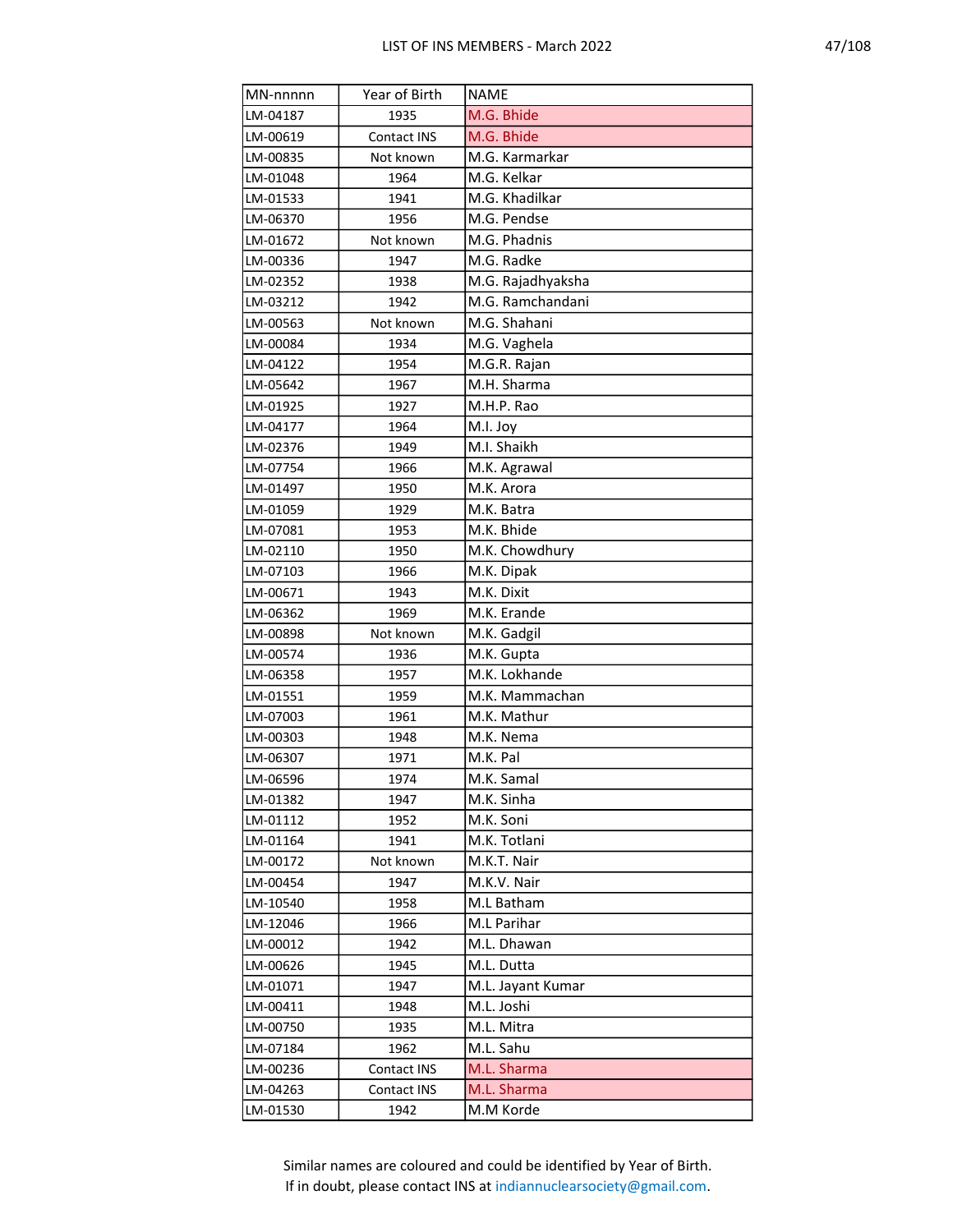| Q<br>C | 18 |
|--------|----|
|--------|----|

| MN-nnnnn | Year of Birth | <b>NAME</b>        |
|----------|---------------|--------------------|
| LM-04258 | 1952          | M.M. Adtani        |
| LM-00827 | 1944          | M.M. Bemalkhedkar  |
| LM-06118 | 1952          | M.M. Charyulu      |
| LM-00382 | Not known     | M.M. Donde         |
| LM-00114 | Not known     | M.M. Gupta         |
| LM-00656 | 1944          | M.M. Lal           |
| LM-05170 | 1963          | M.M. Master        |
| LM-05196 | 1970          | M.M. Pandya        |
| LM-01635 | Not known     | M.M. Patel         |
| LM-00278 | Not known     | M.M. Thomare       |
| LM-02067 | Not known     | M.M. Tilak         |
| LM-02010 | 1956          | M.M.K. Suri        |
| LM-02353 | 1958          | M.N. Jayaram       |
| LM-00774 | Not known     | M.N. Kasbekar      |
| LM-06534 | 1959          | M.N. Krishnamurthy |
| LM-07062 | 1963          | M.N. Solapurkar    |
| LM-10151 | 1948          | M.N.Ramamurthy     |
| LM-04069 | Not known     | M.N.V. Viswanath   |
| LM-11096 | 1959          | M.Nageswara Rao    |
| LM-10647 | 1977          | M.P Rajiniganth    |
| LM-04032 | 1957          | M.P. Antony        |
| LM-01442 | Not known     | M.P. Bellary       |
| LM-00462 | 1947          | M.P. Chacharkar    |
| LM-07138 | 1960          | M.P. Dhotre        |
| LM-02124 | 1950          | M.P. Gupta         |
| LM-04940 | 1961          | M.P. Hansora       |
| LM-01186 | 1957          | M.P. Jain          |
| LM-06485 | Contact INS   | M.P. Jain          |
| LM-01689 | 1936          | M.P. Kini          |
| LM-02197 | 1948          | M.P. Mishra        |
| LM-01630 | Not known     | M.P. Mogal         |
| LM-05661 | Not known     | M.P. Panda         |
| LM-07198 | 1974          | M.P. Ram Mohan     |
| LM-00005 | 1944          | M.P. Sharma        |
| LM-04976 | 1964          | M.P. Sharma        |
| LM-04024 | 1961          | M.P. Srinivasan    |
| LM-01306 | Not known     | M.P.S Walia        |
| LM-00285 | Not known     | M.P.S. Ramani      |
| LM-12030 | 1975          | M.Pavan Kumar      |
| LM-02550 | 1950          | M.R. Bajpeyi       |
| LM-00003 | 1939          | M.R. Balakrishnan  |
| LM-01634 | 1951          | M.R. Hardiya       |
| LM-01080 | 1937          | M.R. Iyer          |
| LM-00546 | 1945          | M.R. Janardhanan   |
| LM-05667 | 1956          | M.R. Joshi         |
| LM-07986 | 1954          | M.R. Moorthy       |
| LM-00771 | 1930          | M.R. Murthy        |
| LM-01344 | 1953          | M.R. Nair          |
| LM-09423 | 1967          | M.R. Nair          |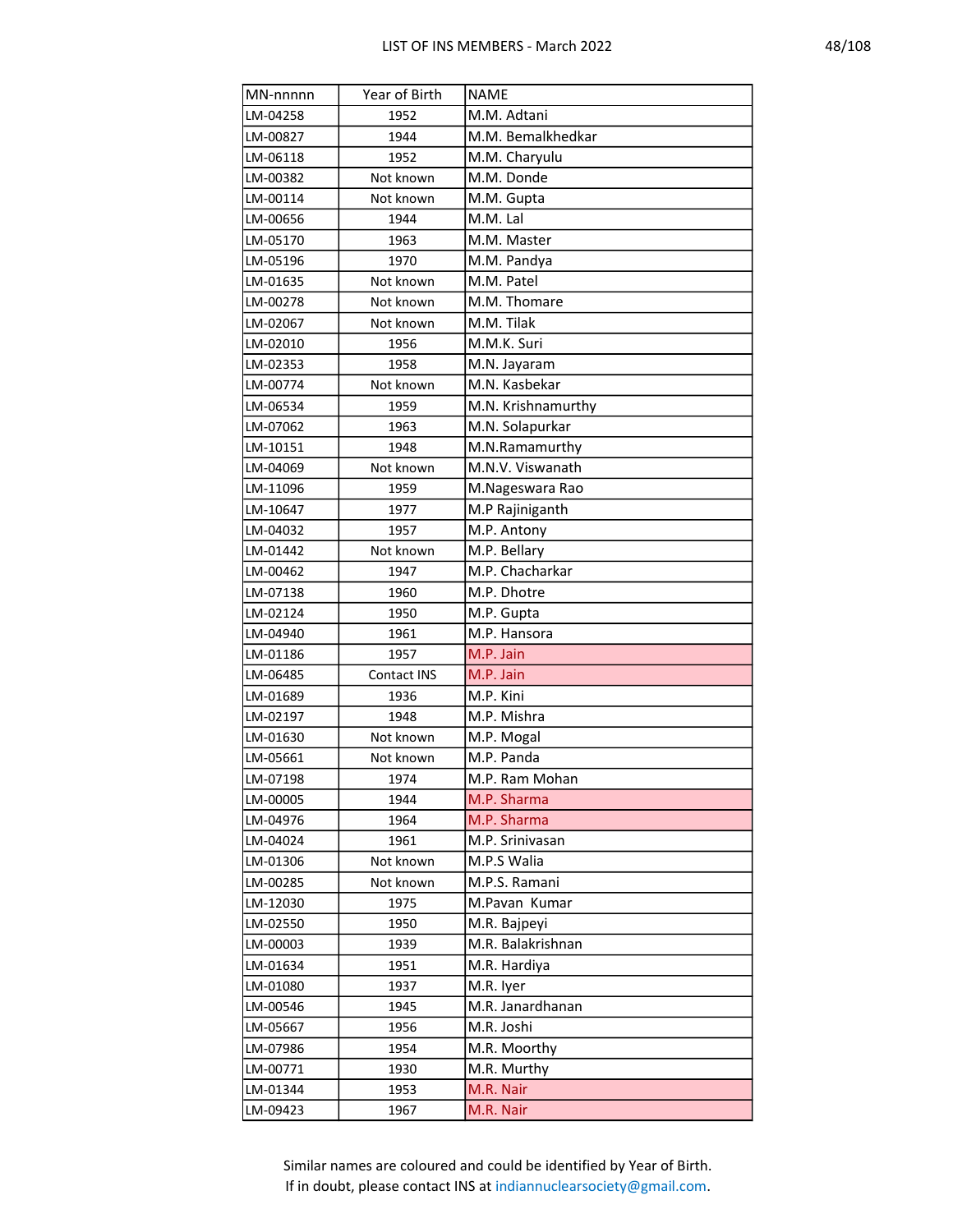| о<br>C<br>υ<br>o |
|------------------|
|------------------|

| MN-nnnnn | Year of Birth | <b>NAME</b>         |
|----------|---------------|---------------------|
| LM-01225 | 1939          | M.R. Navaratna      |
| LM-02243 | 1951          | M.R. Raju           |
| LM-02047 | Not known     | M.R. Ranade         |
| LM-06572 | 1971          | M.R. Ranganath      |
| LM-03121 | 1954          | M.R. Sarkhawas      |
| LM-06497 | 1955          | M.R. Srikanthan     |
| LM-06503 | 1966          | M.R. Veeresh Kumar  |
| LM-06907 | 1965          | M.R. Vijaya Bhaskar |
| LM-05048 | 1953          | M.R.A. Pillai       |
| LM-09535 | 1954          | M.R.A. Rao          |
| LM-00853 | 1939          | M.R.K. Rao          |
| LM-00122 | 1951          | M.R.K. Shenoi       |
| LM-06505 | 1971          | M.S. Ananda         |
| LM-00372 | Not known     | M.S. Dalvi          |
| LM-01629 | Not known     | M.S. Gadkar         |
| LM-00212 | 1945          | M.S. Gupta          |
| LM-00496 | 1943          | M.S. Hanra          |
| LM-00054 | Not known     | M.S. Kalra          |
| LM-00155 | Not known     | M.S. Kumra          |
| LM-01800 | 1935          | M.S. Murthy         |
| LM-00395 | 1943          | M.S. Nair           |
| LM-08214 | 1960          | M.S. Prabhakar      |
| LM-01736 | 1942          | M.S. Pujari         |
| LM-05720 | Not known     | M.S. Ramayya        |
| LM-01792 | 1948          | M.S. Randhawa       |
| LM-01381 | Not known     | M.S. Sargunam       |
| LM-00416 | Not known     | M.S. Sidhu          |
| LM-05849 | 1957          | M.S. Sonavane       |
| LM-05503 | Not known     | M.S. Songara        |
| LM-07241 | 1966          | M.S. Suresh         |
| LM-01647 | 1954          | M.S. Vijay          |
| LM-00434 | 1934          | M.S.S. Raghavan     |
| LM-06407 | 1960          | M.T. Jose           |
| LM-01946 | 1946          | M.T. Samuel         |
| LM-06902 | 1968          | M.U. Mulla          |
| LM-02009 | 1946          | M.V. Dingankar      |
| LM-01606 | 1936          | M.V. Joshi          |
| LM-06401 | 1943          | M.V. Kulkarni       |
| LM-06578 | Contact INS   | M.V. Kulkarni       |
| LM-06395 | 1961          | M.V. Maiseri        |
| LM-04938 | 1959          | M.V. Parikh         |
| LM-06531 | 1963          | M.V. Pavithran      |
| LM-08413 | 1965          | M.V. Ramana         |
| LM-05636 | 1964          | M.V. Rangarao       |
| LM-00542 | 1944          | M.V. Rao            |
| LM-06371 | 1963          | M.V. Soman          |
| LM-08234 | 1953          | M.V.K. Sastri       |
| LM-07662 | 1957          | M.V.R. Prasad       |
| LM-08424 | 1955          | M.V.R. Sarma        |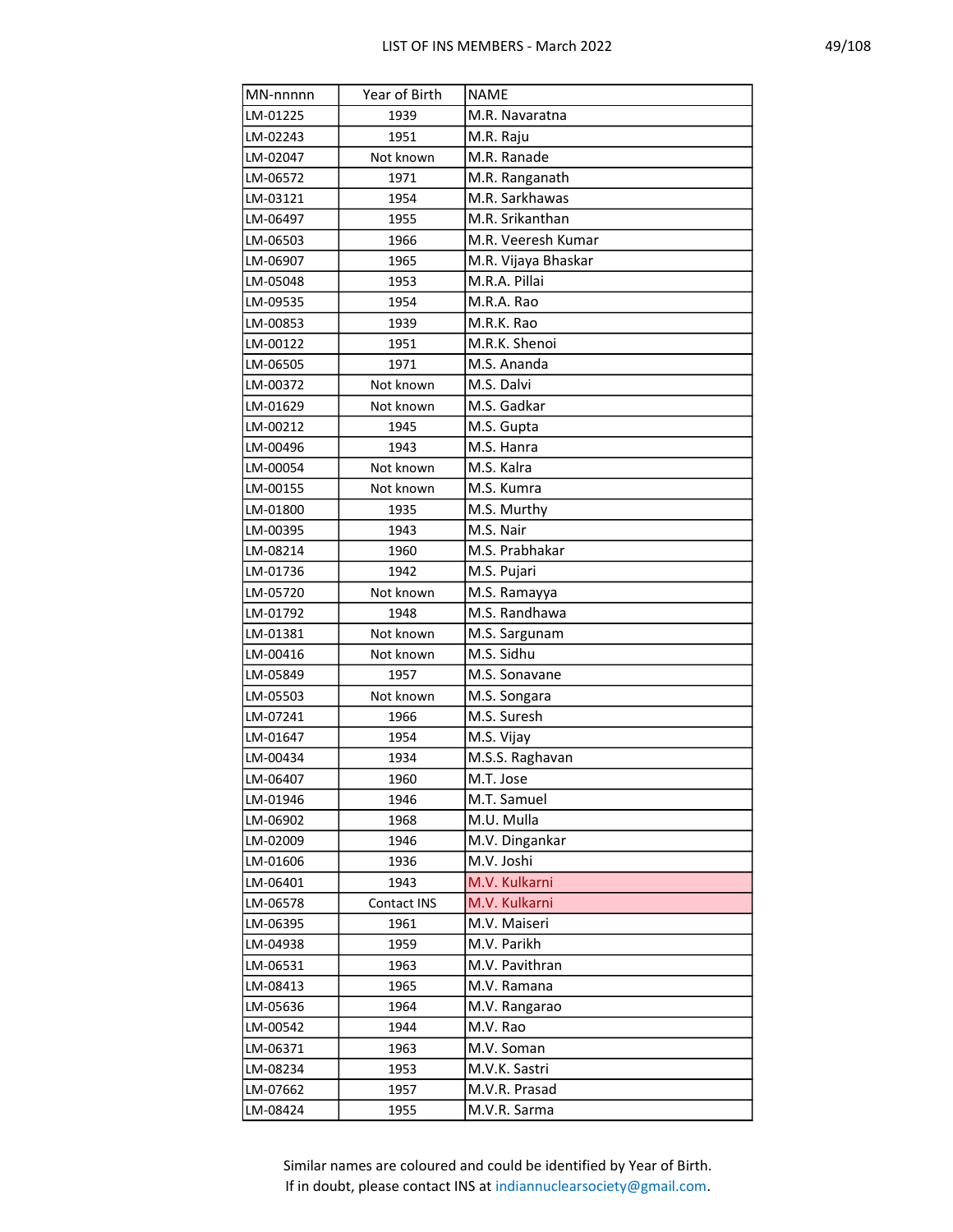| MN-nnnnn | Year of Birth | <b>NAME</b>                   |
|----------|---------------|-------------------------------|
| LM-00692 | Not known     | M.V.S. Natarajan              |
| LM-00060 | 1933          | M.V.S.S. Murthy               |
| LM-04025 | 1946          | M.Vijayan Raja                |
| LM-03589 | 1956          | M.Y. Walke                    |
| LM-00488 | 1933          | M.Z. Kurien                   |
| LM-06462 | 1973          | Maajid Ali                    |
| LM-05504 | 1954          | Madan Mohan Gupta             |
| LM-00493 | Not known     | Madhav Hari Joshi             |
| LM-10668 | 1982          | Madhav Pandurangrao Kulkarni  |
| LM-08925 | 1969          | Madhukar Sharma               |
| LM-12595 | 1948          | Madhukar V. Kotwal            |
| LM-02120 | 1953          | Madhuri Jayant Kulkarni       |
| LM-06504 | 1972          | Madhusoodan                   |
| LM-12034 | 1984          | Madhusudhana R                |
| LM-06754 | 1962          | Madireddi Syambabu            |
| LM-12044 | 1972          | Maha Nand Jha                 |
| LM-05113 | Not known     | <b>Mahabir Prasad</b>         |
| LM-10262 | 1989          | Mahaveer Mandlecha            |
| LM-01826 | 1946          | Mahaveer Prasad Mathur        |
| LM-08982 | 1985          | Mahaveer Singhvi              |
| LM-09913 | 1976          | Mahendra Prasad               |
| LM-10794 | 1976          | Mahesh Singh                  |
| LM-07475 | 1968          | Mahesh B. Jadhav              |
| LM-09474 | 1975          | Mahesh Kumar Patankar         |
| LM-01022 | 1963          | Mahesh M. Date                |
| LM-01319 | 1941          | Mahesh Singh                  |
| LM-10246 | 1988          | Mahesh Vyas                   |
| LM-08610 | 1979          | Maheshkumar T. Kamble         |
| LM-08273 | 1966          | Mahimabrata Misra             |
| LM-08626 | 1953          | Makarand Prabhakar Diwakar    |
| LM-08932 | 1971          | Makarand Rajadhyaksha         |
| LM-00091 | 1955          | Mala Bhaumik                  |
| LM-12033 | 1985          | Malay Ghosh                   |
| LM-04981 | 1965          | Malay Kumar Dey               |
| LM-05817 | 1972          | Mallavarapu Anitha            |
| LM-12701 | 1975          | Mallepaka Venkateshwarlu      |
| LM-01573 | 1944          | Man Mohan Krishan             |
| LM-09594 | 1972          | Manas Kumar Pathak            |
| LM-09419 | 1963          | Mane Tanaji Balkrishna        |
| LM-10776 | 1986          | Maneesh Pratap Bishi          |
| LM-01887 | 1946          | Mangala P. Dhairyawan         |
| LM-06567 | Not known     | Mangala S. Nayak              |
| LM-00778 | 1946          | Mani Shanker Nagar            |
| LM-12055 | 1977          | Manish Sharma                 |
| LM-10513 | 1977          | Manish Agrawal                |
| LM-10775 | 1985          | Manish Kaurav<br>Manish Kumar |
| LM-04036 | 1966          | Manish Kumar Bajpai           |
| LM-09973 | 1982          |                               |
| LM-12065 | 1987          | Manish Tripathi               |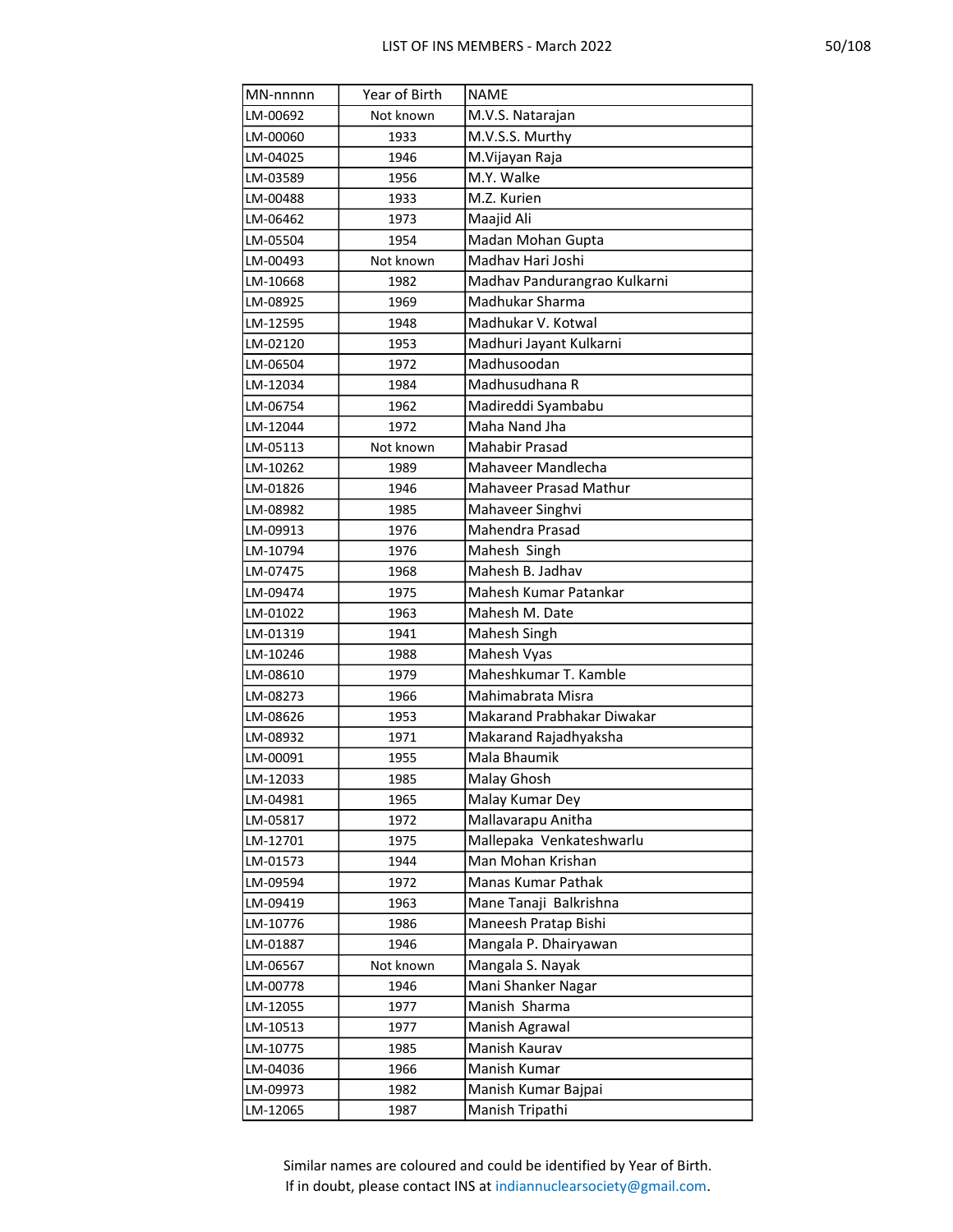| ł,<br>×. |  |  |  |
|----------|--|--|--|
|----------|--|--|--|

| MN-nnnnn    | Year of Birth      | <b>NAME</b>             |
|-------------|--------------------|-------------------------|
| LM-12538    | 1980               | Manisha Misra           |
| LM-10177    | 1981               | Manisha Tripathi        |
| LM-06573    | Not known          | Manjalee S. Salunke     |
| LM-08628    | 1972               | Manjeet Bansal          |
| LM-03131    | Not known          | Manjeet Kumar           |
| LM-00615    | 1950               | Manjit Singh            |
| LM-06636    | 1961               | Manju Gupta             |
| LM-02012    | 1939               | Manjula David           |
| LT-07671    | 1974               | Manjunath Ramaswamy     |
| LM-10742    | 1959               | Manmohan Kumar          |
| LM-07954    | 1962               | Manmohan Pandey         |
| LM-12018    | 1985               | Manoahstephen Manuelraj |
| LM-04074    | Not known          | Manoher                 |
| LM-05879    | 1962               | Manoj Joshi             |
| LM-08434    | 1949               | Manoj Kumar             |
| LM-07015    | 1969               | Manoj Kumar             |
| LM-06521    | 1970               | Manoj Kumar             |
| LM-10769    | 1980               | Manoj Kumar             |
| LM-02377    | <b>Contact INS</b> | Manoj Kumar             |
| LM-12568    | 1970               | Manoj Kumar Birua       |
| LM-06467    | 1964               | Manoj Kumar Sapra       |
| LM-05812    | 1965               | Manoj Kumar Saxena      |
| LM-05673    | 1963               | Manoj Kumar Singh       |
| LM-10653    | 1975               | Manoj Kumar Sonavani    |
| LM-12053    | 1971               | Manoj Kumar Yadav       |
| LM-06795    | 1977               | Manoj Kumar Yadav       |
| LM-06396    | 1972               | Manoj M. Jain           |
| LM-12750    | 1980               | Manoj Mohapatra         |
| LT-07949    | 1981               | Manoj P. Nimbalkar      |
| LM-10528    | 1977               | Manoj Pandit Patil      |
| LM-09585    | 1969               | Manoj Shrivastava       |
| LT-07974.02 | 1976               | Manoj Srivastava        |
| LM-02519    | 1966               | Manoj Tilara            |
| LM-10747    | 1983               | Manojit Kumar Mondal    |
| LM-07356    | 1977               | Manoranjan Kumar        |
| LM-01771    | 1946               | Manoranjan Pain         |
| LM-10275    | 1980               | Manuj Chhabra           |
| LM-10124    | 1957               | Manzar Ali Khan         |
| LM-08641    | 1966               | Mary Alex               |
| LM-08886    | 1954               | Mary Kiran Kumar        |
| LM-02072    | 1950               | Mary Xavier             |
| LM-00891    | 1941               | Masood Ahmad            |
| LM-01365    | 1948               | <b>Mathew Thomas</b>    |
| LM-02102    | 1951               | <b>Mathew Thomas</b>    |
| LM-09972    | 1982               | Mayank Goswami          |
| LT-07920    | 1978               | Mayank Gupta            |
| LM-06591    | 1956               | Mayank N. Vahia         |
| LM-12008    | 1980               | Mayank Verma            |
| LM-05557    | 1968               | Md. Ejaz Alam           |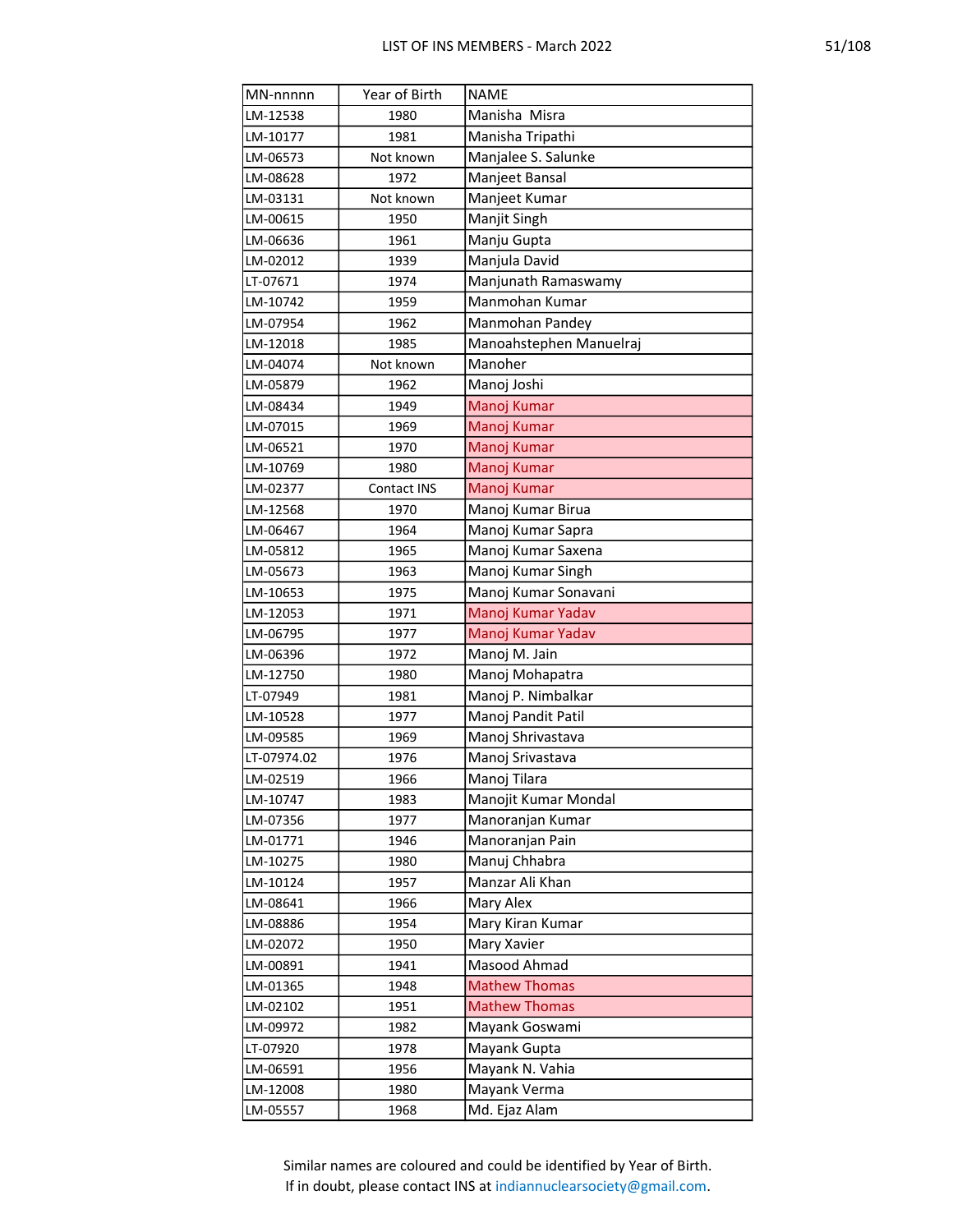|--|

| MN-nnnnn             | Year of Birth          | <b>NAME</b>                                    |
|----------------------|------------------------|------------------------------------------------|
| LM-10274             | 1978                   | MD. Ismail Khan                                |
| LM-05587             | 1959                   | Md. Mozahir Hussain                            |
| LM-09262             | 1979                   | Md. Serajuddin                                 |
| LM-10116             | 1962                   | <b>MD.Haroon Rashid</b>                        |
| LM-02001             | Not known              | Meenakshi Subramanian                          |
| LM-05067             | 1957                   | Meera Venkatesh                                |
| LM-03501             | Not known              | Megha B. Pawar                                 |
| LM-10587             | 1992                   | Meka Naveen Kumar Reddy                        |
| LM-10188             | 1978                   | Menaka M                                       |
| LM-06311             | 1972                   | Mihir Chatterjee                               |
| LM-06952             | 1974                   | Mihir Kumar Mishra                             |
| LM-12087             | 1981                   | Milap Jayram Mesvaniya                         |
| LM-00377             | Not known              | Milind G. Kulkarni                             |
| LM-12742             | 1960                   | Milind M Naik                                  |
| LM-06392             | 1972                   | Milind N. Kumbhare                             |
| LM-07119             | 1963                   | Milind P. Kulkarni                             |
| LM-10562             | 1980                   | <b>Milind Sahadev Mestry</b>                   |
| LM-01993             | 1961                   | Milind Shamrao Kale                            |
| LM-08664             | 1964                   | Milind Sharad Deshpande                        |
| LM-05014             | Not known              | Minati Roy                                     |
| LM-08897             | 1974                   | Minu Singh                                     |
| LM-05043             | Not known              | Mir Azam Ali                                   |
| LM-04098             | Not known              | Mir Nasser Hussain                             |
| LM-10671             | 1964                   | Misbahur Rahman                                |
| LM-09467             | 1983                   | Mishra Shrikant Devmani                        |
| LM-05150             | 1948                   | Modukuri Satyanarayana                         |
| LM-12506             | 1965                   | Mohamad Sajid                                  |
| LM-00606             | Not known              | Mohamed Bathy Us Zam                           |
| LM-08929             | 1967                   | <b>Mohammad Anwar</b>                          |
| LM-02381             | 1930                   | Mohammed Ali Nooruddin                         |
| LM-05516             | Not known              | Mohammed Israr                                 |
| LM-11025             | 1959                   | Mohan Babu Verma                               |
| LM-09581             | 1960                   | Mohanlal Harba Meshram                         |
| LM-05848             | Not known              | Mohd. Afzal                                    |
| LM-08667             | 1952                   | Mohd. Afzal Ansari                             |
| LM-12515             | 1992                   | Mohini Gupta                                   |
| LM-06132             | 1961                   | Mohini Gupta                                   |
| LM-10510             | 1988                   | Mohsin Jafar                                   |
| LM-12541             | 1976                   | Mojahida Musroor                               |
| LM-10759             | 1990                   | Montu Prafulbhai Bhuva<br>Mousum Bandyopadhyay |
| LM-09266<br>LM-08699 | 1964                   | Mridula Misra                                  |
|                      | 1953                   |                                                |
| LM-10233             | 1949                   | Mrigendra Nath Ray<br>Mrinal Kanti Ganguly     |
| LM-05021<br>LM-06437 | Not known<br>Not known | Mrityunjoy Sen                                 |
| LM-10588             | 1980                   | Mudit Agarwal                                  |
| LM-10263             | 1979                   | Mudita Singh                                   |
| LM-10650             | Not known              | Muhammad Sabih                                 |
| LT-07703             | 1960                   | Mukesh Arora                                   |
|                      |                        |                                                |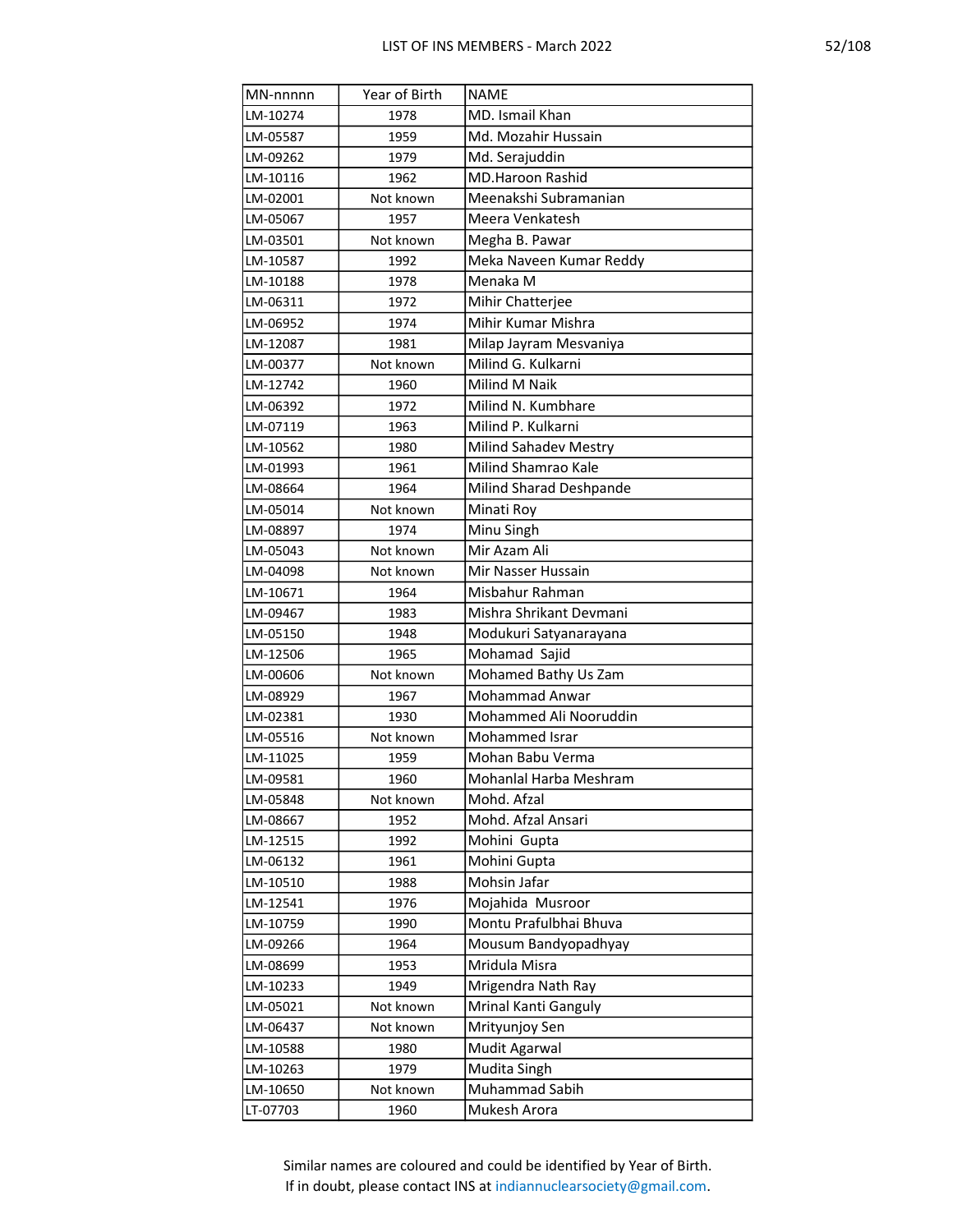| MN-nnnnn | Year of Birth | <b>NAME</b>              |
|----------|---------------|--------------------------|
| LM-03218 | 1955          | Mukesh Bhargava (IN)     |
| LM-07687 | 1977          | Mukesh Goyal             |
| LM-08392 | 1961          | Mukesh K. Sharma         |
| LM-07733 | 1966          | <b>Mukesh Kumar</b>      |
| LM-08636 | 1982          | <b>Mukesh Kumar</b>      |
| LM-10553 | 1981          | Mukesh Kumar Richariya   |
| LM-01338 | 1962          | Mukesh Singhal           |
| LM-00797 | Not known     | Mukhesh P. Purohit       |
| LM-01139 | 1947          | Munish Chandra           |
| LM-05082 | Not known     | Munish Joshi             |
| LM-07429 | 1976          | Munish Kumar             |
| LM-06568 | Not known     | Muniswamy David          |
| LM-05829 | Not known     | Mupparaju Seshaiah       |
| LM-00111 | 1928          | Murali Mohan Biswas      |
| LM-12736 | 1954          | Muralidhar Bhika Lonikar |
| LM-04127 | 1949          | Mushtaq Ahmad            |
| LM-05452 | Not known     | Mushtaque Ahmed          |
| LM-10530 | 1976          | Muttanagoud N. Kalasad   |
| LM-09928 | 1980          | <b>MVSR Ravi Kanth</b>   |
| LM-01242 | 1944          | Mythili A Majali         |
| LM-12508 | 1980          | N Bheema                 |
| LM-10000 | 1965          | N Rambabu                |
| LM-12599 | 1980          | N. Sowmya                |
| LM-06536 | 1957          | N. Alagarsamy            |
| LM-10623 | 1969          | N. Bhaskar               |
| LM-01597 | 1938          | N. Bhaumik               |
| LM-00463 | Not known     | N. Chandrasekhar         |
| LM-02333 | 1952          | N. Chattopadhyay         |
| LM-07131 | 1962          | N. Gopalakrishnan        |
| LM-06100 | 1956          | N. Govinda Nayak         |
| LM-11093 | 1957          | N. Gurudatha             |
| LM-01846 | 1958          | N. K. Karnani            |
| LM-00051 | 1955          | N. Kannan Iver           |
| LM-08262 | 1965          | N. Krishna Murty         |
| LM-00047 | 1937          | N. Krishna Rao           |
| LM-07145 | 1971          | N. Krishnan              |
| LM-08263 | 1951          | N. Krisna Kumar          |
| LM-02077 | 1960          | N. Kumar                 |
| LM-07207 | 1965          | N. Manoharan             |
| LM-08367 | 1952          | N. Murali Krishna        |
| LM-11050 | 1966          | N. Nagaiah               |
| LM-05099 | 1959          | N. Nagaich               |
| LM-01448 | 1953          | N. Padmanabhan           |
| LM-04063 | 1948          | N. Panchapakesan         |
| LM-04198 | 1940          | N. Parasuraman           |
| LM-08297 | 1947          | N. Raja Gopal Rao        |
| LM-00962 | 1940          | N. Rajasabai             |
| LM-07674 | 1964          | N. Rama Mohan            |
| LM-09137 | 1960          | N. Ramachandran          |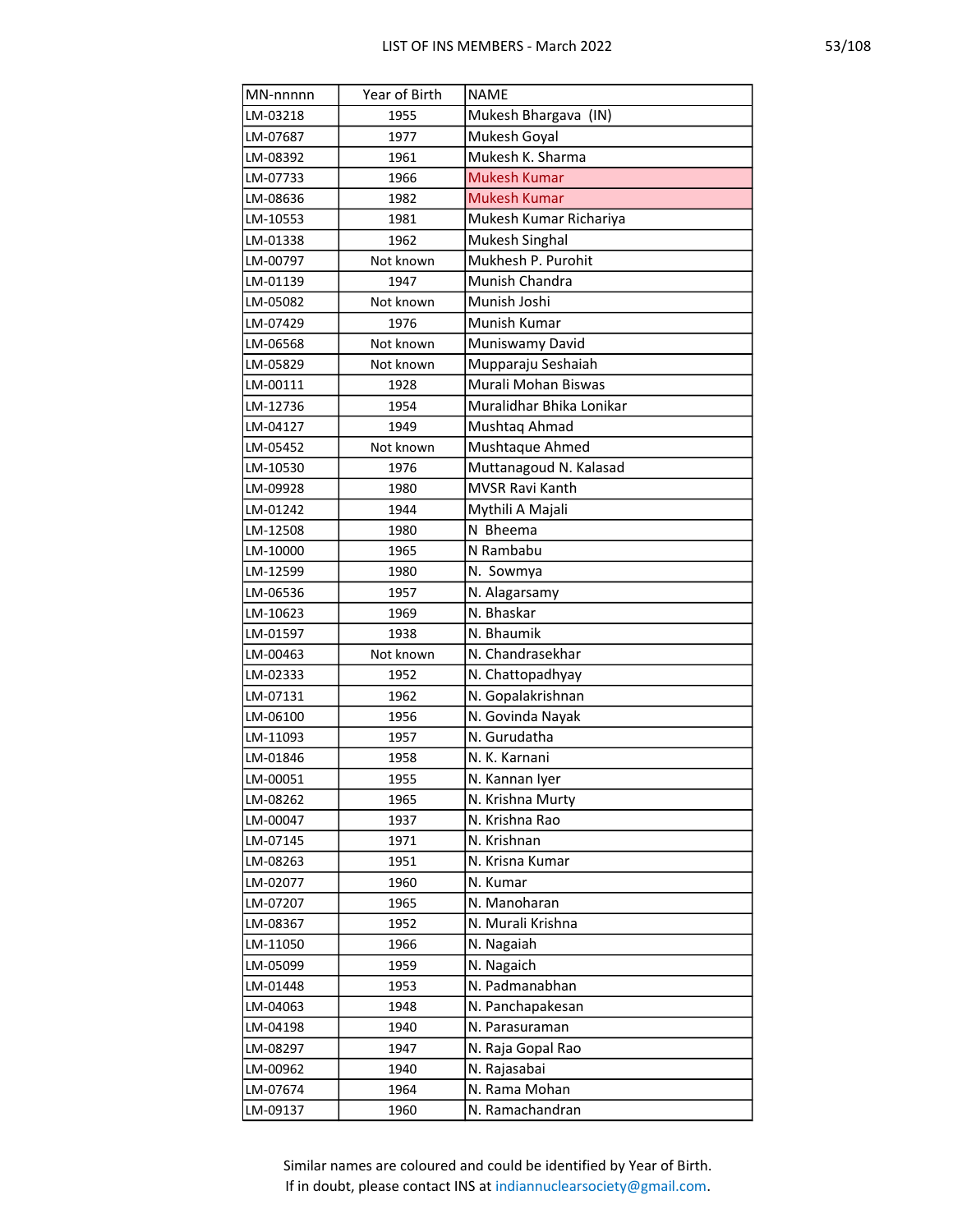| MN-nnnnn    | Year of Birth | <b>NAME</b>          |
|-------------|---------------|----------------------|
| LM-05828    | Not known     | N. Rambabu           |
| LM-00070    | Not known     | N. Ramdas            |
| LM-07054    | 1962          | N. Ramesh            |
| LM-05723    | 1970          | N. Rupa              |
| LM-08220    | 1954          | N. Sadanandan        |
| LM-04169    | 1954          | N. Saibaba           |
| LM-05379    | Not known     | N. Sankar            |
| LM-05050    | 1945          | N. Sankara Narayanan |
| LM-03584    | 1958          | N. Sankaranarayanan  |
| LM-10149    | 1977          | N. Sankararao        |
| LM-01480    | Not known     | N. Saratchandran     |
| LM-01651    | 1935          | N. Sharma            |
| LM-05164    | 1951          | N. Sivaprasad        |
| LM-07653    | 1964          | N. Sivaraman         |
| LM-01044    | 1949          | N. Swaminathan       |
| LM-09176    | 1967          | N. Tamil Selvi       |
| LT-07750.05 | 1978          | N. Thiagarajan       |
| LM-01522    | 1946          | N. Varadarajan       |
| LM-01298    | Not known     | N. Veeraraghavan     |
| LM-00926    | 1942          | N. Venkatramani      |
| LM-06514    | 1959          | N. Vijayakumar       |
| LM-01557    | Not known     | N.A. Prabhudesai     |
| LM-03549    | 1954          | N.B. Khedekar        |
| LM-00191    | Not known     | N.B. Mulchandani     |
| LM-06357    | 1954          | N.C. Gupta           |
| LM-02687    | 1934          | N.C. Jayadevan       |
| LM-04095    | Not known     | N.C. Katoch          |
| LM-02107    | 1954          | N.D. Dahale          |
| LM-00361    | 1945          | N.D. Parashar        |
| LM-01316    | 1944          | N.D. Patil           |
| LM-00985    | 1950          | N.D. Sharma          |
| LM-01900    | Not known     | N.D. Vaidya          |
| LM-00638    | 1948          | N.G. Dutta           |
| LM-00133    | Not known     | N.G. Laghate         |
| LM-05128    | 1956          | N.G.K. Acharyulu     |
| LM-05192    | 1964          | N.J. Kevat           |
| LM-09946    | 1949          | N.K Joshi            |
| LM-00214    | 1940          | N.K. Agarwal         |
| LM-01016    | 1952          | N.K. Ajmera          |
| LM-05884    | 1968          | N.K. Asokan          |
| LM-00504    | 1945          | N.K. Bansal          |
| LM-05467    | 1964          | N.K. Bathra          |
| LM-05464    | Not known     | N.K. Chadha          |
| LM-00893    | 1942          | N.K. Chaudhuri       |
| LM-03590    | 1960          | N.K. Dandekar        |
| LM-11016    | 1979          | N.K. Goel            |
| LM-05740    | 1953          | N.K. Gupta           |
| LM-02016    | Contact INS   | N.K. Jain            |
| LM-05709    | Contact INS   | N.K. Jain            |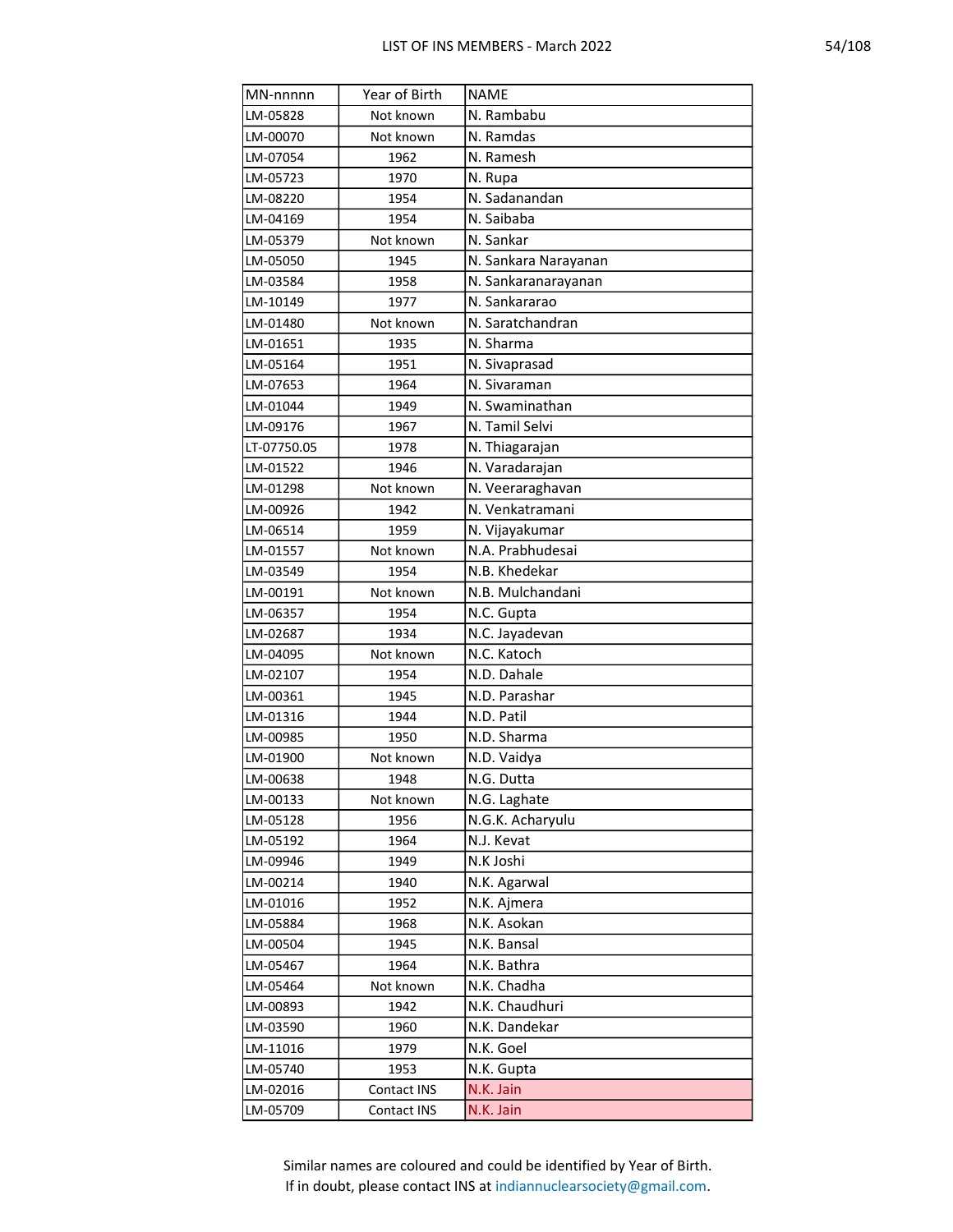|--|--|

| MN-nnnnn    | Year of Birth | <b>NAME</b>                |
|-------------|---------------|----------------------------|
| LM-07057    | 1971          | N.K. Jayachan Dran         |
| LM-00157    | 1940          | N.K. Jhamb                 |
| LM-01342    | 1963          | N.K. Maheshwari            |
| LM-01378    | Not known     | N.K. Mehta                 |
| LM-06445    | Not known     | N.K. Mittal                |
| LM-02220    | 1952          | N.K. Mondal                |
| LM-04174    | 1967          | N.K. Mukhopadhyay          |
| LM-00863    | Not known     | N.K. Nair                  |
| LM-00307    | Not known     | N.K. Notani                |
| LM-06412    | 1960          | N.K. Pandey                |
| LT-07777.04 | 1966          | N.K. Paul                  |
| LM-01366    | 1950          | N.K. Porwal                |
| LM-01223    | 1941          | N.K. Seshadri              |
| LM-03217    | Not known     | N.K. Sharma                |
| LM-02080    | 1958          | N.K. Shukla                |
| LM-01482    | Not known     | N.K. Singh                 |
| LM-06403    | 1964          | N.K. Yadav                 |
| LM-00864    | 1958          | N.L. Malaikar              |
| LM-01458    | 1959          | N.L. Misra                 |
| LM-01740    | Not known     | N.M. Doshi                 |
| LM-01821    | Not known     | N.M. Mehta                 |
| LM-01653    | 1934          | N.M.G. Peerzada            |
| LM-00352    | Not known     | N.N. Dey                   |
| LM-00242    | 1928          | N.N. Kulkarni              |
| LM-02232    | 1938          | N.N. Subramanian           |
| LM-00230    | Not known     | N.P. Garg                  |
| LM-06441    | Not known     | N.P. Mourya                |
| LM-01609    | Not known     | N.P. Srivastava            |
| LM-00261    | 1949          | N.P.H. Padmanabhan         |
| LM-07957    | 1951          | N.P.S. Gill                |
| LM-04064    | 1945          | N.P.S. Katiyar             |
| LM-00928    | Not known     | N.P.S. Sidhu               |
| LM-08452    | 1967          | N.R. Krishnamurthy         |
| LM-00485    | 1941          | N.R. Nayak                 |
| LM-04269    | 1949          | N.R. Phanse                |
| LM-00068    | Not known     | N.R. Shah                  |
| LM-01714    | Not known     | N.S. Anandan               |
| LM-06564    | Not known     | N.S. Bagade                |
| LM-01549    | 1944          | N.S. Bhavsar               |
| LM-06415    | 1973          | N.S. Dalal                 |
| LM-08422    | 1960          | N.S. Dayanand              |
| LM-01806    | Not known     | N.S. Jagasia               |
| LM-08644    | 1960          | N.S. Kaintura              |
| LM-00453    | Not known     | N.S. Raghavan              |
| LM-01465    | 1951          | N.S. Reddy                 |
| LM-00586    | Not known     | N.S.K. Prasad              |
| LM-05647    | 1947          | N.S.M. Rao                 |
| LM-10144    | 1952          | N.S.S.Prasad Rao           |
| LM-12702    | 1988          | N.V. Adinarayana Karibandi |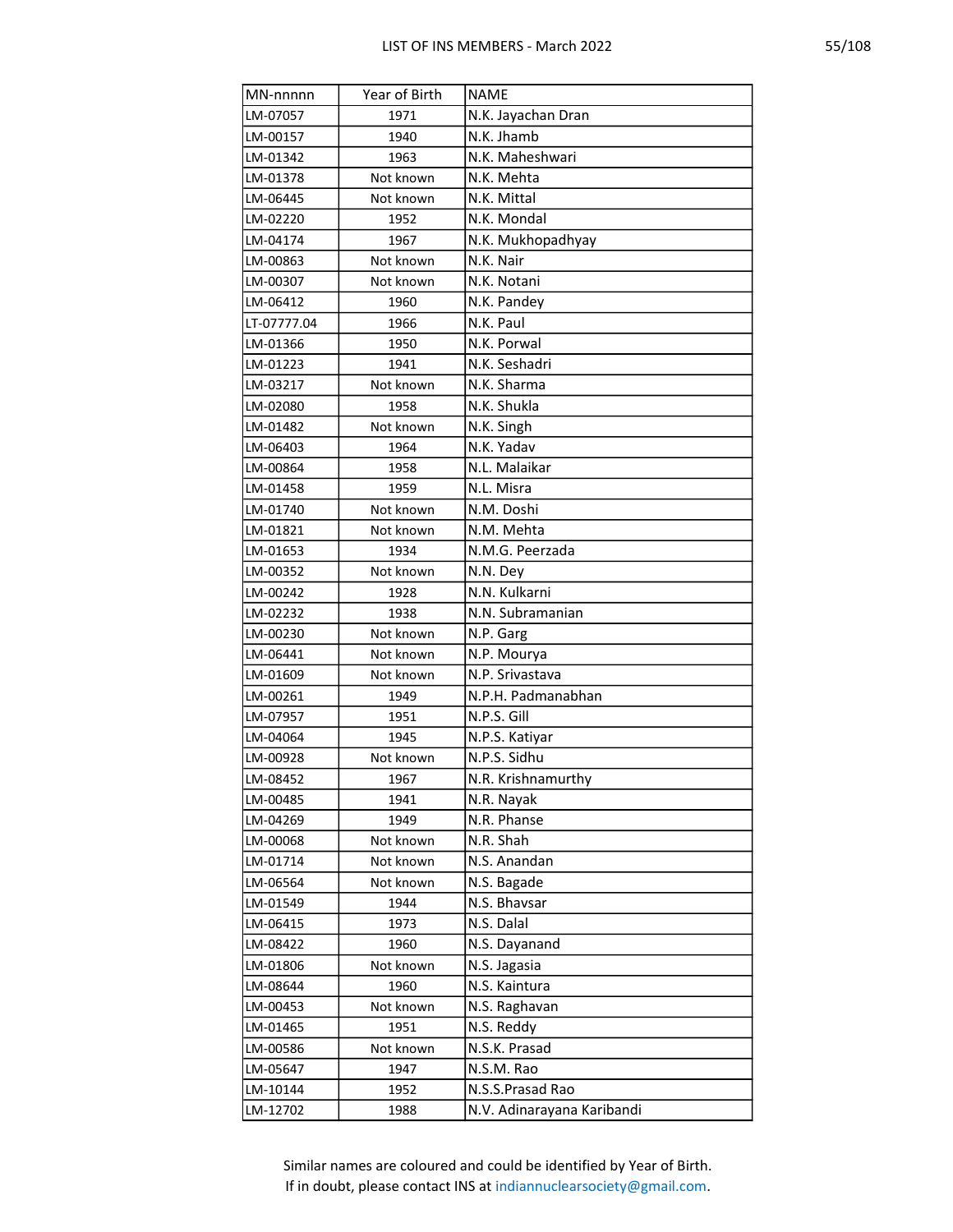| MN-nnnnn | Year of Birth | <b>NAME</b>                 |
|----------|---------------|-----------------------------|
| LM-00624 | Not known     | N.V. Ashwath Narayan        |
| LM-12083 | 1963          | N.V. Chandra Shekar         |
| LM-01668 | 1951          | N.V. Chandrasekharan        |
| LM-02471 | 1957          | N.V. Gole                   |
| LM-00490 | 1945          | N.V. Gupte                  |
| LM-00259 | Not known     | N.V. Iyer                   |
| LM-06599 | 1972          | N.V. Krishnamurthy          |
| LM-00308 | 1928          | N.V. Ramaswamy              |
| LM-08974 | 1959          | N.V. Ramesh                 |
| LM-08261 | 1973          | N.V. Satish Kumar           |
| LM-05722 | Not known     | N.V. Surya Kumar            |
| LM-09952 | 1978          | N.Venkata Krishnan          |
| LM-02207 | 1955          | N. Vijayan Varier           |
| LM-01921 | 1956          | N.W. Joshi                  |
| LM-09547 | 1971          | Nabin Krishna Roy           |
| LM-07928 | 1947          | Nadaph Nijam Mahamad        |
| LM-10568 | 1976          | Nagabhushana NM             |
| LM-05163 | 1949          | Nagalakshmi B.              |
| LM-12673 | 1972          | Nagaraja A. M.              |
| LM-10715 | 1984          | Nagaraja Bhat y.v           |
| LM-11003 | 1987          | Nagaraja T                  |
| LM-10729 | 1988          | Nagaraju Bekkenti           |
| LM-01083 | 1952          | Nagraj G. Huilgol           |
| LM-05577 | Not known     | Naim Pal Singh Dhaneshwary  |
| LM-06696 | 1976          | Nalini Singh Patel          |
| LM-08700 | 1961          | Nalini Tripathi             |
| LM-00232 | 1945          | Nand Kishore                |
| LM-05512 | 1965          | Nand Kishore Kumawat        |
| LM-04928 | 1954          | Nand Lal Soni               |
| LM-05059 | 1970          | Nandakishore S. Sondur      |
| LM-05087 | Not known     | Nandkumar L. Sonar          |
| LM-06173 | 1965          | Nandkumar P. Panchal        |
| LM-09464 | Not known     | Nandlal Singh               |
| LM-05073 | Not known     | Nanoo Balan                 |
| LM-04130 | Not known     | Narain Prasad               |
| LM-07065 | 1954          | Narayan Suryabhanji Gabhane |
| LM-04060 | 1948          | Narayana Athicom            |
| LM-10734 | 1977          | Narayana Rao Palavalasa     |
| LM-12029 | 1969          | Narayanan N. Potti          |
| LM-07041 | 1944          | Narayanaswamy Laxman        |
| LM-09915 | 1963          | Narendra Sharma             |
| LM-05448 | Not known     | Narendra Khandelwal         |
| LM-06966 | 1965          | Narendra Kishor Chhapkhane  |
| LM-00420 | 1955          | Narendra Kumar Jain         |
| LM-05446 | 1962          | Narendra Kumar Pushpakar    |
| LM-07110 | 1973          | Narendra Kumar Singh        |
| LM-05750 | 1957          | Narendra P. Srivastava      |
| LM-09384 | 1968          | Naresh Kumar                |
| LM-05700 | 1956          | Naresh Kumar Gupta          |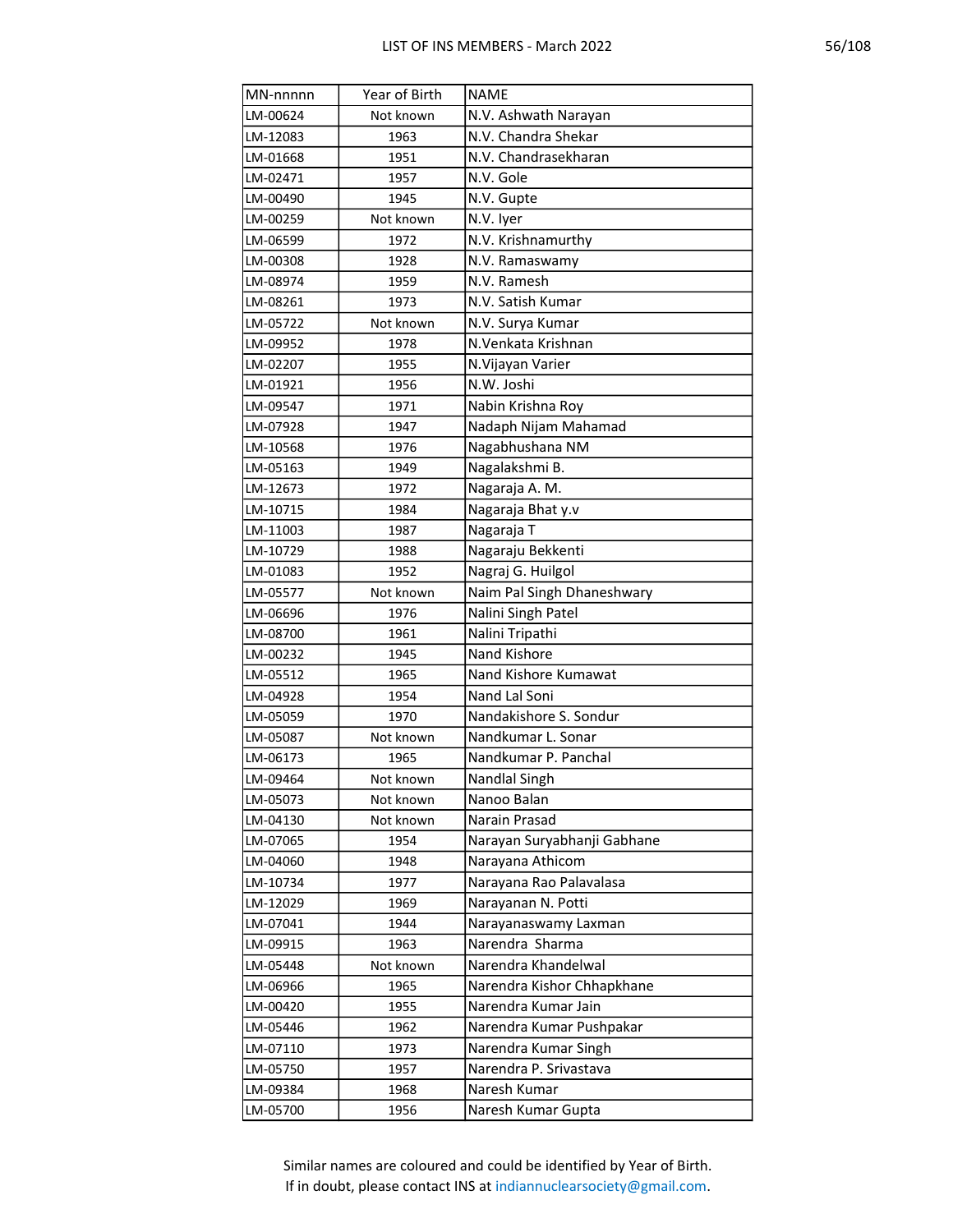| MN-nnnnn    | Year of Birth | <b>NAME</b>                   |
|-------------|---------------|-------------------------------|
| LM-09580    | 1975          | Narsinh Venkatesh Kulkarni    |
| LM-01441    | 1946          | Natarajan S. Iyer             |
| LM-03516    | 1943          | <b>Natesan Ramamoorthy</b>    |
| LM-00124    | 1952          | <b>Natesan Ramamoorthy</b>    |
| LM-08690    | 1974          | Naveen Kumar                  |
| LM-10743    | 1976          | Naveen Tripathi               |
| LM-08442    | 1975          | Navin Kumar                   |
| LM-10289    | 1987          | Navjot Jain                   |
| LM-10106    | 1981          | Navneet Kataria               |
| LM-08451    | 1930          | Navnitray Ranchhodlal Trivedi |
| LM-00117    | 1955          | Nayan C. Shah                 |
| LM-10271    | 1982          | Nayan Vinodchandra Shah       |
| LM-01299    | 1953          | <b>Neelam Goyal</b>           |
| LM-10755    | 1974          | <b>Neelam Goyal</b>           |
| LM-05066    | 1963          | Neelima P. Pushpam            |
| LM-01982    | 1963          | Neeraj Agarwal                |
| LM-10163    | 1971          | Neeraj Gupta                  |
| LM-09981    | 1982          | Neeraj Kumar Gaur             |
| LT-07774.03 | 1980          | Neeraj Kumar Verma            |
| LM-08447    | 1981          | Neeraj Srivastava             |
| LM-05041    | Not known     | Neerja Mathur                 |
| LM-06113    | 1960          | Nemani Prasad                 |
| LM-09433    | 1941          | Newal K. Agnihotri            |
| LM-11013    | 1982          | Nidheesh V.K                  |
| LM-05598    | Not known     | Nikhil P. Upadhyay            |
| LM-12012    | 1985          | Nilanjal Mishra               |
| LM-08923    | 1963          | Nilay Kumar Sinha             |
| LM-10725    | 1972          | Nilayendra Chakraborty        |
| LM-07173    | 1968          | Nilesh L. Dudwadkar           |
| LM-08695    | 1974          | Nilesh U Patel                |
| LM-05410    | Not known     | Nileshkumar D. Shah           |
| LM-11085    | 1984          | Nileshkumar Raghunath Bobade  |
| LM-03128    | 1956          | Nilima S. Rajurkar            |
| LM-08984    | 1985          | Nilofer Khan                  |
| LT-07996.01 | 1983          | Nimesh G. Shah                |
| LT-07695    | 1978          | Niraj Uttam                   |
| LM-05823    | 1961          | Nirmal Kumar Mandal           |
| LM-08260    | 1977          | Nirmal Santra                 |
| LM-04907    | Not known     | Nirmal Singh                  |
| LM-11021    | 1982          | Nirmala Sundaran              |
| LM-05165    | 1947          | Nirupam Maiti                 |
| LM-06160    | 1958          | Nirupama N. Mirashi           |
| LM-12059    | 1985          | Nishant Kumar                 |
| LM-08466    | 1970          | Nisheet Saxena                |
| LM-08244    | 1968          | Nita Singh                    |
| LM-12530    | 1987          | Nithin KS                     |
| LM-11038    | 1980          | Nitin Dinesh Kumar Shah       |
| LM-09979    | 1978          | Nitin Jain                    |
| LM-09476    | 1983          | Nitin Kumar Rimza             |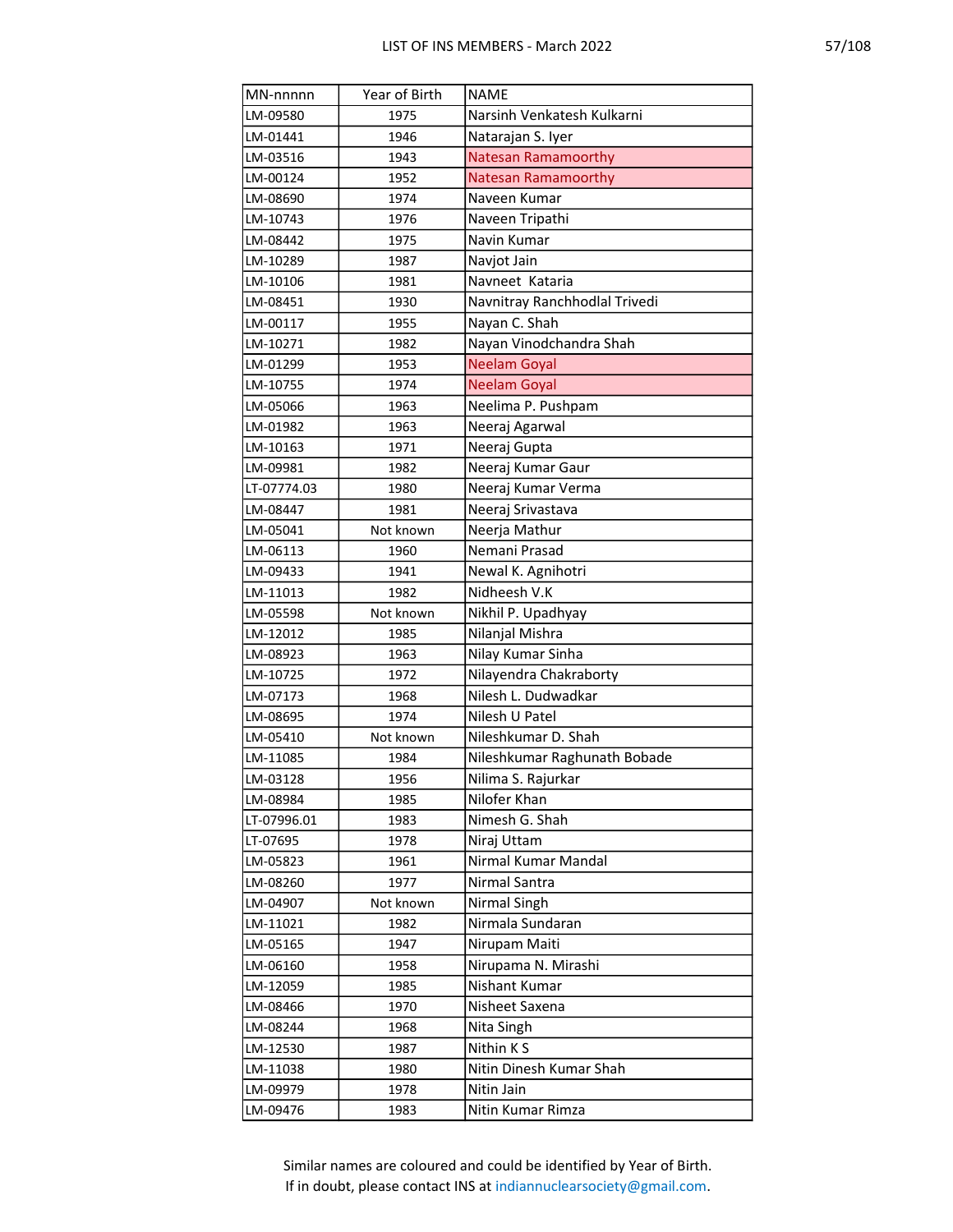| MN-nnnnn    | Year of Birth | <b>NAME</b>        |
|-------------|---------------|--------------------|
| LM-11045    | 1979          | Nitin Shirish More |
| LM-08910    | 1974          | Nrependra Kumar    |
| LM-10581    | 1973          | <b>Nurul Hasan</b> |
| LM-06565    | 1962          | O. Kotresh         |
| LM-06519    | 1961          | O.K. Subramanian   |
| LM-05552    | 1953          | O.P. Arora         |
| LM-01816    | Not known     | O.P. Bhatgare      |
| LM-00436    | 1946          | O.P. Goyal         |
| LM-00404    | 1947          | O.P. Madhvi        |
| LM-00128    | 1944          | O.P. Massand       |
| LM-02501    | Not known     | O.P. Misra         |
| LM-07988    | 1925          | O.P. Sabherwal     |
| LT-07922.01 | 1950          | O.P. Sanghai       |
| LM-05900    | Not known     | O.P. Sharma        |
| LM-06882    | 1940          | O.P. Shrivastava   |
| LM-00428    | Not known     | O.P. Shukla        |
| LM-03507    | 1953          | O.P. Singh         |
| LM-05003    | 1964          | O.P. Somani        |
| LM-01878    | Not known     | O.P. Srivastava    |
| LM-07072    | 1963          | O.P. Ullas         |
| LM-01903    | 1940          | O.P.D. Noronha     |
| LM-08485    | 1981          | Obaidurrahman K.   |
| LM-01349    | 1948          | Om Pal Singh       |
| LM-01491    | 1963          | Om Prakash         |
| LM-08347    | 1961          | Om Prakash Pathak  |
| LM-06171    | 1964          | Om Prakash Rai     |
| LM-05445    | 1955          | Om Prakash Rankwar |
| LM-05712    | 1952          | Om Prakash Sahu    |
| LM-07116    | 1976          | Om Prakash Singh   |
| LM-08871    | 1956          | Om Prakash Sinha   |
| LM-09515    | 1981          | Om Sankar Mandal   |
| LM-11010    | 1967          | Onkar Nath Pathak  |
| LM-10707    | 1986          | P Chithira         |
| LM-10101    | 1950          | P Janardan         |
| LM-09955    | 1987          | P Suganya          |
| LM-12549    | 1964          | P. Shivram         |
| LM-12732    | 1968          | P. A. Hassan       |
| LM-08453    | 1971          | P. Anand           |
| LM-04287    | Not known     | P. Anirudhan       |
| LM-10730    | 1983          | P. Anitha          |
| LM-05638    | 1962          | P. Anto Joy        |
| LM-05861    | 1973          | P. Anupama         |
| LM-04082    | Not known     | P. Balakrishna     |
| LM-05188    | 1968          | P. Barik           |
| LM-02194    | 1956          | P. Chellapandi     |
| LM-00322    | 1938          | P. Dasgupta        |
| LM-07130    | 1961          | P. Gandhi          |
| LM-09150    | 1983          | P. Gayathri        |
| LM-01515    | 1961          | P. Goverdhan       |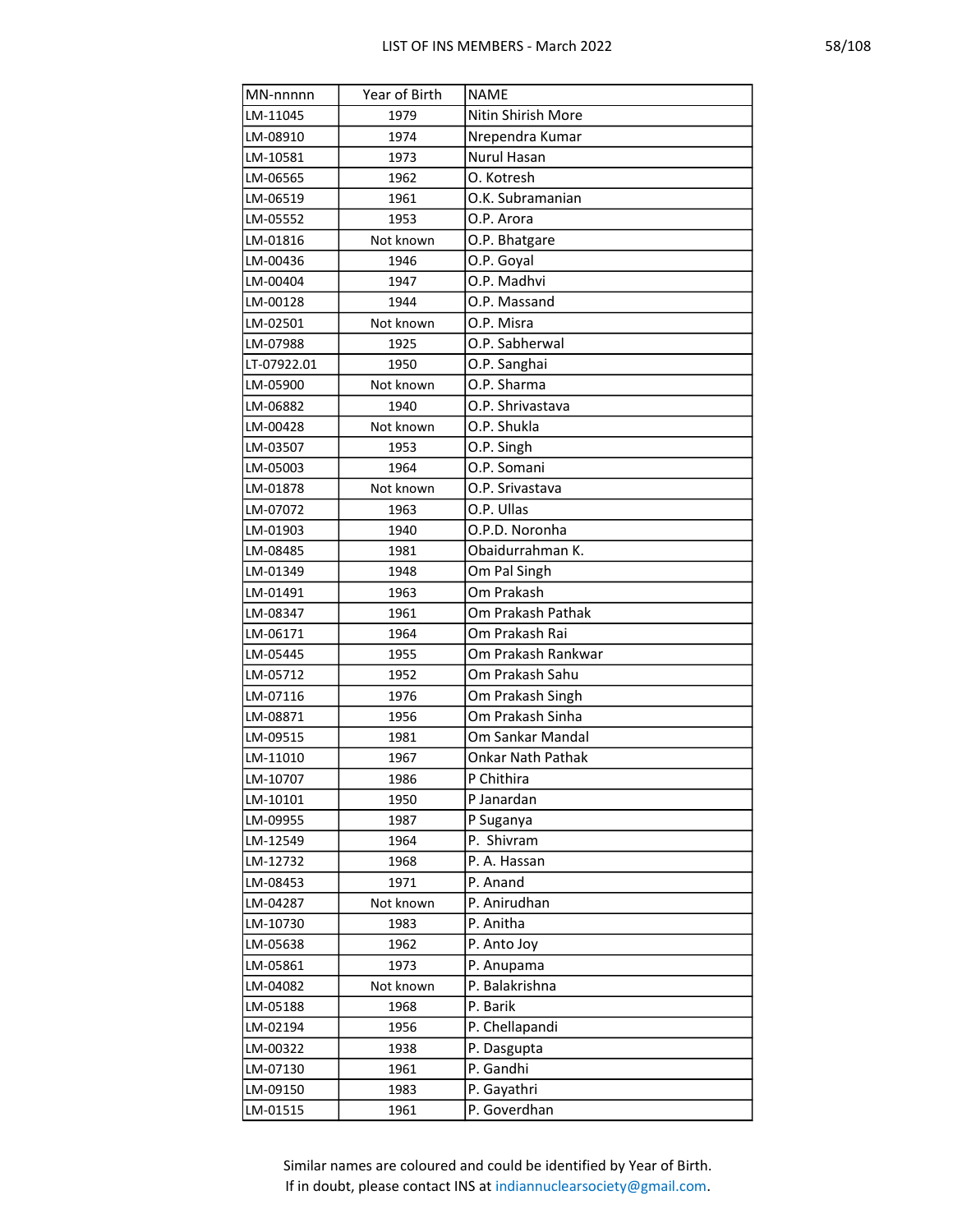|--|

| MN-nnnnn | Year of Birth | <b>NAME</b>             |
|----------|---------------|-------------------------|
| LM-07147 | 1962          | P. Govindan             |
| LM-09264 | 1981          | P. Karthikayini         |
| LM-08239 | 1973          | P. Krishna Kumar        |
| LM-05031 | 1943          | P. Krishnamurthy        |
| LM-01244 | 1945          | P. Madhusoodanan        |
| LM-06421 | 1970          | P. Mangarjuna Rao       |
| LM-05836 | 1959          | P. Mohan                |
| LM-00609 | 1951          | P. Mohanakrishnan       |
| LM-07143 | 1959          | P. Muralidaran          |
| LM-01735 | Not known     | P. Muralidharan         |
| LM-07039 | 1973          | P. Murli Mohan          |
| LT-07771 | 1967          | P. Murugesan            |
| LM-05093 | 1965          | P. Pandaram             |
| LM-04892 | 1936          | P. Pande                |
| LM-09906 | 1960          | P. Prabhakaran          |
| LM-09149 | 1978          | P. Prabu                |
| LM-05069 | 1945          | P. R. Patkar            |
| LM-01707 | 1951          | P. Raghunathan Rao      |
| LM-05033 | Not known     | P. Rajasekaran          |
| LM-09388 | 1942          | P. Rama Prasad          |
| LM-04931 | 1937          | P. Rama Rao             |
| LM-03581 | 1948          | P. Ramakrishnan         |
| LM-05375 | 1942          | P. Ramalingaiah         |
| LM-04016 | 1948          | P. Ramalingam           |
| LM-06420 | 1948          | P. Ramalingam           |
| LM-08672 | 1957          | P. Ramalingeswara Swamy |
| LM-01670 | Not known     | P. Ramanathan           |
| LM-08881 | 1951          | P. Ramaswami Shankar    |
| LM-00645 | 1952          | P. Ramdasan             |
| LM-07162 | 1949          | P. Ramkumar             |
| LM-00611 | 1938          | P. Ravindra Reddy       |
| LM-01915 | 1954          | P. Sankarankutty        |
| LM-02693 | 1952          | P. Sasidhar             |
| LM-02502 | 1951          | P. Satyamurty           |
| LM-00298 | 1938          | P. Seetharamaiah        |
| LM-07983 | 1957          | P. Selvaraj             |
| LM-04234 | 1959          | P. Selvaraj             |
| LM-05394 | 1958          | P. Selvavinayagam       |
| LM-05384 | 1944          | P. Shahul Hameed        |
| LM-06532 | 1964          | P. Shanmugavelu         |
| LM-02219 | 1956          | P. Shekhar              |
| LM-05590 | 1944          | P. Shivananda Rao       |
| LM-01245 | 1946          | P. Sivadasan            |
| LM-07150 | 1974          | P. Sivakumar            |
| LM-06354 | 1950          | P. Sree Ramakrishnan    |
| LM-04193 | Not known     | P. Sreenivasan          |
| LM-00647 | Not known     | P. Srirammurthy         |
| LM-00499 | 1936          | P. Subrahmanyam         |
| LM-05749 | Not known     | P. Subramaniam          |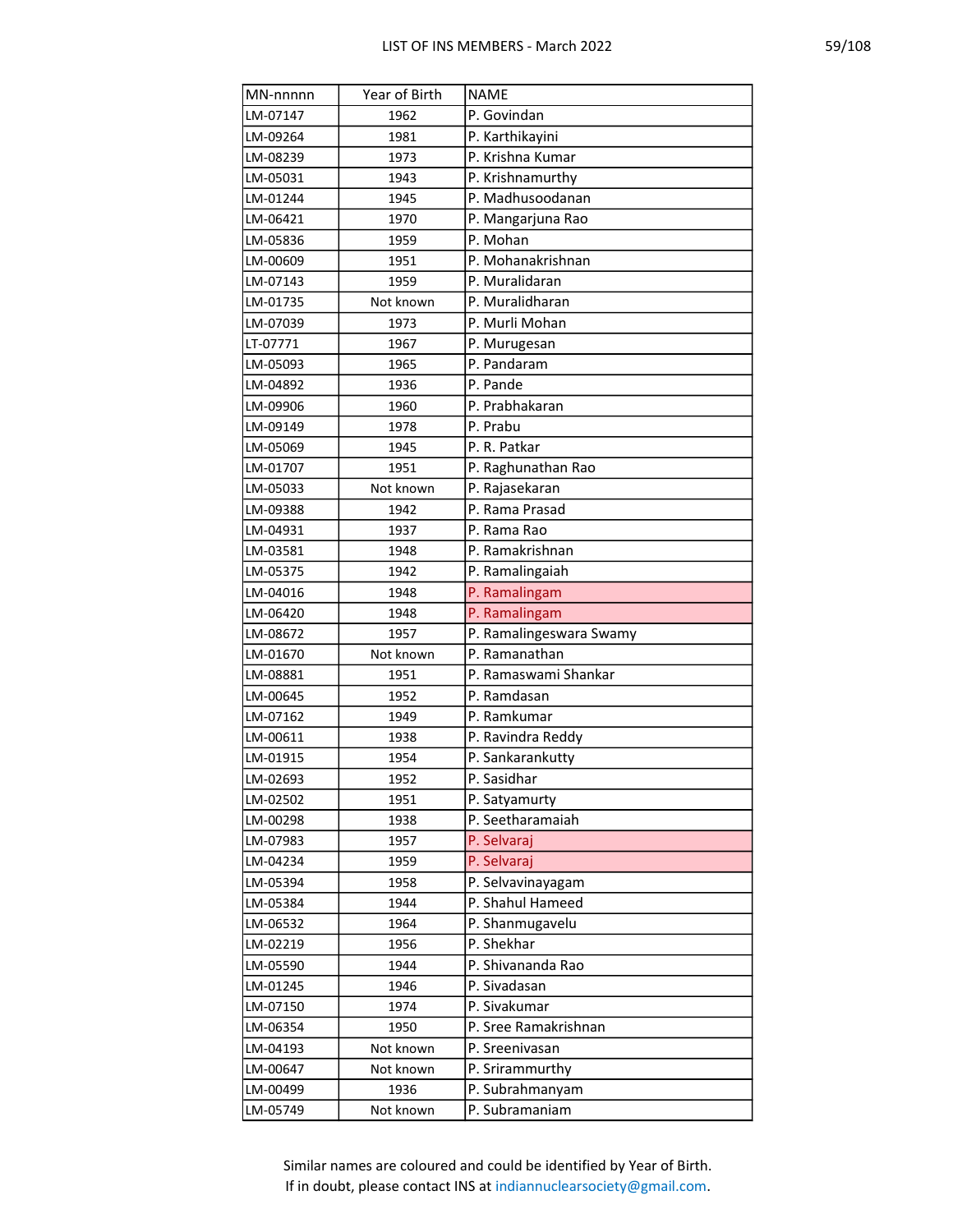| ۰<br>ı<br>۰. |
|--------------|
|--------------|

| MN-nnnnn | Year of Birth | <b>NAME</b>          |
|----------|---------------|----------------------|
| LM-03105 | 1942          | P. Sundararajan      |
| LM-02116 | 1955          | P. Sunder            |
| LM-01840 | Not known     | P. Suryanarayana     |
| LM-06126 | 1949          | P. Swaminathan       |
| LM-00745 | Not known     | P. Tewari            |
| LM-04995 | 1942          | P. Unnikumaran       |
| LM-08222 | 1937          | P. Venkataramaiah    |
| LM-01517 | Not known     | P. Vijendran         |
| LM-04970 | 1966          | P.A. Kokutnur        |
| LM-07006 | 1972          | P.A. Manoj Kumar     |
| LM-08423 | 1965          | P.A. Pratap          |
| LM-01359 | 1950          | P.A. Ramasubramanian |
| LM-01742 | Not known     | P.A. Varkey          |
| LM-00450 | Not known     | P.Appa Rao           |
| LM-01010 | 1947          | P.B. Chatterji       |
| LM-06690 | 1968          | P.B. Gangurde        |
| LM-01948 | 1943          | P.B. Jahagirdar      |
| LM-02225 | Not known     | P.B. Kalgutkar       |
| LM-01923 | 1954          | P.B. Kondejkar       |
| LM-01326 | 1940          | P.B. Kulkarni        |
| LM-04270 | 1946          | P.B. Kulkarni        |
| LM-03250 | Not known     | P.B. Navle           |
| LM-02231 | 1960          | P.B. Rshikesan       |
| LM-01774 | 1943          | P.B. Ruikar          |
| LM-01179 | 1946          | P.B. Verma           |
| LM-04583 | 1967          | P.B. Walinjkar       |
| LM-02011 | 1948          | P.B.S. Sengar        |
| LM-01395 | Not known     | P.Bhaskar Rao        |
| LM-08887 | 1959          | P.C Pant             |
| LM-11022 | 1965          | P.C Swain            |
| LM-00682 | 1951          | P.C. Basu            |
| LM-04271 | 1960          | P.C. Bhatt           |
| LM-02344 | 1951          | P.C. Gupta           |
| LM-05492 | 1960          | P.C. Jain            |
| LM-00870 | Not known     | P.C. Kesavan         |
| LM-05524 | Not known     | P.C. Natekar         |
| LM-05159 | 1947          | P.C. Sivadasan       |
| LT-07967 | 1967          | P.C. Srivastava      |
| LM-05414 | 1950          | P.C. Verma           |
| LM-01803 | Not known     | P.D. Bhurke          |
| LM-06306 | 1953          | P.D. Krishnani       |
| LM-01870 | 1948          | P.D. Mithapara       |
| LM-06458 | 1951          | P.D. Ozarde          |
| LM-06483 | 1947          | P.D. Prasad Rao      |
| LM-07772 | 1951          | P.D. Puntambekar     |
| LM-00205 | 1945          | P.D. Sharma          |
| LM-01399 | Not known     | P.F. Joy             |
| LM-00578 | Not known     | P.G. Deshpande       |
| LM-01195 | Not known     | P.G. Iyer            |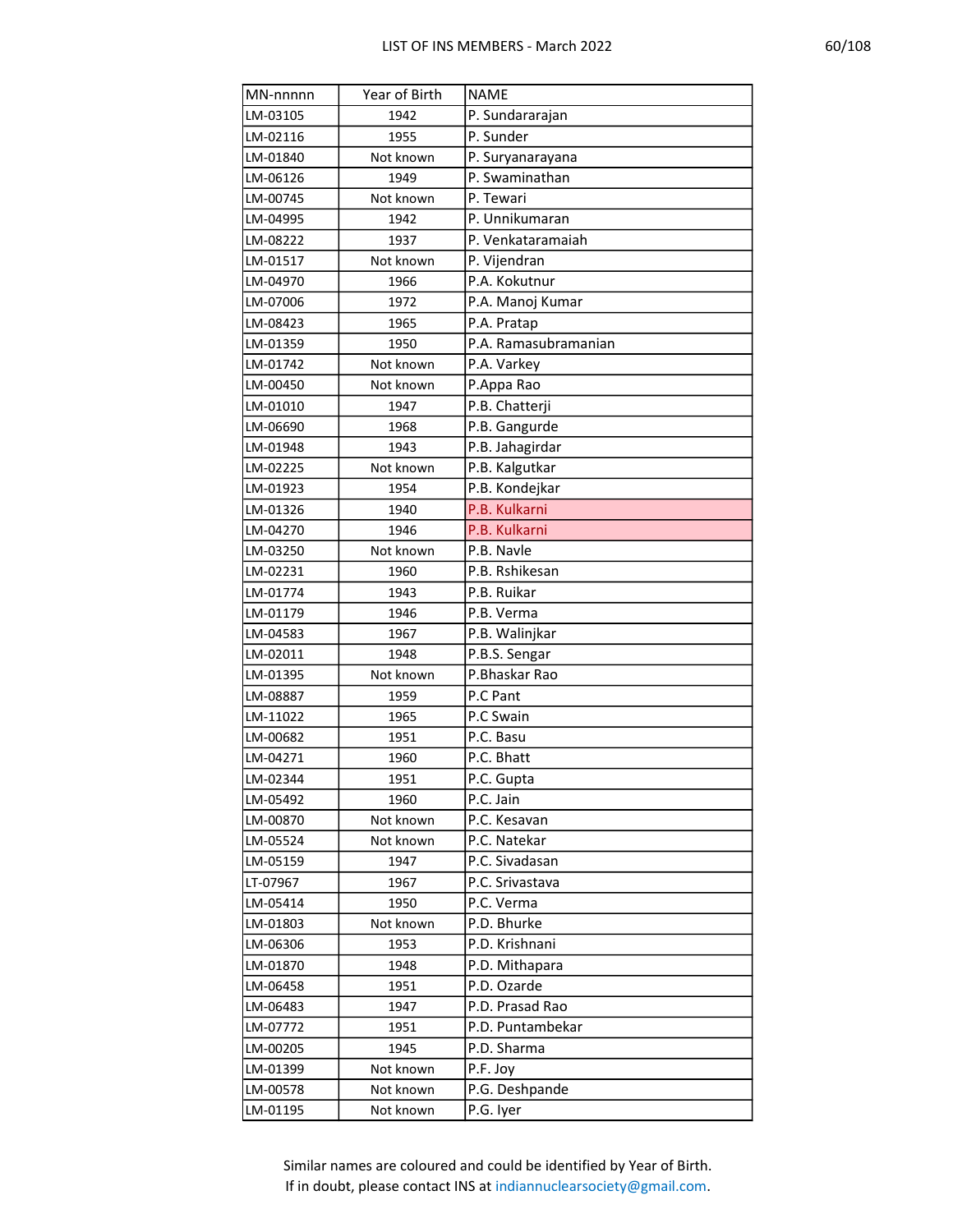| ۳. |  |
|----|--|
|----|--|

| MN-nnnnn | Year of Birth | <b>NAME</b>        |
|----------|---------------|--------------------|
| LM-00552 | 1941          | P.G. Kulkarni      |
| LM-01148 | 1940          | P.G.G. Menon       |
| LM-00667 | Not known     | P.G.S. Mony        |
| LM-00029 | 1939          | P.H. Ron           |
| LM-07445 | 1963          | P.H. Thyagaraju    |
| LM-01699 | Not known     | P.I. John          |
| LM-01556 | 1949          | P.J. Chandy        |
| LM-11002 | 1967          | P.J. Jose          |
| LM-04085 | 1947          | P.J. Vijayan       |
| LM-01809 | 1939          | P.K. Agarwal       |
| LM-02132 | 1941          | P.K. Agnihotri     |
| LM-00041 | Not known     | P.K. Bajaj         |
| LM-04068 | 1952          | P.K. Banerjee      |
| LM-00016 | 1935          | P.K. Bhatnagar     |
| LM-05678 | 1964          | P.K. Bhattacharyya |
| LM-00913 | 1951          | P.K. Bhaumik       |
| LM-06418 | 1972          | P.K. Chaurasia     |
| LM-03527 | 1965          | P.K. Dash Sharma   |
| LM-01812 | Not known     | P.K. Datta         |
| LM-02325 | 1948          | P.K. Dey           |
| LM-00640 | Not known     | P.K. Dolas         |
| LM-01860 | 1957          | P.K. Dutta         |
| LM-03571 | 1950          | P.K. Gupta         |
| LM-01796 | Contact INS   | P.K. Gupta         |
| LM-05493 | Contact INS   | P.K. Gupta         |
| LM-00152 | 1931          | P.K. Iyengar       |
| LM-01696 | 1948          | P.K. Kaw           |
| LM-04062 | 1946          | P.K. Krishnan      |
| LM-07121 | 1967          | P.K. Limaye        |
| LM-01964 | 1953          | P.K. Malhotra      |
| LM-05653 | 1941          | P.K. Mathur        |
| LM-01000 | Contact INS   | P.K. Mathur        |
| LM-06431 | 1967          | P.K. Mishra        |
| LM-05668 | 1950          | P.K. Narayan       |
| LM-00833 | 1950          | P.K. Nema          |
| LM-04572 | 1965          | P.K. Nimbulkar     |
| LM-02235 | Not known     | P.K. Pal           |
| LM-00674 | Not known     | P.K. Patwardhan    |
| LM-00483 | 1935          | P.K. Roychowdhury  |
| LM-04038 | 1953          | P.K. Sinha         |
| LM-00560 | 1935          | P.K. Srivastava    |
| LM-09263 | 1965          | P.K. Srivastava    |
| LM-00318 | 1953          | P.K. Vijayan       |
| LM-01959 | 1951          | P.K. Wattal        |
| LM-02143 | 1942          | P.L. Kapur         |
| LM-00697 | 1932          | P.L. Pawar         |
| LM-01521 | 1948          | P.M Mapara         |
| LM-07648 | 1955          | P.M. Daniel        |
| LM-01574 | 1948          | P.M. Gandhi        |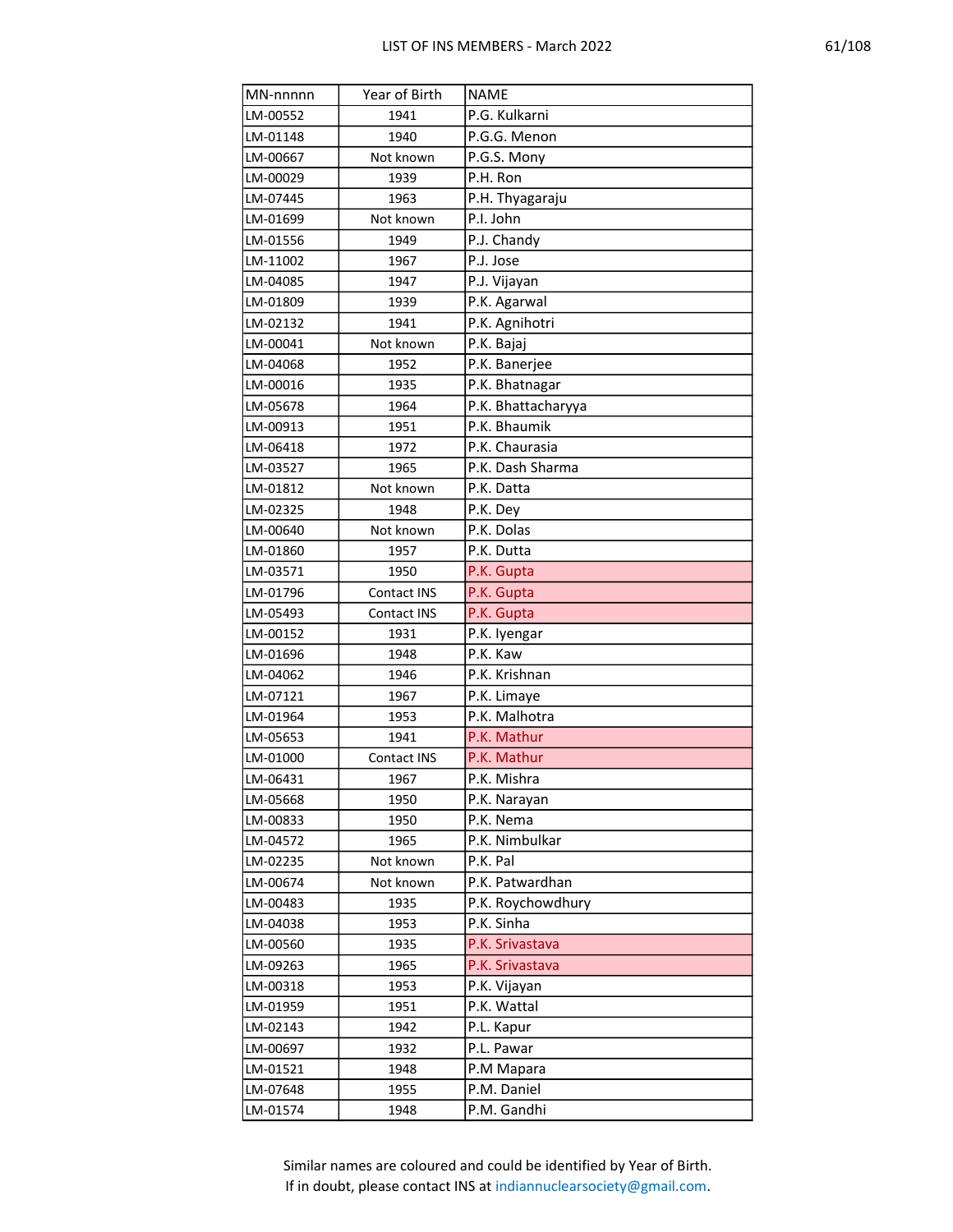| r. |
|----|
|----|

| MN-nnnnn    | Year of Birth | <b>NAME</b>           |
|-------------|---------------|-----------------------|
| LM-03531    | 1961          | P.M. Geetha           |
| LM-00757    | Not known     | P.M. Nair             |
| LM-02234    | 1946          | P.M. Sakhalkar        |
| LM-04046    | 1955          | P.M. Satya Sai        |
| LM-01869    | 1946          | P.M. Shah             |
| LM-06124    | 1956          | P.M. Vijayakumaran    |
| LM-00359    | Not known     | P.N. Mittal           |
| LM-05822    | 1970          | P.N. Pathak           |
| LM-00284    | Not known     | P.N. Vass             |
| LM-05097    | 1955          | P.N. Yadav            |
| LM-00280    | 1949          | P.P. Chandrachoodan   |
| LM-01639    | 1940          | P.P. Kapoor           |
| LM-06590    | 1949          | P.P. Kini             |
| LM-06487    | 1964          | P.P. Mathew           |
| LM-08419    | 1953          | P.P. Prasad           |
| LM-06686    | 1963          | P.P. Rajput           |
| LM-00356    | 1935          | P.P.V.J. Nambiar      |
| LM-05006    | 1953          | P.R. Bansal           |
| LM-02536    | 1948          | P.R. Bongirwar        |
| LM-02119    | 1951          | P.R. Nair             |
| LM-01121    | Contact INS   | P.R. Nair             |
| LM-03224    | 1949          | P.R. Pandarinathan    |
| LM-03529    | Not known     | P.R. Patil            |
| LM-03514    | 1959          | P.R. Rakshe           |
| LM-07020    | 1947          | P.R. Sangurdekar      |
| LM-02101    | 1958          | P.R. Unni             |
| LM-00802    | 1953          | P.R. Vasudeva Rao     |
| LT-08197.02 | 1971          | P.R. Vishal           |
| LM-10599    | 1964          | P.Raja Sundaram       |
| LM-06479    | 1957          | P.Rama Mohan Rao      |
| LM-00761    | Not known     | P.S. Chauhan          |
| LM-07030    | 1950          | P.S. Datta            |
| LM-06366    | 1945          | P.S. Dhekne           |
| LM-00569    | 1935          | P.S. Iyer             |
| LM-00459    | Not known     | P.S. Malhan           |
| LM-02020    | 1936          | P.S. Modi             |
| LM-05080    | 1948          | P.S. Nagaraja         |
| LM-06496    | 1955          | P.S. Navalkar         |
| LM-05553    | 1962          | P.S. Pathak           |
| LM-00594    | Not known     | P.S. Rao              |
| LM-08675    | 1956          | P.S. Sarma            |
| LM-05859    | Not known     | P.S. Somayajulu       |
| LM-00130    | 1942          | P.S. Srinivasan       |
| LM-06609    | 1961          | P.S. Variyar          |
| LM-00575    | Not known     | P.S. Viswanathan      |
| LM-04071    | 1945          | P.S.A. Narayanan      |
| LM-04125    | Not known     | P.S.Krishna Mohan Rao |
| LM-06406    | 1963          | P.T. Hariharan        |
| LM-08331    | 1963          | P.T. Vincent          |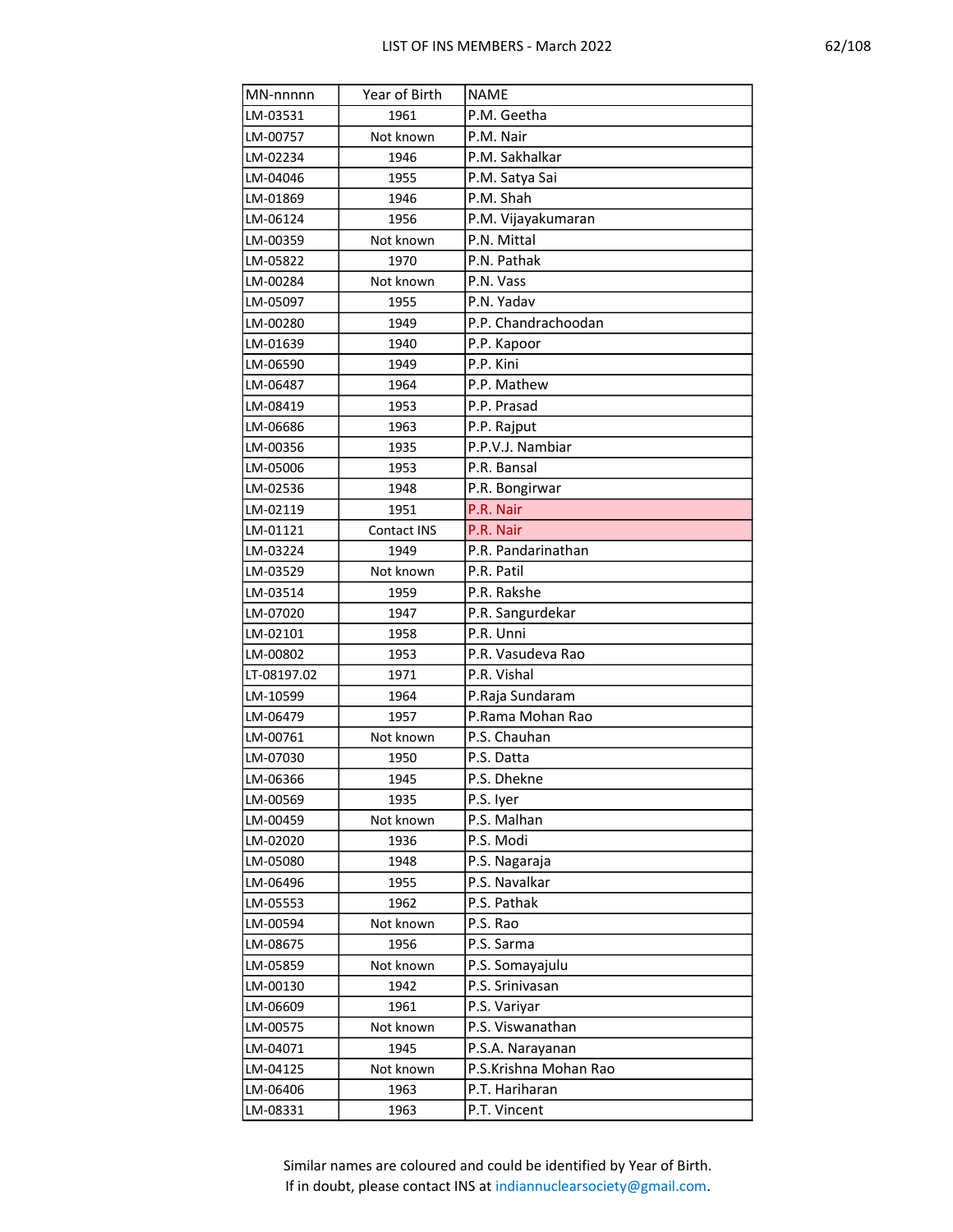| г |
|---|
|---|

| MN-nnnnn             | Year of Birth | <b>NAME</b>                               |
|----------------------|---------------|-------------------------------------------|
| LT-07951.01          | 1968          | P.U. Khandare                             |
| LM-06897             | 1972          | P.V. Durgaprasad                          |
| LM-00467             | 1930          | P.V. Gujar                                |
| LM-00872             | 1952          | P.V. Hegde                                |
| LM-01894             | 1953          | P.V. Joshi                                |
| LT-07774.02          | 1968          | P.V. Muralidhar                           |
| LM-10198             | 1973          | P.V. Raghunandan                          |
| LM-09258             | 1951          | P.V. Ramesh Babu                          |
| LM-01834             | 1944          | P.V. Sankaran                             |
| LM-01835             | 1959          | P.V. Varde                                |
| LM-05482             | Not known     | P.V. Vyas                                 |
| LM-00551             | 1936          | P.V.S. Krishnarao                         |
| LM-05134             | Not known     | P.V.S. Naidu                              |
| LM-07179             | 1966          | P.W. Naik                                 |
| LM-07066             | 1964          | P.Y. Bhosale                              |
| LM-01824             | 1945          | P.Y. Lele                                 |
| LM-05456             | Not known     | Padam Singh Verma                         |
| LM-04951             | Not known     | Padarbinda Mohanty                        |
| LM-01202             | 1960          | Pal Gautam                                |
| LM-10593             | 1983          | Palash Kumar Mollick                      |
| LM-07940             | 1977          | Pallab Karmakar                           |
| LM-11015             | 1988          | Pallavi Raghuwanshi                       |
| LM-08869             | 1962          | Pamidighantam Suresh                      |
| LM-10679             | 1983          | Panchal Riteshkumar R                     |
| LM-12730             | 1989          | Pankaj Das                                |
| LM-12539             | 1974          | Pankaj Debnath                            |
| LM-11086             | 1986          | Pankaj Kandwal                            |
| LM-12035             | 1980          | Pankaj Tripathi                           |
| LM-10542             | 1982          | Pankaj ashok Wani                         |
| LM-01454             | 1947          | Pankaj B. Desai                           |
| LM-05630             | 1964          | Pankaj C. Meghani                         |
| LM-07022             | 1973          | Pankaj Kumar                              |
| LM-10257             | 1988          | Pankaj Kumar                              |
| LM-12582             | 1993          | Pankaj Kumar Battabyal                    |
| LM-12688             | 1983          | Pankaj Kumar Goel                         |
| LM-07663<br>LM-06880 | 1976          | Pankaj Kumar Gupta<br>Pankaj Kumar Pandey |
| LM-10288             | 1965<br>1989  | Pankaj Kumar Pandey                       |
| LM-10194             | 1978          | Pankaj Kumar Rajput                       |
| LM-05537             | 1963          | Pankaj Kumar Srivastava                   |
| LM-03528             | 1969          | Pankaj Tandon                             |
| LM-06857             | 1964          | Panna Lal                                 |
| LM-05460             | Not known     | Paramjeet Singh                           |
| LM-05457             | Not known     | Paras Nath Yadav                          |
| LM-06191             | 1955          | Parasuram Sahoo                           |
| LM-12749             | 1965          | Paresh K Joshi                            |
| LM-04991             | 1949          | Paresh R. Vaidya                          |
| LM-08683             | 1969          | Paresh Vardhmandas Patel                  |
| LM-08634             | 1980          | Parimal Pramod Kulkarni                   |
|                      |               |                                           |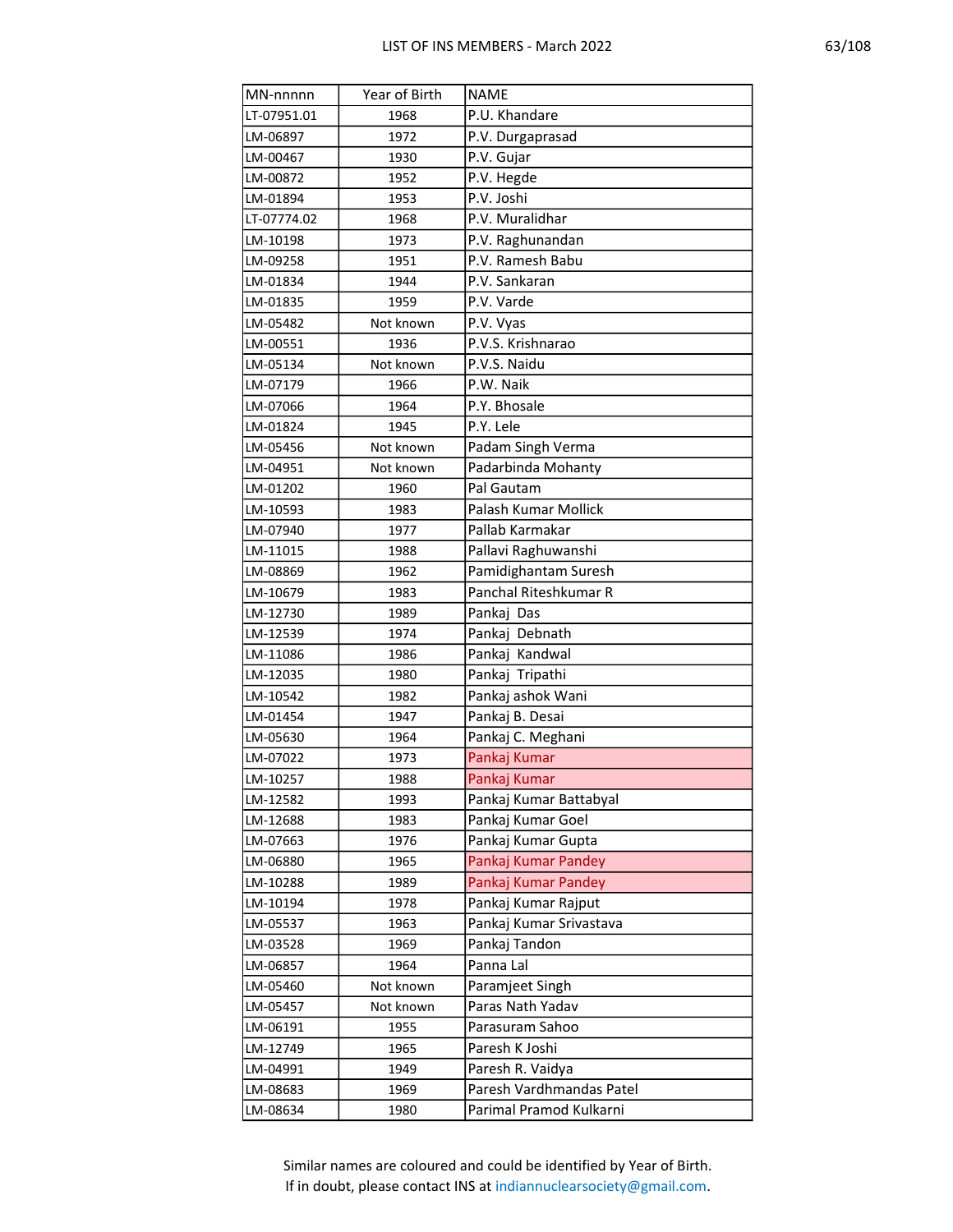| MN-nnnnn    | Year of Birth | <b>NAME</b>                 |
|-------------|---------------|-----------------------------|
| LM-10527    | 1986          | Parmanand Kumar             |
| LM-12686    | 1989          | Parmeshwar K Sahu           |
| LM-02022    | 1953          | Parminder Kalsi             |
| LM-07997    | 1964          | Parshi Sudhakar             |
| LM-08622    | 1977          | Parshotam Dholandas Vaswani |
| LM-11018    | 1952          | Parshotamdass Gupta         |
| LT-07696.01 | 1974          | Partha Baksi                |
| LM-02147    | 1952          | Paru J. Purohit             |
| LM-05543    | 1964          | Pasumarthi B. Setti         |
| LM-09976    | 1981          | Patil Deepak Jijabrao       |
| LM-11068    | 1976          | Patil Satish Balasaheb      |
| LM-12573    | 1986          | Patti Nagabhushanam         |
| LM-00306    | Not known     | <b>Paul Thomas</b>          |
| LM-12520    | 1984          | Pavan Kumar Patel           |
| LM-07679    | 1980          | Pavanjeet Singh Oberoi      |
| LM-10630    | 1979          | Pawan Gupta                 |
| LM-05666    | 1968          | Pawan Kumar                 |
| LM-11033    | 1977          | Pawan Kumar Kulriya         |
| LM-06459    | 1968          | Pawan Kumar Singh           |
| LM-05136    | Not known     | Perakalapudi N. Rao         |
| LM-08272    | 1965          | Phani Bhushan Ojha          |
| LM-07625    | 1955          | Pinaki Bhawal               |
| LM-09399    | 1950          | Pinaki Roy                  |
| LM-01215    | 1934          | Pitamber H. Patel           |
| LM-07657    | 1953          | Pitamber Singh              |
| LM-10664    | 1986          | Piyush kumar Aggarwal       |
| LM-10252    | 1989          | Piyush Nand                 |
| LM-09999    | 1978          | Piyush Patel                |
| LM-10585    | 1992          | Podduturi Ashrith Reddy     |
| LM-03112    | 1958          | Pogaru. N. Prasad           |
| LM-12531    | 1993          | Poornima M Bharadwaj        |
| LM-10548    | 1956          | Potluri Sudhakar            |
| LM-10767    | 1989          | Prabhat Katiyar             |
| LM-03207    | 1950          | Prabhat Kumar               |
| LM-00052    | 1956          | Prabhat Munshi              |
| LM-07734    | 1967          | Prabhat Sharma              |
| LM-01098    | Not known     | Prabhudeva Menashi          |
| LM-09998    | 1947          | Prabir Kumar Mukhopadhyay   |
| LM-04959    | 1966          | Prabodh Kumar               |
| LM-07946    | 1979          | Pradeep Appaji Jadhav       |
| LT-07777.03 | 1963          | Pradeep Das                 |
| LM-10241    | 1972          | Pradeep Golani              |
| LM-10160    | 1973          | Pradeep K. Chauhan          |
| LM-06397    | 1969          | Pradeep Kumar               |
| LM-05615    | 1968          | Pradeep Kumar Ramteke       |
| LM-07181    | 1968          | Pradeep Kumar Sharma        |
| LM-10243    | 1960          | Pradeep Tilara              |
| LM-08252    | 1976          | Pradip Kumar Sahoo          |
| LM-02000    | 1955          | Pradip Kumar Tewari         |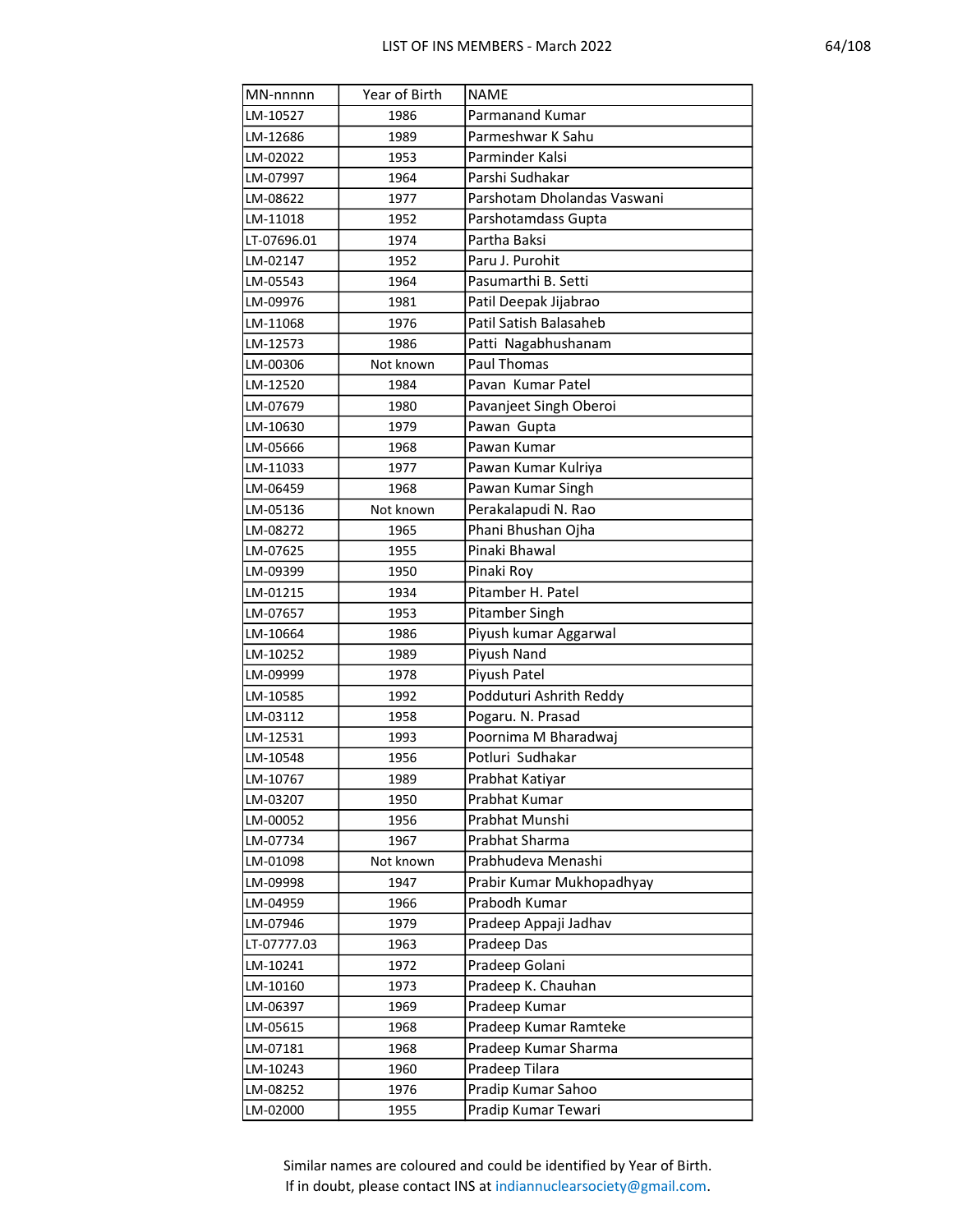| MN-nnnnn | Year of Birth | <b>NAME</b>                  |
|----------|---------------|------------------------------|
| LM-08920 | 1966          | Pradip Mukherjee             |
| LM-01833 | 1948          | Pradip Saha                  |
| LM-05744 | 1965          | Pradip U. Khedkar            |
| LM-09587 | 1968          | Pradipta Kumar Mishra        |
| LM-06163 | 1972          | Pradyumna S. Joshi           |
| LM-04578 | 1964          | Pradyumna Singh              |
| LM-01114 | 1933          | Prafulla Bhagubhai Desai     |
| LM-09975 | 1983          | Praghanmor Rahul Runjaji     |
| LM-02136 | 1958          | Prahalad Patange             |
| LM-05847 | 1956          | Prakash B. Kharat            |
| LM-00492 | 1944          | Prakash B. Zankar            |
| LM-11063 | 1967          | Prakash Chand Jain           |
| LM-09514 | 1980          | Prakash Kumar Tamboli        |
| LM-09987 | 1951          | Prakash M Dixit              |
| LM-01768 | 1948          | Prakash P. Gokhale           |
| LM-08227 | 1947          | Prakash Pujekar              |
| LM-10560 | 1965          | Prakash Tryambak Patil       |
| LM-05716 | Not known     | Prakhar Kumar                |
| LM-05095 | 1953          | Pralhad M. Bhave             |
| LM-05637 | 1960          | Pramod G. Khandalkar         |
| LM-04968 | 1964          | Pramod G. Raichur            |
| LM-04163 | 1966          | Pramod Kumar Gupta           |
| LM-00313 | 1945          | Pramod Kumar Nanda           |
| LM-09437 | 1958          | Pramod Vasant Bhagwat        |
| LM-08368 | 1950          | Pramod Vithalrao Khambatkone |
| LM-05528 | 1965          | Pramoda Kumar Mishra         |
| LM-02358 | 1929          | Pramode Chandra Ghosh        |
| LM-05815 | 1964          | Pranab Haldar                |
| LT-07923 | 1972          | Prasanta Bhattacharjee       |
| LM-07654 | 1964          | Prasanta Kumar Mohapatra     |
| LM-05421 | Not known     | Prasanta Roy                 |
| LM-11005 | 1966          | Prashant Barodia             |
| LM-05600 | Not known     | Prashant Arun Joshi          |
| LM-08671 | 1947          | Prashant Bhalla              |
| LM-11043 | 1987          | Prashant Kumar Upadhyay      |
| LT-07989 | 1964          | Prashant M. Deshpande        |
| LM-08356 | 1978          | Prashant Manohar Pachpor     |
| LM-12700 | 1961          | Prashant Prabhakar Marathe   |
| LM-05474 | Not known     | Prashant Puri                |
| LM-10607 | 1980          | Prashant Sharma              |
| LT-07699 | 1962          | Prashanta Kumar Paira        |
| LM-10737 | 1974          | Prasheel V Suryawanshi       |
| LM-08999 | 1973          | Prashit Mandal               |
| LM-07961 | 1945          | Pratap Chakraborty           |
| LM-08660 | 1954          | Pratap Singh Parihar         |
| LM-09428 | 1963          | Prateep Kumar Roy            |
| LM-10249 | 1990          | Pratibha Chaudhary           |
| LM-10248 | 1987          | Pratima Singh                |
| LM-11084 | 1965          | Praveen Chandra Y.T          |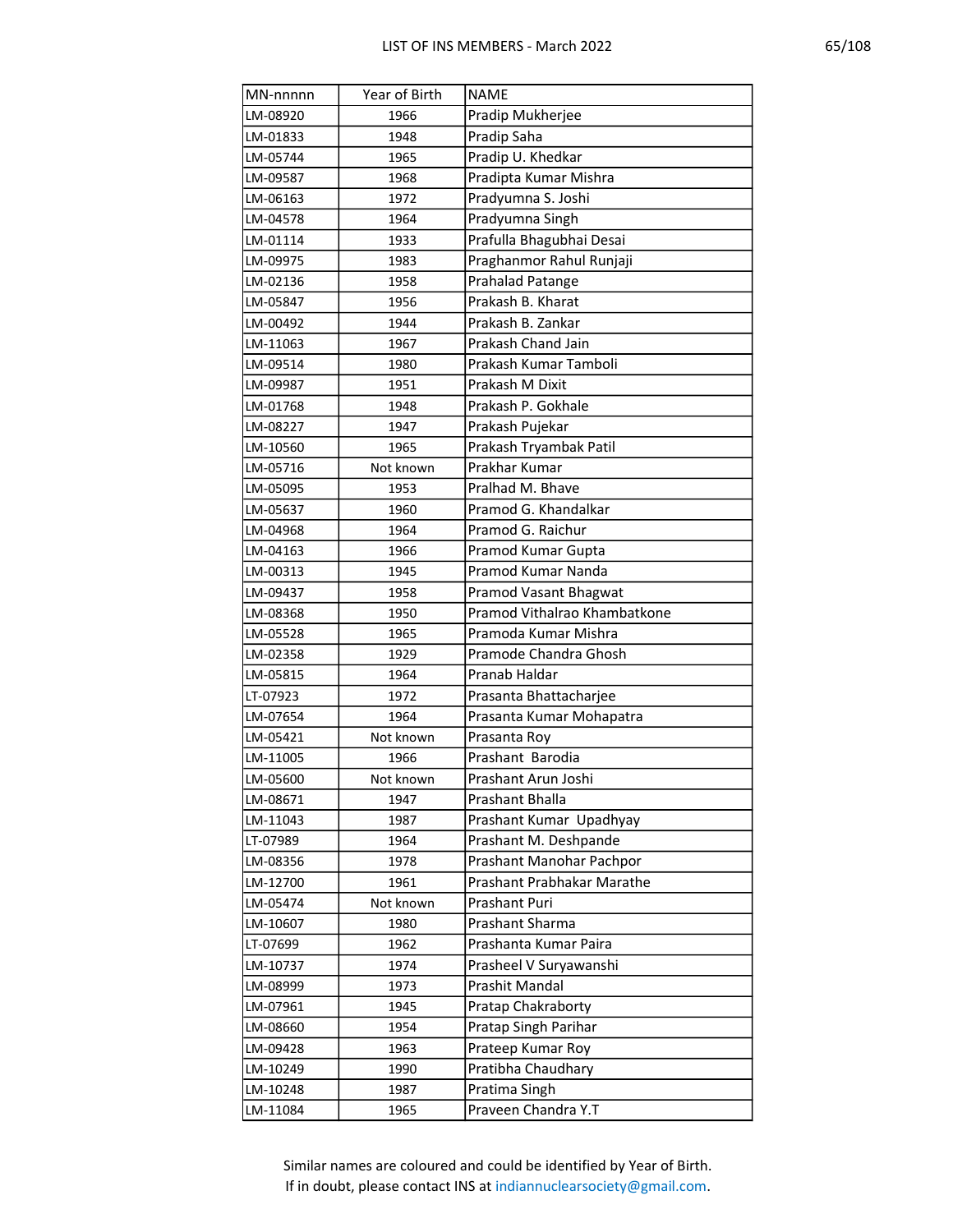| MN-nnnnn | Year of Birth | <b>NAME</b>                |
|----------|---------------|----------------------------|
| LM-08639 | 1962          | Praveen Gajanan Behere     |
| LM-03246 | 1963          | Praveen K. Rao             |
| LM-10622 | 1974          | Praveen Kumar              |
| LM-10287 | 1985          | Praveen Kumar              |
| LM-10753 | 1985          | Praveen Kumar              |
| LM-12726 | 1991          | Praveen Kumar Dixit        |
| LM-09385 | 1980          | Praveen Kumar Emmadisetti  |
| LM-05449 | 1961          | Praveen Kumar Kale         |
| LM-10239 | 1981          | Pravin Balkrishna More     |
| LM-10155 | 1974          | Pravin J. Patil            |
| LM-08693 | 1957          | Pravin K Mittal            |
| LM-05623 | 1966          | <b>Pravin Kumar</b>        |
| LM-08978 | 1972          | Pravin Kumar               |
| LM-07018 | 1974          | Pravin Uttam Singare       |
| LM-10182 | 1967          | Pravin Vinayak Phalak      |
| LM-01455 | 1961          | Preeti K. Pal              |
| LM-09257 | 1949          | Prem Ballabh Maithani      |
| LM-10250 | 1989          | Prem Kant Rathore          |
| LM-03569 | 1949          | Prem Kumar                 |
| LM-04904 | Not known     | Prem Kumar Sharma          |
| LM-05007 | 1963          | Prem Nath Prasad           |
| LM-01143 | Not known     | Prem Prasad                |
| LM-05649 | Not known     | Prem S.Parkash Lal         |
| LM-09543 | 1975          | prem Shankardutt Nauthiyal |
| LM-10800 | 1962          | Premendran k.k             |
| LM-06129 | 1973          | Prerna Mishra              |
| LM-04595 | 1938          | Pritam Lal Kukreja         |
| LM-07650 | 1976          | Pritam P. Bansode          |
| LM-07646 | 1973          | Priti Kotak Shah           |
| LM-08640 | 1967          | Priyamvada M. Dighe        |
| LM-06164 | 1970          | Probal Chaudhury           |
| LM-01734 | Not known     | Probir K. Roy              |
| LM-11047 | 1987          | Prosenjit Das              |
| LM-12514 | 1993          | Prudhvi Simhadri           |
| LM-10566 | 1967          | Puneet Bhatla              |
| LM-12026 | 1985          | Puneet Srivastava          |
| LM-10701 | 1976          | Punniyamoorthy R           |
| LM-05865 | 1951          | Puran Chand Kalsi          |
| LM-09545 | 1984          | Purendra Ku Verma          |
| LM-12565 | 1976          | Purnajit Bhattacharjee     |
| LM-04569 | 1948          | Purniah Ganeshan           |
| LM-05186 | Not known     | Purushottam Pathak         |
| LM-12054 | 1981          | Pushkar Vijay Deshmukh     |
| LM-06555 | 1969          | Pushker Datt Bhatt         |
| LM-00110 | 1946          | Pushparaja                 |
| LM-01321 | 1962          | Puskar Pal                 |
| LM-05708 | 1965          | Puspendra Kumar Garg       |
| LM-08623 | 1970          | Puspendra Kumar Sharma     |
| LM-12526 | 1985          | Putha Suman Kumar          |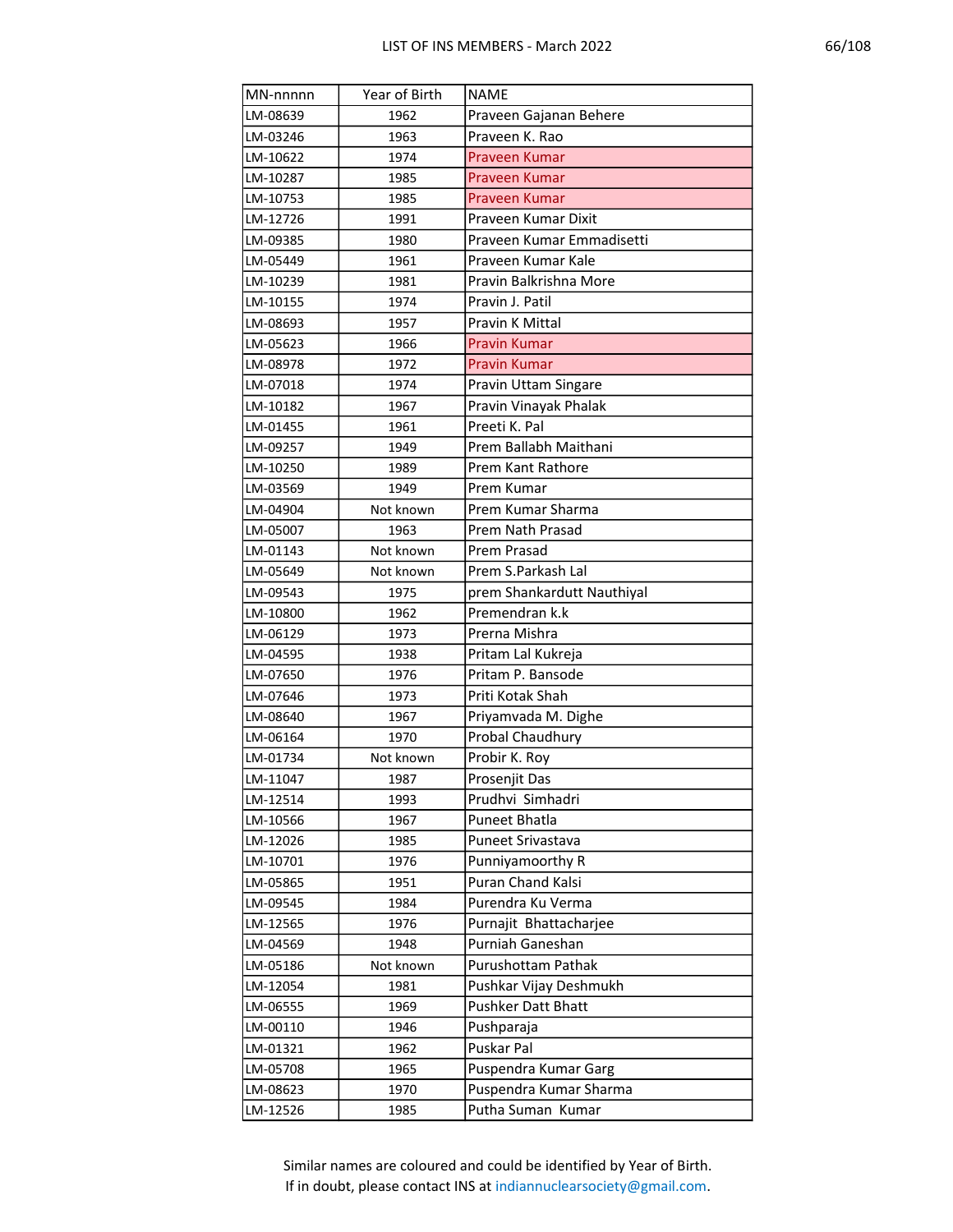| MN-nnnnn | Year of Birth | <b>NAME</b>                     |
|----------|---------------|---------------------------------|
| LM-06470 | 1959          | Puttagunta Sreenivas            |
| LM-10638 | 1981          | Puwar Dhairyapalsinh Narpatsinh |
| LM-09912 | 1961          | Queyamuddin Sheikh              |
| LM-04917 | 1950          | Quissan Venkatesh Lawande       |
| LM-12100 | 1981          | R Dhayalan                      |
| LM-10639 | 1981          | R Kanmani                       |
| LM-09508 | 1968          | R Murugan                       |
| LM-12558 | 1971          | R. Raghavan                     |
| LM-12580 | 1978          | R. Sivasubramaniam              |
| LM-06530 | 1967          | R. Ananda Murugan               |
| LM-09389 | 1955          | R. Anbalagan                    |
| LM-09400 | 1973          | R. Arun                         |
| LM-05679 | 1966          | R. Balasubramanian              |
| LM-06139 | Not known     | R. Banwari                      |
| LM-07158 | 1959          | R. Baskaran                     |
| LM-05652 | 1952          | R. Bharathan                    |
| LM-05400 | 1959          | R. Bhaskaran                    |
| LM-04911 | 1955          | R. Bhattacharya                 |
| LM-00438 | 1944          | R. Bhiksham                     |
| LM-09413 | 1981          | R. C. Jeyaprakash               |
| LM-03129 | Not known     | R. Chakravarthy                 |
| LM-01676 | Not known     | R. Chatterjee                   |
| LM-00675 | 1936          | R. Chidambaram                  |
| LM-01595 | 1944          | R. Chowdhury                    |
| LM-00397 | 1942          | R. Dhana Raju                   |
| LM-06711 | 1960          | R. Ganesan                      |
| LM-08494 | 1967          | R. Gopalakrishnan               |
| LM-07067 | 1966          | R. Govindan                     |
| LM-01481 | 1946          | R. Kalidas                      |
| LM-10609 | 1971          | R. Kannan                       |
| LM-10695 | 1979          | R. Kannan                       |
| LM-06195 | 1972          | R. Karthikeyan                  |
| LM-01062 | 1955          | R. Koul                         |
| LM-09142 | 1979          | R. Kumaresan                    |
| LM-00548 | Not known     | R. Madeswaran                   |
| LM-05127 | 1962          | R. Mamallan                     |
| LM-05386 | 1944          | R. Mathiyarasu                  |
| LM-08208 | 1960          | R. Meena                        |
| LM-05145 | 1960          | R. Muralidharan                 |
| LM-10175 | 1955          | R. Muruganantham                |
| LM-04084 | 1953          | R. Muthyalu                     |
| LM-10732 | 1973          | R. Nagaraj                      |
| LM-09145 | 1980          | R. Nalini                       |
| LM-04087 | Not known     | R. Narayana Swamy               |
| LM-01041 | 1945          | R. Narayanaswamy                |
| LM-04029 | 1953          | R. Natarajan                    |
| LM-00260 | Contact INS   | R. Natarajan                    |
| LM-10722 | 1986          | R. Nirmalkumar                  |
| LM-10242 | 1968          | R. Padmanabhan                  |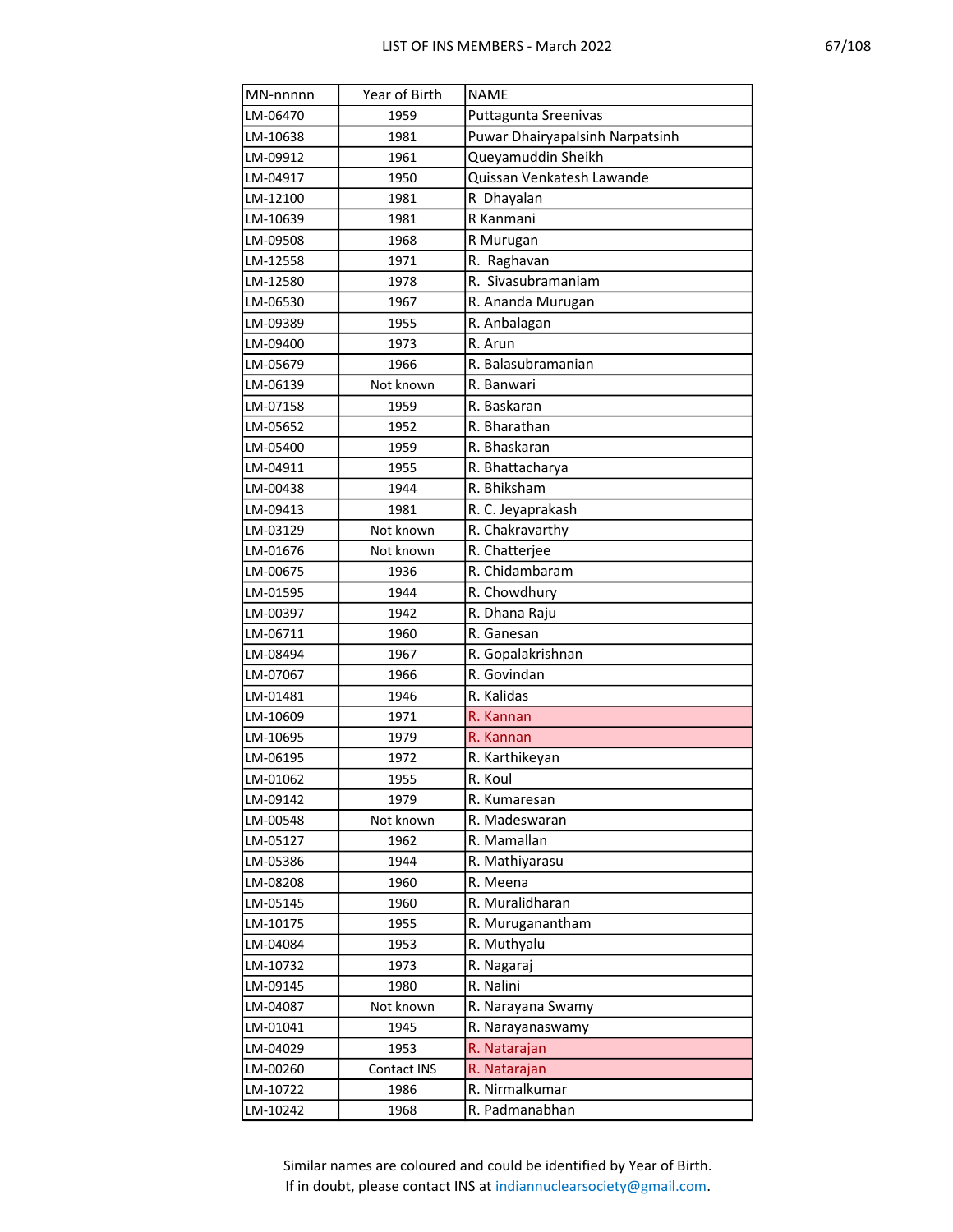| г |
|---|
|---|

| MN-nnnnn             | Year of Birth | <b>NAME</b>                        |
|----------------------|---------------|------------------------------------|
| LM-01762             | Not known     | R. Parthasarathy                   |
| LM-00520             | 1948          | R. Prabhakar                       |
| LT-08211             | 1961          | R. Pugazhendi                      |
| LM-07166             | 1974          | R. Radhika                         |
| LM-06131             | 1966          | R. Rajalakshmi                     |
| LM-08483             | 1938          | R. Rajappa                         |
| LM-08989             | 1964          | R. Ramanavasu                      |
| LM-05625             | 1963          | R. Ramasubramaniam                 |
| LM-00252             | 1944          | R. Ramchandran                     |
| LM-04980             | Not known     | R. Ramdoss                         |
| LM-06115             | 1964          | R. Ramkumar                        |
| LM-01618             | 1943          | R. Rastogi                         |
| LM-04020             | Not known     | R. Ravi                            |
| LM-02348             | 1947          | R. Sadagopan                       |
| LM-01523             | 1949          | R. Sadanandam                      |
| LM-00570             | 1942          | R. Sampathkumar                    |
| LM-07073             | 1962          | R. Sankar                          |
| LM-05797             | 1964          | R. Santhanam                       |
| LM-12081             | 1962          | R. Satyanarayana                   |
| LM-10779             | 1939          | R. Sethuraman                      |
| LM-01698             | 1931          | R. Shanker                         |
| LM-01663             | 1946          | R. Shyamlal                        |
| LM-05713             | 1943          | R. Sreehari                        |
| LM-04012             | 1961          | R. Srinivasan                      |
| LT-07991             | 1984          | R. Srinivasan                      |
| LM-03229             | 1947          | R. Srivenkatesan                   |
| LM-02694             | Not known     | R. Subbarao                        |
| LM-00549             | 1948          | R. Subbaratnam                     |
| LT-07710             | 1966          | R. Subramaniam                     |
| LM-03245             | 1936          | R. Subramanian                     |
| LM-00409             | 1948          | R. Subramanian                     |
| LM-07141             | 1965          | R. Sudha                           |
| LM-02530             | 1962          | R. Sunder                          |
| LM-05831             | Not known     | R. Suresh Kumar<br>R. Swaminathan  |
| LM-06369             | 1960          |                                    |
| LM-06540<br>LM-01345 | 1949<br>1946  | R. Umapathaiah<br>R. Veeraraghavan |
| LM-04045             | 1951          | R. Veerasamy                       |
| LM-01103             | 1949          | R. Venkataraman                    |
| LM-00562             | 1943          | R. Venkataramani                   |
| LM-10724             | Not known     | R. Vidhyalakshmi                   |
| LM-03580             | 1960          | R. Vijayalakshmi                   |
| LM-09147             | 1980          | R. Vijayapradeepa                  |
| LM-00799             | Not known     | R. Vijayaraghavan                  |
| LM-04142             | 1965          | R. Vijayashree                     |
| LM-05126             | Not known     | R. Viswanathan                     |
| LM-06329             | 1947          | R. Zaman                           |
| LM-01516             | 1949          | R.A. Agrawal                       |
| LM-00369             | Not known     | R.A. Kini                          |
|                      |               |                                    |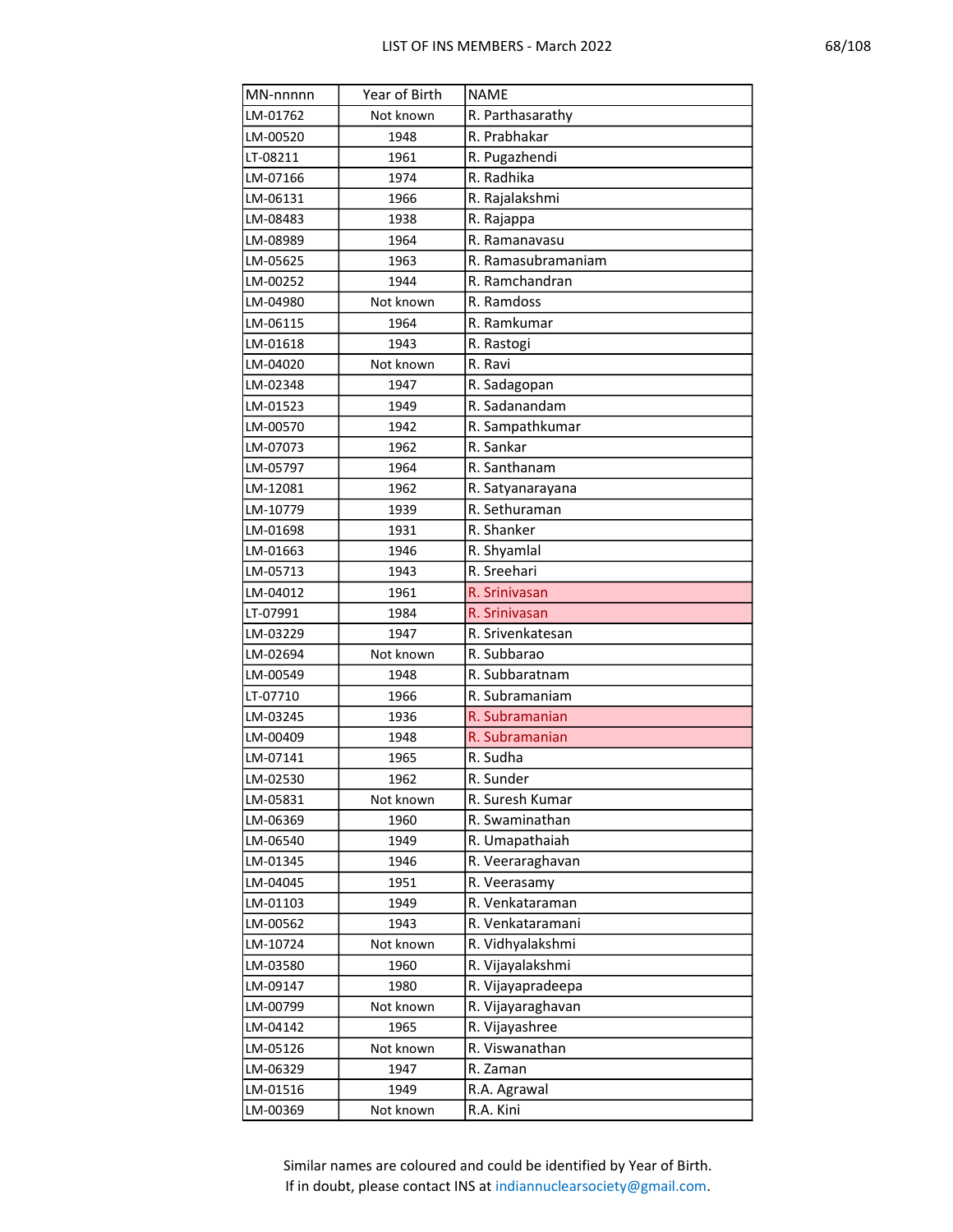|--|

| MN-nnnnn | Year of Birth | <b>NAME</b>     |
|----------|---------------|-----------------|
| LM-02154 | Not known     | R.A. Nagle      |
| LM-08440 | 1958          | R.B. Bhardwaj   |
| LM-06432 | 1965          | R.B. Bhatt      |
| LM-00304 | 1949          | R.B. Grover     |
| LM-02006 | 1953          | R.B. Manolkar   |
| LM-05158 | Not known     | R.B. Yadav      |
| LM-07080 | 1956          | R.B.P. Singh    |
| LM-01351 | Not known     | R.C Vachhani    |
| LM-07393 | 1960          | R.C. Bindal     |
| LM-01348 | 1950          | R.C. Chaubey    |
| LM-05172 | Not known     | R.C. Khandelwal |
| LM-00983 | 1943          | R.C. Pant       |
| LM-00100 | 1938          | R.C. Rastogi    |
| LM-06607 | 1944          | R.C. Rawal      |
| LM-06116 | 1945          | R.C. Sethi      |
| LM-05613 | 1944          | R.C. Sinha      |
| LM-12507 | 1957          | R.D Patel       |
| LM-04998 | 1961          | R.D. Bedse      |
| LM-03519 | Not known     | R.D. Bhanushali |
| LM-05114 | Not known     | R.D. Bhatt      |
| LM-08661 | 1952          | R.D. Deshmukh   |
| LM-01240 | 1947          | R.D. Iyengar    |
| LM-00521 | 1942          | R.D. Kale       |
| LM-04598 | 1963          | R.D. Kulkarni   |
| LM-01087 | Not known     | R.D. Lele       |
| LM-05775 | Contact INS   | R.D.S. Yadav    |
| LM-06442 | Contact INS   | R.D.S. Yadav    |
| LM-08217 | 1959          | R.F. Sequeira   |
| LM-00317 | 1949          | R.G. Agrawal    |
| LM-01662 | Not known     | R.G. Bhogale    |
| LM-01746 | 1960          | R.G. Marathe    |
| LM-04974 | 1966          | R.G. Pathak     |
| LM-02153 | Not known     | R.G. Swami      |
| LM-05090 | 1952          | R.G. Yeotikar   |
| LM-00590 | Not known     | R.H. Krishnan   |
| LM-01659 | 1949          | R.I. Gujrathi   |
| LM-00627 | 1952          | R.I.K. Moorthy  |
| LM-01898 | 1938          | R.J. Kulkarni   |
| LM-00839 | 1956          | R.J. Patel      |
| LM-10574 | 1984          | R.J. Raju       |
| LM-01327 | 1941          | R.J. Singh      |
| LM-01704 | Not known     | R.J. Vyas       |
| LM-00868 | 1947          | R.K Bhatnagar   |
| LM-09484 | 1967          | R.K Gupta       |
| LM-06444 | Not known     | R.K. Agnani     |
| LM-00234 | 1946          | R.K. Arora      |
| LM-07670 | 1964          | R.K. Bajpai     |
| LM-03211 | 1956          | R.K. Bhagat     |
| LM-04137 | 1936          | R.K. Bhargava   |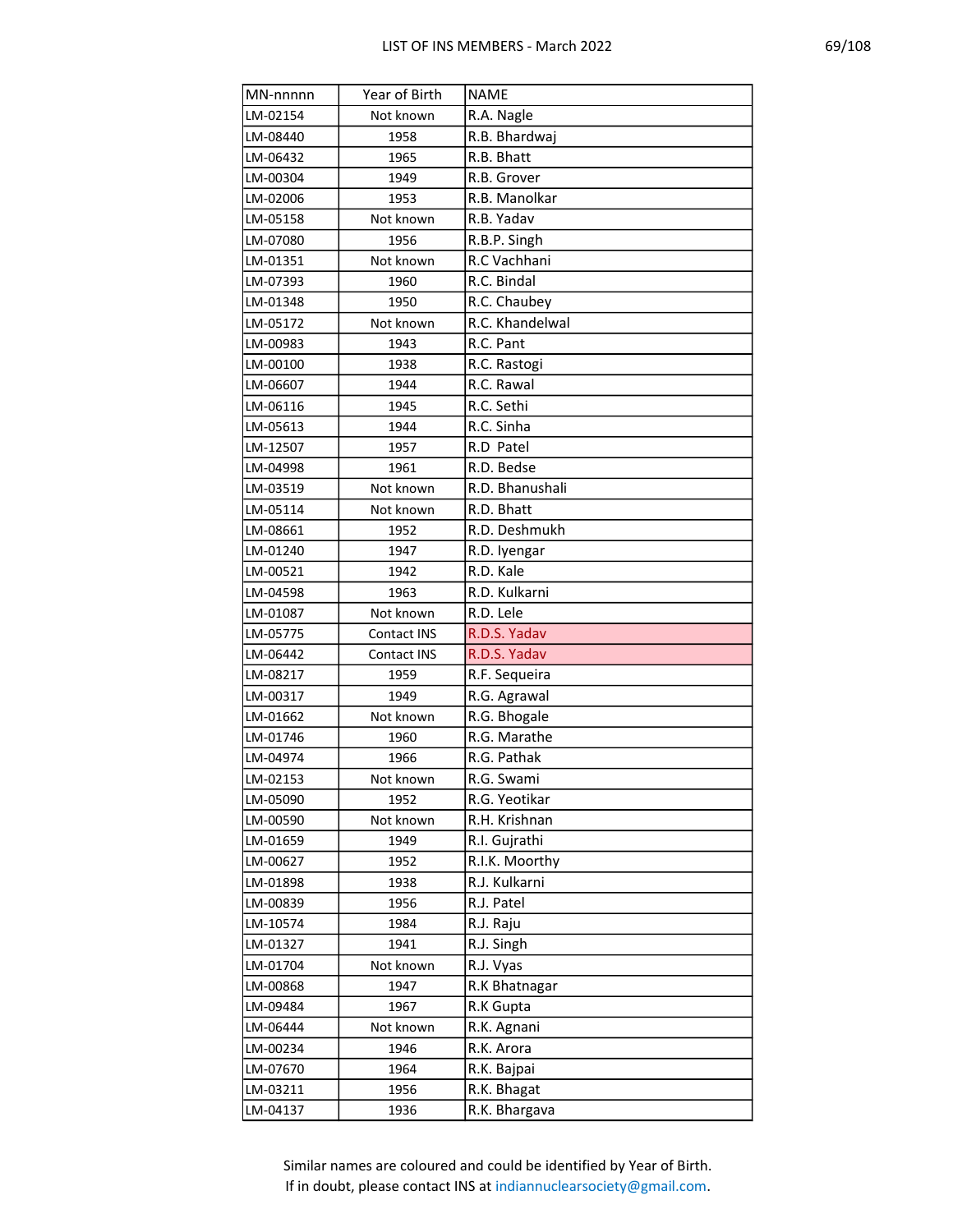| MN-nnnnn | Year of Birth | <b>NAME</b>     |
|----------|---------------|-----------------|
| LM-00424 | 1952          | R.K. Budhwar    |
| LM-06558 | 1967          | R.K. Chauhan    |
| LM-02138 | 1951          | R.K. Chugha     |
| LM-04028 | 1950          | R.K. Dayal      |
| LM-00643 | 1933          | R.K. Dhumwad    |
| LM-00558 | 1930          | R.K. Garg       |
| LM-03539 | Not known     | R.K. Ghosh      |
| LM-10179 | 1939          | R.K. Gupta      |
| LM-02071 | 1951          | R.K. Gupta      |
| LM-05639 | Not known     | R.K. Jakati     |
| LM-00162 | 1940          | R.K. Kapoor     |
| LM-00687 | 1948          | R.K. Kher       |
| LM-05672 | 1958          | R.K. Khera      |
| LM-04890 | Not known     | R.K. Malhotra   |
| LM-03542 | 1951          | R.K. Marwah     |
| LM-00266 | 1941          | R.K. Mathur     |
| LM-08254 | 1956          | R.K. Mistry     |
| LM-07092 | 1978          | R.K. Mittal     |
| LM-00349 | 1947          | R.K. Modi       |
| LM-01201 | Not known     | R.K. Nagdaune   |
| LM-00167 | 1940          | R.K. Nigam      |
| LM-01598 | 1950          | R.K. Patil      |
| LM-00617 | 1953          | R.K. Puri       |
| LM-05719 | Not known     | R.K. Purohit    |
| LM-04599 | 1960          | R.K. Rajawat    |
| LM-01468 | 1946          | R.K. Rastogi    |
| LT-07769 | 1959          | R.K. Saha Roy   |
| LM-06146 | 1968          | R.K. Sahu       |
| LM-01146 | 1946          | R.K. Saraf      |
| LM-02111 | 1950          | R.K. Sharma     |
| LM-00639 | 1953          | R.K. Singh      |
| LM-02004 | 1961          | R.K. Singh      |
| LM-07016 | 1968          | R.K. Singh      |
| LM-00321 | 1951          | R.K. Sinha      |
| LM-05054 | 1953          | R.K. Srivastava |
| LM-01100 | 1942          | R.K. Tharayil   |
| LM-01620 | 1963          | R.K. Vatsa      |
| LM-05429 | 1951          | R.K. Verma      |
| LM-06584 | 1964          | R.K. Verma      |
| LM-01615 | Not known     | R.K. Yadav      |
| LM-00145 | 1944          | R.L. Pandey     |
| LM-05488 | 1955          | R.L. Sharma     |
| LM-04294 | 1955          | R.M. Altekar    |
| LM-01963 | 1948          | R.M. Bhat       |
| LM-01452 | Not known     | R.M. Ganguly    |
| LM-03548 | 1954          | R.M. Sawant     |
| LM-00417 | 1944          | R.M. Sharma     |
| LM-05030 | Not known     | R.M. Sinha      |
| LM-01853 | 1958          | R.M. Tripathi   |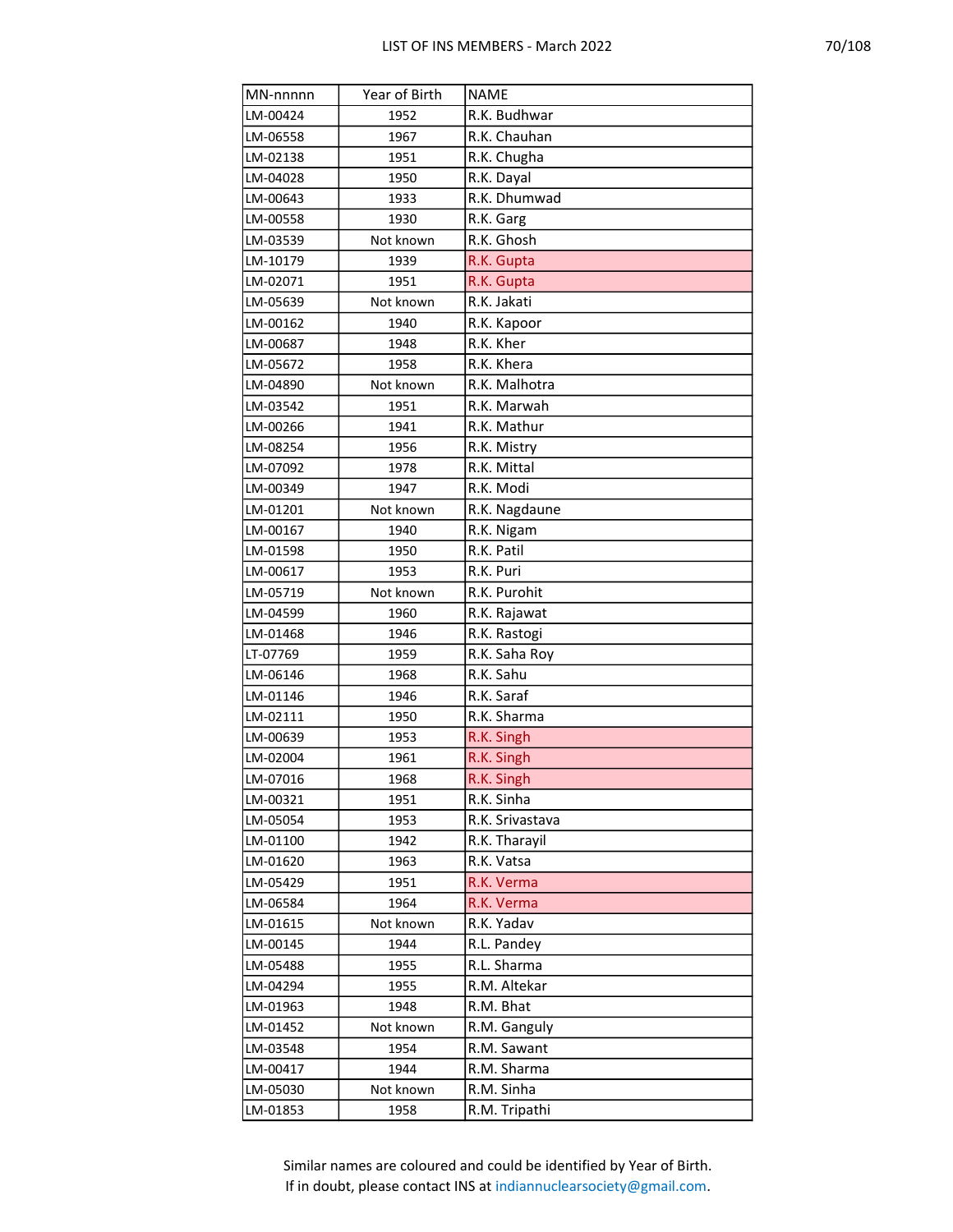| MN-nnnnn | Year of Birth | <b>NAME</b>        |
|----------|---------------|--------------------|
| LM-00885 | 1949          | R.M.P. Verma       |
| LM-01033 | 1941          | R.N. Arya          |
| LM-00380 | 1937          | R.N. Bhat          |
| LM-01831 | Not known     | R.N. Bhatnagar     |
| LM-00710 | 1956          | R.N. Bhawal        |
| LM-01640 | Not known     | R.N. Chaturvedi    |
| LM-00244 | 1947          | R.N. Das           |
| LM-04164 | 1950          | R.N. Jayaraj       |
| LM-01880 | 1949          | R.N. Jindal        |
| LM-01874 | 1952          | R.N. Khanijo       |
| LM-05042 | 1944          | R.N. Prasad        |
| LM-05852 | 1959          | R.N. Sharma        |
| LM-01955 | 1944          | R.N. Vadiwala      |
| LM-10152 | 1980          | R.Nanda Kumar      |
| LM-03244 | 1943          | R.Narayana Iyengar |
| LM-05824 | 1946          | R.P. Anand         |
| LM-00222 | 1953          | R.P. Gupta         |
| LM-05798 | 1953          | R.P. Gupta         |
| LM-04929 | 1966          | R.P. Gupta         |
| LM-01823 | 1943          | R.P. Gurg          |
| LM-06196 | 1945          | R.P. Jain          |
| LM-01190 | 1951          | R.P. Jain          |
| LM-04231 | 1945          | R.P. Kapoor        |
| LM-00693 | Not known     | R.P. Prabhu        |
| LM-01505 | 1956          | R.P. Raju          |
| LM-04124 | 1957          | R.P. Raju          |
| LM-06939 | 1964          | R.P. Ramraje       |
| LM-01777 | 1946          | R.P. Saini         |
| LM-05402 | 1945          | R.P. Singh         |
| LM-05035 | 1961          | R.P. Singh         |
| LM-00437 | Contact INS   | R.P. Sinha         |
| LM-04167 | Contact INS   | R.P. Sinha         |
| LM-02298 | 1949          | R.P. Sripathy      |
| LM-02349 | 1946          | R.P. Tangri        |
| LM-01719 | 1955          | R.P.S. Tomer       |
| LM-05190 | Not known     | R.R. Barot         |
| LM-01960 | 1958          | R.R. Chitnis       |
| LM-06768 | 1957          | R.R. Doctor        |
| LM-01474 | 1950          | R.R. Jagtap        |
| LM-02007 | 1953          | R.R. Patankar      |
| LM-04092 | 1963          | R.R. Sahaya        |
| LM-00699 | Not known     | R.R. Sharma        |
| LM-06363 | 1957          | R.R. Sonde         |
| LM-01219 | Not known     | R.R. Wamorkar      |
| LM-03502 | 1952          | R.R.S. Yadav       |
| LM-00876 | 1947          | R.S Mehrotra       |
| LM-00618 | Not known     | R.S. Alekal        |
| LM-06793 | 1943          | R.S. Chhokra       |
| LM-00430 | Not known     | R.S. Chowdhary     |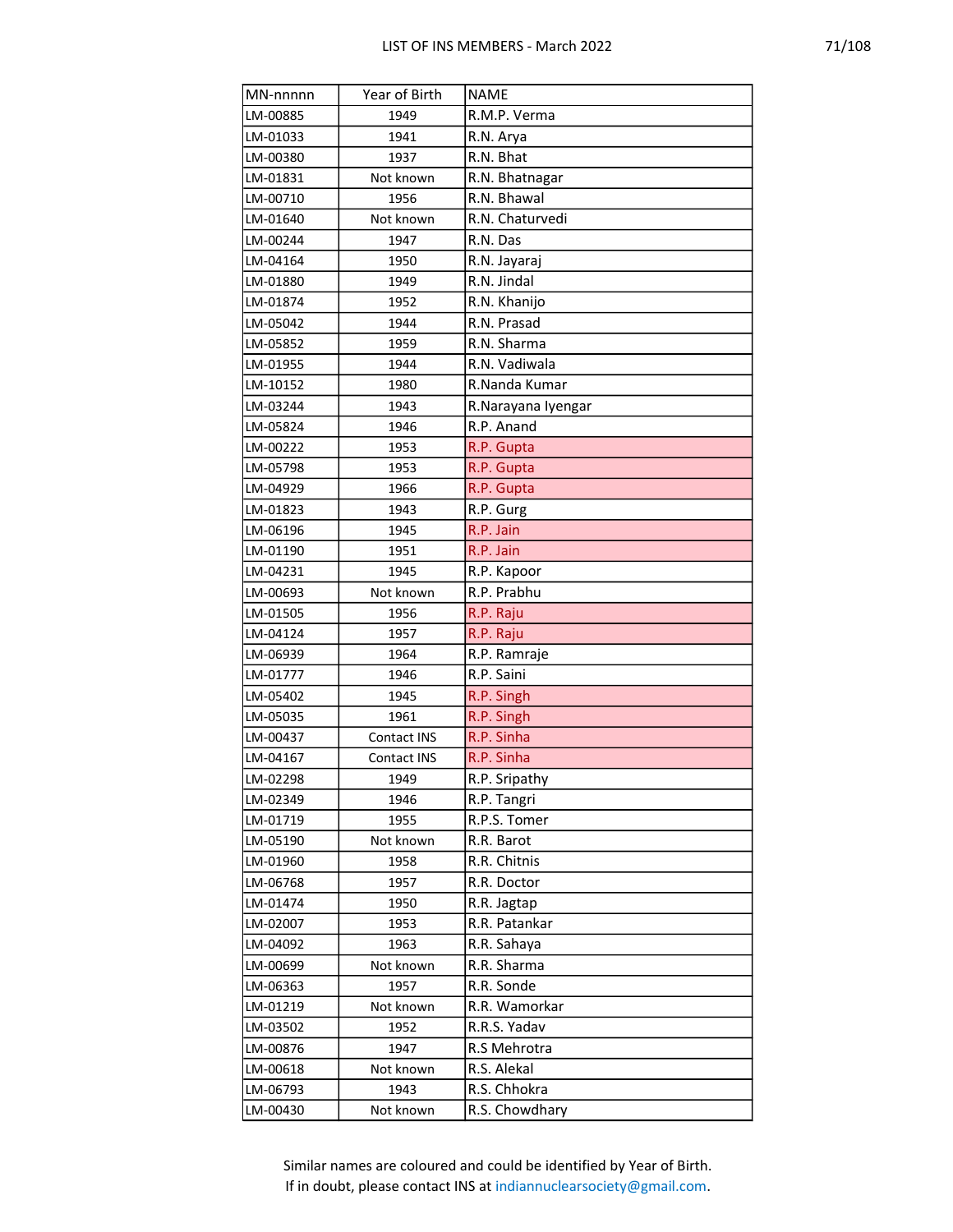| MN-nnnnn | Year of Birth | <b>NAME</b>               |
|----------|---------------|---------------------------|
| LM-00310 | 1945          | R.S. Deshpande            |
| LM-04910 | 1948          | R.S. Garha                |
| LM-00263 | 1955          | R.S. Jha                  |
| LM-00731 | 1935          | R.S. Kumar                |
| LM-01511 | 1950          | R.S. Lokhande             |
| LM-00040 | Not known     | R.S. Mani                 |
| LM-04919 | 1952          | R.S. Modak                |
| LM-06488 | 1957          | R.S. Prakash              |
| LM-05462 | 1955          | R.S. Rajora               |
| LM-05881 | 1965          | R.S. Sawant               |
| LM-01157 | Not known     | R.S. Shetty               |
| LM-05811 | 1961          | R.S. Shriwastaw           |
| LM-00357 | Contact INS   | R.S. Singh                |
| LM-00661 | Contact INS   | R.S. Singh                |
| LM-06935 | 1969          | R.S. Songira              |
| LM-00621 | 1955          | R.S. Soni                 |
| LM-07477 | 1947          | R.S. Vaghasiya            |
| LM-04500 | 1949          | R.S. Varadhan             |
| LM-01386 | 1936          | R.Shankar Singh           |
| LM-11059 | 1976          | R.Suresh Kumar            |
| LM-01037 | 1933          | R.T. Kulkarni             |
| LM-06103 | 1948          | R.T. Savalia              |
| LM-09956 | 1983          | R. Thulasi Nadha Reddy    |
| LM-01209 | Not known     | R.V Dhond                 |
| LM-04014 | Not known     | R.V. Amalraj              |
| LM-01514 | 1960          | R.V. Hawaldar             |
| LM-02084 | 1952          | R.V. Kamat                |
| LM-02002 | 1949          | R.V. Koparde              |
| LM-07175 | 1960          | R.V. Kulkarni             |
| LM-01161 | 1940          | R.V. Patil                |
| LM-05717 | 1961          | R.V. Singh                |
| LM-06095 | 1963          | R.V. Subba Rao            |
| LM-06339 | 1960          | R.V. Upadhyay             |
| LM-08253 | 1969          | R.V.R.L. Visweswara Rao   |
| LM-00924 | 1947          | R.Y. Apte                 |
| LM-12050 | 1966          | Rabi Narayan Sarangi      |
| LM-06758 | 1965          | Rabindra Guptnath Singh   |
| LM-09584 | 1963          | Rabindra Nath Sen         |
| AM-12706 | 1994          | Rachana Phulera           |
| LM-08621 | 1966          | Radha Ajit Bal            |
| LM-04168 | 1940          | Radha R. Das              |
| LM-05662 | 1948          | Radhakrishna J. Pai       |
| LM-05049 | 1965          | Radhe Shyam Prasad        |
| LM-10118 | 1966          | Raghavan KRS              |
| LM-09392 | 1953          | Raghavendra Anant Raichur |
| LM-12027 | 1969          | Raghu Prasad Rath         |
| LM-06351 | 1969          | Raghunath Acharya         |
| LM-09983 | 1984          | Raghunath R               |
| LM-12049 | 1966          | Raghupati Roy             |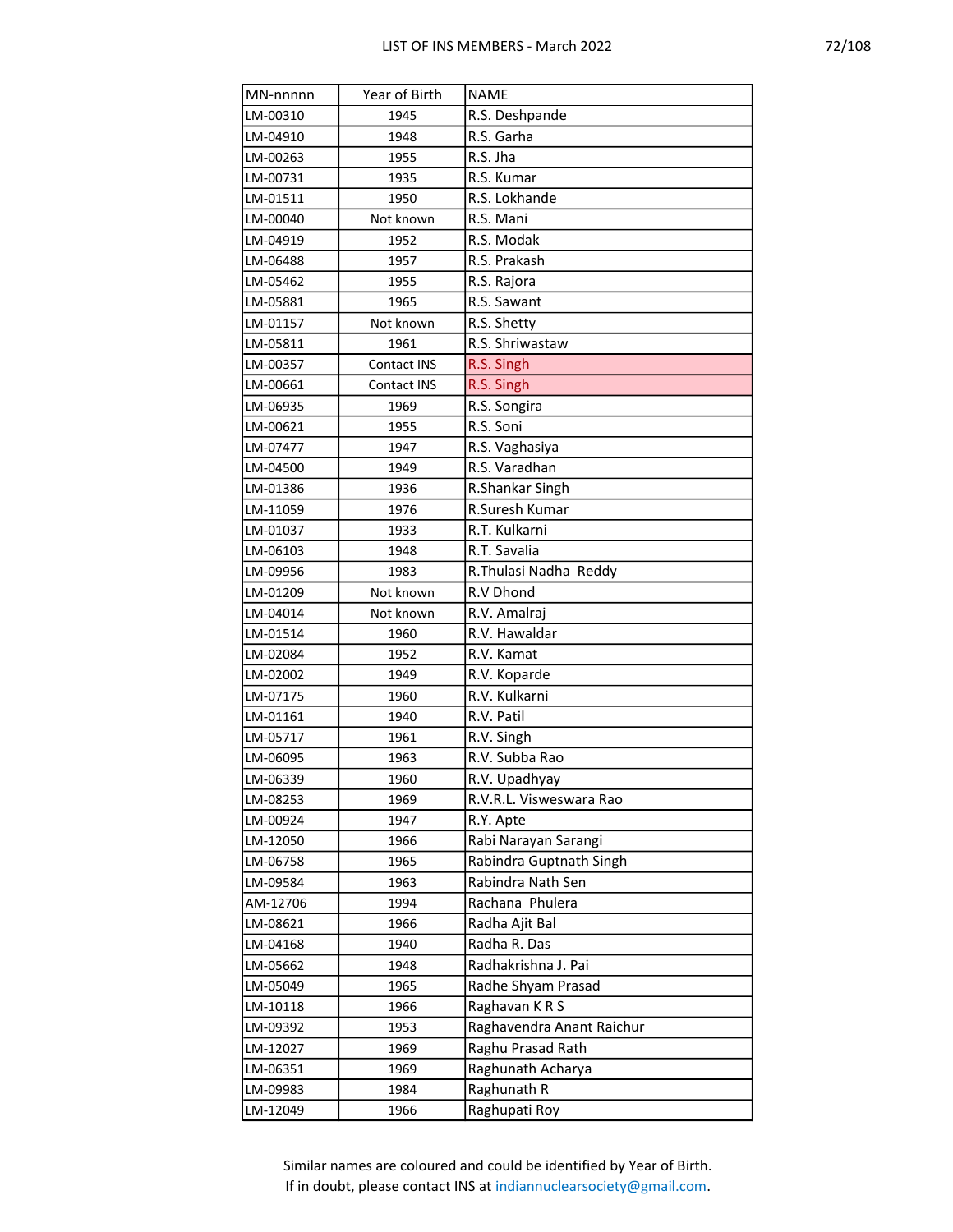| MN-nnnnn    | Year of Birth | <b>NAME</b>                |
|-------------|---------------|----------------------------|
| LM-07614    | 1966          | Raghvendra Tewari          |
| LT-07761    | 1972          | Rahman Sarwar Khan         |
| LM-12567    | 1985          | Rahul Upreti               |
| LT-07683    | 1973          | Rahul Aeron                |
| LM-12533    | 1993          | Rahul Babaso Yadav         |
| LM-10683    | 1960          | Rahul Banerjee             |
| LM-09469    | 1982          | <b>Rahul Mittal</b>        |
| LM-08473    | 1982          | Rahul Pratap Singh         |
| LT-07917.01 | 1977          | Rahul R. Datey             |
| LT-07977.02 | 1980          | Rahul Tiwari               |
| LM-08698    | 1975          | Raj Karn Singh             |
| LM-09914    | 1974          | Raj Kumar Gupta            |
| LM-05718    | Contact INS   | Raj Kumar Gupta            |
| LM-06956    | 1973          | Raj Kumar Soni             |
| LM-05578    | 1967          | Raj Pati Mishra            |
| LM-08463    | 1965          | Raj Singh                  |
| LM-09506    | 1972          | Raja Arvind Singh          |
| LM-10277    | 1975          | Raja Kishore Moharana      |
| LM-05510    | 1965          | Raja Ram Yadav             |
| LM-05752    | Not known     | Rajamouli Hunsigida        |
| LM-10685    | 1959          | Rajan Babu                 |
| LM-01357    | 1948          | Rajani Grover              |
| LM-09456    | 1968          | Rajarshi Das               |
| LM-08686    | 1970          | Rajdeep                    |
| LM-08904    | 1962          | Rajeeb Ranjan Mallick      |
| LM-05609    | 1961          | Rajeev Bidwai              |
| LM-08971    | 1963          | Rajeev Godbole             |
| LM-07212    | 1967          | Rajeev Keswani             |
| LM-07090    | 1978          | Rajeev Kumar               |
| LM-11044    | 1984          | Rajeev Kumar               |
| LM-07089    | 1965          | Rajeev Kumar Goyal         |
| LM-09403    | 1966          | Rajeev Kumar Puri          |
| LM-09406    | 1982          | Rajeev Ranjan Prasad       |
| LM-05197    | 1968          | Rajeev Varshney            |
| LM-06871    | 1970          | Rajeeva Ranjan             |
| LM-07122    | 1965          | Rajendra C. Deshmukh       |
| LM-08629    | 1957          | Rajendra Dattajirao Mane   |
| LM-12543    | 1975          | Rajendra Kumar Chaturvedi  |
| LM-05558    | 1942          | Rajendra Kumar Gupta       |
| LM-05441    | Not known     | Rajendra Kumar Jain        |
| LM-05570    | 1955          | Rajendra Kumar Khabya      |
| LM-08911    | 1968          | Rajendra Kumar Purohit     |
| LM-08411    | 1961          | Rajendra Kumar Saxena      |
| LM-05501    | 1969          | Rajendra Kumar Seth        |
| LM-10625    | 1962          | Rajendra Mahadeo Nagaonkar |
| LM-10770    | 1970          | Rajendra Manchanda Chavan  |
| LM-02078    | 1945          | Rajendra Prasad            |
| LM-09592    | 1976          | Rajendra Prasad            |
| LM-09510    | 1970          | Rajendra Prasad Behera     |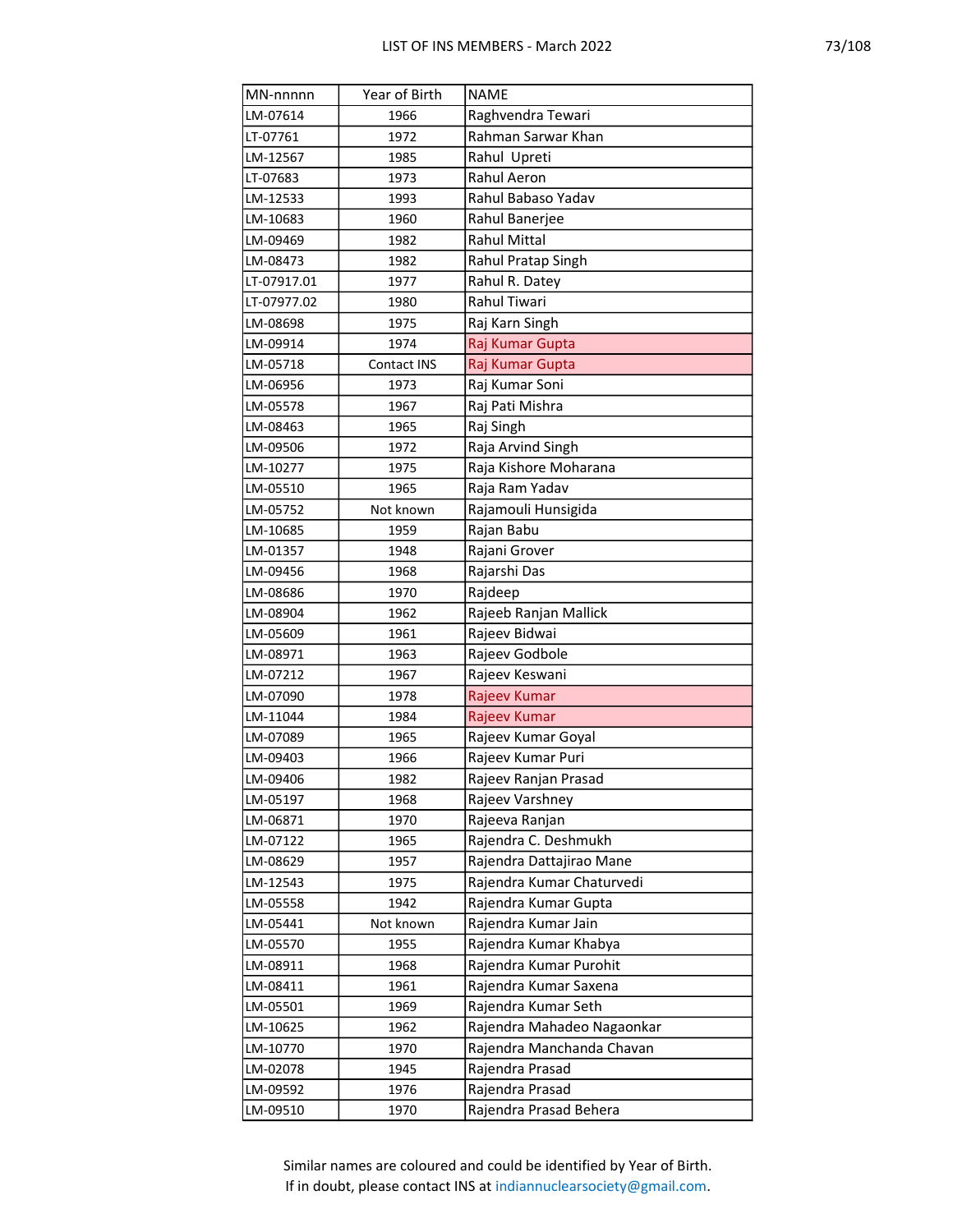| MN-nnnnn | Year of Birth | <b>NAME</b>               |
|----------|---------------|---------------------------|
| LM-09430 | 1978          | Rajendra Prasad Patra     |
| LM-10659 | 1972          | Rajendra Prasad Rachaputi |
| LM-05507 | Not known     | Rajendra Prasad Sharma    |
| LM-06870 | 1953          | Rajendra Prasd Singh      |
| LM-01472 | 1953          | Rajendra Shrivastav       |
| LM-04894 | 1938          | Rajendra Singh            |
| LM-10626 | 1967          | Rajendra Singh Rajput     |
| LM-10193 | 1980          | Rajendrakumar M           |
| LM-08228 | 1964          | Rajendrakumar Y. Budihal  |
| LM-08294 | 1976          | Rajendrasinh Solanki      |
| LM-11048 | 1985          | Rajesh                    |
| LM-06932 | 1961          | Rajesh .N. Gandhi         |
| LM-05198 | Not known     | Rajesh A. Patel           |
| LM-08655 | 1982          | Rajesh Arun Thakare       |
| LM-07723 | 1978          | Rajesh Barnwal            |
| LM-03506 | 1937          | Rajesh Chandra            |
| LM-05469 | 1962          | Rajesh Kumar              |
| LM-01622 | 1963          | Rajesh Kumar              |
| LM-07052 | 1965          | Rajesh Kumar              |
| LM-06938 | 1968          | Rajesh Kumar              |
| LM-08420 | 1967          | Rajesh Kumar Chaube       |
| LM-06460 | 1967          | Rajesh Kumar Mishra       |
| LM-08632 | 1976          | Rajesh Kumar Patel        |
| LM-12731 | 1968          | Rajesh Kumar Singh        |
| LM-07778 | 1978          | Rajesh Kumar Singh        |
| LM-12698 | 1991          | Rajesh Kumar Verma        |
| LM-12052 | 1983          | Rajesh Locharala          |
| LM-06937 | 1959          | Rajesh M. Maniar          |
| LM-08930 | 1970          | Rajesh N. Shah            |
| LM-01020 | Not known     | Rajesh Taneja             |
| LM-06133 | 1973          | Rajesh V. Pai             |
| LM-10504 | 1980          | Rajesh Venimadhav Acharya |
| LM-00556 | 1932          | Rajeshwar Sahai Verma     |
| LM-06140 | Not known     | Rajeshwar Singh           |
| LM-05001 | 1956          | Rajgopal Mohanty          |
| LM-09404 | 1980          | Rajib Das                 |
| LM-02037 | Not known     | Rajinderjeet Singh        |
| LM-02099 | Not known     | Rajiv Agrawal             |
| LM-00914 | 1950          | Rajiv Bhargava            |
| LM-06158 | 1963          | Rajiv Gupta               |
| LM-10774 | 1969          | Rajiv Jain                |
| LM-09471 | 1959          | Rajiv Kumar Sharma        |
| LM-07093 | 1965          | Rajiv M. Dhupkar          |
| LM-09468 | 1975          | Rajiv Ranjan              |
| LM-10184 | 1948          | Rajiv Sikka               |
| LM-08891 | 1959          | Rajiv Vimal               |
| LM-01825 | 1956          | Rajkumar Jain             |
| LM-12747 | 1989          | Rajni Verma               |
| LM-12513 | 1976          | Rajnish Kumar             |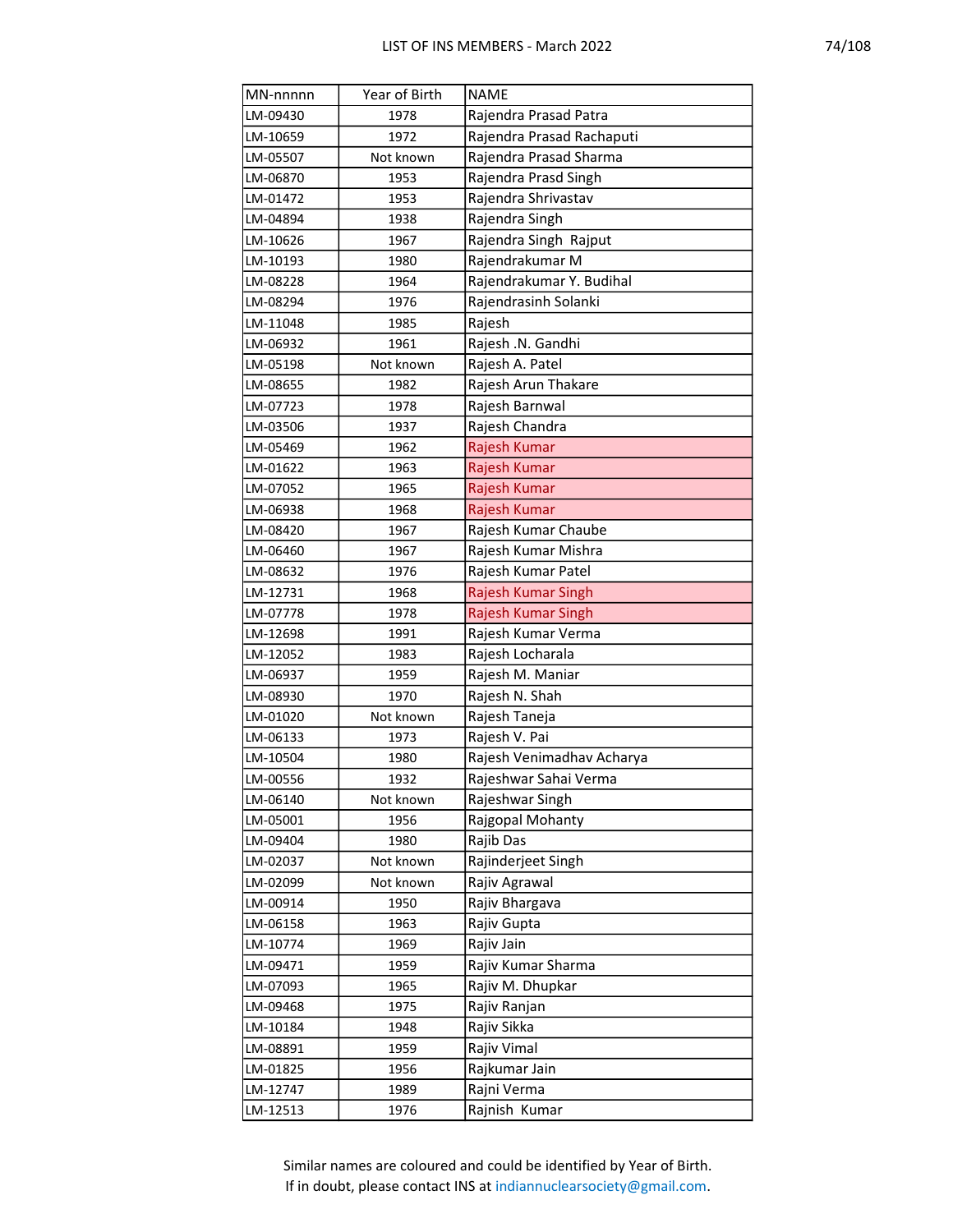| MN-nnnnn    | Year of Birth | <b>NAME</b>                    |
|-------------|---------------|--------------------------------|
| LM-06434    | 1953          | Rajnish Prakash                |
| LM-07076    | 1965          | Rajseh kumar Mishra            |
| LM-08649    | 1974          | Rajwardhan N. Ambade           |
| LM-12523    | 1989          | Rakesh Ranjan                  |
| LM-05586    | 1962          | Rakesh Kumar                   |
| LM-10633    | 1948          | Rakesh Kumar Bhandari          |
| LM-10550    | 1978          | Rakesh Kumar Mourya            |
| LT-08197.01 | 1973          | Rakesh Kumar Pathak            |
| LM-06904    | 1970          | Rakesh Kumar Singh             |
| LM-05768    | 1963          | Rakesh Kumar Singhal           |
| LM-09386    | 1984          | Rakesh Madhukar Shriwardhankar |
| LM-08611    | 1968          | Rakesh Ranjan                  |
| LM-10256    | 1985          | Rakesh Ranjan                  |
| LM-06612    | 1969          | Rakesh Ras Bihari              |
| LM-08928    | 1949          | Rakesh Shah                    |
| LT-07738    | 1975          | Rakesh Vinayak Varadkar        |
| LM-10773    | 1978          | Raksha Rajput                  |
| LM-06898    | 1978          | Ram A. Palaskar                |
| LM-04102    | 1968          | Ram B. Agarwal                 |
| LM-02027    | 1955          | Ram Bilas Sharma               |
| LM-05431    | Not known     | Ram Chandra Bohra              |
| LM-06165    | Not known     | Ram Chandra Purohit            |
| LM-04573    | 1956          | Ram Charan Sharma              |
| LM-01018    | 1955          | Ram Gopal Saini                |
| LM-04574    | 1954          | Ram Kishan                     |
| LM-05119    | 1967          | Ram Kishan Maheshwari          |
| LM-06872    | 1978          | Ram Kishor                     |
| LM-05522    | 1958          | Ram Krishan Sharma             |
| LM-06924    | 1955          | Ram Niranjan Sharma            |
| LM-10156    | 1966          | Ram Niwas Singh                |
| LM-01092    | 1950          | Ram Prakash Agarwal            |
| LM-10656    | 1956          | Ram Prakash Jaiswal            |
| LM-02382    | 1961          | Ram Pratap                     |
| LM-02513    | 1938          | Ram Raj Shukla                 |
| LM-00158    | 1937          | Ram Sarup                      |
| LM-10556    | 1987          | Rama Shankar                   |
| LM-05393    | 1969          | Ramaiah Nachammai              |
| LM-06765    | 1960          | Ramakant Garg                  |
| LM-07083    | 1961          | Ramakant M. Kadam              |
| LM-12697    | 1956          | Ramakrishna Rao Muthyala       |
| LM-10603    | 1967          | Ramakrishnan V.                |
| LM-03127    | 1966          | Ramani Venugopalan             |
| LT-07768    | 1979          | Ramanuj Parihar                |
| LM-11065    | 1983          | Ramar R                        |
| LM-09909    | 1977          | Ramaranjan K                   |
| LM-05785    | 1956          | Ramasamy Sethuraman            |
| LM-05804    | 1956          | Ramchandra F. Dhanvij          |
| LM-04590    | 1955          | Ramdas Bhattacharya            |
| LM-08246    | 1949          | Ramendra Gupta                 |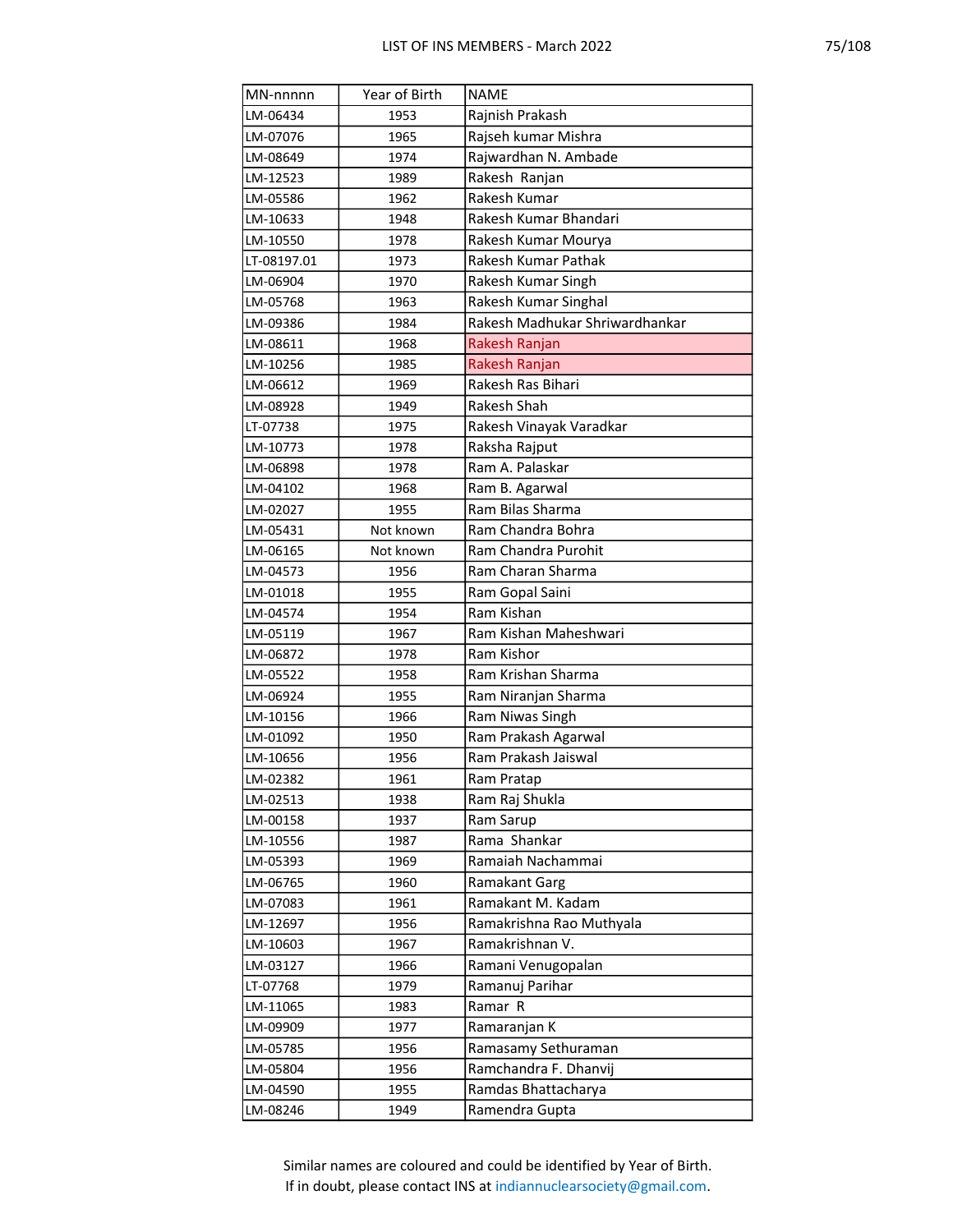| MN-nnnnn    | Year of Birth | <b>NAME</b>                |
|-------------|---------------|----------------------------|
| LM-00652    | 1951          | Ramesh C. Malik            |
| LM-08946    | 1951          | Ramesh C. Sharma           |
| LM-08476    | 1967          | Ramesh Chand Gupta         |
| LM-01065    | 1960          | <b>Ramesh Chand Rannot</b> |
| LM-07766    | 1949          | Ramesh Chander             |
| LM-05005    | 1953          | <b>Ramesh Chandra</b>      |
| LM-09917    | 1960          | <b>Ramesh Chandra</b>      |
| LM-04136    | 1943          | Ramesh Chandra Sharma      |
| LM-00120    | Not known     | Ramesh Chandra Verma       |
| LM-04101    | 1942          | Ramesh Jethanandani        |
| LM-11081    | 1975          | Ramesh Kumar Buddu         |
| LM-05086    | 1961          | Ramesh Kumar Sunderlal     |
| LM-02127    | 1947          | Ramesh Kumar Suri          |
| LM-05051    | 1948          | Ramesh Rao                 |
| LM-00489    | 1945          | Rameshlal Wadhwa           |
| LM-05483    | 1959          | Rameshwar Lal              |
| LM-05465    | 1954          | Rameshwar Lal Sharma       |
| LM-05863    | 1949          | Rameshwer L. Suthar        |
| LM-04278    | Not known     | Ramnandan Prasad Singh     |
| LM-08617    | 1972          | Rampal                     |
| LM-06948    | 1974          | Ramu Ram                   |
| LM-12036    | 1982          | Ranadheer Khadake          |
| LM-01077    | 1949          | Ranadhir Dey               |
| LM-01376    | Not known     | Ranajit Kumar Palit        |
| LM-10555    | 1968          | Randhir Kumar              |
| LM-12536    | 1978          | Randhir Kumar Misra        |
| LM-10597    | 1982          | Ranga Ramakrishna          |
| LM-10598    | 1983          | Ranga Vijayalaxmi          |
| LM-08221    | 1943          | Ranganath V. Rao           |
| LM-09951    | 1982          | Rangasamy R.G              |
| LM-06533    | 1962          | Rani B. Menon              |
| LM-10176    | 1985          | Ranipet Hafeez Basha       |
| LM-07001    | 1963          | Ranjan Kumar               |
| LM-10509    | 1970          | Ranjan Mittal              |
| LM-03239    | 1964          | Ranjay Sharan              |
| LT-07990    | 1973          | Ranjeet Singh              |
| LM-12677    | 1994          | Ranjeet Vikram Kalia       |
| LM-03561    | 1964          | Ranji Joseph               |
| LM-06378    | 1966          | Ranjit A. Date             |
| LM-10190    | 1952          | Ranjit Raj Kakde           |
| LM-02328    | 1963          | Ranjit Sharma              |
| LM-08445    | 1961          | Raphael Hernandez          |
| LM-01014    | 1956          | Rashmi Jain                |
| LT-07996.02 | 1972          | Rashmin J. Shah            |
| LM-10238    | 1981          | Ratan Vyas                 |
| LM-11028    | 1984          | Ratheesh S                 |
| LM-01599    | 1937          | Ratnakar Shetiya           |
| LM-00477    | Not known     | Ratnam V. Velichety        |
| LM-07727    | 1976          | Ratnesh Kumar Misra        |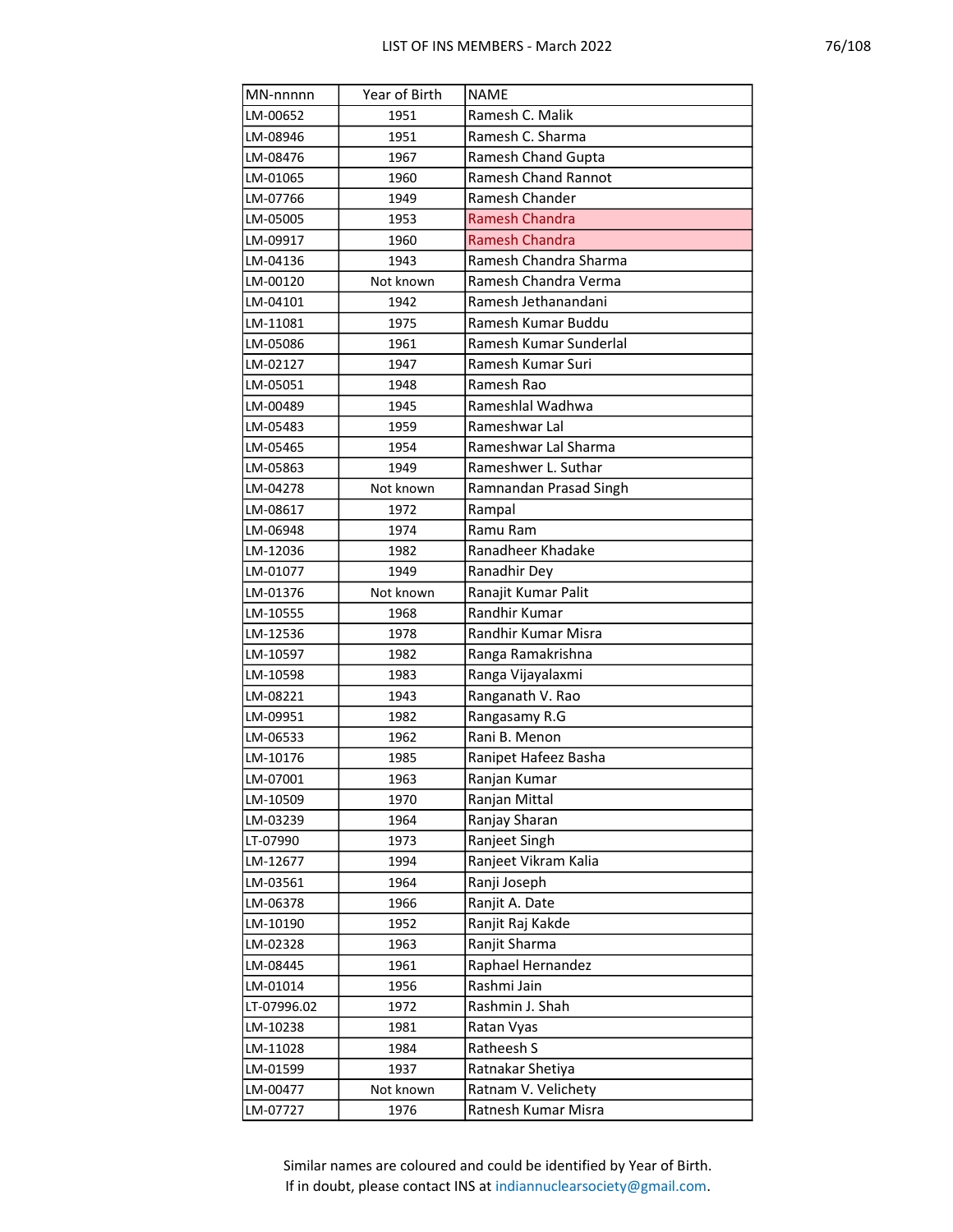| MN-nnnnn             | Year of Birth | <b>NAME</b>                             |
|----------------------|---------------|-----------------------------------------|
| LM-10754             | 1988          | Ratnesh Singh                           |
| LM-09253             | 1974          | Ratnesh Singh Sengar                    |
| LM-10164             | 1966          | Raudas                                  |
| LM-10169             | 1987          | Raveendra K                             |
| LM-10157             | 1958          | Ravi Bhushan Sugla                      |
| LM-05862             | 1952          | Ravi B. Kalia                           |
| LM-07664             | 1978          | Ravi Bansal                             |
| LM-08482             | 1974          | Ravi Harihar Chilkulwar                 |
| LM-10552             | 1987          | Ravi Kant Chaubey                       |
| LM-09448             | 1954          | Ravi Kant Mishra                        |
| LM-12676             | 1976          | Ravi Kiran Akella                       |
| LM-10772             | 1950          | Ravi Prakash                            |
| LM-11087             | 1984          | Ravi Prakash Pandey                     |
| LM-05413             | 1961          | Ravi Prakash Saini                      |
| LM-00457             | 1947          | Ravinder Mago                           |
| LM-08437             | 1971          | Ravindra Kumar                          |
| LM-00464             | Contact INS   | Ravindra Kumar                          |
| LM-08467             | 1981          | Ravindra Kumar Khandelwal               |
| LM-08460             | 1974          | Ravindra Kumar Pant                     |
| LT-07696.02          | 1974          | Ravindra Nath Tiwary                    |
| LM-04908             | 1956          | Ravindra P. Hans                        |
| LM-09446             | 1979          | Ravindra Pathak                         |
| LM-05450             | 1959          | Ravindra Shreemali                      |
| LM-09593             | 1969          | Rayakamath Dinesh Babu                  |
| LM-12089             | 1981          | Reena Sharma                            |
| LM-05112             | 1967          | Reeta Rani Malhotra                     |
| LM-10278             | 1985          | Reetesh Singh Kaurav                    |
| LM-10119             | 1976          | Rehan Ahmed Yakub. Shaikh               |
| LM-08218             | 1967          | Reji A. Ipe                             |
| LM-10512             | 1982          | Remya Sharma                            |
| LM-08497             | 1977          | Renuka Gupta                            |
| LM-08696             | 1976          | Renuka N Patel                          |
| LM-10658             | 1979          | Revathy K                               |
| LM-06869             | Not known     | Rewati Kant                             |
| LM-05594             | 1962          | Rishi Bhardwaj                          |
| LT-07755.06          | 1979          | Rishi Kumar Sharma                      |
| LM-04587             | 1947          | Rishi Paul Singh                        |
| LM-02228             | 1954          | Rishi Raj Sharma                        |
| LM-08469             | 1984          | Rit Desai                               |
| LM-06185             | 1973          | Rita                                    |
| LM-11090             | 1978          | Ritesh Kshetri                          |
| LM-12682             | 1985          | Ritesh Raj                              |
| LM-10267             | 1978          | Ritesh Chandra Singh                    |
| LM-07799             | 1980          | Ritesh Krishnaji Bagul<br>Ritesh Verma  |
| LM-08484             | 1983          |                                         |
| LM-10521             | 1988<br>1976  | Ritu Agarwal                            |
| LM-08691<br>LM-04990 | Not known     | Rituparna Datta (ghosh)<br>Robin Mathew |
|                      |               |                                         |
| LM-09532             | 1975          | Rohan AD                                |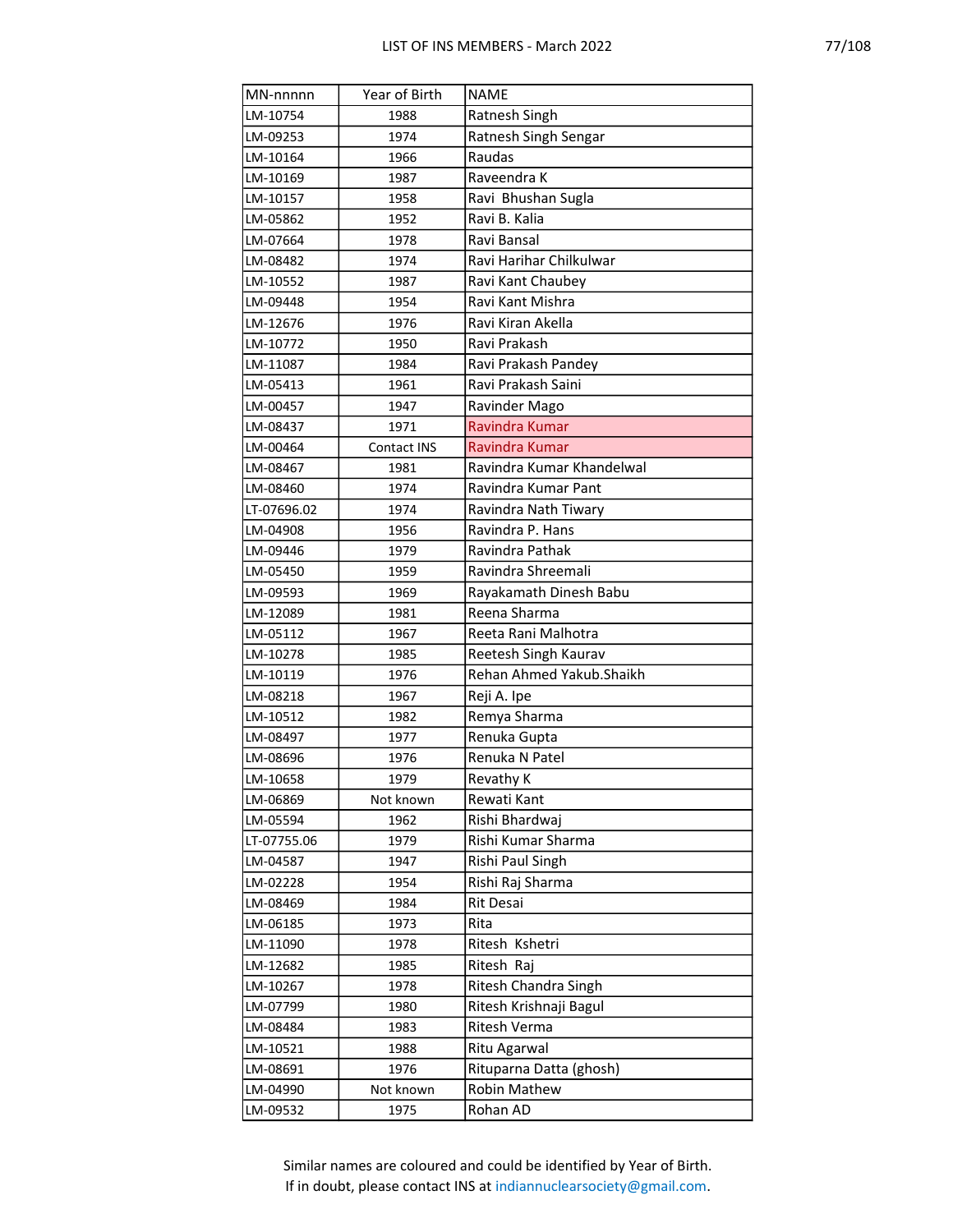|--|

| MN-nnnnn | Year of Birth | <b>NAME</b>             |
|----------|---------------|-------------------------|
| LM-01239 | 1945          | Rohila Nathuram         |
| LM-04987 | 1964          | Rohini Datar            |
| LM-12711 | 1984          | Rohit Jaiswal           |
| LT-07711 | 1968          | Rohit Kumar             |
| LM-05813 | 1972          | Rohit Rastogi           |
| LM-10636 | 1980          | Rohit Shukla            |
| LM-07343 | 1948          | Rohtash Kumar           |
| LM-11046 | 1988          | Roli Pandey             |
| LM-08943 | 1967          | Roopa Bose              |
| LM-04903 | 1953          | Roopak Kumar Gargye     |
| LM-12509 | 1981          | Roshan Singh Chouhan    |
| LM-06730 | 1976          | Ruchi Verma             |
| LM-10514 | 1965          | Rupak Agarwal           |
| LM-08866 | 1969          | Rupali Sharma           |
| LM-10166 | 1979          | <b>Rupchand Agrawal</b> |
| LM-12559 | 1978          | Rupesh Hiraman Gaikwad  |
| LM-10523 | 1977          | Rupesh Kumar            |
| LM-09950 | 1982          | S Bhaskar               |
| LM-10708 | 1977          | S Boomadevi             |
| LM-10649 | 1974          | S Kishore               |
| LM-12085 | 1982          | S Muthu Saravanan       |
| LM-12685 | 1982          | S N Murthy Boddapati    |
| LM-10125 | 1962          | S Nagaraju              |
| LM-10648 | 1982          | S Narmadha              |
| LM-08880 | 1971          | S Somasundaram          |
| LM-08879 | 1969          | S Vijayaraghavan        |
| LM-12575 | 1971          | S. Raghavendra          |
| LM-05564 | 1948          | S. A. Sukheswalla       |
| LM-00887 | 1954          | S. Anantharaman         |
| LM-04042 | Not known     | S. Asok Kumar           |
| LM-06187 | 1960          | S. Baskar               |
| LM-04043 | Contact INS   | S. Baskar               |
| LM-09177 | 1982          | S. Baskaran             |
| LM-01085 | 1942          | S. Bhoopal              |
| LM-06602 | 1965          | S. Chandramouli         |
| LM-10602 | 1967          | S. Chandramouli         |
| LM-10616 | Not known     | S. Chandrasekaran       |
| LM-04936 | 1933          | S. Chandrasekharan      |
| LM-01176 | 1948          | S. Chatterjee           |
| LM-04047 | 1963          | S. Chitra               |
| LM-00004 | 1938          | S. Damodaran            |
| LM-01727 | 1944          | S. Das                  |
| LM-10716 | 1982          | S. Divya                |
| LM-01582 | 1952          | S. Duraisamy            |
| LM-01758 | 1949          | S. Ganesan              |
| LM-10631 | 1968          | S. Ganesan              |
| LM-07165 | 1973          | S. Ganesh               |
| LM-01589 | Not known     | S. Gopalakrishnan       |
| LM-02192 | 1948          | S. Govindrajan          |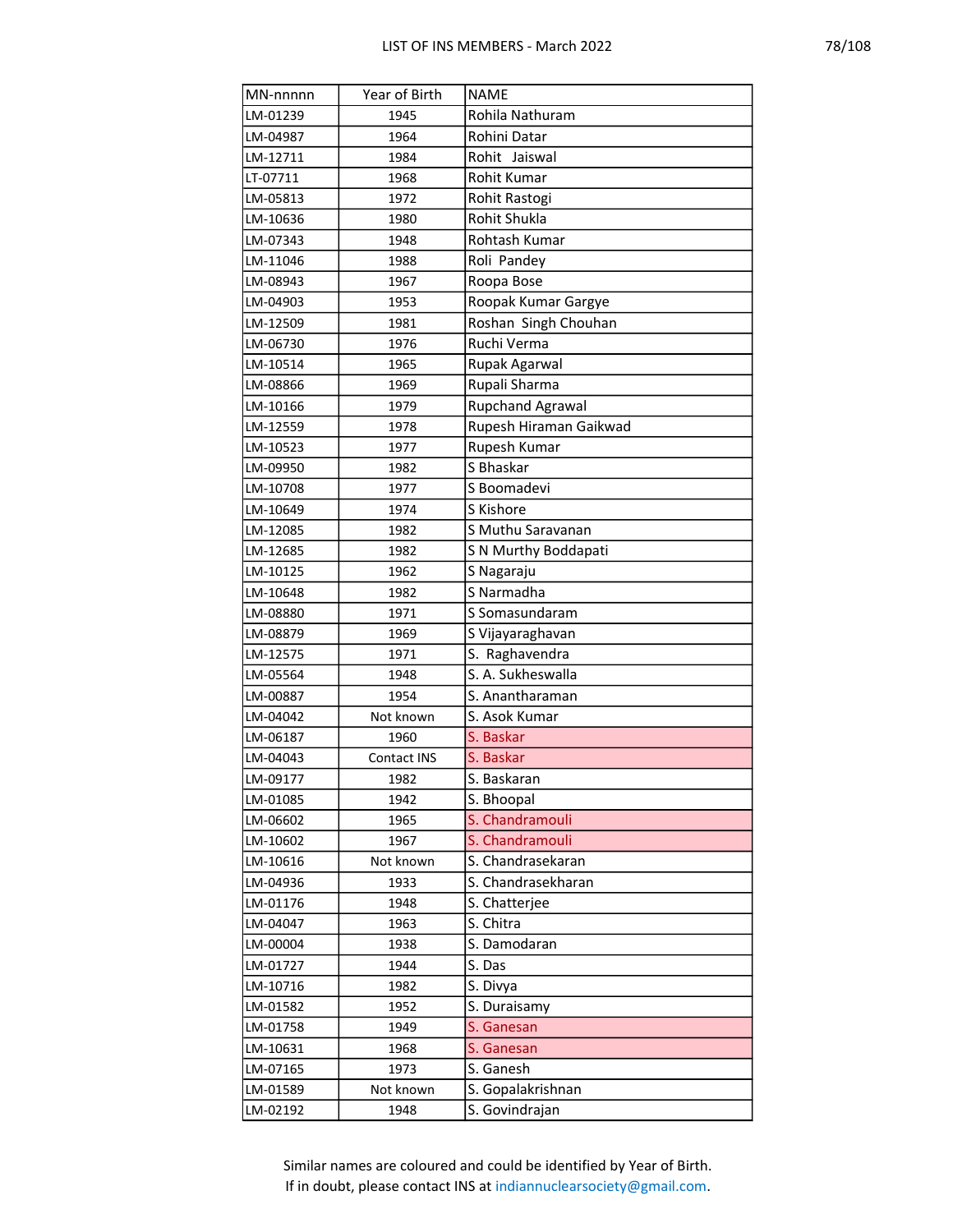|--|--|--|--|

| MN-nnnnn | Year of Birth | <b>NAME</b>            |
|----------|---------------|------------------------|
| LM-08250 | Not known     | S. Hari Lingam         |
| LM-03565 | 1969          | S. Harikumar           |
| LM-05397 | 1969          | S. Ignatius Sundar Raj |
| LM-06506 | 1967          | S. Jagannadha Rao      |
| LM-01998 | 1945          | S. Jayaram             |
| LM-03004 | 1967          | S. Jayashree           |
| LM-06156 | 1966          | S. Jeyakumar           |
| LM-05382 | Not known     | S. John Collins        |
| LM-06423 | 1967          | S. Joseph Winston      |
| LM-06121 | 1949          | S. Kailas              |
| LM-08237 | 1962          | S. Kannan              |
| LM-09144 | 1985          | S. Krishna             |
| LM-01456 | 1937          | S. Krishnamony         |
| LM-04233 | 1950          | S. Krishnamurthy       |
| LM-00203 | 1942          | S. Krishnan            |
| LM-00497 | 1950          | S. Krishnan            |
| LM-10200 | 1975          | S. Krupakar Murali     |
| LM-00787 | 1946          | S. Majumdar            |
| LM-10295 | 1963          | S. Manivannan          |
| LM-00871 | 1955          | S. Mukherjee           |
| LM-00875 | 1955          | S. Muralidhar          |
| LM-07314 | 1960          | S. Murugan             |
| LM-07148 | 1969          | S. Murugesan           |
| LM-09175 | 1964          | S. Murugeswaran        |
| LM-05052 | 1957          | S. Nagaraja Rao        |
| LM-06949 | 1964          | S. Natarajan           |
| LM-01683 | 1962          | S. Nawathe             |
| LM-01702 | Not known     | S. Neelakantan         |
| LM-09288 | 1969          | S. Ningshen            |
| LM-01687 | 1947          | S. P. Garg             |
| LM-07070 | 1963          | S. Padmakumar          |
| LM-08903 | 1957          | S. Paramasivam         |
| LM-07146 | 1972          | S. Parthasarathy       |
| LM-07086 | 1966          | S. Patra               |
| LM-01924 | 1950          | S. Prabhakar           |
| LM-01720 | 1962          | S. Pradhan             |
| LM-00902 | 1959          | S. Raghunathan         |
| LM-00194 | 1932          | S. Raghupathy          |
| LM-02035 | Not known     | S. Rajagopal           |
| LM-03570 | 1962          | S. Rajendran           |
| LM-01619 | Not known     | S. Ramachandran        |
| LM-01124 | Not known     | S. Ramakrishnan        |
| LM-00328 | 1939          | S. Raman               |
| LM-01981 | 1953          | S. Ramanathan          |
| LM-03524 | 1961          | S. Ramesh              |
| LM-00211 | 1944          | S. Ramkrishnan         |
| LM-10744 | 1976          | S. Ramya               |
| LM-05769 | 1960          | S. Ravi                |
| LM-10235 | 1972          | S. Ravi                |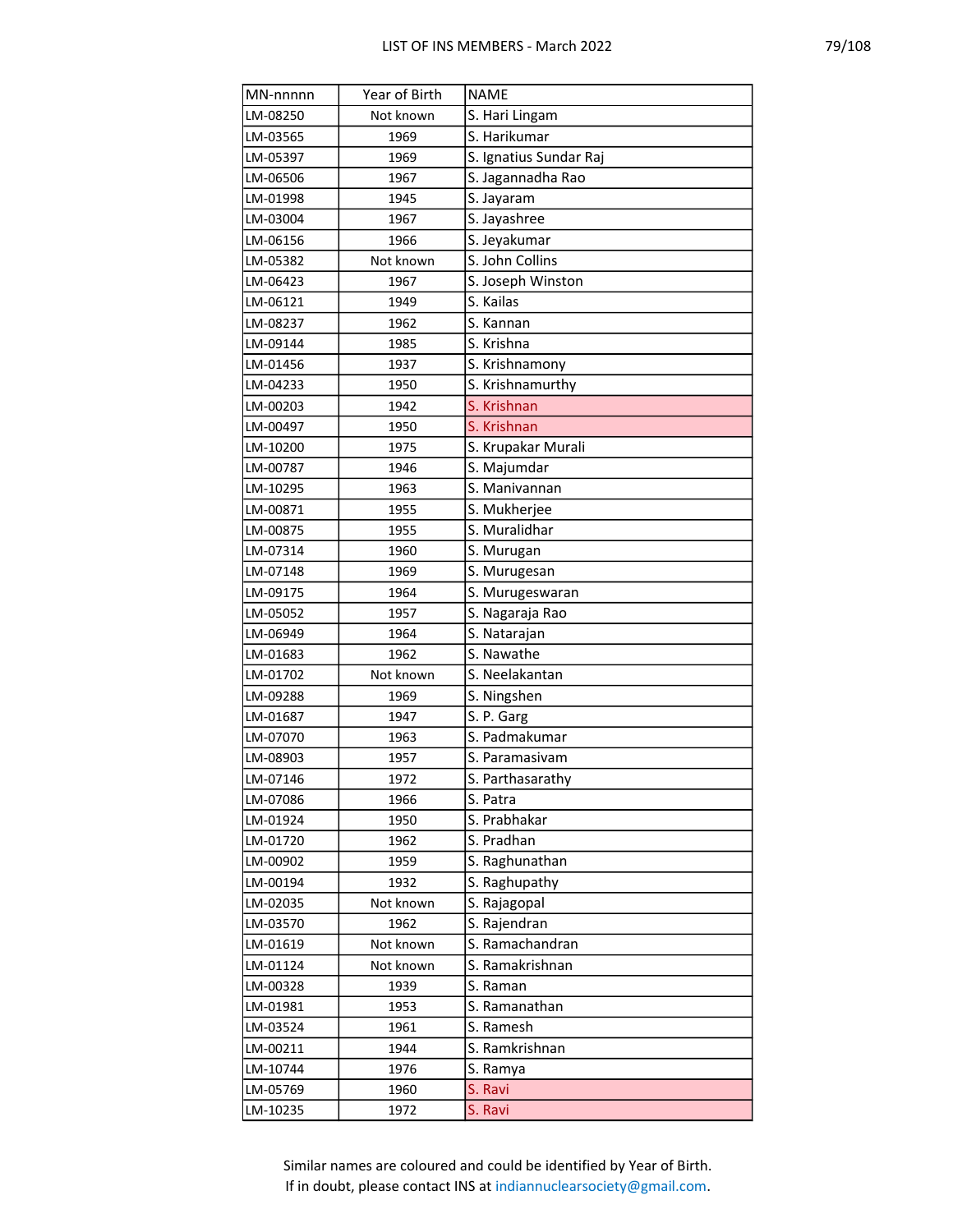| ŗ<br>х. |
|---------|
|---------|

| MN-nnnnn             | Year of Birth       | <b>NAME</b>                    |
|----------------------|---------------------|--------------------------------|
| LM-02698             | Not known           | S. Ravichandran                |
| LM-08361             | 1968                | S. Raviprakash                 |
| LM-00500             | 1942                | S. Sadasivan                   |
| LM-03132             | 1959                | S. Saha                        |
| LM-08207             | 1963                | S. Sairam                      |
| LM-04194             | 1949                | S. Sambukumaran                |
| LM-00678             | 1943                | S. Sampath                     |
| LM-01862             | 1944                | S. Sankar                      |
| LM-00178             | Not known           | S. Sankaranarayanan            |
| LM-00859             | Not known           | S. Santanagopalan              |
| LM-08243             | 1972                | S. Santosh Kumar               |
| LM-07315             | 1956                | S. Sarangarajan                |
| LM-08654             | 1972                | S. Saravanan                   |
| LT-07693             | 1984                | S. Sashikumar                  |
| LM-08471             | 1968                | S. Selvaraj                    |
| LM-01205             | 1940                | S. Sengupta                    |
| LM-12024             | 1957                | S. Shamasundar                 |
| LM-06753             | 1974                | S. Shivayyanamath              |
| LM-10226             | 1986                | S. Sivashankar                 |
| LM-00007             | 1930                | S. Somasundaram                |
| LM-09954             | 1981                | S. Sreekanth                   |
| LM-00730             | Not known           | S. Srikanta                    |
| LM-08893             | 1959                | S. Srinivasan                  |
| LM-04960             | 1967                | S. Subramanian                 |
| LM-08936             | 1974                | S. Sukumar                     |
| LM-09146             | 1983                | S. Sundaranayagi               |
| LM-10608             | 1971                | S. Suresh                      |
| LM-09398             | 1948                | S. Suresh Kumar                |
| LM-10646             | 1977                | S. Suresh Kumar                |
| LM-01592             | 1957                | S. Suryanarayana               |
| LM-07035             | 1974                | S. T. Jadhav                   |
| LM-01588             | Not known           | S. Thampan                     |
| LM-01563             | 1946                | S. Thangasamy                  |
| LM-01780             | 1958                | S. Thangavel                   |
| LM-00681             | 1938                | S. Thyagarajan                 |
| LM-00494<br>LM-05695 | Contact INS<br>1949 | S. Thyagarajan                 |
| LM-00577             |                     | S. Umapathy<br>S. Vaidyanathan |
| LM-00218             | 1938<br>1937        | S. Vasant Kumar                |
| LM-01470             | Not known           | S. Vedantham                   |
| LM-02202             | 1959                | S. Velmurugan                  |
| LM-08868             | 1952                | S. Venkata Ratnam              |
| LM-01310             | 1938                | S. Venkatesan                  |
| LM-04140             | 1949                | S. Venkateswaran               |
| LM-06541             | 1971                | S. Venketesh                   |
| LM-05693             | 1953                | S. Vijaya Kumar                |
| LM-08493             | 1977                | S. Vishnuvardhan               |
| LM-01375             | 1933                | S. Viswanathan                 |
| LM-10617             | 1964                | S. Viswanathan                 |
|                      |                     |                                |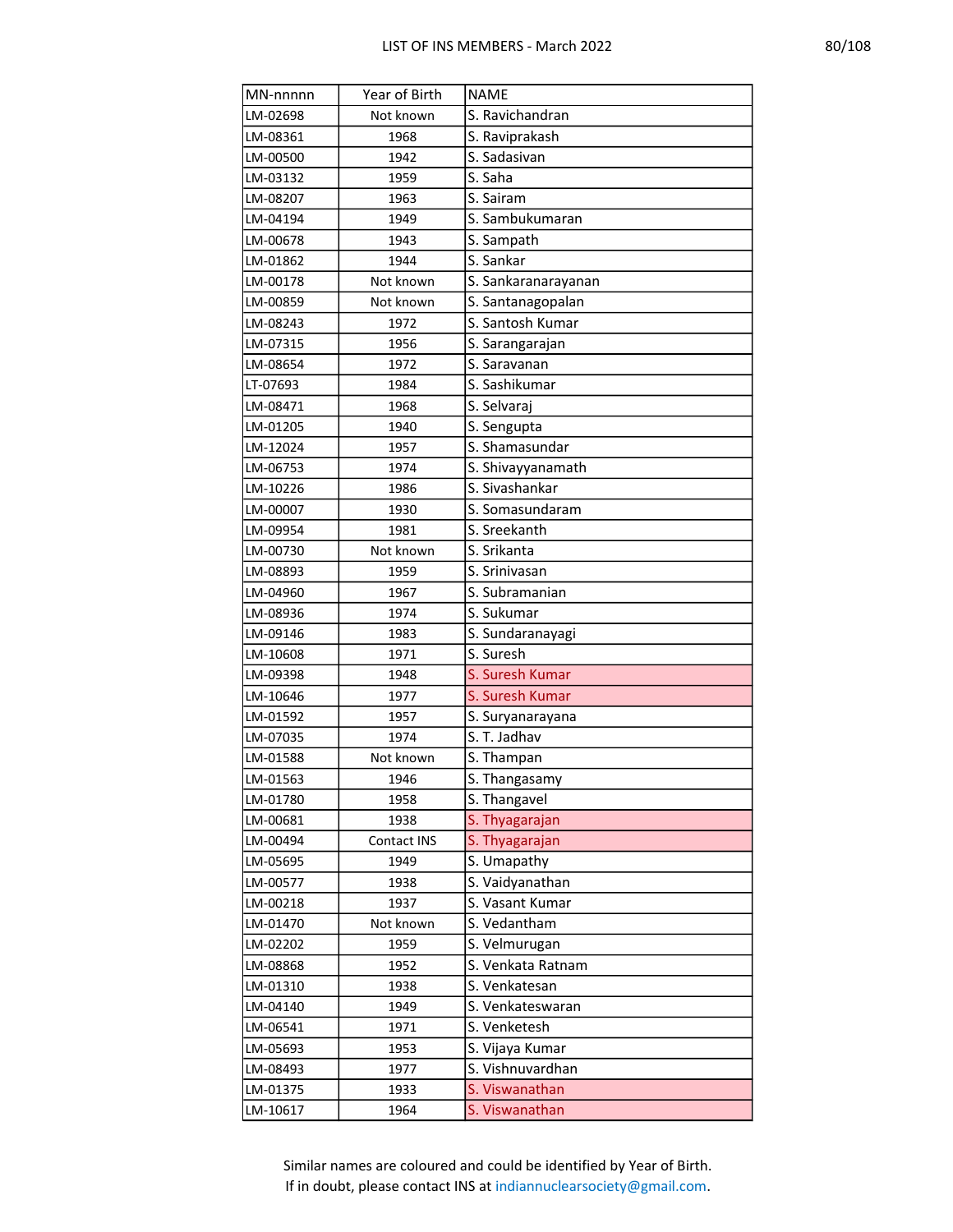| MN-nnnnn | Year of Birth | <b>NAME</b>                |
|----------|---------------|----------------------------|
| LM-02237 | 1949          | S.A. Bhardwaj              |
| LM-00657 | 1944          | S.A. Bohra                 |
| LM-00561 | 1941          | S.A. Chitambar             |
| LM-06367 | 1963          | S.A. Joshi                 |
| LM-09417 | 1948          | S.A. Pandit                |
| LM-00458 | 1942          | S.A. Pillai                |
| LM-04934 | 1963          | S.A.H. Ashraf              |
| LM-10189 | 1956          | S.A.V.Satya Murty          |
| LM-09945 | 1974          | S.Athimoola Krishnan       |
| LM-09444 | 1952          | S.B. Agarkar               |
| LM-04008 | 1942          | S.B. Bhoje                 |
| LM-01575 | 1948          | S.B. Bodke                 |
| LM-01541 | 1936          | S.B. Dabhadkar             |
| LM-06719 | 1965          | S.B. Dharmadhikari         |
| LM-05195 | 1966          | S.B. Ghorpade              |
| LM-01352 | 1940          | S.B. Joshi                 |
| LM-05832 | 1967          | S.B. Kulkarni              |
| LM-00567 | 1942          | S.B. Manohar               |
| LM-07176 | 1978          | S.B. Pandharikar           |
| LM-04284 | 1956          | S.B. Roy                   |
| LM-01685 | 1947          | S.B. Shirgaonkar           |
| LM-01142 | 1944          | S.B. Vedak                 |
| LM-01643 | 1951          | S.B. Vyas                  |
| LM-00475 | 1945          | S.B. Warrier               |
| LM-10158 | 1961          | S.Bala Sundar              |
| LM-10642 | 1960          | S.Bavani Rajan             |
| LM-09525 | 1967          | S.C Dash                   |
| LM-06147 | 1952          | S.C. Bapna                 |
| LM-01385 | 1949          | S.C. Chetal                |
| LM-00415 | Not known     | S.C. Chitale               |
| LM-08346 | 1948          | S.C. Goeal                 |
| LM-01576 | 1951          | S.C. Gupta                 |
| LM-05546 | 1963          | S.C. Gupta                 |
| LM-01617 | 1957          | S.C. Hanra                 |
| LM-02062 | 1945          | S.C. Hiremath              |
| LM-04889 | 1945          | S.C. Jain                  |
| LM-01604 | 1938          | S.C. Kapoor                |
| LM-00610 | 1938          | S.C. Mahajan<br>S.C. Misra |
| LM-00200 | 1939          |                            |
| LM-01811 | 1952          | S.C. Rawal                 |
| LM-00123 | Not known     | S.C. Seth                  |
| LM-01675 | Not known     | S.C. Shukul                |
| LM-01144 | 1936          | S.C. Varshney              |
| LM-10601 | 1979          | S.C.S.P.Kumar Krovvidi     |
| LM-05614 | 1963          | S.D. Anand                 |
| LM-07036 | 1959          | S.D. Chaudhari             |
| LM-06554 | 1965          | S.D. Dhumwad               |
| LM-01911 | 1953          | S.D. Harale                |
| LM-00895 | 1940          | S.D. Mishra                |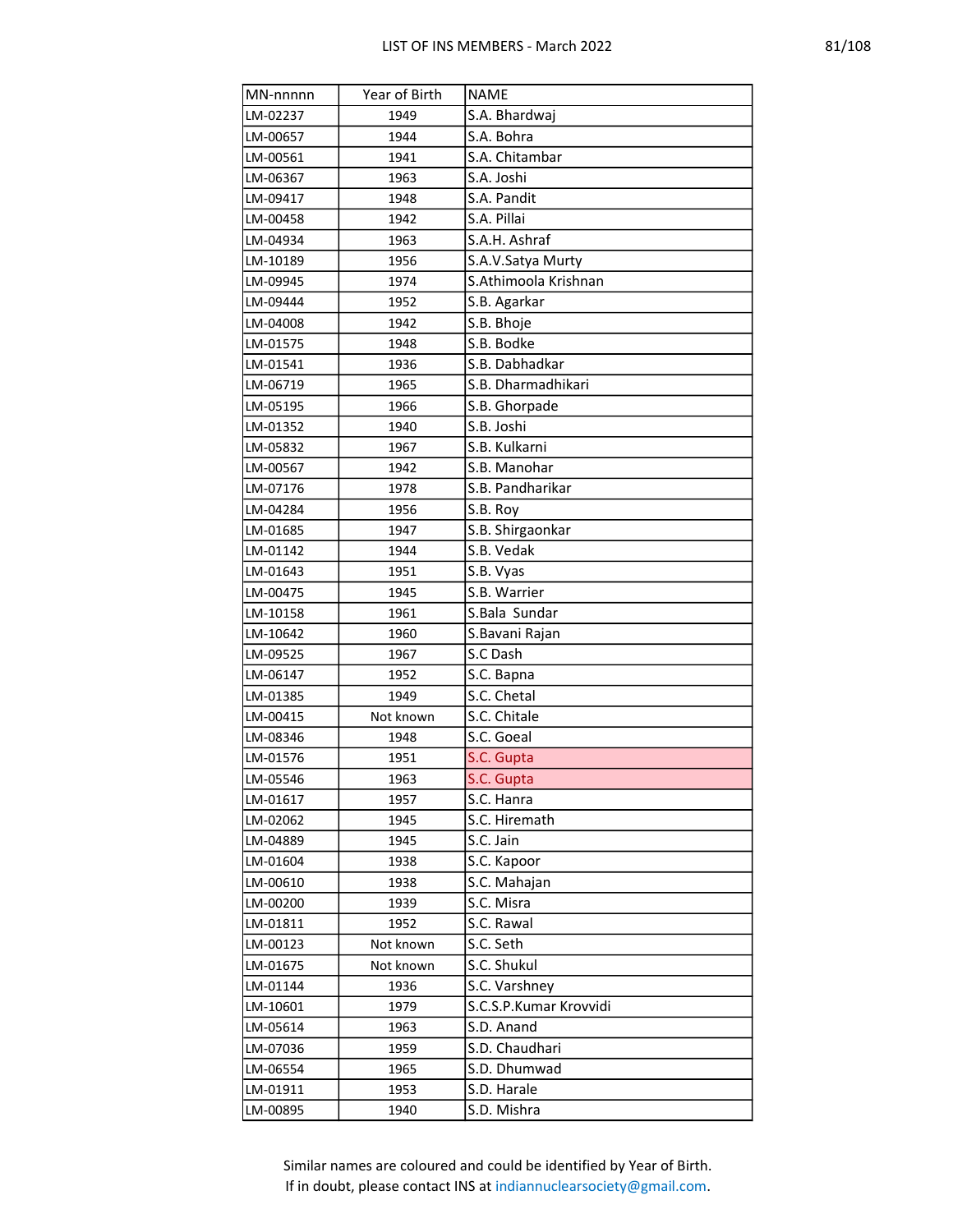| MN-nnnnn   | Year of Birth | <b>NAME</b>        |
|------------|---------------|--------------------|
| LM-04909   | 1948          | S.D. Misra         |
| LM-05741   | 1948          | S.D. Paranjape     |
| LM-03208   | Not known     | S.D. Pradhan       |
| LM-01006   | Not known     | S.D. Shukla        |
| LM-01475   | 1936          | S.D. Singh         |
| LM-00790   | 1943          | S.D. Tiwary        |
| LM-06188   | 1948          | S.E. Kannan        |
| LM-06316   | 1942          | S.E. Pawar         |
| LM-02214   | 1934          | S.F.A. Bauksh      |
| LM-06633   | 1958          | S.G. Belokar       |
| LM-06109   | 1964          | S.G. Bhandarkar    |
| LM-01741   | Not known     | S.G. Gaonkar       |
| LM-00779   | Not known     | S.G. Joshi         |
| LM-01797   | Not known     | S.G. Kshirasagar   |
| LM-02135   | 1953          | S.G. Kulkarni      |
| LM-03587   | 1941          | S.G. Marathe       |
| LM-00845   | 1952          | S.G. Markandeya    |
| LM-00884   | 1946          | S.G. Mhetre        |
| LM-01042   | 1940          | S.G. Naik          |
| LM-01090   | Not known     | S.G. Ramachandra   |
| LM-01916   | Not known     | S.G. Rege          |
| LM-01608   | Not known     | S.G. Talniklar     |
| LM-01507   | Not known     | S.G. Vasudeva      |
| LM-01019   | Not known     | S.H. Divekar       |
| LM-07111   | 1962          | S.H. Rao           |
| LM-00139   | 1938          | S.H. Sadarangani   |
| LM-06559   | 1976          | S.H. Takale        |
| LM-06484   | 1949          | S.I.A. Taqvi       |
| LM-07520   | 1956          | S.J. Ghanwat       |
| LM-00353   | 1941          | S.J. Raut          |
| LM-01861   | 1947          | S.K. Agarwal       |
| LM-02073   | 1953          | S.K. Aggarwal      |
| LM-07085   | 1958          | S.K. Agrawal       |
| LM-06546   | 1969          | S.K. Agrawal       |
| LM-02350   | Not known     | S.K. Arora         |
| LM-00476   | 1947          | S.K. Bandyopadhyay |
| LM-06761   | 1968          | S.K. Banglekar     |
| LT-07756.1 | 1965          | S.K. Bhargava      |
| LM-00683   | 1946          | S.K. Chadda        |
| LM-01705   | 1945          | S.K. Chaki         |
| LM-03511   | 1948          | S.K. Chande        |
| LM-04094   | 1950          | S.K. Charagi       |
| LM-01952   | 1956          | S.K. Das           |
| LM-07032   | 1958          | S.K. Das           |
| LM-01334   | Contact INS   | S.K. Das           |
| LM-01679   | 1945          | S.K. Dewani        |
| LM-06456   | 1974          | S.K. Dubey         |
| LM-01008   | 1951          | S.K. Fotedar       |
| LM-01633   | 1957          | S.K. Garai         |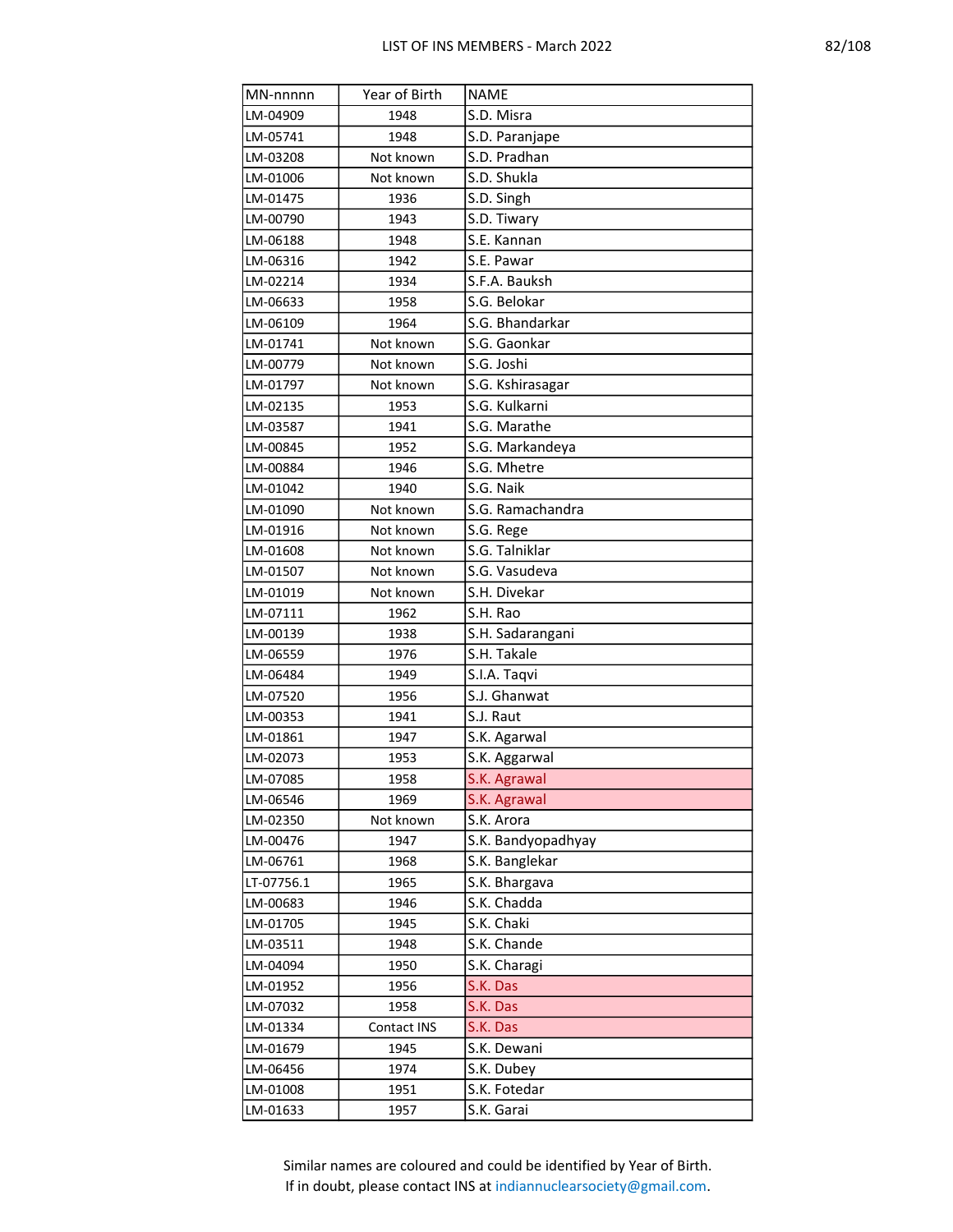| MN-nnnnn    | Year of Birth | <b>NAME</b>      |
|-------------|---------------|------------------|
| LM-03572    | 1947          | S.K. Ghosh       |
| LM-01958    | 1959          | S.K. Ghosh       |
| LM-03118    | 1945          | S.K. Goel        |
| LM-04195    | 1945          | S.K. Gupta       |
| LM-00324    | 1956          | S.K. Haware      |
| LM-04132    | 1935          | S.K. lyyengar    |
| LM-05494    | 1960          | S.K. Jain        |
| LM-06440    | Contact INS   | S.K. Jain        |
| LM-01655    | 1962          | S.K. Jaiswal     |
| LM-00878    | 1964          | S.K. Jha         |
| LM-01623    | 1964          | S.K. Jha         |
| LM-00044    | 1958          | S.K. Kaul        |
| LM-00309    | 1946          | S.K. Khobare     |
| LM-00368    | 1955          | S.K. Malhotra    |
| LM-06549    | 1968          | S.K. Malviya     |
| LM-00733    | 1953          | S.K. Mangal      |
| LM-05692    | 1952          | S.K. Manjunatha  |
| LM-01450    | 1948          | S.K. Marik       |
| LM-00151    | 1934          | S.K. Mehta       |
| LM-01690    | 1952          | S.K. Mishra      |
| LM-01206    | 1953          | S.K. Mishra      |
| LM-06881    | 1962          | S.K. Mishra      |
| LM-02076    | 1956          | S.K. Mukerjee    |
| LM-01922    | 1956          | S.K. Pal         |
| LM-00568    | 1935          | S.K. Patil       |
| LM-09445    | 1964          | S.K. Pawar       |
| LM-01692    | 1956          | S.K. Saha        |
| LM-02106    | 1958          | S.K. Sali        |
| LM-01447    | 1953          | S.K. Samanta     |
| LM-01030    | 1953          | S.K. Sarkar      |
| LT-07756.04 | 1967          | S.K. Saxena      |
| LM-05109    | 1962          | S.K. Sen         |
| LM-00390    | 1942          | S.K. Sharma      |
| LM-05688    | 1952          | S.K. Sharma      |
| LM-01810    | 1959          | S.K. Sharma      |
| LM-02346    | Contact INS   | S.K. Sharma      |
| LM-05771    | 1942          | S.K. Sikka       |
| LM-05805    | 1962          | S.K. Singh       |
| LM-06381    | 1965          | S.K. Sinha       |
| LM-02507    | 1959          | S.K. Srivastava  |
| LM-05430    | Contact INS   | S.K. Srivastava  |
| LM-08648    | 1971          | S.K. Subramanya  |
| LM-00690    | 1948          | S.K. Tangri      |
| LM-01009    | 1952          | S.K. Tapkir      |
| LM-07059    | 1956          | S.K. Thulasi Das |
| LM-05549    | 1958          | S.K. Tyagi       |
| LM-05096    | Not known     | S.K. Upadhyay    |
| LM-05899    | 1957          | S.K. Vaya        |
| LM-02033    | 1953          | S.K. Verma       |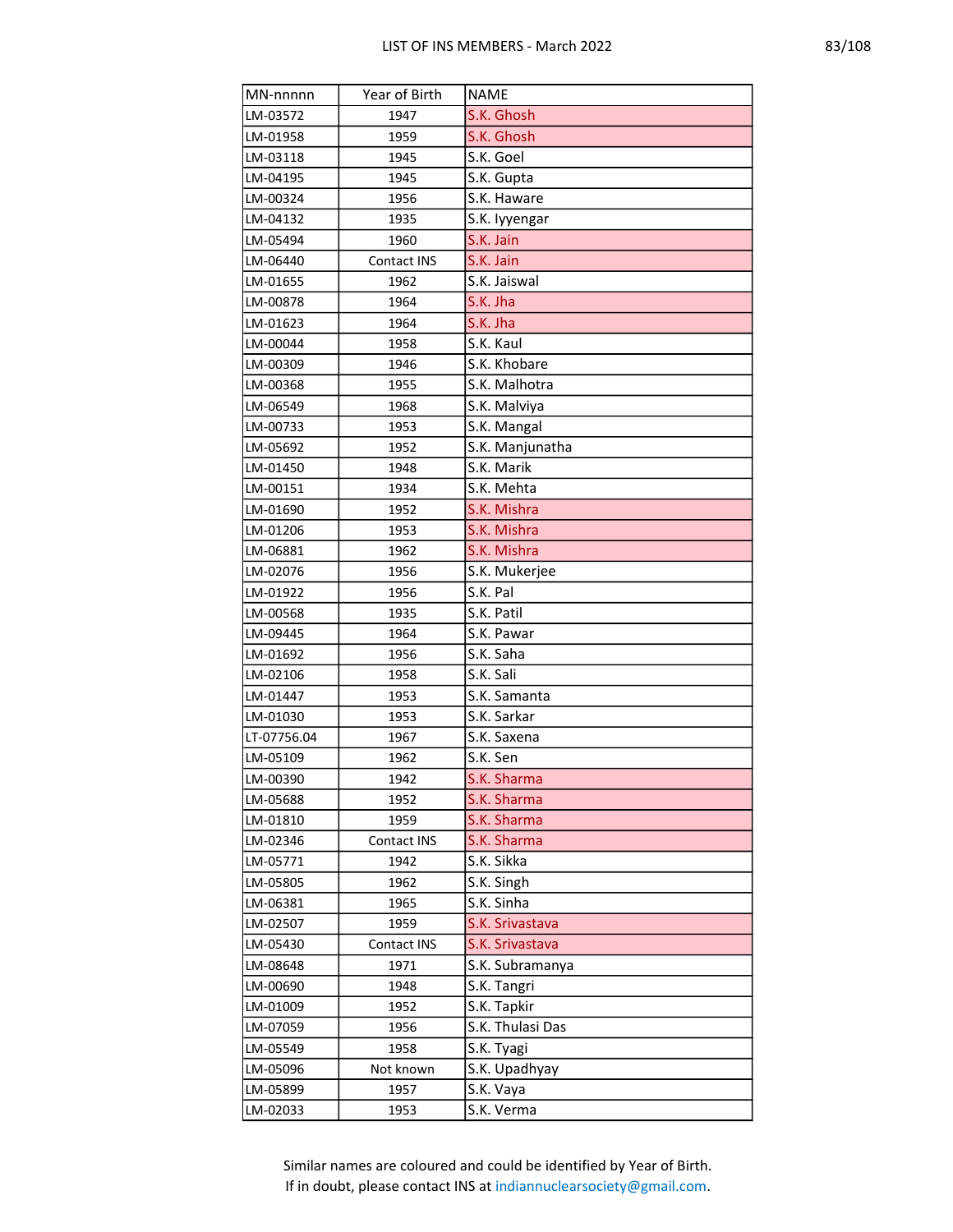| MN-nnnnn    | Year of Birth | <b>NAME</b>        |
|-------------|---------------|--------------------|
| LM-10591    | 1975          | S.Kolangi Kannan   |
| LM-01494    | 1952          | S.Krishna Prasad   |
| LM-01478    | Not known     | S.L. Bhosle        |
| LM-01079    | 1942          | S.L. Kapoor        |
| LM-00720    | 1932          | S.L. Kati          |
| LM-00449    | 1948          | S.L. Mandowara     |
| LM-02199    | 1946          | S.L. Mannan        |
| LM-01908    | 1940          | S.L. Mehta         |
| LM-02337    | 1949          | S.L. Mishra        |
| LM-09916    | 1963          | S.L. Paliwal       |
| LM-05626    | 1946          | S.L. Varma         |
| LM-00217    | 1928          | S.L.N.G.K. Chari   |
| LM-01644    | 1950          | S.M. Ahuja         |
| LT-07965.02 | 1961          | S.M. Ballullaya    |
| LM-01027    | 1950          | S.M. Chaudhry      |
| LM-02338    | Not known     | S.M. Deshpande     |
| LM-00993    | 1953          | S.M. Galande       |
| LM-01236    | 1946          | S.M. Khurana       |
| LM-04018    | 1944          | S.M. Lee           |
| LM-04584    | 1944          | S.M. Nanjalli      |
| LM-00991    | 1938          | S.M. Rao           |
| LM-02538    | 1940          | S.M. Rao           |
| LM-01976    | 1946          | S.M. Shetty        |
| LM-00176    | 1932          | S.M. Sundaram      |
| LM-06574    | 1964          | S.M. Tuwar         |
| LM-04023    | Not known     | S.M.Jason Premnath |
| LM-09942    | 1980          | S.M.M.Ali Pasha    |
| LM-06569    | 1967          | S.N. Agadi         |
| LM-03115    | 1946          | S.N. Ahmad         |
| LM-02133    | 1945          | S.N. Athavale      |
| LM-07046    | 1943          | S.N. Betkerur      |
| LM-00792    | 1940          | S.N. Chintalapudi  |
| LM-01081    | 1949          | S.N. Desai         |
| LM-01216    | 1941          | S.N. Doke          |
| LM-01560    | 1955          | S.N. Idnani        |
| LM-01577    | 1947          | S.N. Joshi         |
| LM-01616    | 1948          | S.N. Lele          |
| LM-05643    | 1966          | S.N. Malatesha     |
| LM-01156    | Not known     | S.N. Muddukrishna  |
| LM-01914    | 1954          | S.N. Pillai        |
| LM-00376    | Not known     | S.N. Rammana       |
| LM-04924    | 1944          | S.N. Sengupta      |
| LM-06725    | 1955          | S.N. Wankhede      |
| LM-01091    | Not known     | S.N.Narasinga Rao  |
| LM-00140    | 1947          | S.P. Agarwal       |
| LM-01502    | 1937          | S.P. Awasthi       |
| LM-01667    | 1949          | S.P. Bagli         |
| LM-04126    | 1961          | S.P. Chakraborty   |
| LM-02052    | Not known     | S.P. Dangre        |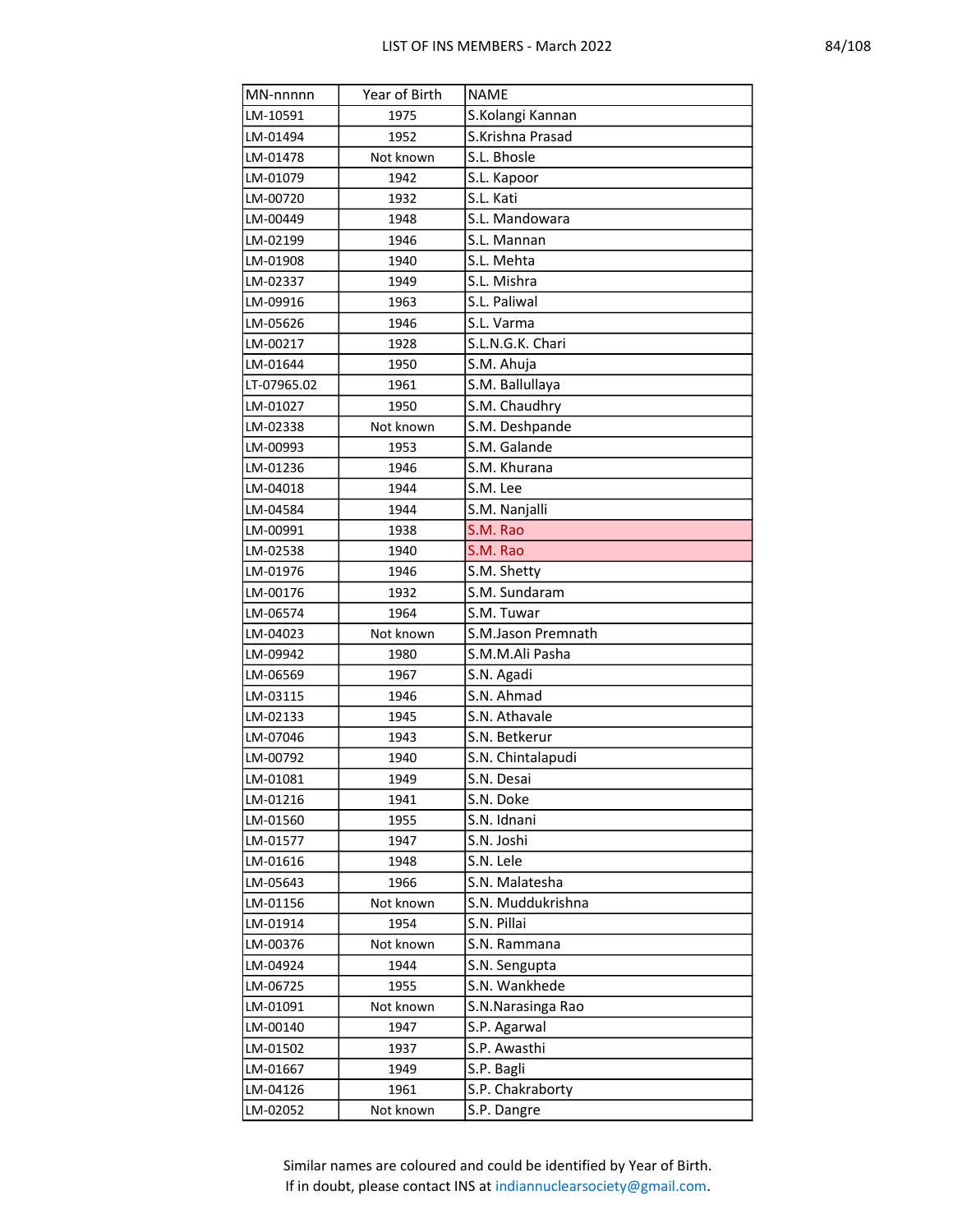| MN-nnnnn | Year of Birth | <b>NAME</b>        |
|----------|---------------|--------------------|
| LM-12072 | 1974          | S.P. Dey           |
| LM-07616 | 1953          | S.P. Dharne        |
| LM-01034 | 1946          | S.P. Garg          |
| LM-01677 | 1939          | S.P. Gupta         |
| LM-03545 | 1956          | S.P. Hasilkar      |
| LM-01170 | 1945          | S.P. Kathuria      |
| LM-12014 | 1981          | S.P. Lakshmanan    |
| LM-01394 | 1942          | S.P. Mishra        |
| LM-01580 | 1957          | S.P. Pandarkar     |
| LM-04033 | 1965          | S.P. Prabhakar     |
| LM-02364 | 1939          | S.P. Sharma        |
| LM-01660 | 1947          | S.P. Sharma        |
| LM-04272 | 1947          | S.P. Singh         |
| LM-05161 | 1938          | S.P. Srivastava    |
| LM-00474 | Not known     | S.P. Zaparde       |
| LM-05381 | 1960          | S.R. Ayyar         |
| LM-05618 | 1957          | S.R. Bhave         |
| LM-06343 | 1954          | S.R. Bhosale       |
| LM-02357 | 1938          | S.R. Dharwadkar    |
| LM-05081 | 1942          | S.R. Dwivedi       |
| LM-01115 | 1931          | S.R. Gowarikar     |
| LM-06359 | 1948          | S.R. Kaulgi        |
| LM-02343 | Not known     | S.R. Kundgolkar    |
| LM-00197 | 1940          | S.R. Padwal Desai  |
| LM-00092 | 1932          | S.R. Paranjpe      |
| LM-00414 | 1946          | S.R. Patle         |
| LM-00367 | Not known     | S.R. Phadol        |
| LM-00135 | 1941          | S.R. Sachan        |
| LM-06136 | 1962          | S.R. Tiwari        |
| LM-04022 | Not known     | S.Rajendran Pillai |
| LM-07982 | 1967          | S.S. Ajai          |
| LM-00227 | Not known     | S.S. Ali           |
| LM-00022 | 1945          | S.S. Bajaj         |
| LM-05480 | Not known     | S.S. Chundawat     |
| LM-00125 | 1947          | S.S. Galinde       |
| LM-01561 | 1944          | S.S. Hivraye       |
| LM-05579 | Not known     | S.S. Jha           |
| LM-06550 | 1964          | S.S. Kachhwaha     |
| LM-02515 | 1938          | S.S. Kapoor        |
| LM-02217 | 1957          | S.S. Khan          |
| LM-05632 | Not known     | S.S. Managanvi     |
| LM-07167 | 1963          | S.S. Murthy        |
| LM-05155 | 1952          | S.S. Raghuwanshi   |
| LM-02205 | 1949          | S.S. Raj           |
| LM-06419 | 1967          | S.S. Ramesh        |
| LM-00832 | Not known     | S.S. Rammurthi     |
| LM-01934 | 1940          | S.S. Sachdev       |
| LM-01954 | 1961          | S.S. Sachdev       |
| LM-01550 | 1958          | S.S. Sanaye        |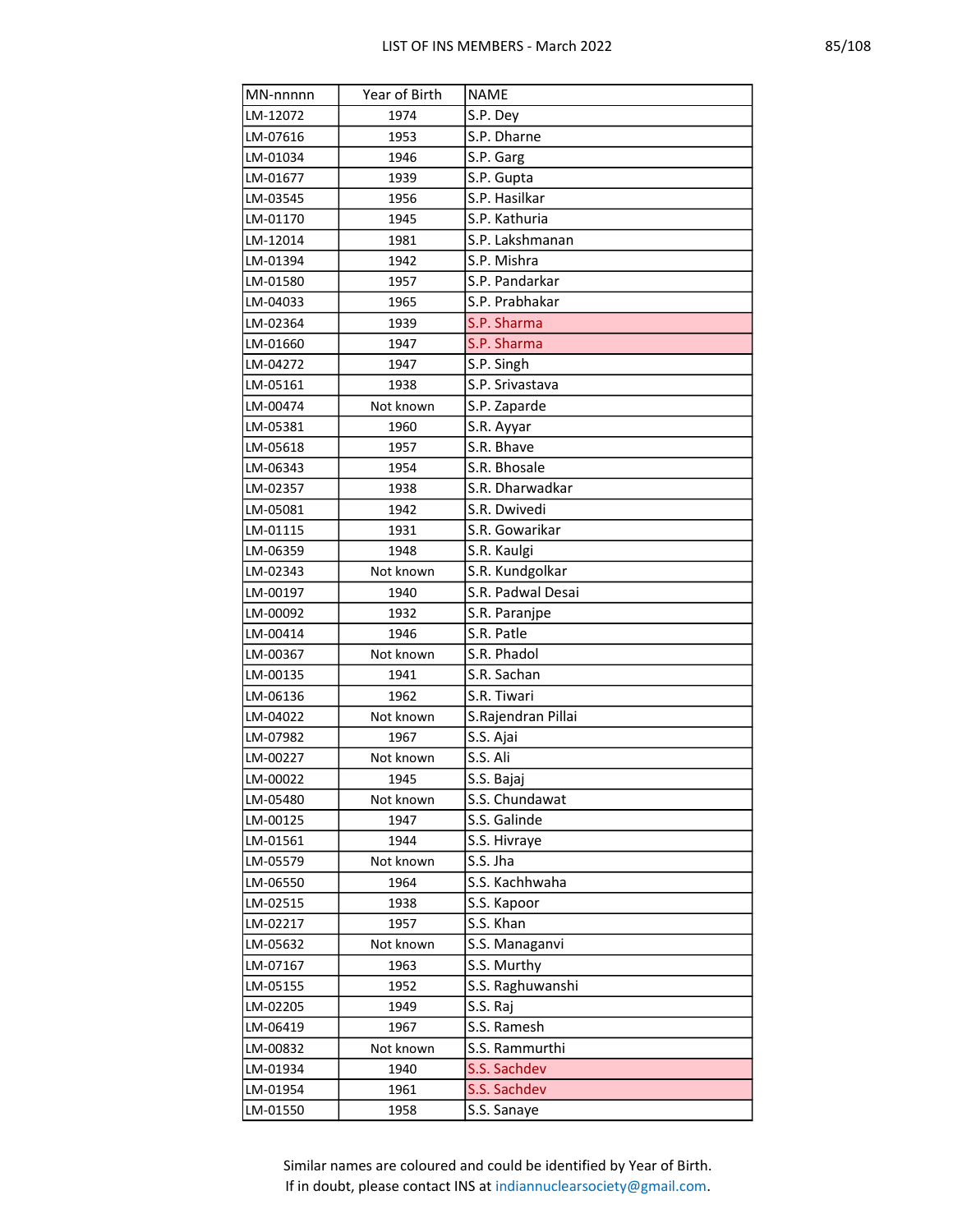|  | ŗ,<br>т. |
|--|----------|
|--|----------|

| MN-nnnnn    | Year of Birth | <b>NAME</b>           |
|-------------|---------------|-----------------------|
| LM-02213    | 1954          | S.S. Sharma           |
| LM-03555    | 1962          | S.S. Shetty           |
| LM-03126    | Contact INS   | S.S. Shetty           |
| LM-01173    | 1941          | S.S. Shinde           |
| LM-02324    | Contact INS   | S.S. Shinde           |
| LM-02363    | 1957          | S.S. Taliyan          |
| LM-10686    | 1970          | S.Srinivasula Reddy   |
| LM-08258    | 1949          | S.T. Arasu            |
| LM-04983    | 1966          | S.T. Arasu            |
| LM-06491    | 1950          | S.U. Salunke          |
| LM-02342    | 1938          | S.V. Asolkar          |
| LM-01460    | 1942          | S.V. Benadikar        |
| LM-06372    | 1972          | S.V. Bharambe         |
| LM-01565    | Not known     | S.V. Koppikar         |
| LM-05166    | 1938          | S.V. Lawande          |
| LM-06101    | Not known     | S.V. Mishra           |
| LM-06508    | 1948          | S.V. Nagabhushana     |
| LM-04199    | 1948          | S.V. Narasimhan       |
| LM-06166    | 1942          | S.V. Pai Bhale        |
| LM-00776    | 1942          | S.V. Raghavan         |
| LM-05392    | Not known     | S.V. Ramakrishnan     |
| LM-01664    | 1950          | S.V. Shinde           |
| LM-05591    | 1960          | S.V. Shrikhande       |
| LT-07775.02 | 1959          | S.V. Srinivas         |
| LM-04898    | 1948          | S.V. Swamy            |
| LM-05790    | 1949          | S.V.G. Menon          |
| LM-06522    | 1964          | S.V.G. Rao            |
| LM-02341    | 1955          | S.V.G. Ravindranath   |
| LM-05568    | 1952          | S.V.S. Rama Rao       |
| LM-08296    | 1953          | S.V.S. Ranana Reddy   |
| LM-09421    | 1962          | S.V.V. Satyanarayana  |
| LM-00935    | 1932          | S.W. Kale             |
| LM-05085    | Not known     | S.Y. Bakare           |
| LM-05611    | 1966          | Saaileysh Kumar Jain  |
| LM-03228    | 1959          | Sabir F. Vhora        |
| LM-10107    | 1981          | Sachin Tiwari         |
| LM-10140    | 1960          | Sada Siva Murthy      |
| LM-04994    | 1964          | Sadashiv P. Joshi     |
| LM-04912    | 1962          | Sadhana Bhattacharya  |
| LM-05793    | 1961          | Sadhana Mukerji       |
| LM-05559    | Not known     | Sagun M. Misra        |
| LM-07672    | 1975          | Sahadev Pradhan       |
| LM-05606    | 1948          | Saibaba Gangisety     |
| LM-01104    | 1940          | Sain Dass             |
| LM-10503    | 1968          | Sainath Manikonda     |
| LM-10750    | 1966          | Sajeevan G            |
| LT-07756.07 | 1980          | Sakti Prasad Panda    |
| LM-01999    | 1960          | Saly T. Panicker      |
| LM-05676    | 1973          | Samarjeet Singh Kalsi |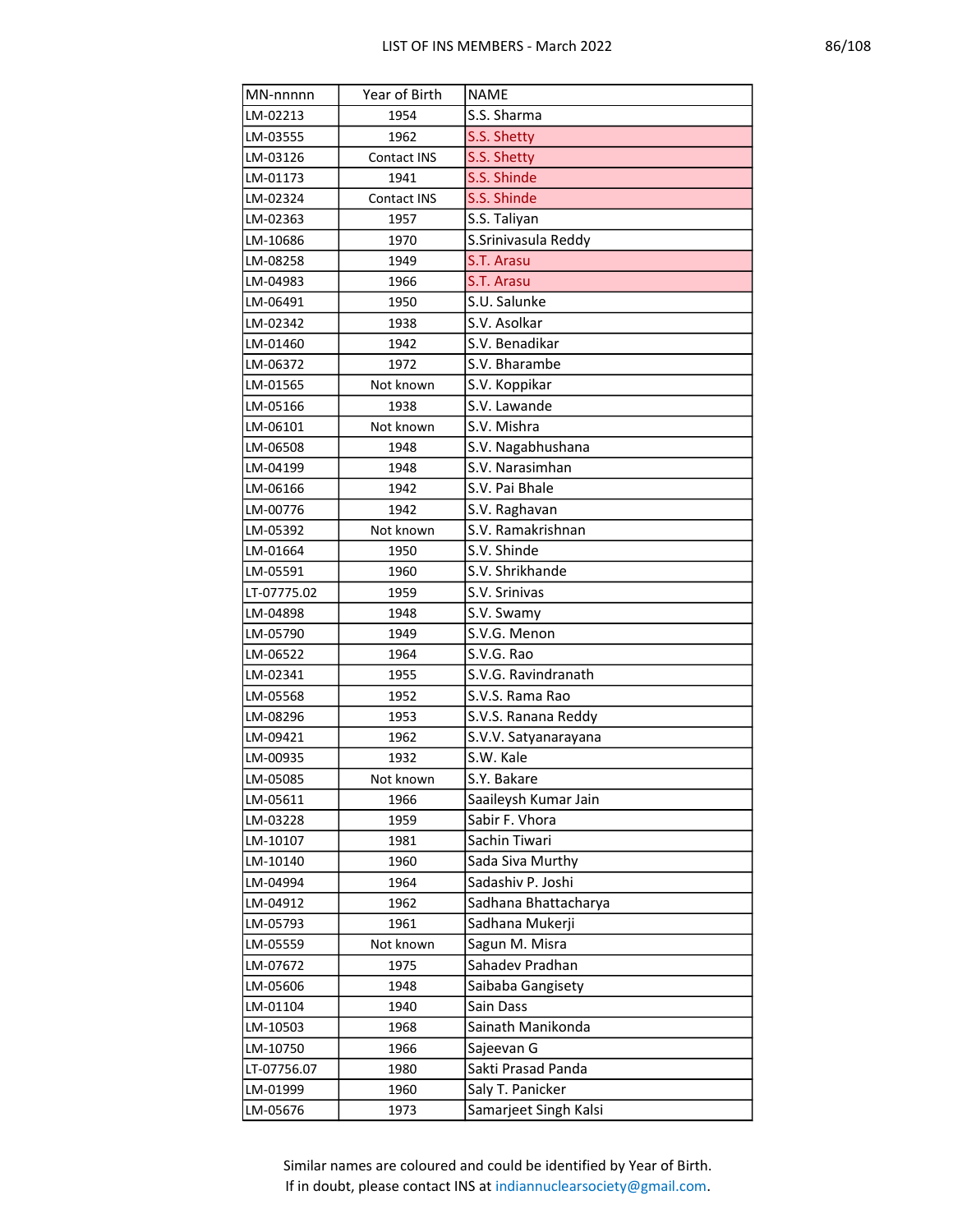| MN-nnnnn    | Year of Birth | <b>NAME</b>                  |
|-------------|---------------|------------------------------|
| LM-10285    | 1980          | Sambhaji Shamrao Metkari     |
| LM-05660    | 1949          | Sambhu P. Chaganty           |
| LM-06903    | 1962          | Sambit Bhattacharyya         |
| LM-06658    | 1966          | Sameen Ahmed Khan            |
| LM-04925    | 1971          | Sameer A. Wagle              |
| LM-05788    | 1966          | Sameer Hajela                |
| LM-05125    | 1968          | Sameer Rai                   |
| LM-10554    | 1977          | Samiran Samanta              |
| LM-06301    | 1969          | Samiran Sengupta             |
| LM-05773    | 1954          | Sampat G. Vaidya             |
| LM-12721    | 1967          | Sampathy Charulatha          |
| LM-09546    | 1984          | Sandeep S. Sathe             |
| LM-12047    | 1984          | Sandeep Gupta                |
| LM-06373    | 1975          | Sandeep Kulkarni             |
| LM-10266    | 1980          | Sandeep Kumar Singh          |
| LM-08351    | 1976          | Sandeep Kumar Tyagi          |
| LM-04958    | 1966          | Sandeep M. Deshpande         |
| LM-07721    | 1981          | Sandeep P. Patil             |
| LT-07977.03 | 1983          | Sandeep P. Uppoor            |
| LM-08926    | 1972          | Sandeep Saxena               |
| LM-10793    | 1964          | Sandeep Sharadrao Pandharkar |
| LM-09447    | 1985          | sandeep singh Gautam         |
| LT-07913    | 1983          | Sandesh Vinayak Nayak        |
| LM-11066    | 1980          | Sandhanshive Shankar         |
| LM-10678    | 1987          | Sandhya Mohanan              |
| LM-12527    | 1983          | Sandip Bhalerao              |
| LM-05745    | 1963          | Sandip Das                   |
| LM-05778    | 1950          | Sandip Kumar Ghosh           |
| LM-12005    | 1956          | Sandip Kumar Mazumder        |
| LM-07446    | 1954          | Sandip Saha                  |
| LM-06634    | 1959          | Sandip Singharoy             |
| LM-10736    | 1976          | Sandipn Sopan Lokhande       |
| LM-12691    | 1977          | Sangeeta Bhagat              |
| LM-00775    | Not known     | Sangeeta C. Kamani           |
| LM-02511    | Not known     | Sanjai Kumar                 |
| LM-12707    | 1973          | Sanjay Kumar                 |
| LM-10533    | 1976          | Sanjay Kumar                 |
| LM-12534    | 1978          | Sanjay Kumar                 |
| LM-09537    | 1965          | Sanjay Arora                 |
| LT-07976.01 | 1966          | Sanjay Avhad                 |
| LM-10141    | 1965          | Sanjay Chawla                |
| LM-09401    | 1966          | Sanjay Chouksey              |
| LM-05123    | 1963          | Sanjay Kumar                 |
| LM-03536    | 1965          | Sanjay Kumar                 |
| LT-07724.01 | 1973          | Sanjay Kumar                 |
| LM-05576    | Not known     | Sanjay Kumar Binjola         |
| LM-12544    | 1969          | Sanjay Kumar Chamoli         |
| LM-07154    | 1970          | Sanjay Kumar Das             |
| LM-04962    | 1964          | Sanjay Kumar Deshmukh        |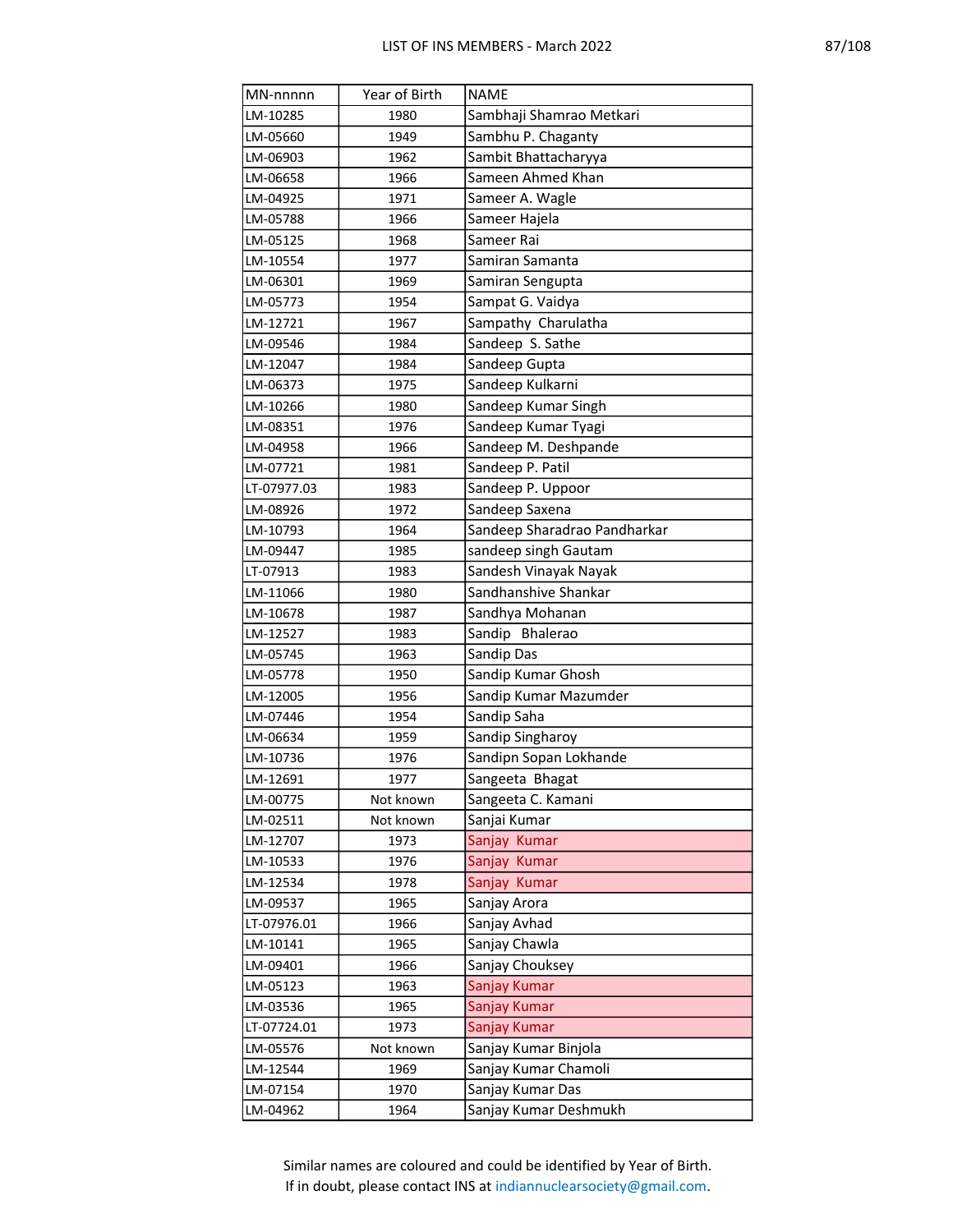| MN-nnnnn    | Year of Birth | <b>NAME</b>           |
|-------------|---------------|-----------------------|
| LT-07777.01 | 1952          | Sanjay Kumar Gupta    |
| LM-05160    | 1964          | Sanjay Kumar Jha      |
| LM-05536    | 1964          | Sanjay Kumar Mahajan  |
| LM-10186    | 1978          | Sanjay Kumar Pandey   |
| LM-12572    | 1981          | Sanjay Kumar Pandey   |
| LM-05764    | 1964          | Sanjay Kumar Saxena   |
| LM-04942    | 1963          | Sanjay Kumar Tiwary   |
| LM-05878    | 1964          | Sanjay M. Mulkalwar   |
| LM-05110    | 1968          | Sanjay Malhotra       |
| LM-08343    | 1968          | Sanjay Malhotra       |
| LM-10272    | 1981          | Sanjay Pandey         |
| LM-05761    | 1969          | Sanjay Panwar         |
| LM-09922    | 1975          | Sanjay Prasad         |
| LM-01322    | Not known     | Sanjay S.C. Sen       |
| LM-05860    | 1971          | Sanjay Sethi          |
| LM-12064    | 1978          | Sanjay Singh          |
| LM-05886    | 1963          | Sanjay V. Thakare     |
| LM-09903    | 1967          | Sanjay Wadehra        |
| LM-10515    | 1983          | Sanjaya Kumar Panda   |
| LM-08456    | 1972          | Sanjeev Bhardwaj      |
| LM-05880    | Not known     | Sanjeev Gadre         |
| LM-07088    | 1973          | Sanjeev Kumar Joshi   |
| LM-05135    | 1964          | Sanjeev Kumar Mathur  |
| LM-08210    | 1975          | Sanjeev Kumar Sharma  |
| LM-05121    | 1966          | Sanjeev Kumar Singla  |
| LT-07756.06 | 1963          | Sanjeev Kumar Tiwari  |
| LM-10782    | 1969          | Sanjeev Kumar Tyagi   |
| LM-07127    | 1966          | Sanjeev Vasant Yadav  |
| LM-07053    | 1976          | Sanjit Kumar Saha     |
| LM-06694    | 1967          | Sanjit Pal            |
| LM-12505    | 1979          | Sanjoy Saha           |
| LM-09989    | 1974          | Santanu Bhattacharya  |
| LM-08240    | 1977          | Santanu Pahari        |
| LM-12028    | 1993          | Santhosh              |
| LM-06547    | 1977          | Santosh Kumar         |
| LM-04096    | 1943          | Santosh Kumar Agarwal |
| LM-00846    | 1940          | Santosh Kumar Gupta   |
| LM-00402    | 1951          | Santosh Kumar Jain    |
| LM-09544    | 1980          | Santosh Kumar Pradhan |
| LM-04581    | 1966          | Santosh Kumar Satpati |
| LM-12017    | 1976          | Santosh M Patil       |
| LT-07755.09 | 1979          | Santosh S. Khandave   |
| LM-12729    | 1989          | Santu Patra           |
| LM-01377    | 1948          | Sarada Ramani         |
| LM-01794    | Not known     | Saramma Cherian       |
| LM-10643    | 1967          | Sarat Kumar Dash      |
| LM-01363    | 1953          | Sarbjit Singh         |
| LM-04943    | 1964          | Saroj Kumar Verma     |
| LM-09540    | 1958          | Saroja Saibaba        |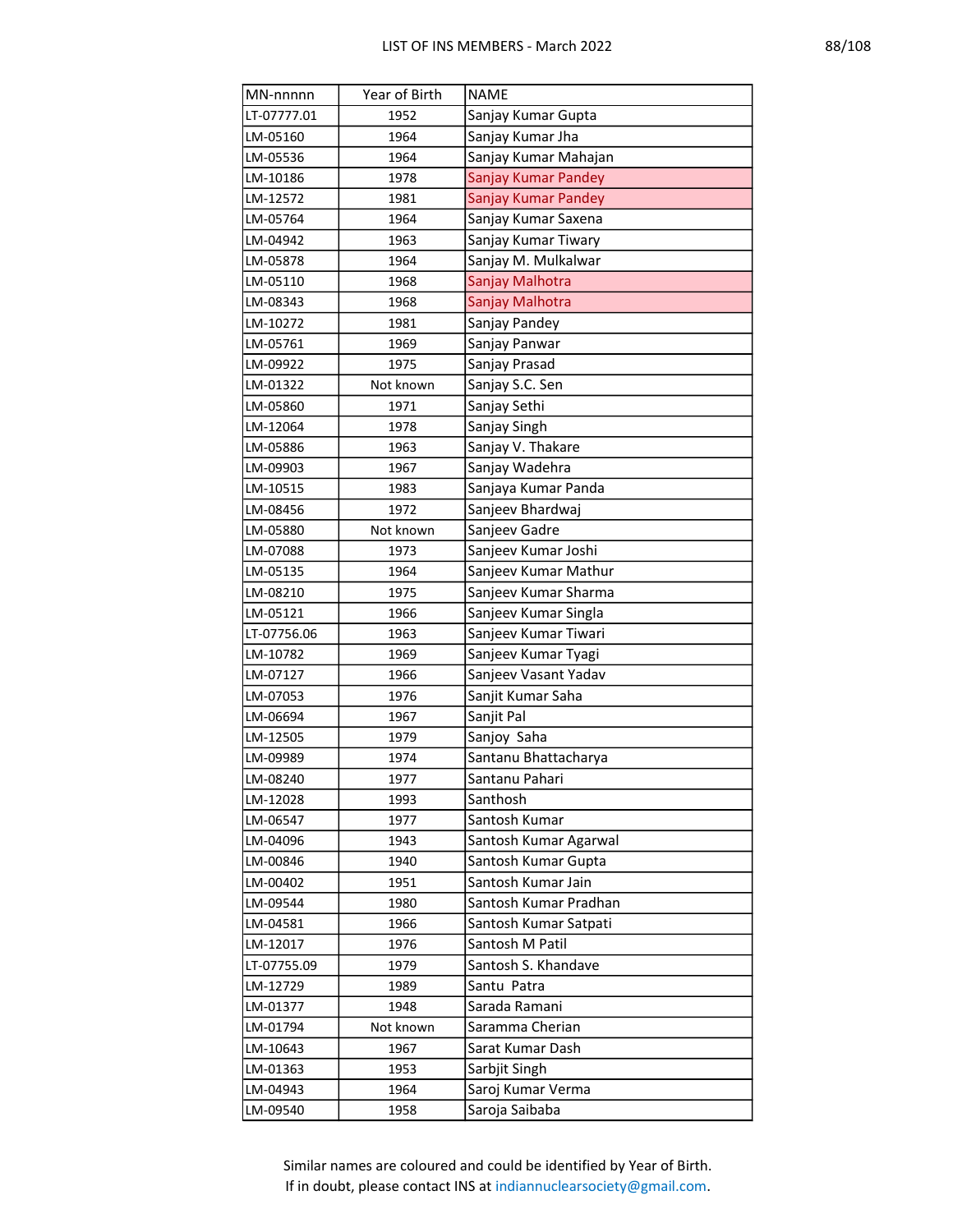| MN-nnnnn    | Year of Birth | <b>NAME</b>             |
|-------------|---------------|-------------------------|
| LM-01361    | 1940          | Sarojini A. Pai         |
| LM-01688    | Not known     | Sarojini Dalvi          |
| LM-11064    | 1970          | Sarsvanan T             |
| LM-03534    | 1956          | Saswati Goswami         |
| LM-08205    | 1963          | Satchidananda Nayak     |
| LM-12720    | 1985          | Sateesh Podicheti       |
| LM-12598    | 1976          | Sathish K.V.            |
| LM-10696    | 1987          | Sathishkumar S          |
| LM-05411    | Not known     | Satish B. Patel         |
| LM-00838    | 1959          | Satish Chandra Joshi    |
| LM-07087    | 1972          | Satish Chandra Verma    |
| LM-07613    | 1966          | Satish K.               |
| LT-07785.01 | 1962          | Satish Keshav Joshi     |
| LM-00748    | 1942          | Satish Kumar Chopra     |
| LM-05573    | 1964          | Satish Kumar Goyal      |
| LM-00843    | 1950          | Satish Kumar Gupta      |
| LM-10153    | 1962          | Satish V Mahale         |
| LT-07969    | 1951          | Satish V. Lele          |
| LM-05544    | Not known     | Satya Pal Mathur        |
| LM-05732    | 1966          | Satya Prakash           |
| LM-01089    | Contact INS   | Satya Prakash           |
| LM-06874    | 1978          | Satya Prakash Keshri    |
| LM-10665    | 1970          | Satya Prakash Pathak    |
| LM-09993    | 1986          | Satya Prakash Saraswat  |
| LM-03243    | 1956          | Satyabrata Sarkar       |
| LM-10619    | 1971          | Satyajit Patra          |
| LM-06762    | 1964          | Satyanarayana Ellendula |
| LM-12576    | 1984          | Satyasiba Das           |
| LM-05814    | 1968          | Satyawan Bansal         |
| LM-10259    | 1984          | Saumitra Trivedi        |
| LM-07107    | 1972          | Saurabh Goverdhan       |
| LM-08461    | 1978          | Saurabh Sharda          |
| LM-09466    | 1985          | Saurabh Tripathi        |
| LM-04567    | 1959          | Savita Jain             |
| LM-05002    | 1949          | Savitha Rohatgi         |
| LM-09485    | 1968          | Sayed Abdul Saleem      |
| LM-01760    | Not known     | Sayed Fareeduddin       |
| LM-07017    | 1975          | Sayyed Yusof Ali        |
| LM-06852    | 1973          | Seema Avinash Nikam     |
| LM-06749    | 1941          | Seema Lal               |
| LM-10508    | 1952          | Sekhar Basu             |
| LM-07091    | 1972          | Selladurai Sankaran     |
| LM-07697    | 1982          | Senthil Bharathy        |
| LM-12042    | 1979          | Seraj Ahmed Ansari      |
| LM-05555    | 1963          | Shafiq Ahamad           |
| LM-01996    | Not known     | Shahin Dinshaw Irani    |
| LM-05045    | 1945          | Shaikh Qamrul Hoda      |
| LM-06493    | 1966          | Shaikh Sarfaraz Ali     |
| LM-12692    | 1964          | Shailendra Kumar        |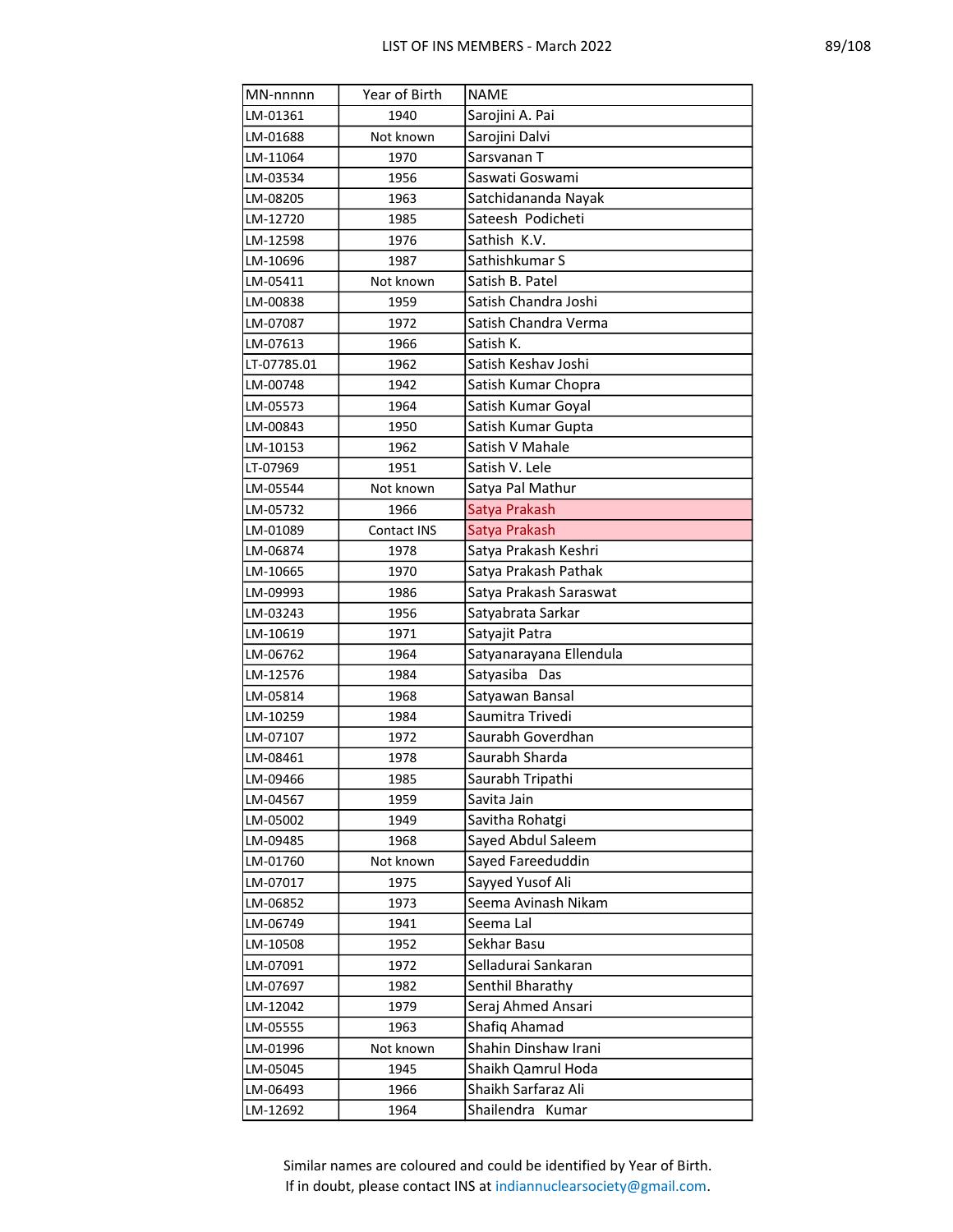| MN-nnnnn    | Year of Birth | <b>NAME</b>                  |
|-------------|---------------|------------------------------|
| LM-07792    | 1968          | Shailendra Kumar Gupta       |
| LM-12593    | 1984          | Shailendra Kumar Tiwari      |
| LT-07993.01 | 1968          | Shailendra N. Parekar        |
| LM-10634    | 1974          | Shailendra Pal Singh         |
| LM-06387    | 1969          | Shailendra Singh             |
| LM-06162    | 1971          | Shailesh Khole               |
| LM-07005    | 1964          | Shaji Kurien                 |
| LM-02383    | 1961          | Shaji Mammen                 |
| LM-04009    | 1961          | Shaju K. Albert              |
| LM-00220    | Not known     | Shakuntala Bhattacharya      |
| LM-04582    | 1965          | Sham Bandu Kamble            |
| LM-01024    | Not known     | Shambhu Dayal                |
| LM-08983    | 1986          | Shamim                       |
| LT-07757.01 | 1972          | Shamkant Babaji Bhor         |
| LM-08498    | 1965          | Shamsunder Govindram Batheja |
| LM-05869    | Not known     | Shankar Kumar                |
| LM-04986    | 1969          | Shankar Lal Saini            |
| LM-05715    | Not known     | Shankar Mishra               |
| LM-04935    | 1938          | Shankar P. Mukherjee         |
| LM-04944    | Not known     | Shankar Venkataramani        |
| LM-10783    | 1980          | Shantanu Bhattacharjee       |
| LM-04969    | 1966          | Shantanu D. Paraswar         |
| LM-02682    | 1960          | Shantanu Ganguly             |
| LM-04913    | 1963          | Shanti Krishnan              |
| LM-07627    | 1977          | Sharad Chandra Jha           |
| LM-06784    | 1955          | Sharad Kumar Sharma          |
| LM-12551    | 1954          | Sharad P Kale                |
| LM-09600    | 1978          | Sharad.S Pise                |
| LM-05631    | 1965          | Sharada J. Walad             |
| LM-05540    | Not known     | Sharat Kumar                 |
| LM-01600    | 1950          | Sharda Bhati                 |
| LM-06878    | 1965          | Sharmistha Mukhopadhyay      |
| LT-07718.02 | 1982          | Sharvari Gadkari             |
| LM-08684    | 1958          | Shashank Jain                |
| LM-10254    | 1989          | Shashank Shekhar             |
| LM-07101    | 1959          | Shashi Bhushan               |
| LM-03560    | 1960          | Shashi Kant                  |
| LM-05851    | 1943          | Shashi P. Mehta              |
| LM-07105    | 1958          | Shashikant C. Lad            |
| LM-04918    | 1956          | Shashikant B. Degweker       |
| LM-05644    | Not known     | Shashikant D. Jog            |
| LM-06452    | 1959          | Sheela                       |
| LM-01088    | 1941          | Sheela P. Malve              |
| LM-02688    | 1964          | Sheela Vihari                |
| LM-10261    | 1987          | Sheik Johny                  |
| LM-10681    | 1974          | Shekhar Gupta                |
| LM-05795    | 1964          | Shekhar Kumar                |
| LM-11070    | 1980          | Shendge Shivaji Ramdas       |
| LM-03553    | 1965          | Sherly Ray                   |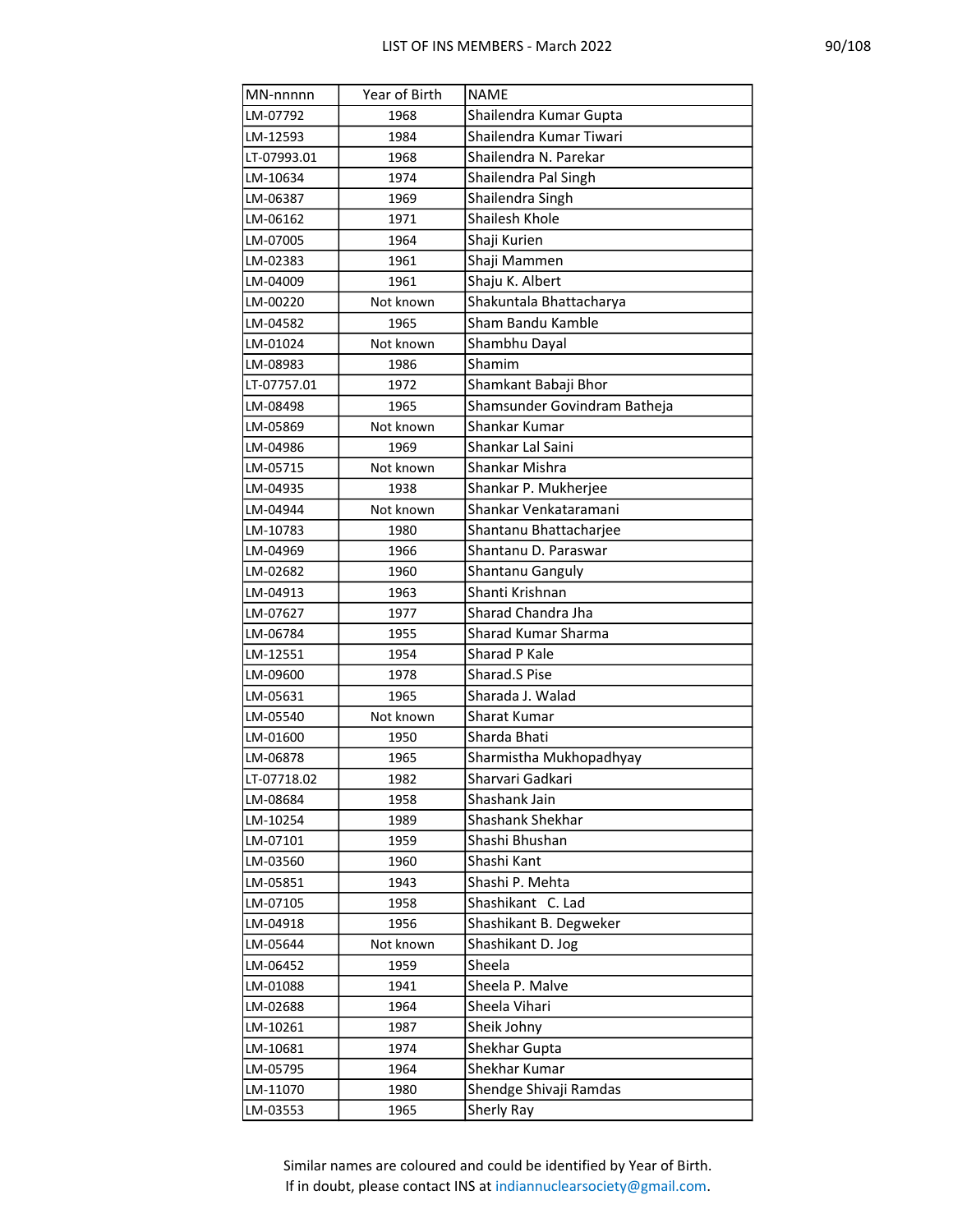|--|--|--|--|--|--|

| MN-nnnnn    | Year of Birth | <b>NAME</b>                  |
|-------------|---------------|------------------------------|
| LM-12048    | 1957          | Shibaji Roy                  |
| LM-07495    | 1966          | Shibu Thomas                 |
| LM-09402    | 1977          | Shibulal V.                  |
| LM-01997    | 1951          | Shikha M.R. Roy              |
| LM-12013    | 1984          | Shikha Prasad                |
| LM-05106    | 1959          | Shilendra Shrikant           |
| LM-08242    | 1968          | Shinde Atmaram Gangadhar Rao |
| LM-05635    | Not known     | Shirish Maskey               |
| LT-07965.01 | 1970          | Shirish V. Joshi             |
| LM-08935    | 1983          | Shishir Athrey               |
| LM-07732    | 1962          | Shiv Kumar                   |
| LM-05389    | 1952          | Shiva Ramu                   |
| LM-04267    | 1950          | Shivadhar Sharma             |
| LM-09460    | Not known     | Shivakumar K BE ME Phd       |
| LM-08446    | 1969          | Shivalingaiah                |
| AM-12740    | 1996          | Shivam Soni                  |
| LM-10563    | 1972          | Shivaprasad C.M              |
| LM-10611    | 1978          | Shivaprasad Ruhela           |
| LM-05664    | 1964          | Shivdas Mahto                |
| LM-12699    | 1986          | Shrajala Pitla               |
| LT-07684    | 1966          | Shrawan Kumar Verma          |
| LM-07226    | 1952          | Shree Kumar Apte             |
| LM-06453    | 1947          | <b>Shreekant Chaudhury</b>   |
| LM-12025    | 1986          | Shreetesh Tripathi           |
| LM-10529    | 1956          | Shri Niwash Singh            |
| LM-10115    | 1955          | Shri Pal                     |
| LM-06580    | 1961          | Shrikant S. Kulkarni         |
| LM-00262    | 1941          | Shrikant Shukla              |
| LM-07217    | 1961          | Shrikrishna Gupta            |
| LM-09473    | 1961          | Shriman Narayan Prasad       |
| LM-05527    | Not known     | Shriniwas Sharma             |
| LM-05674    | 1947          | Shriram Gajanan Bapat        |
| LM-05706    | 1962          | Shrish Kumar Saraswat        |
| LM-09420    | 1970          | Shubhangi Tanagi Mane        |
| LM-06463    | 1979          | Shubhankar Jana              |
| LM-06825    | Not known     | Shvanand C. Chougala         |
| LM-09598    | 1985          | shweta Bansal                |
| LM-08602    | 1954          | Shyam Kishore Shrivastava    |
| LM-07617    | 1971          | Shyam Rao Ghodke             |
| LM-05408    | 1959          | Shyam Sundar Som             |
| LM-01374    | 1949          | Shyamal Das                  |
| LM-01854    | 1960          | Shyamal Roy                  |
| LM-05816    | 1953          | Shyamala R. Bharadwaj        |
| LM-06858    | 1973          | Shyamala S. Gandhi           |
| LM-06553    | 1974          | Sibabratta Panda             |
| LM-08692    | 1946          | Sidd Nath Upadhyay           |
| LT-07914.01 | 1981          | Siddharth B. Unadkat         |
| LM-00992    | Not known     | Siddharth Jhaver             |
| LM-12073    | 1963          | Siddharth Mishra             |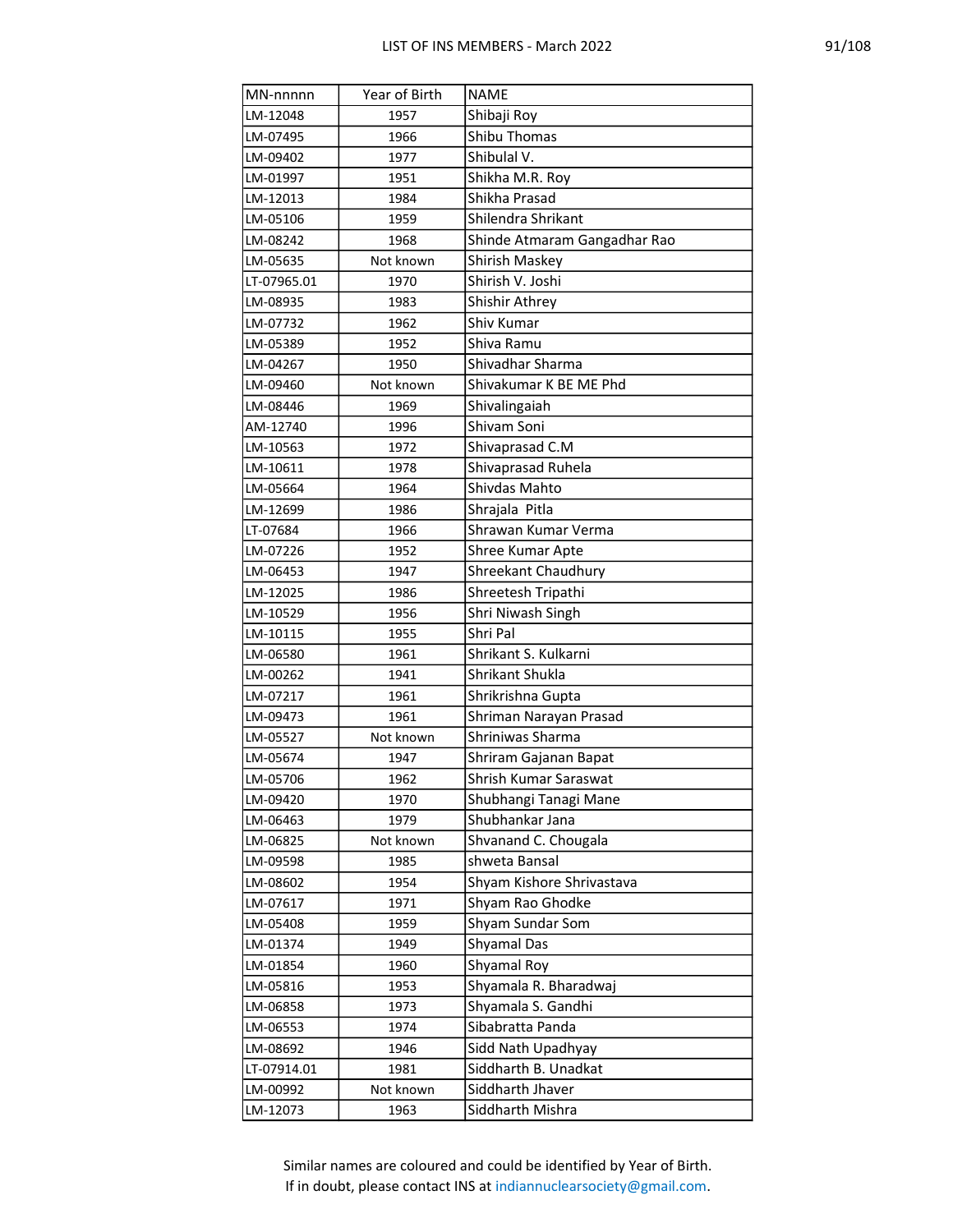|--|

| MN-nnnnn             | Year of Birth | <b>NAME</b>                                |
|----------------------|---------------|--------------------------------------------|
| LM-10780             | 1990          | Siddharth Suman                            |
| LM-08944             | 1975          | Sikta Patnaik                              |
| LM-05810             | 1953          | Sisir K. Sarkar                            |
| LM-12589             | 1988          | Sitangshu Chatterjee                       |
| LM-01332             | 1930          | Sitaram S. Jakhete                         |
| LM-11004             | 1969          | Sivadasan K.P                              |
| LM-11074             | 1987          | Sivaperumal P                              |
| LM-10720             | Not known     | Sivasubramaniapillai P                     |
| LM-05019             | 1965          | Smeer Durani                               |
| LM-04580             | 1966          | Smita S. Govalkar                          |
| LM-05053             | 1971          | Smita V. Bhatkar                           |
| LM-04946             | Not known     | Smitha Abdulla K.M.                        |
| LM-04579             | Not known     | Smitha Manohar                             |
| LM-08651             | 1972          | Smithri Manilal                            |
| LM-02104             | 1961          | Smruti Dash                                |
| LM-09977             | 1985          | Snehlata Shakya                            |
| LM-01512             | 1961          | Sohail Ahmad Khan                          |
| LM-05438             | Not known     | Sohan Lal Khatri                           |
| LM-10284             | 1982          | Somanath Mahadeo Garad                     |
| LM-06856             | 1968          | Someprokash Banerjee                       |
| LM-06313             | 1973          | Somesh Rai                                 |
| LM-10516             | 1980          | Sonu Deonath Singh                         |
| LM-10615             | 1979          | Soumyaditya Mula                           |
| LM-10663             | 1982          | Sourabh Agarwal                            |
| LM-08268             | 1977          | Sourabh Sarkar                             |
| LM-01208             | 1954          | Sreedevi Balakrishna                       |
| LM-10746             | 1979          | Sreeramulu Bollibottula                    |
| LM-10637             | 1982          | Sreevalli Yellamella                       |
| LM-12071             | 1982          | Sridevi                                    |
| LM-12596             | 1970          | Sridhar K.N.                               |
| LM-05691             | 1954          | Srijan B. Guha                             |
| LM-11032             | 1992          | Srijan Manish                              |
| LT-07914.02          | 1979          | Srikant B. Inje                            |
| LM-05406             | 1963          | Srikanth Pakala                            |
| LM-01166             | 1946          | Srikumar Banerjee                          |
| LM-09907             | 1960          | Srinivas Arani                             |
| LM-09531             | 1971          | <b>Srinivas Mantry</b>                     |
| LM-09536             | 1982          | Srinivasa Prasad Rao<br>Srinivasa Sethuram |
| LM-05710             | 1950          |                                            |
| LM-03247<br>LM-06899 | 1958          | Srirama Rao<br>Sriramachandra Aithal       |
| LM-06941             | 1975          |                                            |
| LM-00196             | 1964<br>1937  | Srirang. K. Sutraway<br>Srisht Pal Singh   |
|                      |               | Stanly Johnson                             |
| LM-08689<br>LM-08908 | 1966<br>1980  | Subash Laleshwer Sharma                    |
| LM-01837             | 1947          | Subba Raju                                 |
| LM-02505             | 1947          | Subban Khan                                |
| LM-09935             | 1964          | Subbaraman P                               |
|                      |               | Subedar Singh                              |
| LM-04570             | 1952          |                                            |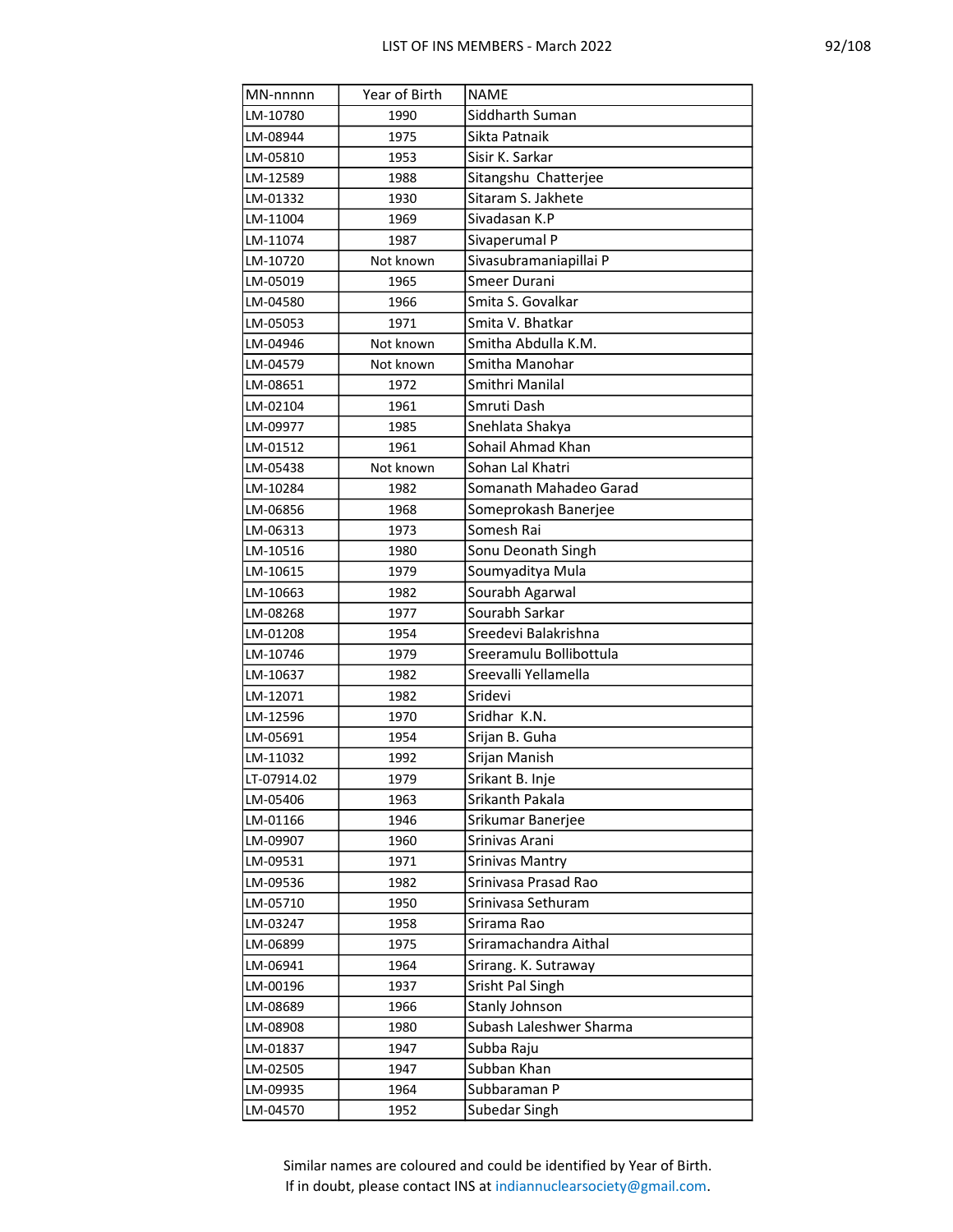| MN-nnnnn    | Year of Birth | <b>NAME</b>                |
|-------------|---------------|----------------------------|
| LM-10751    | 1987          | Subhadeep Sen              |
| LM-12068    | 1986          | Subhakanta Khatua          |
| LM-09921    | 1980          | Subhankar Manna            |
| LM-05743    | Not known     | Subhankar Mitra            |
| LM-12594    | 1985          | Subhaprada Pavani          |
| LM-06589    | 1956          | Subhash C. Tripathi        |
| LM-07645    | 1965          | Subhash Chander Rana       |
| LM-05739    | 1947          | Subhash Chandra            |
| LM-07200    | 1963          | Subhash M. Kodolkar        |
| LM-00664    | 1946          | Subhash Mittal             |
| LM-11027    | 1961          | Subhash Prasad Singh       |
| LM-05533    | Not known     | Subhash Singh              |
| LM-00791    | 1953          | Subimal Saha               |
| LM-08607    | 1947          | Subir Kumar Ghosh          |
| LM-01558    | 1944          | Subodh Kumar Gupta         |
| LM-10727    | 1989          | Subramanya Deepak M.V      |
| LM-12015    | 1982          | Subrata Bera               |
| LM-06476    | 1977          | Subrata Das                |
| LM-06703    | 1959          | Subrata Dutta              |
| LM-05875    | 1951          | Subrata Gupta              |
| LM-10781    | 1977          | Subrata Majumder           |
| LM-08350    | 1968          | Sudama Prasad Sharma       |
| LM-00269    | 1938          | Sudarshan K. Mehta         |
| LM-05454    | 1958          | Sudarshan Nyati            |
| LM-10187    | 1980          | Suddhasattwa Ghosh         |
| LM-10559    | 1979          | Sudeep Nema                |
| LM-07034    | 1961          | Sudesh S Pandit            |
| LM-01036    | 1943          | Sudha V. Rao               |
| LM-12679    | 1977          | Sudhakar Chandra Gupta     |
| LM-05111    | 1955          | Sudhakar Dayal             |
| LM-09472    | 1978          | Sudhakar V                 |
| LM-10606    | 1981          | <b>Sudheer Patri</b>       |
| LM-00749    | 1948          | Sudhinder Thakur           |
| LM-12556    | 1979          | Sudhir Singh               |
| LM-04955    | 1966          | Sudhir B. Shelke           |
| LM-05780    | 1968          | Sudhir Bhatia              |
| LM-11019    | 1954          | Sudhir chandra Jaiswal     |
| LM-08668    | 1947          | Sudhir Dhawan              |
| LT-07973.02 | 1983          | Sudhir Jaiswal             |
| LM-03104    | 1948          | Sudhir Kumar Jain          |
| LM-08390    | 1964          | Sudhir Kumar Nichit        |
| LM-02375    | Not known     | Sudhir Kumar Saxena        |
| LM-09920    | 1947          | Sudhir Kumar Shrivastava   |
| LM-05800    | 1964          | Sudhir M. Ingole           |
| LM-06122    | 1966          | Sudhir Mishra              |
| LM-06875    | 1966          | <b>Sudhir Prasad Sinha</b> |
| LM-06454    | 1963          | Sudhir Thakur              |
| LM-01710    | Not known     | <b>Sudhir Vasist</b>       |
| LM-09530    | 1973          | Sudipta Chakroborty        |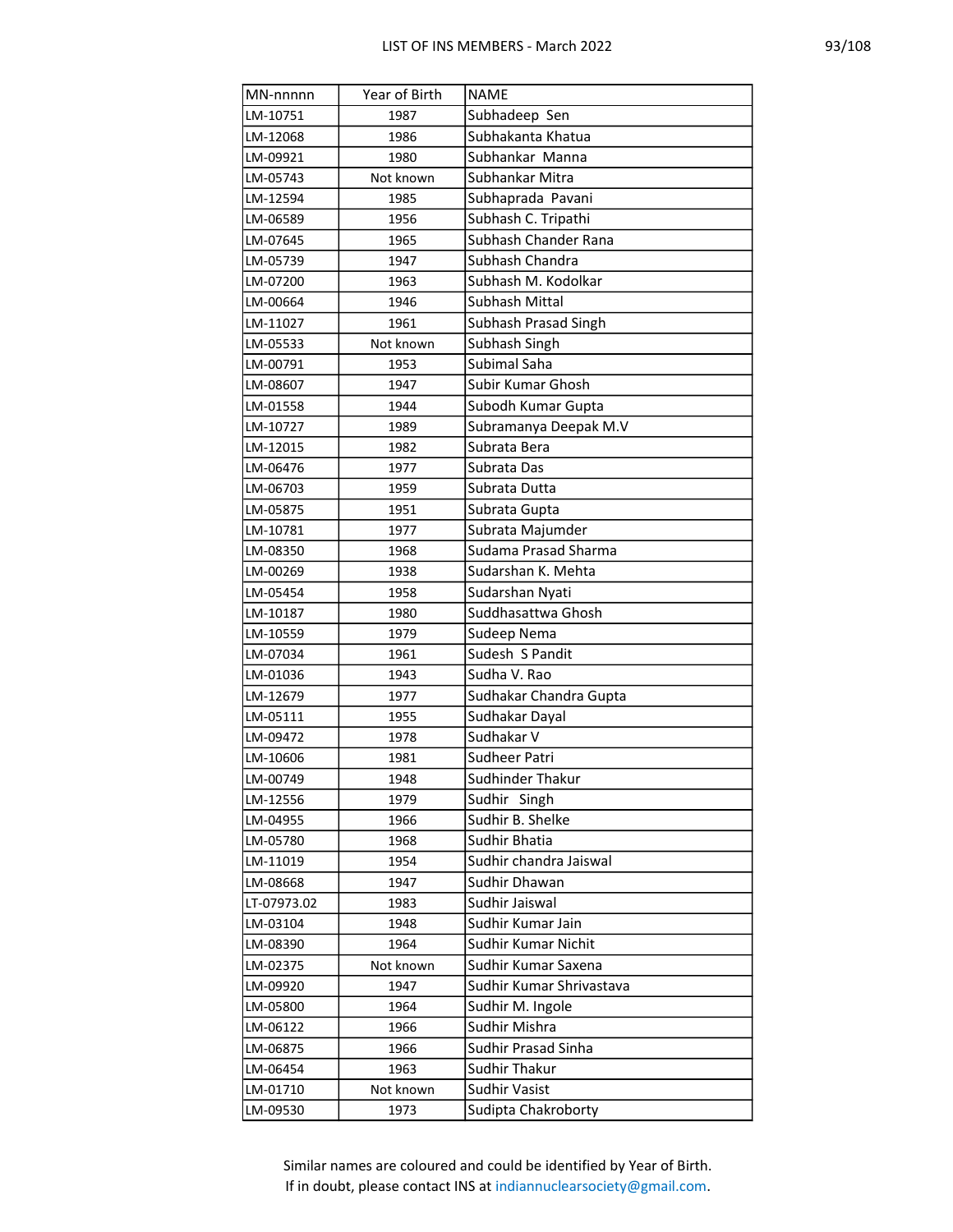| MN-nnnnn    | Year of Birth | <b>NAME</b>                   |
|-------------|---------------|-------------------------------|
| LT-07681.02 | 1974          | Sudipta Chattopadhyaya        |
| LM-10298    | 1987          | Sudipta Samanta               |
| LM-12723    | 1962          | Suhas Bhagawantrao Naik-Satam |
| LM-10109    | 1972          | Sujit Chattopadhyay           |
| LM-06119    | 1970          | Sujit Chowdhary               |
| LM-11034    | 1980          | <b>Sujoy Biswas</b>           |
| LM-09450    | 1976          | Sukhjeet Singh                |
| LM-08933    | 1980          | Sukrut Jobanputra             |
| LM-09486    | 1953          | Sukumar Basu                  |
| LM-04031    | 1946          | Sulekh Chander Jain           |
| LM-04175    | 1966          | Sulekha Mukhopadhyay          |
| LM-05686    | 1956          | Suma R. Nair                  |
| LM-06957    | 1974          | Suman                         |
| LM-07051    | 1961          | Suman Kumar                   |
| LM-12075    | 1991          | Suman Mittal                  |
| LM-05763    | 1963          | Suman Sharma                  |
| LM-02696    | 1963          | Sumangala R. Krishnan         |
| LM-09455    | 1979          | Sumantra Mandal               |
| LM-10524    | 1973          | Sumit Gupta                   |
| LM-01888    | Not known     | Sunanda R. Nilekani           |
| LM-08245    | 1965          | Sunder Singh                  |
| LM-07947    | 1975          | Suneel Kumar Gupta            |
| LM-12587    | 1987          | Sunil Goswami                 |
| LM-10253    | 1988          | Sunil Amarnath Pal            |
| LM-08603    | 1962          | Sunil Anant Pedgaonkar        |
| LM-05799    | 1964          | Sunil D. Bhawsar              |
| LM-07060    | 1966          | Sunil Dutt Sharma             |
| LM-10571    | 1967          | Sunil Gadgil                  |
| LM-10505    | 1953          | Sunil Govindrao Ghadge        |
| LM-06302    | 1957          | <b>Sunil Kumar</b>            |
| LM-07736    | 1965          | <b>Sunil Kumar</b>            |
| LM-10712    | 1974          | <b>Sunil Kumar</b>            |
| LM-08658    | 1968          | Sunil Kumar Chaudhary         |
| LM-05526    | 1957          | Sunil Kumar Goel              |
| LT-07681.04 | 1967          | Sunil Kumar Gupta             |
| LM-01013    | 1953          | Sunil Kumar Jain              |
| LM-11089    | 1967          | Sunil Kumar Jain              |
| LM-10265    | 1963          | Sunil Kumar Mishra            |
| LM-08414    | 1967          | Sunil Kumar Pathak            |
| LM-05120    | Not known     | Sunil Kumar Roy               |
| LM-07124    | 1963          | Sunil Kumar Shrivastava       |
| LM-06616    | 1957          | Sunil Sabharwal               |
| LM-07037    | 1972          | Sunil Sharma                  |
| LM-09268    | 1973          | Sunil T.C.                    |
| LM-06451    | 1961          | <b>Sunil Tonpe</b>            |
| LM-08921    | 1965          | Sunilkumar Bapurao Chafle     |
| LM-07068    | 1967          | Sunita Govindan               |
| LM-06414    | 1973          | Suparna Banerjee              |
| LM-05391    | Not known     | Supriya Bhanja                |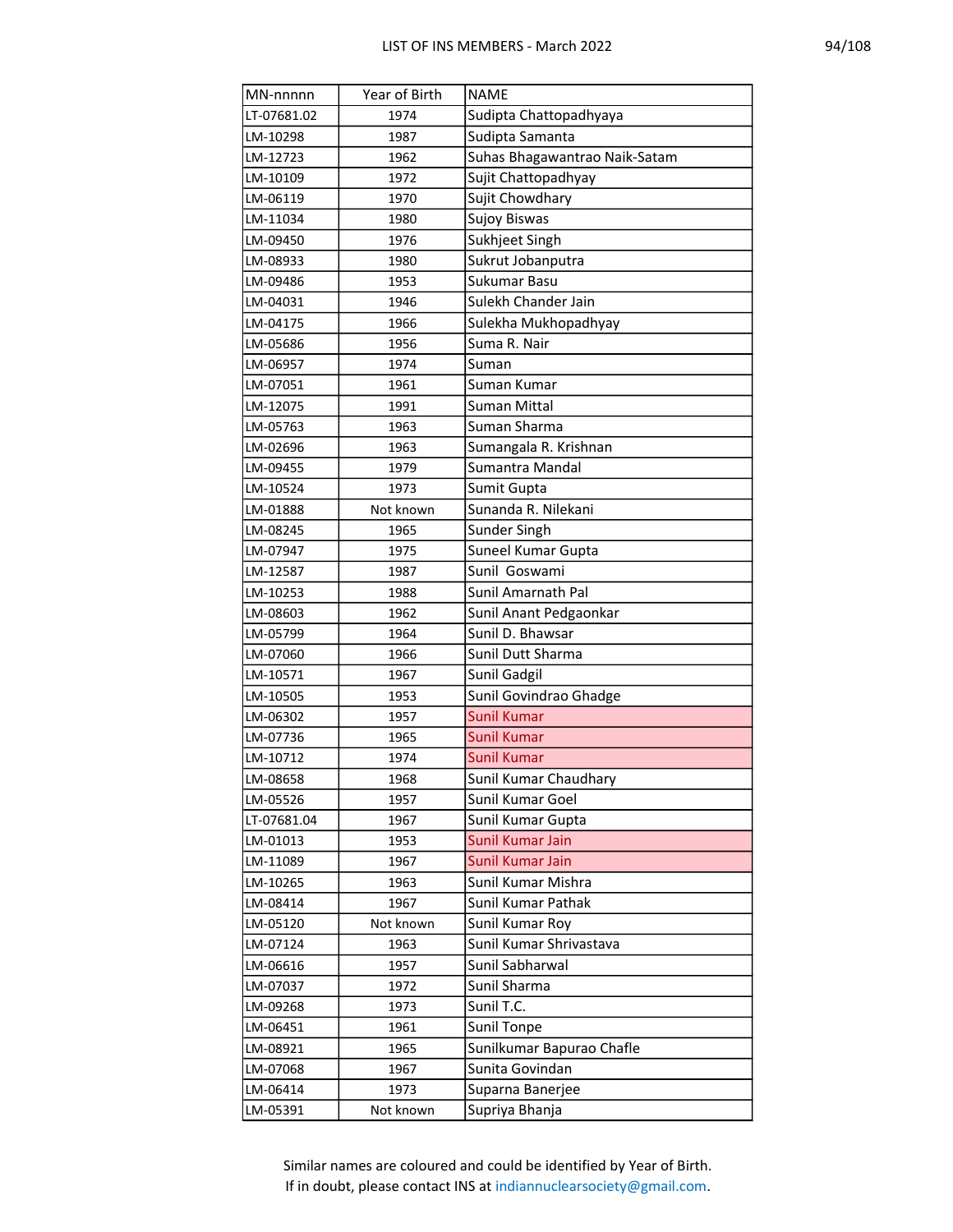| MN-nnnnn    | Year of Birth | <b>NAME</b>              |
|-------------|---------------|--------------------------|
| LM-01706    | Not known     | Supriya Khare            |
| LM-07019    | 1964          | Surekha U Sane           |
| LM-07170    | 1971          | Surekha D. Chowta        |
| LM-01708    | 1951          | Surender Kumar           |
| LM-05525    | Not known     | Surendra Bhushan Joshi   |
| LM-05864    | 1959          | Surendra K. Sharma       |
| LM-06835    | 1964          | Surendra Kumar           |
| LM-11035    | 1980          | Surendra Kumar Sharma    |
| LM-05508    | 1958          | Surendra Kumar Soni      |
| LM-08431    | 1953          | Surendra Kumar Tiwari    |
| LM-07243    | 1966          | Surendra Kumar Verma     |
| LM-08914    | 1974          | Surendra Kumar Yadav     |
| LM-08458    | 1977          | Surendra Mishra          |
| LM-01466    | 1938          | Surendra Nath            |
| LM-00255    | 1935          | Surendra Sharma          |
| LM-05517    | 1956          | Surendra Singh Rathore   |
| LM-05072    | 1944          | Surendra V. Choughule    |
| AM-12585    | 1990          | Suresh Kumar             |
| LM-10745    | 1966          | Suresh babu P.A          |
| LM-07598    | 1959          | Suresh Chandra Gandhi    |
| LM-12546    | 1984          | Suresh Chandra Kandpal   |
| LM-00877    | 1960          | Suresh Gangotra          |
| LM-10279    | 1966          | Suresh Ganpat Kadam      |
| LM-05681    | 1968          | Suresh K. Datir          |
| LM-07298    | 1955          | Suresh Kumar             |
| LM-10652    | 1977          | Suresh Kumar Kailasa     |
| LM-05751    | 1959          | Suresh N. Kamath         |
| LM-00381    | 1960          | Suresh Narwaria          |
| LM-07316    | 1967          | Suresh Prasad Singh      |
| LM-09410    | 1975          | Suresh Purohit           |
| LM-01046    | 1942          | Suresh Rao               |
| LM-01956    | 1948          | Suresh Rao Udipi         |
| LM-05489    | Not known     | Surinder Kumar           |
| LM-09463    | 1959          | Surjit Mukherjee         |
| LT-07784    | 1981          | Suruchi Kedia            |
| LM-04070    | 1947          | Surya Prakash Pratap     |
| LM-01167    | Not known     | Suryanarayanan           |
| LM-07401    | 1964          | Susanta Kumar De         |
| LM-07222    | 1968          | Sushil Gupta             |
| LM-09980    | 1973          | Sushil Kumar             |
| LM-07651    | 1954          | Sushil Kumar Agrawal     |
| LM-08374    | 1963          | Sushil Prasad Srivastava |
| LM-00867    | 1961          | Sushma Mishra            |
| LT-07717    | 1975          | Susil Kumar Sarangi      |
| LM-12512    | 1990          | Suvadip Roy              |
| LM-10223    | 1977          | Suvendu Mondal           |
| LT-07773.02 | 1983          | Suyog Subhash Dhongade   |
| LM-10297    | 1946          | Swadesh Kumar Rastogi    |
| LM-10171    | 1985          | Swagat Rajput            |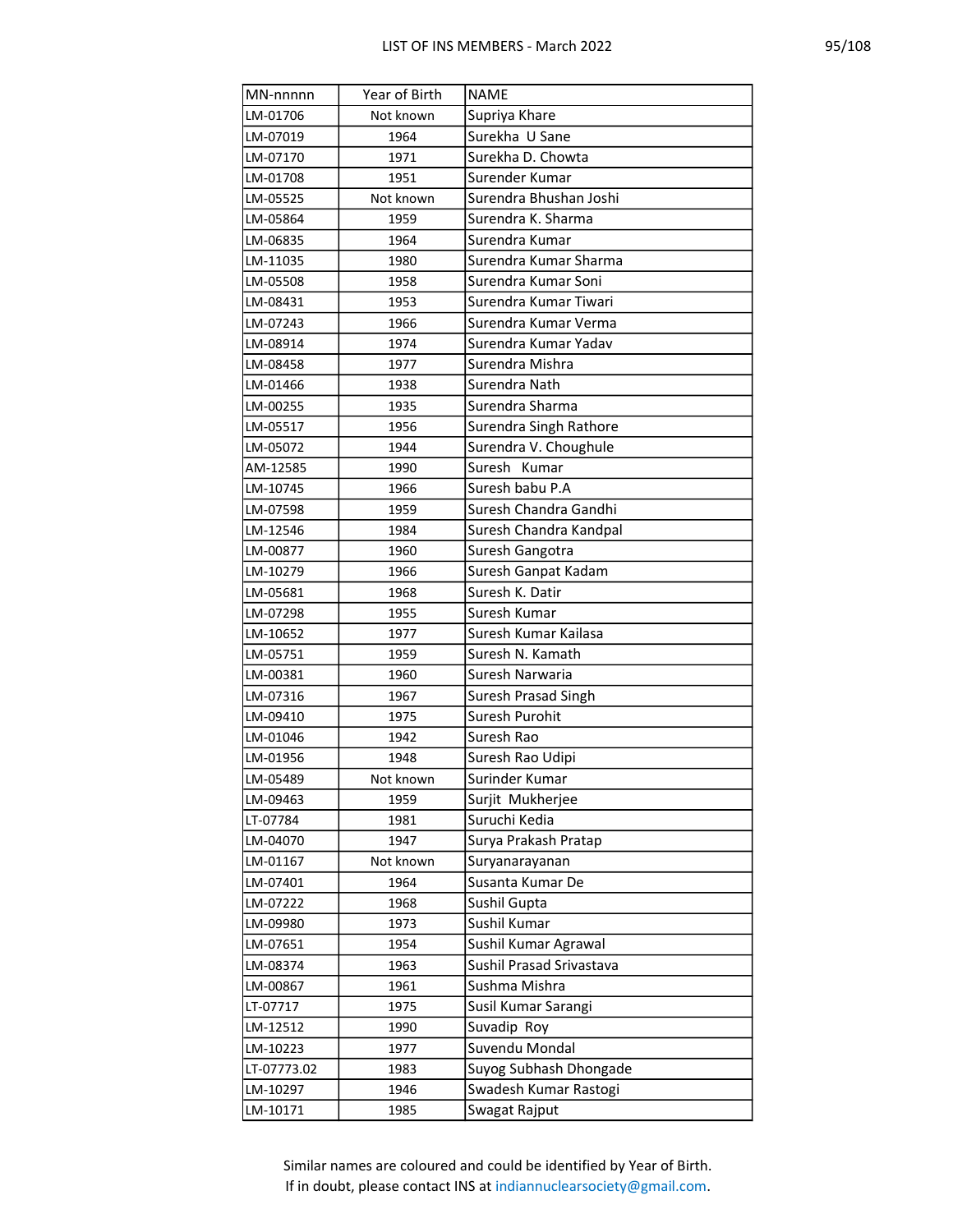| MN-nnnnn    | Year of Birth | NAME                     |
|-------------|---------------|--------------------------|
| LM-05755    | 1949          | Swapan Kumar Mitra       |
| LM-10789    | 1980          | Swapnil Jain             |
| LM-12099    | 1981          | Swarup Acharya           |
| LM-10535    | 1978          | Swatantra Prakash Soni   |
| LM-10764    | 1976          | <b>Syed Ahmed Naveed</b> |
| LM-09242    | 1978          | Syed Junaid Haider Zaidi |
| LM-05854    | 1969          | Syed M. Basha            |
| LM-10544    | 1963          | T Jayalakshmi            |
| LM-09589    | 1981          | T Sakthivel              |
| LM-06905    | 1964          | T. Anto Kurian           |
| LM-10132    | 1956          | T. Balasamy              |
| LM-01701    | 1933          | T. Balasubramaniam       |
| LM-01693    | Not known     | T. Chakraborty           |
| LM-10595    | 1973          | T. Chandran              |
| LM-01566    | 1944          | T. Divakaran             |
| LM-08888    | 1963          | T. Harikrishnan          |
| LM-05191    | 1969          | T. Jagadish Irudayaraj   |
| LM-09454    | 1955          | T. Jayakumar             |
| LM-02365    | 1960          | T. Krishnamohanan        |
| LM-07142    | 1965          | T. Ravi                  |
| LT-07777.02 | 1967          | T. Ravishankar           |
| LM-10237    | 1979          | T. Sanyasi Rao           |
| LM-06394    | 1975          | T. Saravanan             |
| LM-05385    | 1972          | T. Sathiyasheela         |
| LM-09273    | 1963          | T. Sreenivas             |
| LM-04906    | 1958          | T. Subba Rao             |
| LM-09491    | 1964          | T. Subba Rao             |
| LM-00204    | 1928          | T. Subbaratnam           |
| LM-01559    | 1944          | T. Surendran             |
| LM-04079    | 1946          | T. Venkatanarasiah       |
| LM-12718    | 1975          | T. Vijaya Kumar          |
| LM-07637    | 1945          | T. Vijayan               |
| LM-09908    | 1969          | T.A Prabhakar            |
| LM-06135    | Not known     | T.A. Puntambekar         |
| LM-01890    | 1942          | T.A. Subramanian         |
| LM-12728    | 1972          | T.B. Pradeep Kumar       |
| LM-12070    | 1984          | T.C Sameer               |
| LM-04954    | Not known     | T.C. Parthasarathy       |
| LM-00801    | 1950          | T.G. Srinivasan          |
| LM-01486    | Not known     | T.G. Varadarajan         |
| LM-00999    | Not known     | T.Gopala Krishna         |
| LM-02140    | 1949          | T.K. Basu                |
| LM-00081    | 1954          | T.K. Bera                |
| LM-04034    | Not known     | T.K. Bhaumik             |
| LM-00201    | 1930          | T.K. Ghosh               |
| LM-01488    | 1948          | T.K. Jayakumar           |
| LT-07709    | 1963          | T.K. Mandal              |
| LM-04019    | 1954          | T.K. Mitra               |
| LM-00446    | 1947          | T.K. Rajendran           |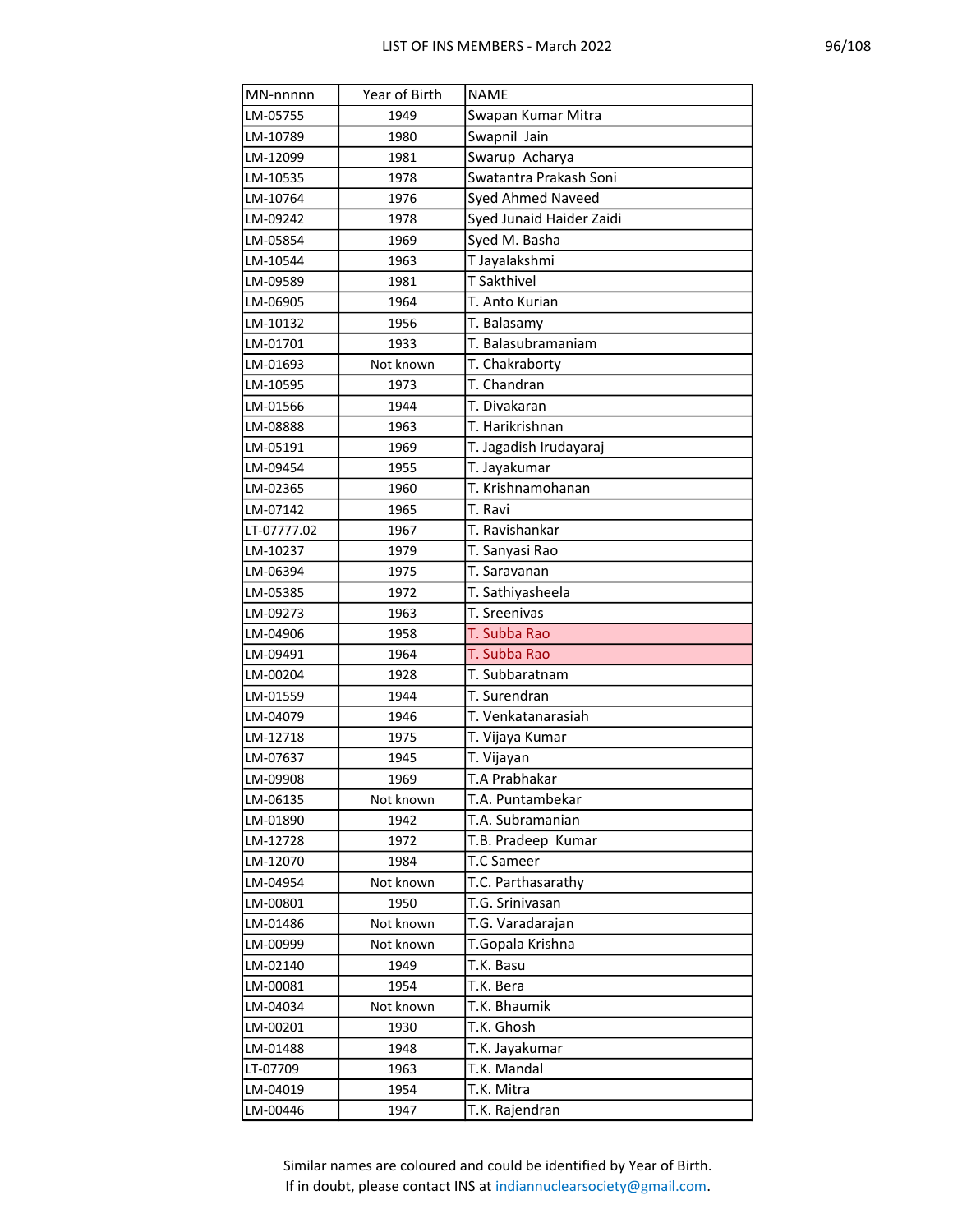| MN-nnnnn | Year of Birth | <b>NAME</b>                             |
|----------|---------------|-----------------------------------------|
| LM-00670 | 1940          | T.K. Sankaranarayanan                   |
| LM-01329 | 1952          | T.K. Seshagiri                          |
| LM-01224 | 1944          | T.K. Subramaniyan                       |
| LM-00017 | 1928          | T.K.S. Murthy                           |
| LM-02354 | Not known     | T.L. Mitra                              |
| LM-03003 | 1963          | T.L. Prasad                             |
| LM-07097 | 1940          | T.M. Kameswaran                         |
| LM-00354 | Not known     | T.M. Krishnamoorthy                     |
| LM-00432 | Not known     | T.M. Patel                              |
| LM-01700 | 1939          | T.M. Shah                               |
| LM-06523 | 1958          | T.M. Sudhakar                           |
| LM-00406 | Not known     | T.N. Dubey                              |
| LM-00034 | 1938          | T.N. Krishnamurthy                      |
| LM-03552 | Not known     | T.N. Sandhya                            |
| LM-05689 | 1963          | T.N. Sreedevi                           |
| LM-02545 | 1952          | <b>T.Newton Nathaniel</b>               |
| LM-00141 | 1931          | T.P. Sarma                              |
| LM-00886 | 1940          | T.R. Bangia                             |
| LM-06610 | 1962          | T.R. Ganapathi                          |
| LM-09140 | 1969          | T.R. Prabakaran                         |
| LM-02021 | 1937          | T.R. Subramanian                        |
| LM-02695 | 1945          | T.R. Sundaramoorthy                     |
| LM-06377 | 1950          | T.R.Govindan Kutty                      |
| LM-10670 | 1974          | T.Rama Bhadraiah                        |
| LM-04015 | 1947          | T.S. Dakshinamoorthy                    |
| LM-01769 | 1936          | T.S. Krishnamoorthy                     |
| LM-01193 | Not known     | T.S. Marwaha                            |
| LM-05779 | 1956          | T.S. Murthy                             |
| LM-00192 | Contact INS   | T.S. Murthy                             |
| LM-05699 | Not known     | T.S. Padmanabhan                        |
| LM-00445 | Not known     | T.S. Rajawat                            |
| LM-06601 | 1944          | T.S. Rajendran                          |
| LM-06112 | 1951          | T.S. Rao                                |
| LM-07155 | Not known     | T.S. Selvakumaran                       |
| LM-05772 | 1961          | T.S. Srinivasan                         |
| LM-05132 | 1963          | T.S. Sunil Kumar                        |
| LM-06424 | 1964          | T.S.S. Raghavan                         |
| LM-02019 | Not known     | T.Samuel Johnson                        |
| LM-10710 | 1956          | T.Shridhara Shetty                      |
| LM-10134 | 1952          | T.V Sarma                               |
| LM-06767 | 1954          | T.V. Anil Kumar                         |
| LM-10699 | 1976<br>1964  | T.V. Maran                              |
| LM-06538 |               | T.V. Raju                               |
| LM-05028 | 1960          | T.V. Ravi Kumar                         |
| LM-06383 | 1969          | T.V. Shyam<br>T.V. Vittalrao            |
| LM-01487 | 1960          |                                         |
| LM-01370 | Not known     | T.V.S.R. Kshirsagar<br>Taj Naryan Mehta |
| LM-06877 | 1977          |                                         |
| LM-09179 | 1983          | Tamil Selvi C.                          |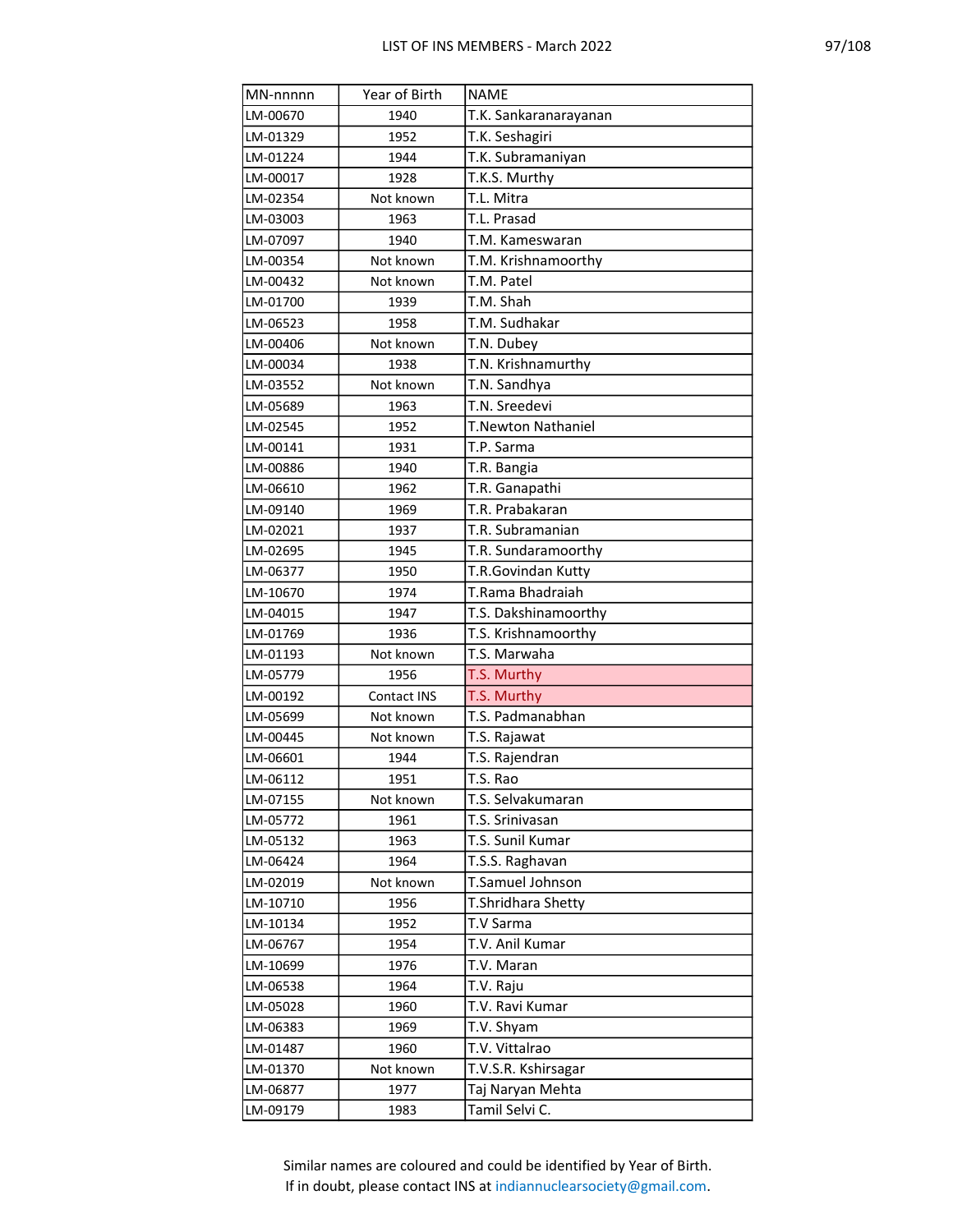| MN-nnnnn | Year of Birth | <b>NAME</b>                      |
|----------|---------------|----------------------------------|
| LM-10567 | 1977          | Tammana Sree rama Chandra Murthy |
| LM-06851 | 1958          | Tanmay Kumar Saha                |
| LM-05491 | Not known     | Tanveer Ahsan                    |
| LM-05416 | 1950          | Tapan Kumar Haldar               |
| LM-08882 | 1951          | Tapan Kumar Mandal               |
| LM-06659 | 1945          | Tapan Kumar Mukherjee            |
| LM-10709 | 1974          | <b>Tapas Das</b>                 |
| LM-06448 | Not known     | Tapas Kumar Sinha                |
| LM-05148 | 1947          | Tapas Sanyal                     |
| LM-05531 | Not known     | Tapash Kumar Sarkar              |
| LM-00104 | 1935          | Tapobrato Bharadwaj              |
| LM-05453 | Not known     | Tara Chand Kachawaha             |
| LT-07924 | 1975          | <b>Tarak Nath Malick</b>         |
| LM-06309 | 1968          | Tarasankar Mahata                |
| LM-12712 | 1974          | Taru Bhattacharya                |
| LM-00410 | 1934          | <b>Taru Singh</b>                |
| LM-05736 | 1959          | Tarun Kumar Deb Adhikary         |
| LM-05685 | 1962          | Tarun Kumar Kandar               |
| LM-09533 | 1948          | <b>Taswir Singh</b>              |
| LM-05116 | 1951          | Tej Ram                          |
| LM-06849 | 1967          | Tej Singh                        |
| LM-10273 | 1980          | Tejkumar Sharma                  |
| LM-00074 | 1955          | Tejveer Singh                    |
| LM-08645 | 1956          | <b>Tessie George</b>             |
| LM-10111 | 1971          | Thangapandi S                    |
| LM-01628 | 1947          | Thomas Kurian                    |
| LM-05605 | 1945          | Thota Vidyasagar                 |
| LM-05143 | Not known     | Tikam Chabria                    |
| LM-08430 | 1955          | Tilak Raj Arora                  |
| LM-05509 | 1957          | Tirthendra Kumar Vyas            |
| LM-11042 | 1989          | Toshi Gupta                      |
| LM-09986 | 1959          | <b>Trilok Chand Kaushik</b>      |
| LM-01246 | 1949          | <b>Trilok Singh</b>              |
| LM-07079 | 1958          | Trupti Das                       |
| LM-08941 | 1961          | Trupti Rajiv Dani                |
| LM-04131 | 1967          | Tuhin Misra                      |
| LM-03213 | 1948          | Tulsi Mukherjee                  |
| LM-05432 | Not known     | Tulsi Ram                        |
| LM-06128 | Not known     | Tulsi ram Upadhyay               |
| LM-00883 | 1953          | U. Basak                         |
| LM-01832 | 1946          | U. Jambunathan                   |
| LM-05057 | 1964          | U.K. Paul                        |
| LM-07239 | 1960          | U. Kamachi Mudali                |
| LM-00299 | Not known     | U. Madhwanath                    |
| LM-02149 | 1949          | U. Mahapatra                     |
| LM-06731 | 1968          | U. Saravana Kumar                |
| LM-00696 | 1944          | U.B. Sutawane                    |
| LM-00257 | 1938          | U.C. Mishra                      |
| LM-07620 | 1958          | U.C. Muktibodh                   |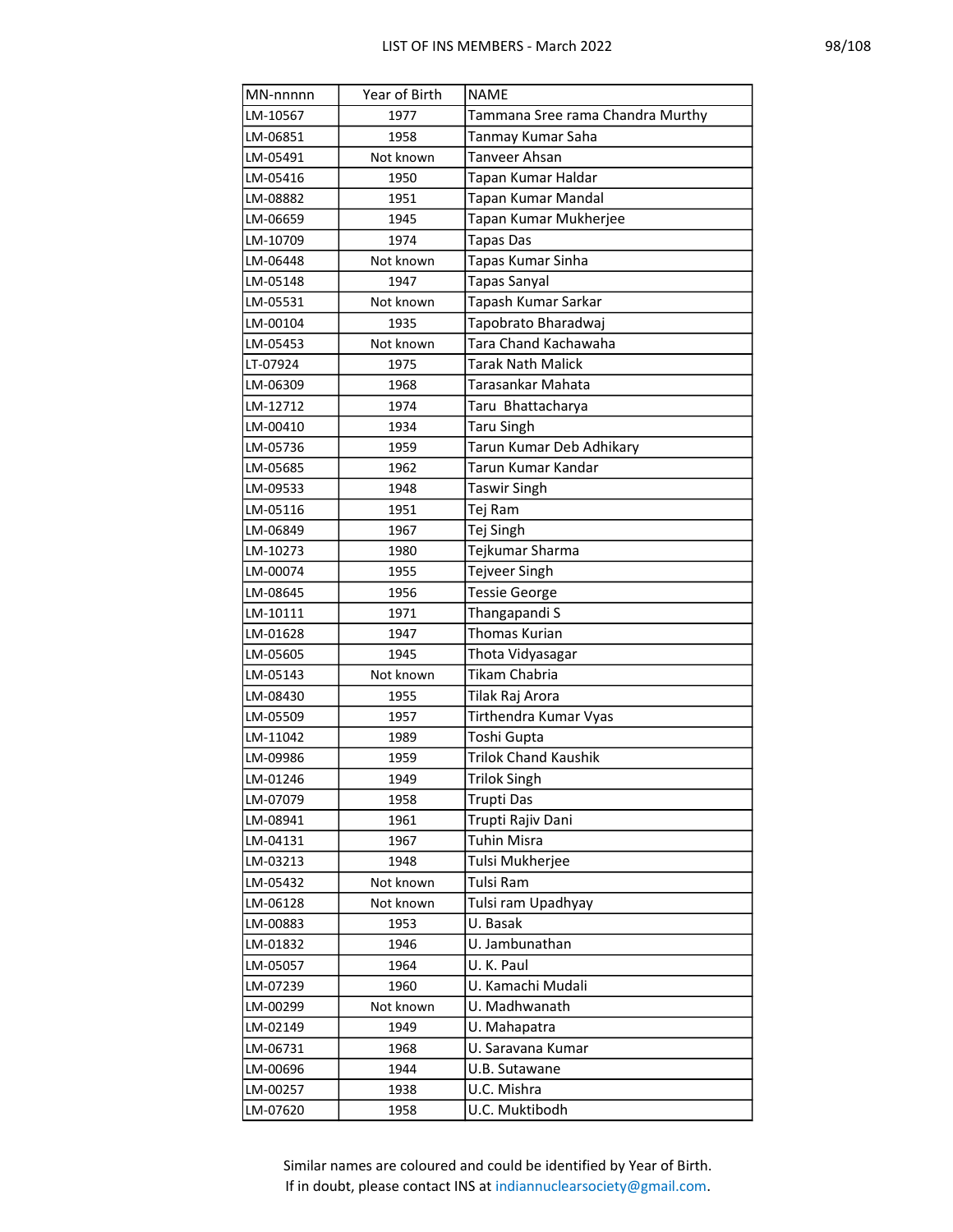| MN-nnnnn | Year of Birth | <b>NAME</b>               |
|----------|---------------|---------------------------|
| LM-00576 | Not known     | U.K. Chatterjee           |
| LM-01739 | 1947          | U.K. Gupta                |
| LM-05029 | 1964          | U.K. Pandey               |
| LM-00228 | Not known     | U.K. Srivastava           |
| LM-00879 | 1949          | U.K. Viswanathan          |
| LM-01445 | 1952          | U.L. Sharma               |
| LM-01506 | 1957          | U.M. Kasar                |
| LM-00119 | 1951          | U.N. Gaitonde             |
| LM-05566 | 1951          | U.P. Kulkarni             |
| LM-02224 | 1943          | U.R. Marwah               |
| LM-00190 | Not known     | U.R.K. Rao                |
| LM-01722 | 1951          | U.S. Khare                |
| LM-02068 | 1951          | U.S.P. Verma              |
| LM-01856 | Not known     | U.V. Koppikar             |
| LM-01147 | 1949          | U.V. Phadnis              |
| LM-04088 | Not known     | U.V. Phani Kumar          |
| LM-08259 | 1974          | Ubhaya Bharati Misra      |
| LM-11041 | 1986          | Uday Kumar                |
| LM-05762 | 1963          | Uday Kumar Sinha          |
| LM-06489 | 1964          | Uday P. Madangeri         |
| LM-09947 | 1961          | <b>UMA Gopalkrishnan</b>  |
| LM-07058 | 1958          | Uma Nath Tripathi         |
| LM-07099 | 1957          | Uma Prasad                |
| LM-04048 | 1949          | Uma Seshadri              |
| LM-05157 | Not known     | Uma Sundar                |
| LM-08409 | 1969          | <b>Umang Mitter</b>       |
| LM-01023 | 1963          | Umasankari Kannan         |
| LM-06622 | 1966          | Umesh Kumar               |
| LM-08233 | 1968          | Umesh Kumar Arora         |
| LM-05627 | 1968          | Unmesh Dattatray Malshe   |
| LM-09538 | 1971          | Unnikrishnan E.K          |
| LM-10183 | 1977          | <b>Upendra Parmanand</b>  |
| LM-00901 | Not known     | Upendra S. Rohatgi        |
| LM-08877 | 1971          | Urmil Dave                |
| LM-05056 | Not known     | <b>Usha Arvind Menon</b>  |
| LM-02544 | Not known     | Usha Desai                |
| LM-01716 | 1962          | Usha Narayanan            |
| LM-06197 | 1971          | Usha Pal                  |
| LM-03554 | Not known     | Usha Ramdas               |
| LM-01015 | Not known     | Usha Sharma               |
| LM-01842 | 1957          | Usha Sudevan              |
| LM-08203 | 1974          | Utkarsh S. Chikkanagoudar |
| LM-04952 | Not known     | <b>Utpal Biswas</b>       |
| LM-08674 | 1978          | <b>Utpal Singha</b>       |
| LM-09940 | 1962          | V Manoharan               |
| LM-09910 | 1975          | V Pugazhendhi             |
| LM-12569 | 1972          | V. Madakkaruppan          |
| LM-08616 | 1969          | V. Ramesh Babu            |
| LM-07012 | 1973          | V. Anand                  |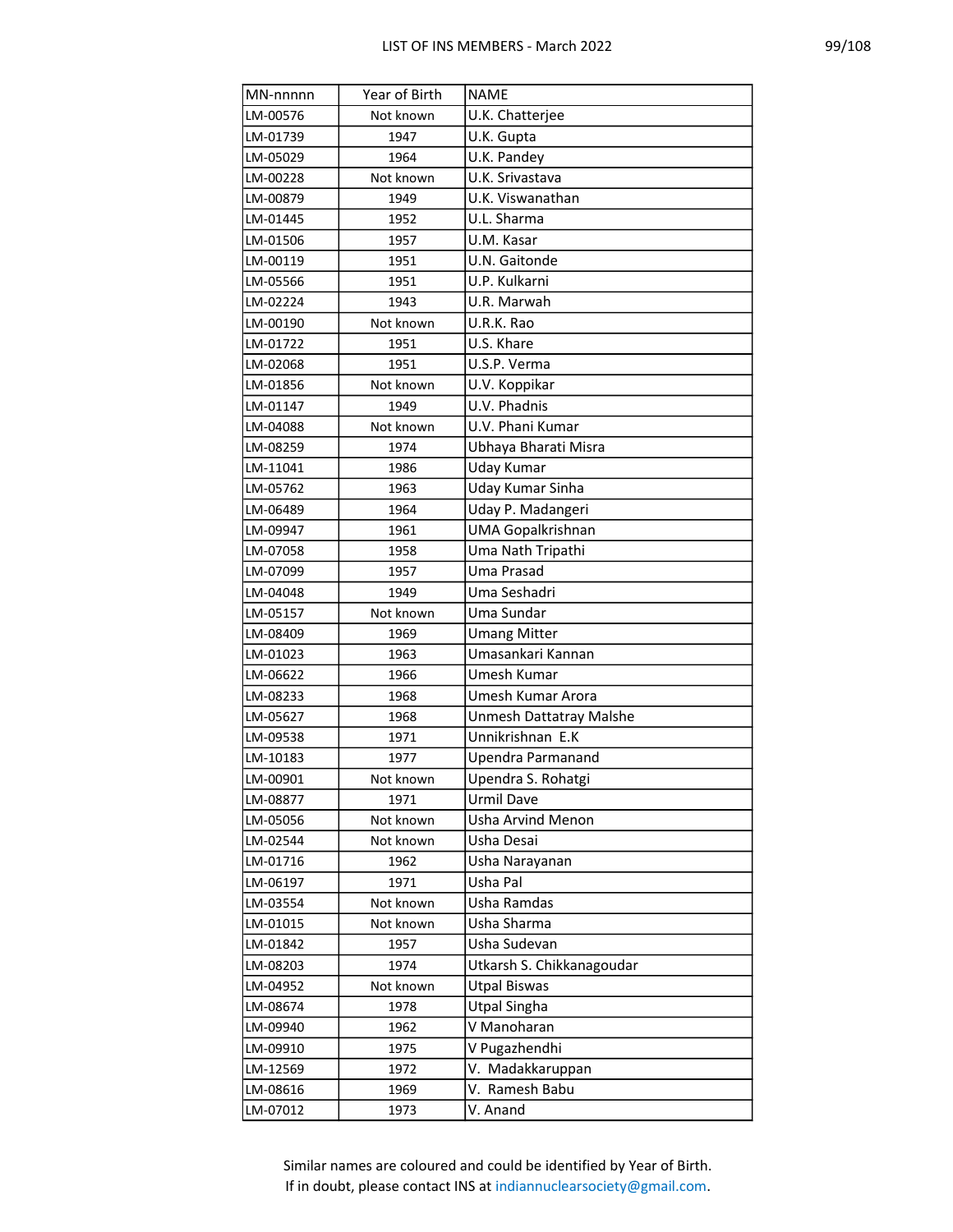| MN-nnnnn    | Year of Birth | <b>NAME</b>          |
|-------------|---------------|----------------------|
| LM-08662    | 1962          | V. Anil Kumar        |
| LM-05047    | 1970          | V. Anuradha          |
| LM-08638    | 1970          | V. Balagi            |
| LM-04888    | 1953          | V. Chopra            |
| LM-01499    | 1952          | V. Ganesan           |
| LM-04228    | 1952          | V. Gopalakrishnan    |
| LM-03557    | 1951          | V. Jagannathan       |
| LM-06668    | 1942          | V. Jayaraman         |
| LM-01605    | Not known     | V. Kesavan           |
| LM-05835    | Not known     | V. Krishna Kumar     |
| LM-07049    | 1970          | V. Krishnamurthy     |
| LM-01340    | 1966          | V. Kukreja           |
| LM-09953    | 1977          | V. Magesh Mari Raj   |
| LM-07312    | 1951          | V. Meenakshisundaram |
| LM-00850    | Not known     | V. Muthuramalingam   |
| LM-08256    | 1966          | V. Naga Bhaskar      |
| LM-10657    | 1972          | V. Nandakumar        |
| LM-00769    | 1955          | V. Natarajan         |
| LM-05017    | Not known     | V. Padma Subashini   |
| LM-09143    | 1973          | V. Padmini           |
| LM-02373    | Not known     | V. Paramasivam       |
| LM-02200    | 1958          | V. Prakash           |
| LM-08391    | 1953          | V. Prema Kumari      |
| LM-00651    | Not known     | V. Raghavan          |
| LM-05388    | 1958          | V. Rajagopal         |
| LM-08251    | 1953          | V. Rajagopalan       |
| LM-07007    | 1962          | V. Rajendran         |
| LM-00931    | Not known     | V. Ramakrishnan      |
| LM-00677    | 1942          | V. Ramakrishniah     |
| LT-07724.02 | 1955          | V. Ramesh            |
| LM-01362    | 1935          | V. Rangarajan        |
| LM-08418    | 1958          | V. Ravinder Reddy    |
| LM-04592    | 1953          | V. S. Iyer           |
| LM-09139    | 1948          | V. Sathuraman        |
| LM-05588    | 1958          | V. Satyanarayanan    |
| LM-00900    | 1950          | V. Sethumadhavan     |
| LM-04041    | 1962          | V. Shankar           |
| LM-12584    | 1983          | V. Shashidhar Goud   |
| LM-05776    | 1970          | V. Shivakumar        |
| LM-01469    | 1953          | V. Shivarudrappa     |
| LM-01942    | Not known     | V. Sitaraman         |
| LM-01970    | Not known     | V. Sitaramaraju      |
| LM-04077    | 1954          | V. Sivananda Sastry  |
| LM-08495    | 1960          | V. Sundararaman      |
| LM-09936    | 1964          | V. Thirugnanam       |
| LM-04963    | 1963          | V. Thiruvalluvan     |
| LM-08905    | 1967          | V. Valasamudram      |
| LM-00625    | 1941          | V. Venkat Raj        |
| LM-04979    | Not known     | V. Venkatesh         |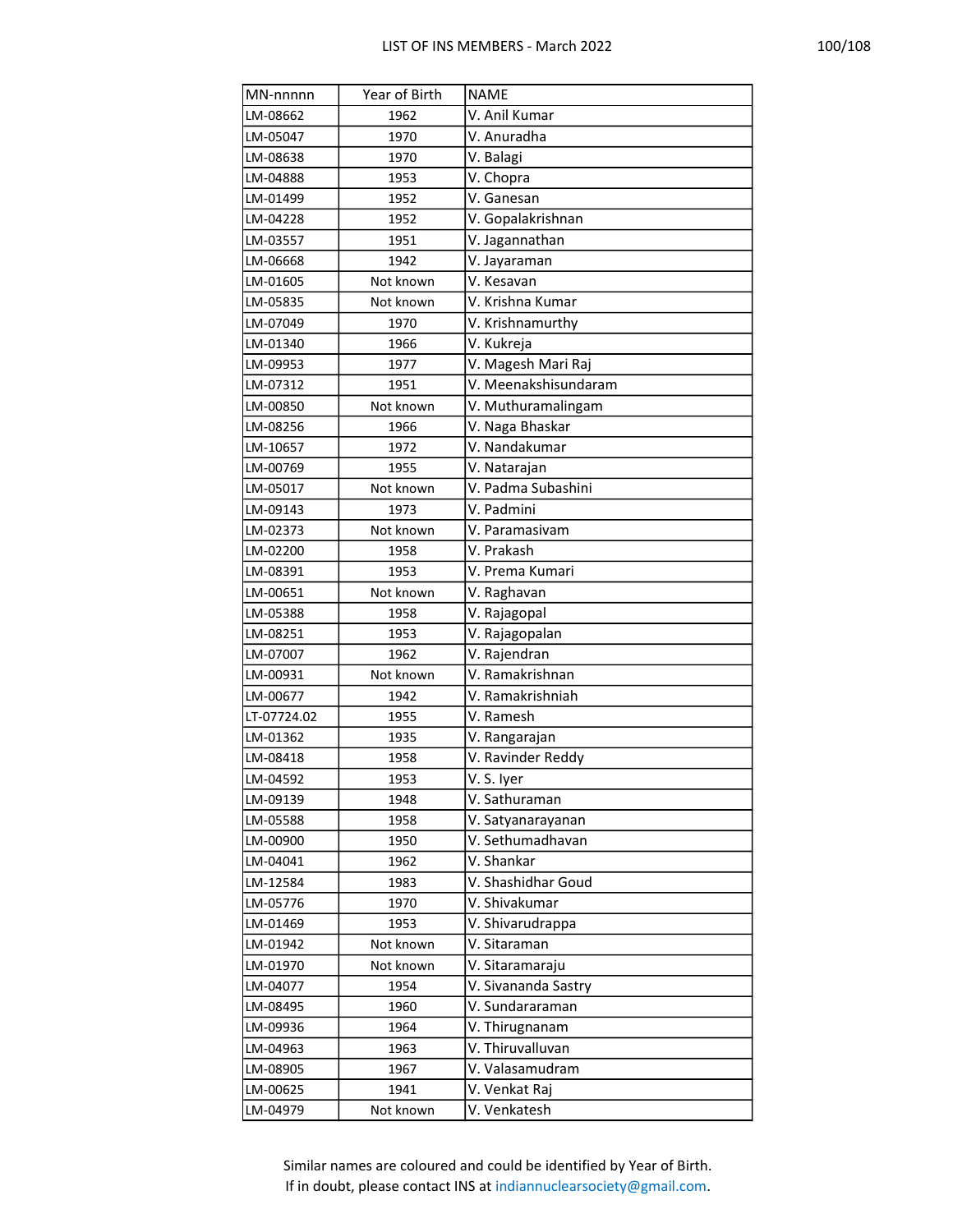| MN-nnnnn | Year of Birth | <b>NAME</b>           |
|----------|---------------|-----------------------|
| LM-05725 | 1951          | V. Venkatramana Reddy |
| LM-02081 | 1947          | V. Venugopal          |
| LM-04081 | 1934          | V.A. Chandramouli     |
| LM-09174 | 1948          | V.A. Elavalagan       |
| LM-01554 | 1948          | V.A. Sathyaranjan     |
| LM-04192 | 1948          | V.A. Subramani        |
| LM-10651 | 1964          | V.A.Suresh Kumar      |
| LM-01519 | 1944          | V.B. Joshi            |
| LM-06748 | 1940          | V.B. Lal              |
| LM-00373 | Not known     | V.B. Nagvenkar        |
| LM-01300 | 1952          | V.B. Sagar            |
| LM-07206 | 1947          | V.C. Agrawal          |
| LM-00599 | Not known     | V.C. Deniz            |
| LM-07610 | 1980          | V.D. Ajith            |
| LM-01851 | 1960          | V.D. Alur             |
| LM-00874 | 1949          | V.D. Pandey           |
| LM-01180 | 1953          | V.D. Puranik          |
| LM-02351 | 1939          | V.D. Shah             |
| LM-06587 | 1953          | V.D. Tewari           |
| LM-00138 | 1938          | V.D. Vashi            |
| LM-01084 | 1940          | V.Dilip Kumar         |
| LM-00075 | Not known     | V.G. Dedgaonkar       |
| LM-01638 | 1945          | V.G. Gaonkar          |
| LM-02113 | Not known     | V.G. Korgaonkar       |
| LM-04065 | Not known     | V.G. Raghunathan      |
| LM-02023 | Not known     | V.G.K. Nayar          |
| LM-05064 | 1945          | V.G.R. Subramanian    |
| LM-10117 | 1965          | V.H Patankar          |
| LM-03125 | 1960          | V.H. Bafna            |
| LM-07096 | 1936          | V.H. Guttal           |
| LM-00862 | 1942          | V.H. Patil            |
| LM-06906 | 1966          | V.H. Scaria           |
| LM-04261 | 1954          | V.I. Dhiwar           |
| LM-00407 | Not known     | V.K. Agarwal          |
| LM-03521 | 1949          | V.K. Bhalla           |
| LM-01218 | 1945          | V.K. Bhatia           |
| LM-00173 | 1947          | V.K. Chadda           |
| LM-05415 | 1943          | V.K. Chaturvedi       |
| LM-04295 | Not known     | V.K. Chaudhary        |
| LM-05556 | 1967          | V.K. Chugh            |
| LM-00840 | 1954          | V.K. Deshpande        |
| LM-08496 | 1964          | V.K. Garg             |
| LM-00159 | 1940          | V.K. Gupta            |
| LM-07104 | 1960          | V.K. Gupta            |
| LM-00090 | Not known     | V.K. Handa            |
| LM-00161 | 1927          | V.K. Iya              |
| LM-00149 | 1939          | V.K. Jain             |
| LM-00660 | 1942          | V.K. Jain             |
| LM-01028 | 1952          | V.K. Jain             |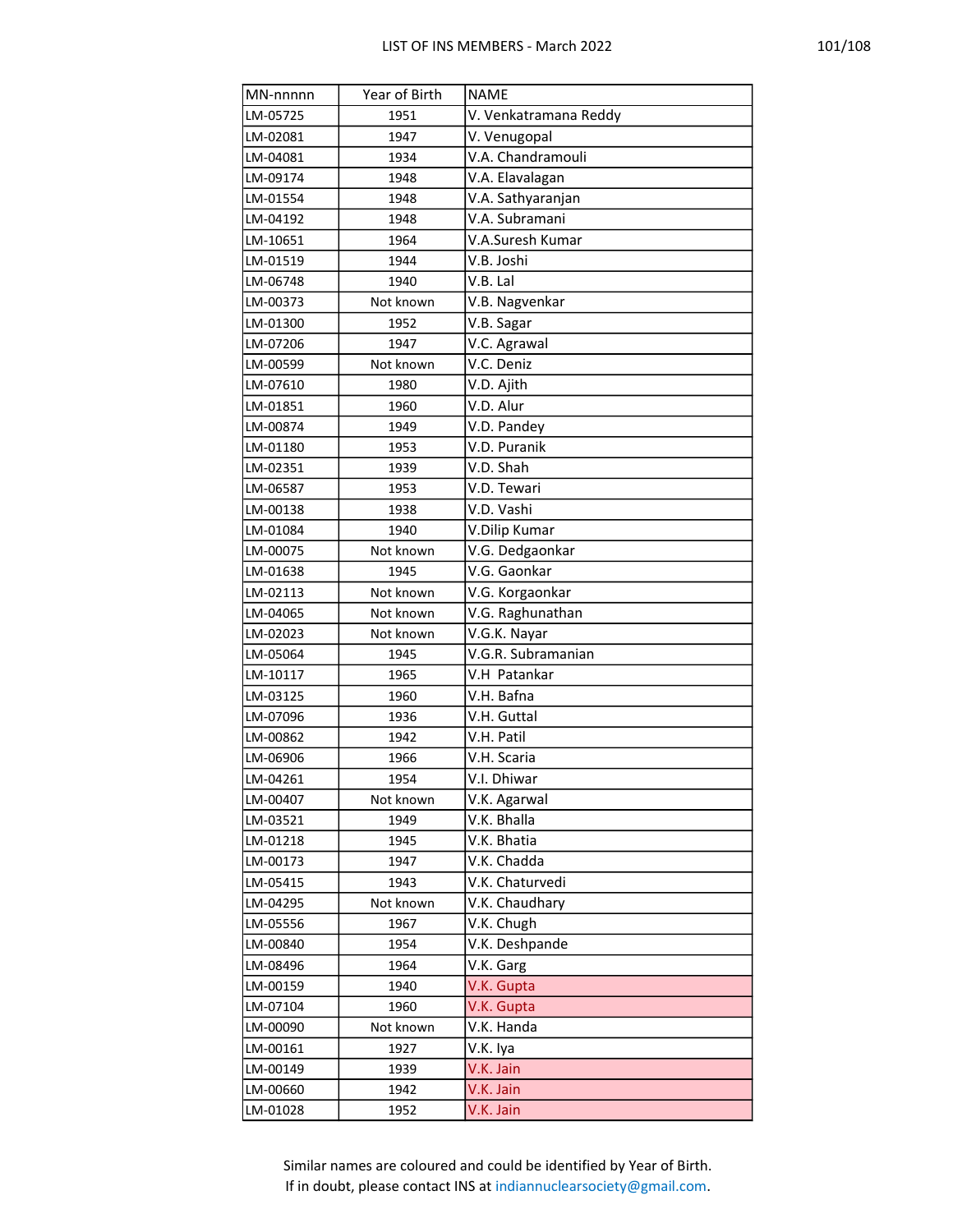| MN-nnnnn | Year of Birth | <b>NAME</b>          |
|----------|---------------|----------------------|
| LM-02295 | 1960          | V.K. Jain            |
| LM-01181 | 1945          | V.K. Kansal          |
| LM-01845 | Not known     | V.K. Kathuria        |
| LM-00360 | 1944          | V.K. Kaushik         |
| LM-05707 | 1961          | V.K. Kaushik         |
| LM-06518 | 1966          | V.K. Koul            |
| LM-02060 | 1949          | V.K. Manchanda       |
| LM-01793 | 1952          | V.K. Minhas          |
| LM-06520 | 1970          | V.K. Misra           |
| LM-02128 | 1946          | V.K. Nayyar          |
| LM-00035 | Not known     | V.K. Rohatgi         |
| LM-00714 | 1942          | V.K. Seth            |
| LM-04039 | 1949          | V.K. Sethi           |
| LM-00738 | 1941          | V.K. Sharma          |
| LM-00150 | 1950          | V.K. Sharma          |
| LM-05094 | 1961          | V.K. Sharma          |
| LM-06352 | 1966          | V.K. Sharma          |
| LM-06551 | 1969          | V.K. Shrivastava     |
| LM-01971 | 1945          | V.K. Shukla          |
| LM-02029 | 1951          | V.K. Srivastava      |
| LM-01182 | 1950          | V.K. Suri            |
| LM-00392 | 1949          | V.K. Tangri          |
| LM-04173 | 1968          | V.K. Telang          |
| LM-06411 | 1964          | V.K. Upadhyay        |
| LM-00021 | 1926          | V.K. Wagdarikar      |
| LM-05620 | 1944          | V.K.Prabhakaran Unny |
| LM-05420 | Not known     | V.K.R. Unny          |
| LM-10765 | 1946          | V.M Pawar            |
| LM-04255 | 1961          | V.M. Jolly           |
| LM-01150 | 1941          | V.M. Matkar          |
| LM-01641 | 1938          | V.M. Misra           |
| LM-00127 | 1956          | V.M. Pradeep         |
| LM-00517 | 1941          | V.M. Raghunath       |
| LM-12570 | 1968          | V.Madhavi Shankar    |
| LM-04922 | Not known     | V.N. Acharya         |
| LM-06317 | Not known     | V.N. Bhoraskar       |
| LM-00166 | 1939          | V.N. Chaudhary       |
| LM-01790 | Not known     | V.N. Gawali          |
| LM-00479 | 1932          | V.N. Manohar         |
| LM-00071 | Not known     | V.N. Radhakrishnan   |
| LM-06901 | 1967          | V.N. Sakthivel Rajan |
| LM-00189 | Not known     | V.N. Sastry          |
| LM-00596 | 1945          | V.N. Vaidya          |
| LM-01611 | 1937          | V.N. Yadav           |
| LM-06355 | 1959          | V.N. Yelgaonkar      |
| LM-01007 | Not known     | V.N.G. Krishnaiah    |
| LM-09490 | 1960          | V.P Venugopalan      |
| LM-01570 | 1943          | V.P. Balakrishnan    |
| LM-01579 | Not known     | V.P. Deshmukh        |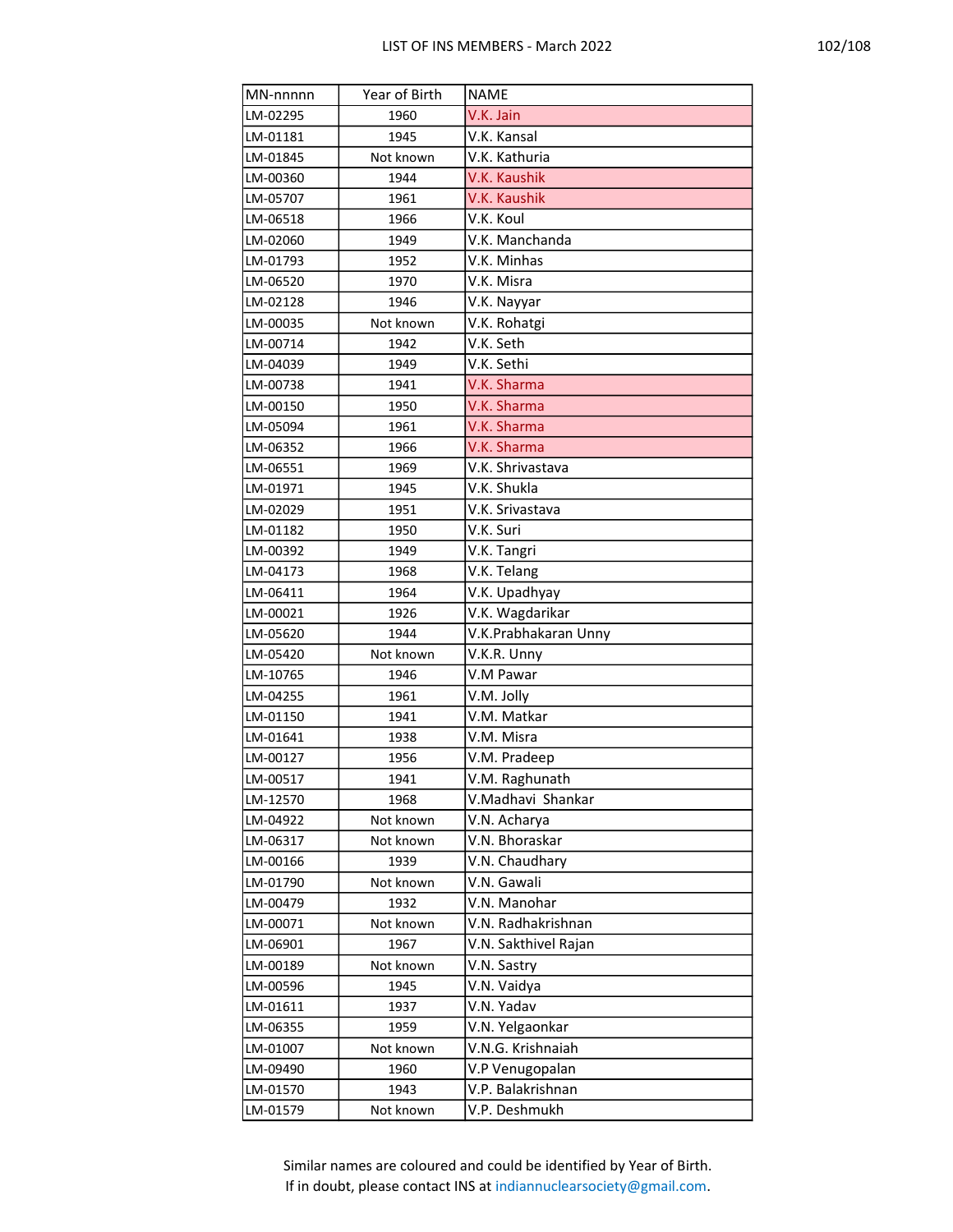| MN-nnnnn | Year of Birth | <b>NAME</b>                |
|----------|---------------|----------------------------|
| LM-01228 | 1959          | V.P. Haridas               |
| LM-01538 | 1940          | V.P. Kansra                |
| LM-01500 | 1945          | V.P. Sharma                |
| LM-04978 | 1969          | V.P. Sunil                 |
| LM-05178 | Not known     | V.P. Wilson                |
| LM-06200 | 1969          | V.R. Bhave                 |
| LM-02028 | 1951          | V.R. Desai                 |
| LM-01039 | 1948          | V.R. Katti                 |
| LM-01380 | 1948          | V.R. Nair                  |
| LM-05680 | 1968          | V.R. Nale                  |
| LM-03559 | Not known     | V.R. Narasimha Rao         |
| LM-01893 | Not known     | V.R. Nargundkar            |
| LM-06586 | 1963          | V.R. Rajput                |
| LM-01490 | Not known     | V.R. Raman                 |
| LM-04141 | 1961          | V.Rajan Babu               |
| LM-10723 | 1968          | V.S Krishnaraj             |
| LM-12550 | 1970          | V.S. Umamaheswara Rao      |
| LM-00095 | 1935          | V.S. Gopinatha Rao         |
| LM-01984 | Not known     | V.S. Gowaikar              |
| LM-02082 | 1948          | V.S. Iyer                  |
| LM-02198 | 1946          | V.S. Raghunathan           |
| LM-00251 | 1942          | V.S. Ramamurthy            |
| LM-00963 | Not known     | V.S. Saravanan             |
| LM-02142 | 1951          | V.S. Somarajan             |
| LM-07038 | 1957          | V.S. Venkatesh             |
| LM-05098 | 1961          | V.S. Verma                 |
| LM-08215 | 1962          | V.S. Viswanadhan           |
| LM-01594 | 1949          | V.S.N. Murthy              |
| LM-10596 | 1963          | V.S.P Babu                 |
| LM-09261 | 1964          | V.S.R.V. Krishna Rao       |
| LM-10586 | 1992          | V.S.Shanmukha Reddy Chinta |
| LM-02514 | 1947          | V.S.Viswanatha Iyer        |
| LM-03080 | Not known     | V.Surya Rao                |
| LM-01040 | 1950          | V.T. Kulkarni              |
| LM-08266 | 1966          | V.V. Mahesh Kumar          |
| LM-04591 | 1957          | V.V. Pande                 |
| LM-00754 | 1944          | V.V. Ramakrishna           |
| LM-08499 | 1950          | V.V. Sanath Kumar          |
| LM-01949 | 1946          | V.V. Shaha                 |
| LM-02532 | 1967          | V.V. Zade                  |
| LM-00929 | 1943          | V.V.K. Rama Rao            |
| LM-00451 | 1935          | V.V.S. Mani                |
| LM-00148 | 1952          | V.V.S. Sanyasi Rao         |
| LM-04975 | 1965          | V.V.V. Prasad Rao          |
| LM-03540 | 1944          | V.Y. Kamannavar            |
| LM-05530 | Not known     | Vachan Singh               |
| LM-05009 | 1958          | Vadaga Ramesh Kumar        |
| LM-04103 | 1952          | Vaidehi Ganesan            |
| LM-10667 | 1984          | Vaijunath Mallinath Mente  |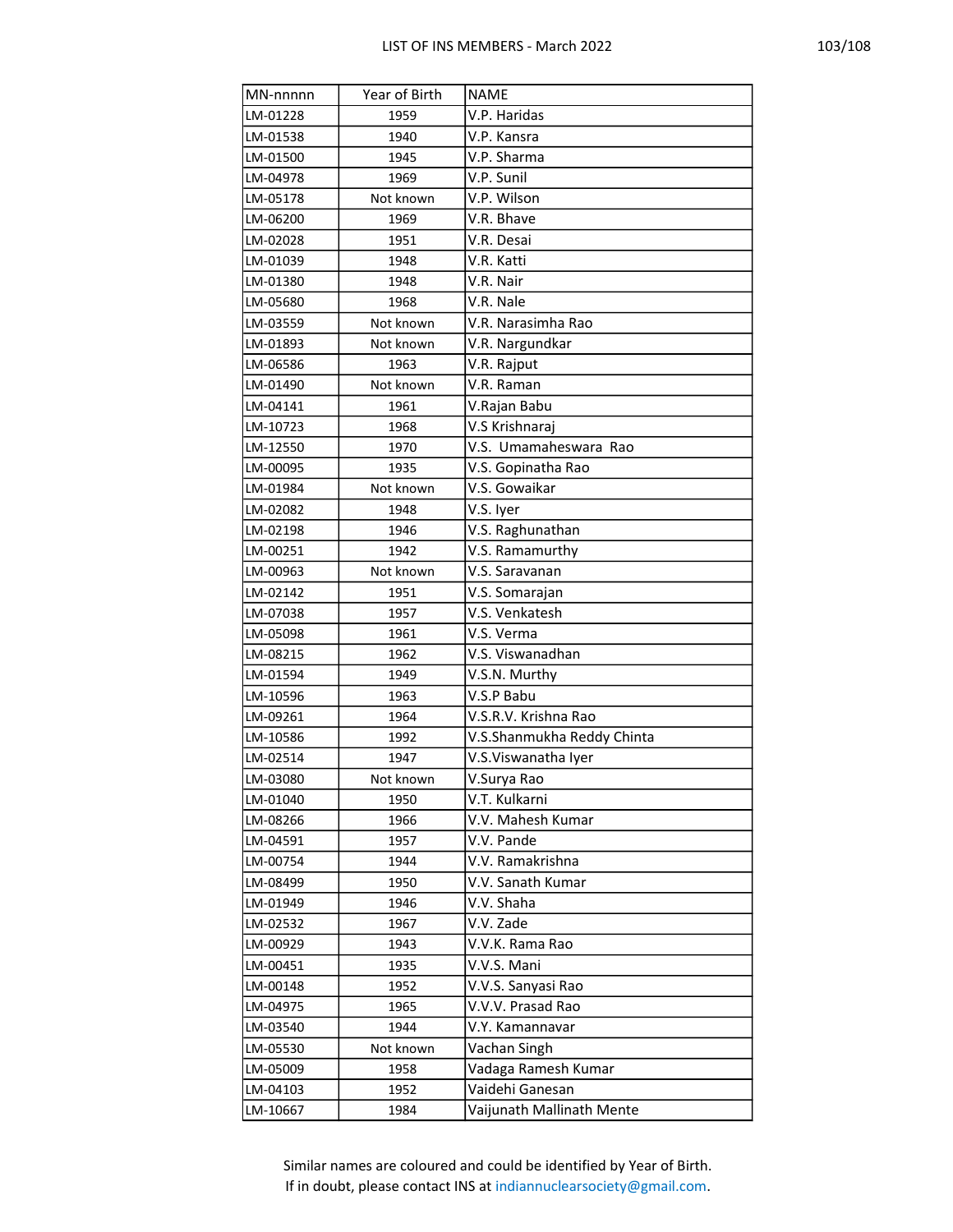| MN-nnnnn | Year of Birth | <b>NAME</b>                            |
|----------|---------------|----------------------------------------|
| LM-04262 | 1969          | Vandana A.K. Pulhani                   |
| LM-12683 | 1970          | Varun Dev Shoor                        |
| LM-12060 | 1988          | Varun Hassija                          |
| LT-07966 | 1970          | Varun Parihar                          |
| LM-06471 | 1958          | Vas Dev                                |
| LM-09948 | 1982          | Vasaikar Ganesh Kisan                  |
| LM-07649 | 1946          | Vasantha Udyavar                       |
| LM-01149 | 1939          | Vasanthi S. Bangera                    |
| LM-05025 | 1957          | Vasudevan Rajagopalan                  |
| LM-05659 | 1957          | Vattukunnel Joemon                     |
| LM-12671 | 1972          | Vecha Venkata Hanuman                  |
| LM-08352 | 1975          | Ved Prakash Gupta                      |
| LM-06759 | 1966          | Ved Singh                              |
| LM-12693 | 1993          | Vedbrat                                |
| LM-06714 | 1967          | Vedula Ram Prasad                      |
| LM-05141 | 1963          | Veena Krishna                          |
| LM-08429 | 1972          | Veerendra Danannavar                   |
| LM-10522 | 1960          | Veligandla Venkata Satyanarayana       |
| LM-05571 | 1963          | Vempati Sivarama Krishna               |
| LM-06481 | 1967          | Vemula Veeraswamy                      |
| LM-10689 | 1981          | Venkata Rao Naidu                      |
| LM-09591 | 1977          | Venkata Siva satyanarayana Kantamreddi |
| LM-10717 | 1987          | Venkatesan. N                          |
| LM-05607 | 1964          | Venkatesham Engu                       |
| LM-07134 | 1977          | Venu Kumar D.                          |
| LM-10687 | 1983          | Venugopal Gude                         |
| LM-12524 | 1968          | Vidhya Sundararajan                    |
| LM-10640 | 1977          | Vidhya Sivasilanathan                  |
| LM-06652 | Not known     | Vidya A. Aminabhavi                    |
| LM-01995 | Not known     | Vidya R. Chawathe                      |
| LM-07027 | 1947          | Vijai Kumar                            |
| LM-05547 | Not known     | Vijai Kumar Srivastava                 |
| LM-06450 | Not known     | Vijai Prakash Saxena                   |
| LM-10299 | 1977          | Vijay Chaudhary                        |
| LM-07108 | 1960          | Vijay Kshirsagar                       |
| LM-05575 | 1962          | Vijay Kumar                            |
| LM-06837 | 1974          | Vijay Kumar                            |
| LM-02196 | Contact INS   | Vijay Kumar                            |
| LM-04281 | Contact INS   | Vijay Kumar                            |
| LM-05838 | Contact INS   | Vijay Kumar                            |
| LM-08601 | 1966          | Vijay Kumar Dixit                      |
| LM-04905 | 1955          | Vijay Kumar Gosain                     |
| LM-05603 | 1968          | Vijay Kumar Gummadi                    |
| LM-10197 | 1983          | Vijay Kumar Patle                      |
| LM-07611 | 1958          | Vijay Kumar Sehgal                     |
| LM-04915 | 1959          | Vijay Kumar Singh                      |
| LM-00737 | 1952          | Vijay Misri                            |
| LM-10281 | 1966          | Vijay Prakash                          |
| LM-10645 | 1979          | Vijay Sharma                           |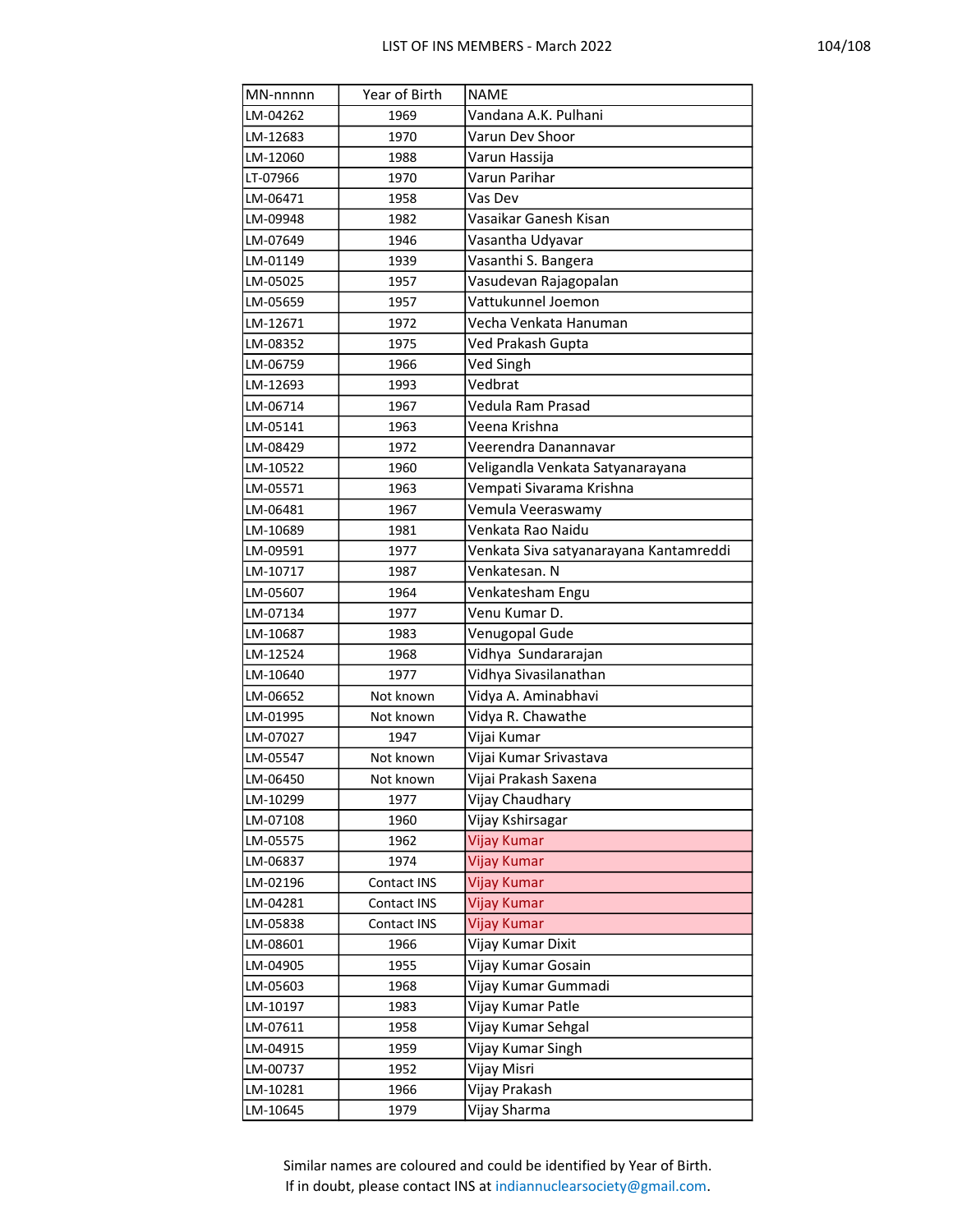| MN-nnnnn    | Year of Birth | <b>NAME</b>              |
|-------------|---------------|--------------------------|
| LM-05180    | 1968          | Vijay Shrawan Chaudhari  |
| LM-10726    | 1988          | Vijay Singh Sikarwar     |
| LM-07056    | 1951          | Vijay Vithal Marathe     |
| LM-01838    | Not known     | Vijaya R. Pullat         |
| LM-10604    | 1967          | Vijayakumar G.           |
| LM-01737    | 1959          | Vijayalaxmi C Adya       |
| LM-07725    | 1978          | Vijaykumar P. Patel      |
| LM-06876    | 1965          | Vijoy Kumar              |
| LM-10749    | 1987          | Vikas Kumar              |
| LM-12668    | 1990          | Vikas Kumar Mishra       |
| LM-12039    | 1984          | Vikas Teotia             |
| LM-06429    | 1972          | Vikas Diwan              |
| LM-08679    | 1973          | <b>Vikas Jain</b>        |
| LM-07618    | 1977          | Vikas Jain               |
| LM-07911    | 1975          | Vikas M. Latey           |
| LM-10231    | 1990          | Vikas Pandey             |
| LM-10572    | 1984          | Vikas Rakshit            |
| AM-10632    | 1994          | Vikas Rathore            |
| LM-06729    | 1955          | Vikram B. Kalia          |
| LM-10268    | 1979          | Vikram Singh Rajput      |
| LM-12522    | 1972          | Vimal Kumar              |
| LM-08680    | 1977          | Vinay V Vaze             |
| LT-07702    | 1975          | Vinay Chaturvedi         |
| LM-10506    | 1986          | Vinay Karanam            |
| LM-05179    | Not known     | Vinay Kumar              |
| LM-05658    | 1954          | Vinay Kumar Srivastava   |
| LT-07994.03 | 1980          | Vinay Kumar Yadav        |
| LM-08681    | 1984          | Vinay Soni               |
| LM-11075    | 1969          | Vinay Thattey            |
| LM-01763    | 1950          | Vinaya Kumar             |
| LM-08677    | 1980          | Vinayak M Kannao         |
| LM-08673    | 1980          | Vinayak B. Deshmukh      |
| LM-08620    | 1977          | Vinayak Bendigeri        |
| LT-07773.01 | 1982          | Vinayak Jaywant Yadav    |
| LM-11029    | 1989          | Vinaykumar Vilas Saraf   |
| LM-05470    | Not known     | Vineet Kumar Thakur      |
| LM-00740    | 1952          | Vinit Kumar Bhatnagar    |
| LM-10150    | 1977          | Vinita Grover Gupta      |
| LM-10669    | 1962          | Vinnakoti Koteswara Rao  |
| LM-01879    | 1947          | Vinod Abrol              |
| LM-10558    | 1989          | Vinod Digambar Dahake    |
| LM-08379    | 1981          | Vinod Kondiba Barote     |
| LM-05791    | 1950          | <b>Vinod Kumar</b>       |
| LM-07786    | 1951          | <b>Vinod Kumar</b>       |
| LM-05100    | 1955          | <b>Vinod Kumar</b>       |
| LM-05506    | 1961          | Vinod Kumar Budhraja     |
| LM-12672    | 1982          | Vinod Kumar Garg         |
| LM-05104    | 1964          | <b>Vinod Kumar Gupta</b> |
| LM-06707    | 1967          | Vinod Kumar Gupta        |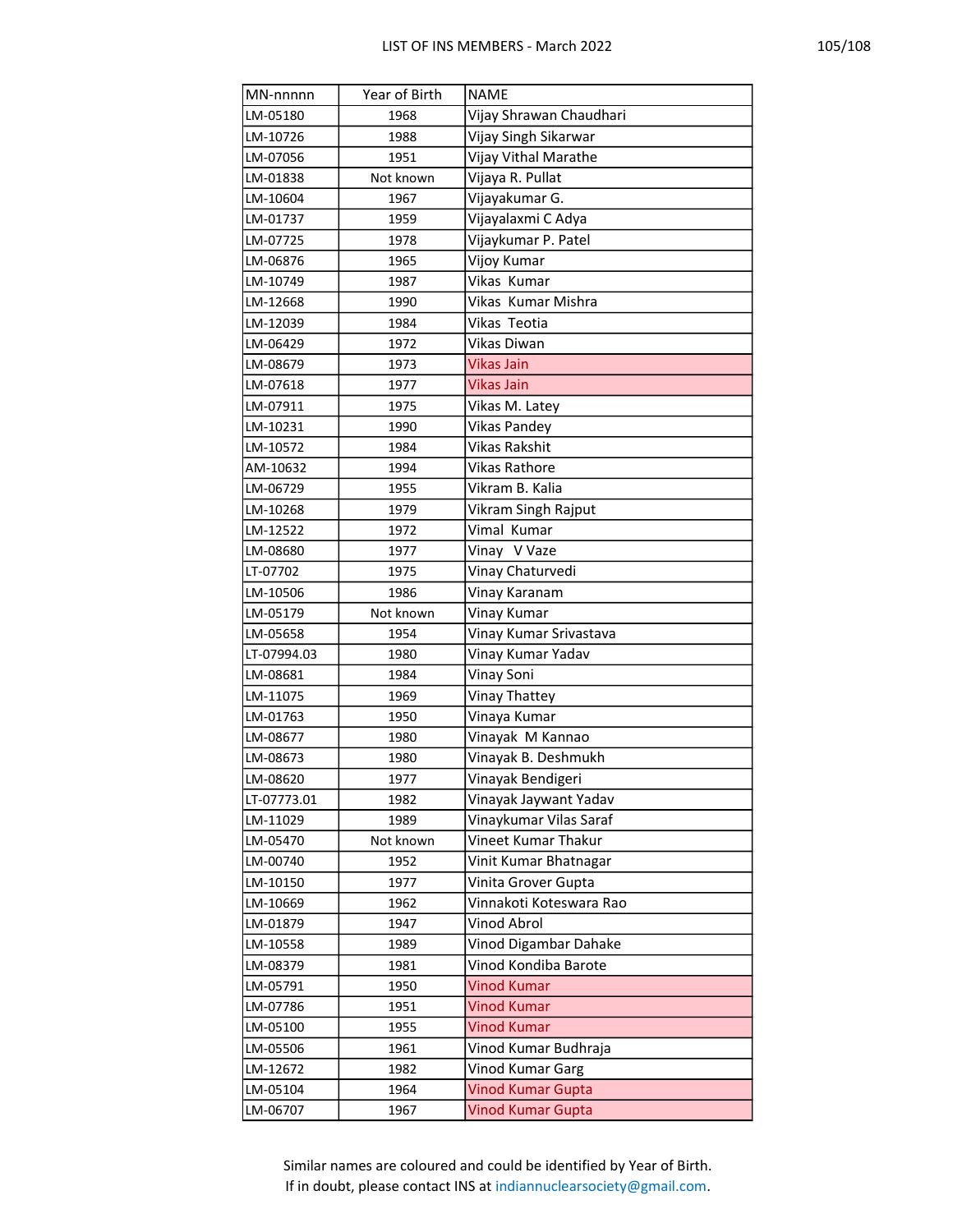| MN-nnnnn | Year of Birth | <b>NAME</b>                    |
|----------|---------------|--------------------------------|
| LM-08625 | 1948          | Vinod Kumar Madan              |
| LM-07100 | 1948          | Vinod Kumar Mehra              |
| LM-06179 | 1961          | Vinod Kumar Mishra             |
| LM-00099 | 1961          | Vinod Kumar Shrivastava        |
| LM-11088 | 1986          | Vinod Kumar Singh              |
| LM-05839 | 1952          | Vinod R. Ganatra               |
| LM-10162 | 1976          | Vinod R. Nayak                 |
| LM-10174 | 1975          | Vinod V                        |
| LM-10785 | 1980          | Vipin Dev                      |
| LM-08349 | 1973          | Vipin Dubey                    |
| LM-11071 | 1970          | Vipin Kumar Yadav              |
| LM-10680 | 1984          | Vipin Saklani                  |
| LM-05124 | 1963          | Vipul Chaturvedi               |
| LM-06305 | 1961          | Vipul Sen                      |
| LM-05177 | 1965          | Vipulkumar H. Dasondi          |
| LM-12011 | 1975          | Virendra Kumar                 |
| LM-05472 | 1949          | Virendra Kumar Gupta           |
| LM-08247 | 1979          | Virendra Raghav Savalia        |
| LM-07934 | 1974          | Virendra Tiwari                |
| LM-10655 | 1975          | Virendrakumar Manohar Wankhede |
| LM-10270 | 1983          | Vishal Agarwal                 |
| LM-09994 | 1986          | Vishal Agrawal                 |
| LT-07665 | 1974          | Vishal Badwelkar               |
| LM-10692 | 1973          | Vishal Dashrath Paunikar       |
| LM-10677 | 1983          | Vishal Gupta                   |
| LM-10255 | 1988          | Vishal Kumar                   |
| LM-12667 | 1991          | Vishal Madhukar Pawar          |
| LM-04921 | Not known     | Vishnu Kumar Shukla            |
| LM-06618 | 1971          | Vishnu Verma                   |
| LM-08369 | 1983          | Vishwanaath Pratap Singh       |
| LM-07926 | 1961          | Vishwanath Prasad              |
| LM-05671 | 1968          | Vittal N. Gudooru              |
| LM-05604 | 1970          | Vivek Avinash Karle            |
| LM-08455 | 1972          | Vivek Bhardwaj                 |
| LM-06469 | 1965          | <b>Vivek Bhasin</b>            |
| LM-06958 | 1975          | Vivek Gupta                    |
| LM-06477 | 1962          | Vivek Jain                     |
| LM-10102 | 1952          | Vivek Kumar Mago               |
| LM-12037 | 1984          | Vivek Kumar Pandey             |
| LM-05877 | 1963          | Vivek M. Daptardar             |
| LM-06557 | 1965          | Vivek Mahadev                  |
| LM-06473 | 1965          | Vivek Sanadhya                 |
| LM-11076 | 1981          | Vivek Soni                     |
| LM-02014 | 1963          | Vivekanand Kain                |
| LM-03588 | 1944          | W.A. Dharme                    |
| LM-06176 | 1947          | W.S. Aruldoss Kanthiah         |
| LM-01111 | Not known     | W.V. Ramana                    |
| LM-09397 | 1985          | William Agnelo Gracias         |
| LM-06646 | 1959          | Y. Ananda Rama                 |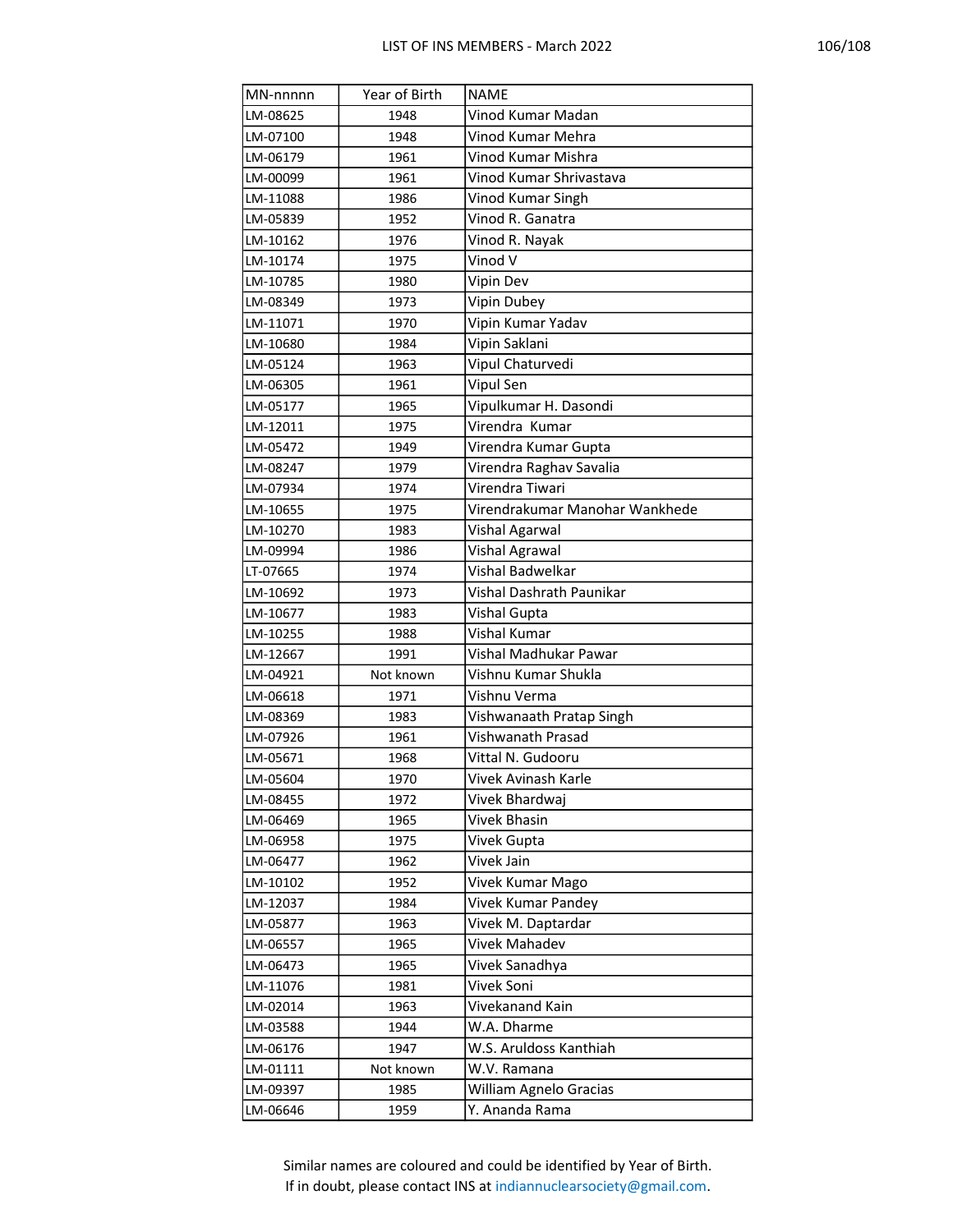| MN-nnnnn    | Year of Birth | <b>NAME</b>                        |
|-------------|---------------|------------------------------------|
| LM-00715    | 1939          | Y. Shantaram                       |
| LM-04138    | 1950          | Y.C. Manjunatha                    |
| LM-05622    | 1948          | Y.D. Parmar                        |
| LM-01654    | Not known     | Y.D. Vashishtha                    |
| LM-00892    | 1937          | Y.H. Prabhu                        |
| LM-01191    | 1945          | Y.J. Bhatt                         |
| LM-06350    | 1967          | Y.K. Bhardwaj                      |
| LM-00444    | 1950          | Y.K. Joshi                         |
| LM-01674    | 1957          | Y.K. Shah                          |
| LM-05896    | 1951          | Y.K. Sharma                        |
| LM-00616    | 1957          | Y.K. Taly                          |
| LM-07787    | 1953          | Y.K. Vijay                         |
| LM-09489    | 1968          | Y.P Harinath                       |
| LM-03007    | 1957          | Y.P. Naik                          |
| LM-02083    | 1961          | Y.R. Bamankar                      |
| LM-03585    | Not known     | Y.R.S. Prasad                      |
| LM-07137    | 1965          | Y.S. Bhadauria                     |
| LM-08255    | 1954          | Y.S. Bhaskara Rao                  |
| LM-06192    | 1963          | Y.S. Gowaikar                      |
| LM-10145    | 1956          | Y.S. Mayya                         |
| LM-01233    | 1938          | Y.S.R. Prasad                      |
| LM-08663    | 1965          | Y.V. Rathaiah                      |
| LM-05184    | Not known     | Y.V.R. Koteswara Rao               |
| LM-12708    | 1991          | Yadhu Krishnan M                   |
| LM-05083    | 1956          | Yadunath Kulkarni                  |
| LT-07951.02 | 1980          | Yalla Sujana                       |
| LM-05139    | 1957          | Yamuna Singh                       |
| LM-12094    | 1989          | Yannam Sri Krishna Aditya          |
| LM-05153    | 1965          | Yarasi Balaji Rao                  |
| LM-09516    | 1958          | Yarra Sri Hari Rao                 |
| LM-12502    | 1959          | Yarrapragada Venkata Ramana Murthy |
| LM-10517    | 1986          | Yash Yash                          |
| LM-04989    | 1966          | Yash Lala                          |
| LM-07028    | 1953          | Yashvir Kumar Sud                  |
| LM-10292    | 1982          | Yashwant J. Dighe                  |
| LM-05783    | 1966          | Yaso Padala                        |
| LM-09415    | 1986          | Yeluru Buchi Venkata Pathi Raju    |
| LM-10620    | 1984          | Yogendra Singh Rajpurohit          |
| LM-04949    | 1964          | Yogendrakumar B. Bhatt             |
| LM-08981    | 1980          | <b>Yogesh Garg</b>                 |
| LM-05407    | Not known     | Yogesh J. Shah                     |
| LM-10561    | 1981          | Yogesh M. Deodhar                  |
| LT-07676    | 1977          | Yogesh R. Gajare                   |
| LM-11062    | 1984          | Yogesh Relhan                      |
| LM-12095    | 1978          | Yogesh S Kashyap                   |
| LM-09462    | 1964          | Yogesh Satish Kulkarni             |
| LM-05545    | 1942          | Yogi Prasad Mishra                 |
| LM-06597    | 1972          | Yogita M. Parulekar                |
| LM-12553    | 1963          | Yojana Singh                       |